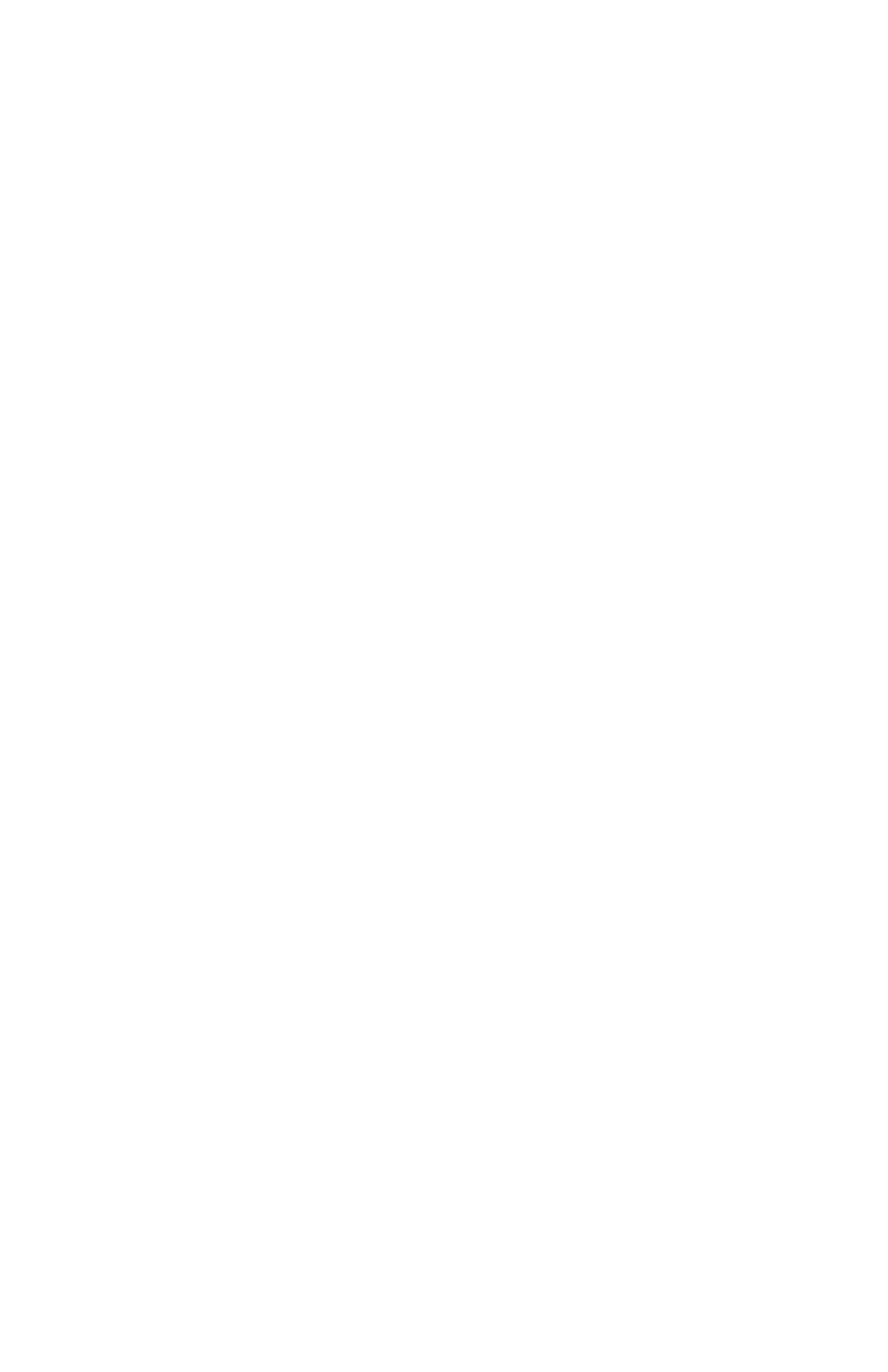# **Department of Corrections**

# **REGULATIONS**

INMATE CONDUCT, PENALTIES, DISCIPLINE PROCEDURE, DISCIPLINARY AND ADMINISTRATIVE SEGREGATION, GRIEVANCE PROCEDURE, AND REPORTING AND CLAIMS PROCEDURE.

ARTICLE 44-12 Through 44-16 of Kansas Administrative Regulations

# **Office of the SECRETARY OF CORRECTIONS**

# **EFFECTIVE: June 10, 2019**

*This book does not include the orders of any warden of any correctional facility.* 

Inmates and Employees, please turn in this book to Unit Team, or your supervisor, when you no longer live or work here.

*THANK YOU*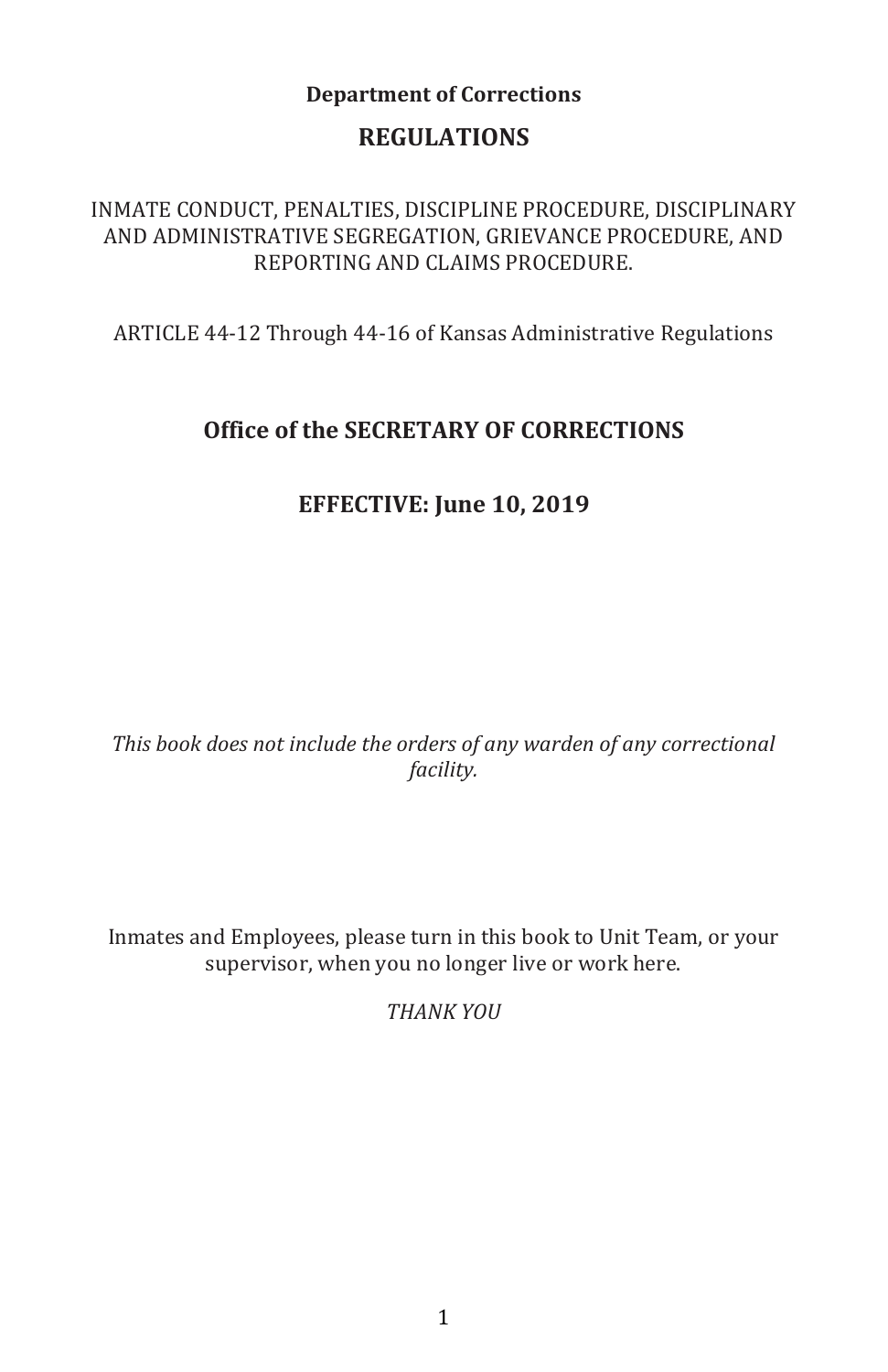# INSTRUCTIONS FOR USE OF THIS BOOK

1 You should read well this entire book and should keep it available for quick reference.

2 From time to time changes may be made. If this happens you will be notified of the change by publication on the bulletin board in each cellhouse or residence facility.

3 Any suggestion you have for changing this book is welcome and may be submitted to the institution director or his legal advisor for review and transmittal to the office of the Secretary. Suggestion should be in writing.

4 When you are released or transferred from this facility please turn in this book before leaving.

The copyright to certain material herein reprinted from the Kansas Administrative Regulations is retained by the Revisor of Statutes for the use and benefit of the State of Kansas.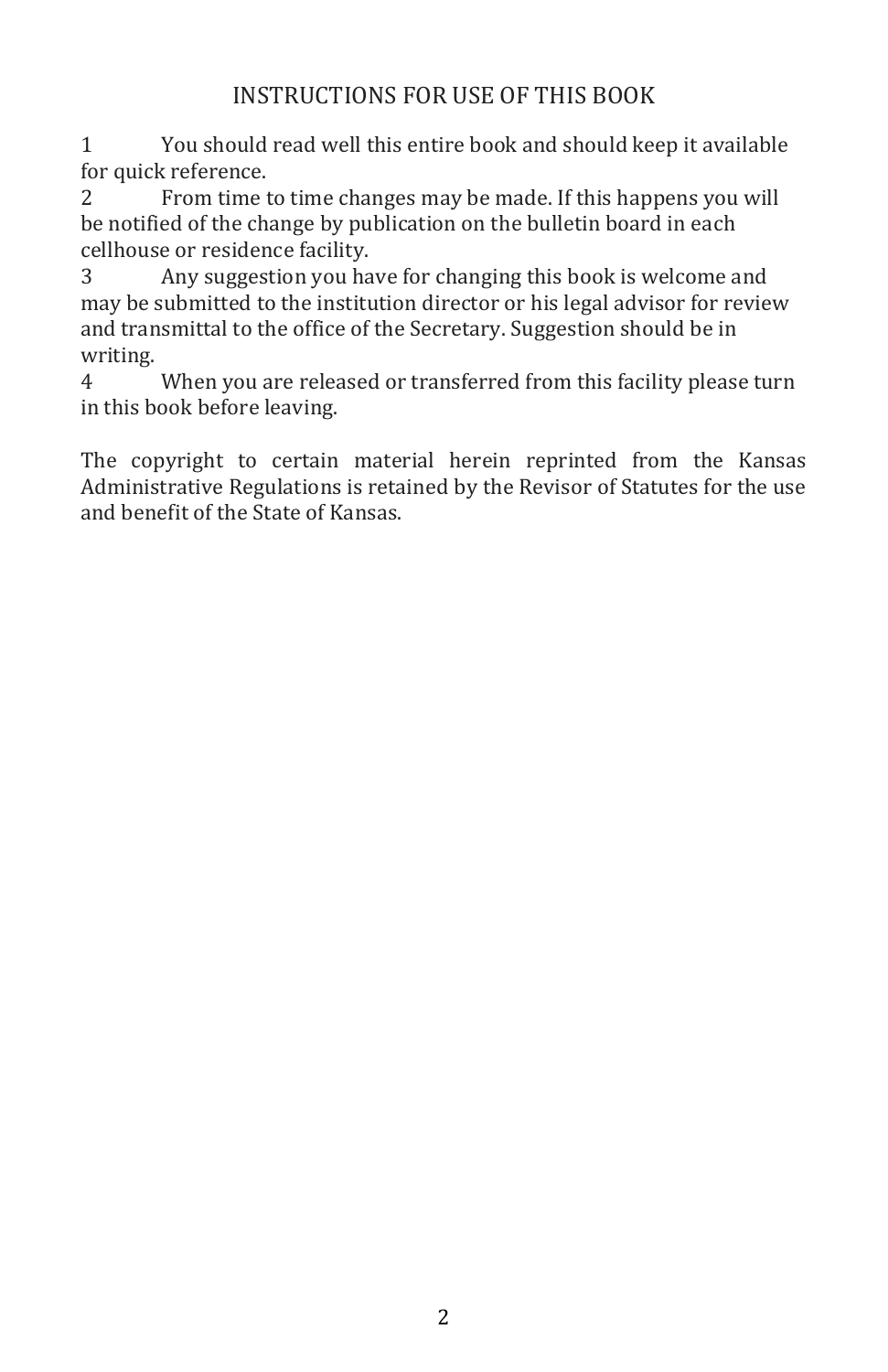# **TABLE OF CONTENTS Inmate Rule Book**

# **44-12.CONDUCT AND PENALTIES**

## **Clothing, Hygiene, Safety, Appearance and Living Quarters**

- 44-12-101. Inmate clothing.
- 44-12-102. Personal cleanliness.
- 44-12-103. Tattoos, body piercing, and body markings.
- 44-12-104. Care of living quarters.
- 44-12-105. Unsanitary practices.
- 44-12-106. Hair standards and appearance.
- 44-12-107. Use of safety devices.

## **Property and Money, Ownership, Possession, Registration, Care and Use**

44-12-201. Registration and use of personal property.

44-12-202. Radios, televisions, musical instruments, and other sound equipment.

- 44-12-203. Theft.
- 44-12-204. Taking without permission.
- 44-12-205. Unauthorized dealing and trading.
- 44-12-206. Debt adjustment or collection prohibited.
- 44-12-207. Gambling and bookmaking.
- 44-12-208. Misuse of state property.
- 44-12-209. Entering into contracts, incurring financial obligations.
- 44-12-210. Accounts.
- 44-12-211. Telephones or other communication devices.
- 44-12-212. Accessing unauthorized computer-based information.
- 

## **Deportment, Violence, Disruptive Behavior and Riot.**

- 44-12-301. Fighting.
- 44-12-302. Noise.
- 44-12-303. Lying.
- 44-12-304. Disobeying orders.
- 44-12-305. Insubordination or disrespect to officers or other employees.
- 44-12-306. Threatening or intimidating any person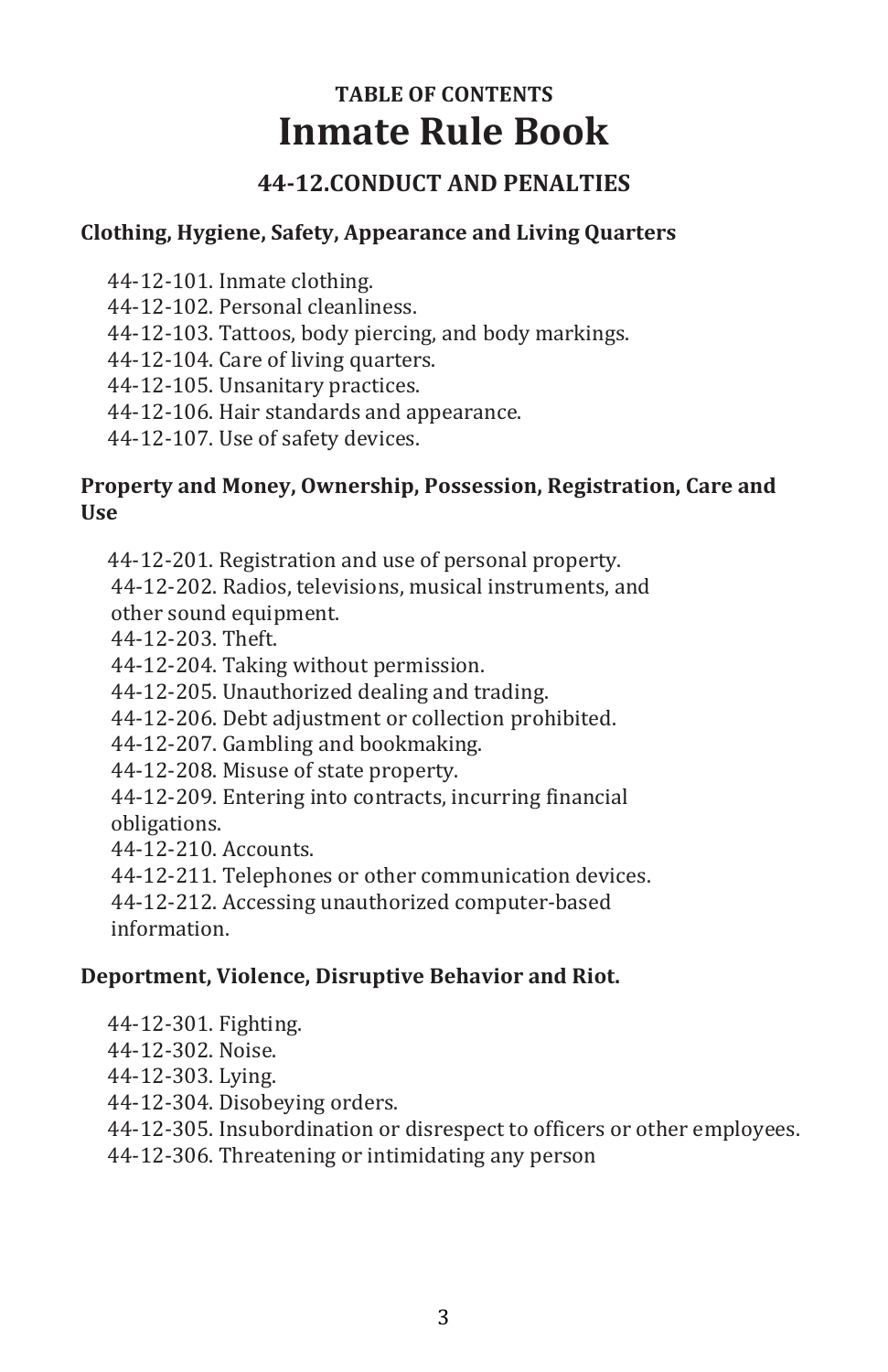44-12-307. Avoiding an officer44-12-309. Kitchen utensils and shop tools.

44-12-308. Improper use of prepared or served food.

44-12-309. Kitchen utensils and shop tools.

44-12-310. Misconduct in dining room.

 44-12-311. Being in a condition of drunken ness, intoxication, state of altered consciousness.

 44-12-312. Use of stimulants, sedatives, unauthorized drugs, or narcotics, or the misuse, or hoarding of authorized or prescribed medication.

44-12-313. Sexually explicit materials.

44-12-314. Sexual activity; aggravated sexual activity; sodomy; aggravated sodomy.

44-12-315. Lewd acts.

44-12-316. Revoked

44-12-317. Falsifying documents.

44-12-318. Disruptive behavior.

44-12-319. Riot or incitement to riot.

44-12-320. Revoked

44-12-320a. Interfering with official duties.

- 44-12-321. Conduct regarding visitors or the public.
- 44-12-322. Arson.
- 44-12-323. Assault.
- 44-12-324. Battery.
- 44-12-325. Security threat groups: inmate activity; limitations.
- 44-12-326. Revoked
- 44-12-327. Interference with restraints.
- 44-12-328. Undue familiarity.

# **Assignments To and Performance of Work, Education, Training, or Other Duty**

44-12-401. Work performance.

## **Being Present and Accounted For**

44-12-501. Answering calls or passes.

44-12-502. Responsibility for counts.

44-12-503. Restricted area and unauthorized presence or out-of-place in assigned domicile.

44-12-504. Interference with cell operation and visibility.

44-12-505. Restriction.

44-12-505b. Medical restriction.

 44-12-506. Change of name as it appears on journal entry of sentence, convictions.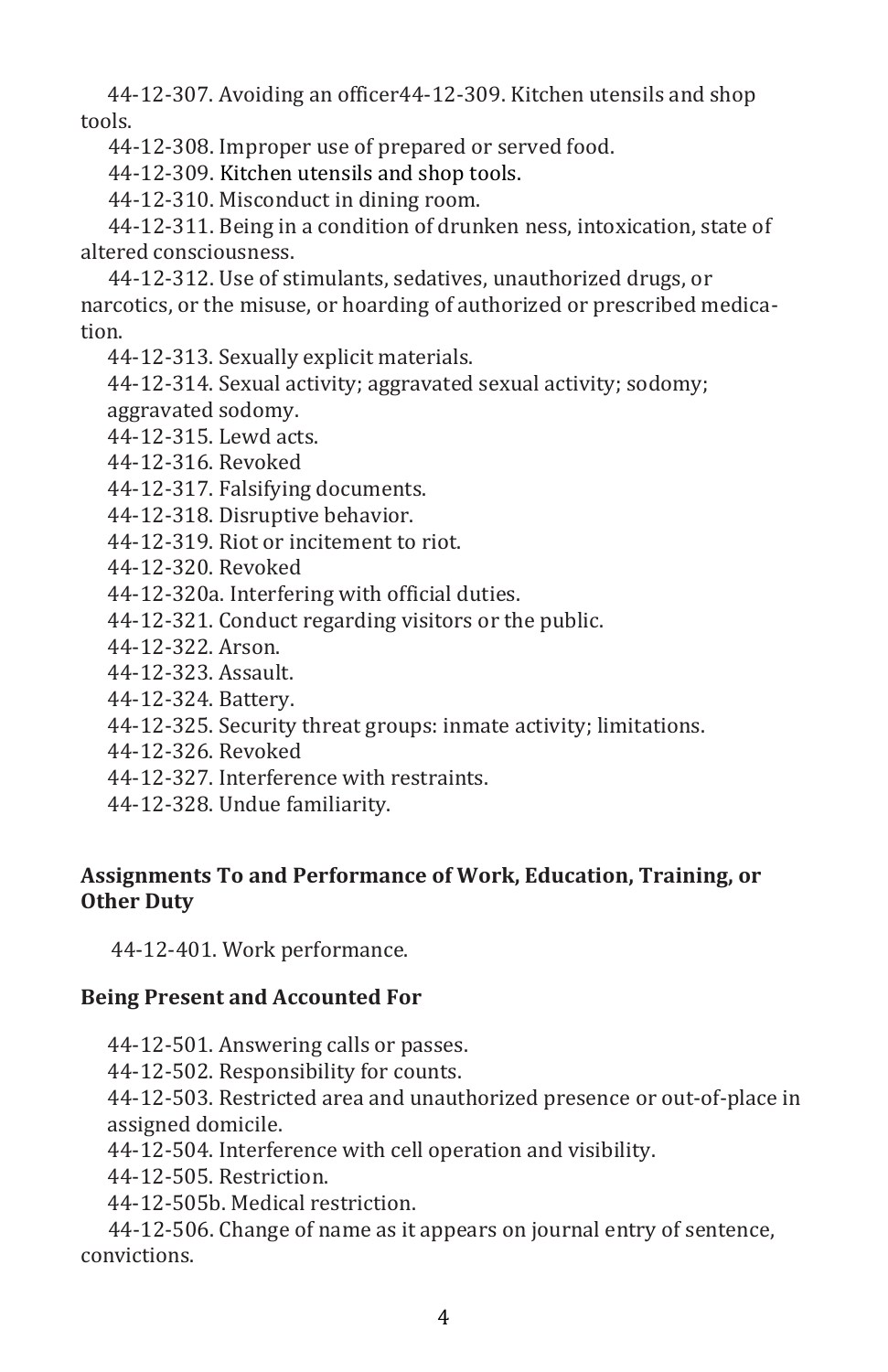## **Inmate Writing and Other Inmate Communications or Publications**

44-12-601. Mail. 44-12-602. Posting notices.

#### **Legal Work, Law Library, Legal Assistance**

44-12-701. Revoked 44-12-702. Legal assistance by inmates.

## **Administration Publications and Postings**

44-12-801. Bulletin boards.

#### **Contraband**

44-12-901. Dangerous contraband. 44-12-902. Contraband. 44-12-903. Tobacco contraband

#### **Violation of Statutes, Regulations and Orders**

44-12-1001. Violation of statutes, other regulations, or orders. 44-12-1002. Violation of published orders.

## **Attempt, Conspiracy and Accessory to Commission of Offense**

 44-12-1101. Attempt, conspiracy, accessory, solicitation; liability for offenses of another.

#### **Increased Penalties**

 44-12-1201. Increased penalty for involving or victimizing an inmate under 18.

44-12-1202. Conviction of four offenses in six months.

## **Classification of Offenses and Penalties**

44-12-1301. Class I offenses. 44-12-1302. Class II offenses. 44-12-1303. Class III offenses. 44-12-1304. Revoked 44-12-1305. Use of fines. 44-12-1306. Use of restitution. 44-12-1307. Fines and restitution, imposition and collection; limits. 44-12-1308. Disciplinary segregation; limits.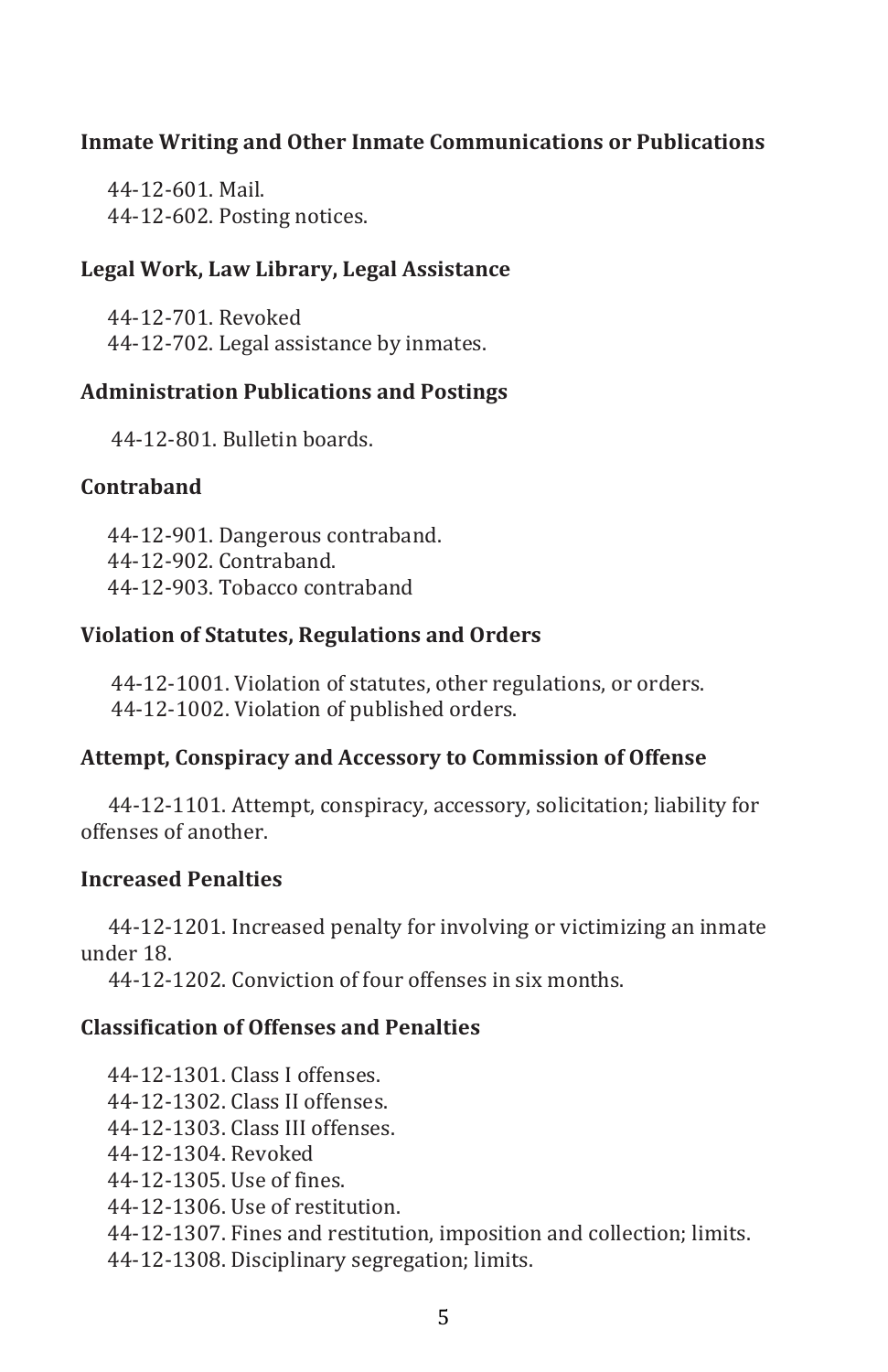## **44-13. DISCIPLINARY PROCEDURE**

# **Procedure Generally**

44-13-101. Disciplinary procedure established, general description of system.

- 44-13-101a. Waiver of rights.
- 44-13-102. Revoked.
- 44-13-103. Prosecution by outside agency.
- 44-13-104. Revoked
- 44-13-105. The disciplinary administrator.
- 44-13-106. Administration of oaths; designation of persons authorized.
- 44-13-107. Reserved.
- 44-13-108. Reserved.
- 44-13-109. Reserved.
- 44-13-110. Reserved.
- 44-13-111. Reserved.
- 44-13-112. Reserved.
- 44-13-113. Reserved.
- 44-13-114. Reserved.
- 44-13-115. Revoked.

# **Commencement of Proceedings**

- 44-13-201. Disciplinary report and written notice.
- 44-13-201a. Diversion procedure.
- 44-13-201b. Summary judgment procedure.
- 44-13-202. Amendment of the charge.
- 44-13-203. State prosecution and disciplinary hearing.

# **Nature of Proceedings**

- 44-13-301. Revoked.
- 44-13-302. Revoked.
- 44-13-302a. Revoked.
- 44-13-303. Revoked.
- 44-13-304. Revoked.
- 44-13-305. Revoked.
- 44-13-306. Inmate responsibilities.

44-13-307. Administrative review of requests for witnesses; denial of requests;

issuance of summons; voluntary nature of witness appearance.

# **Hearings Generally**

 44-13-401. Hearing within certain time. 44-13-401a Notice to inmate; time & place of hearing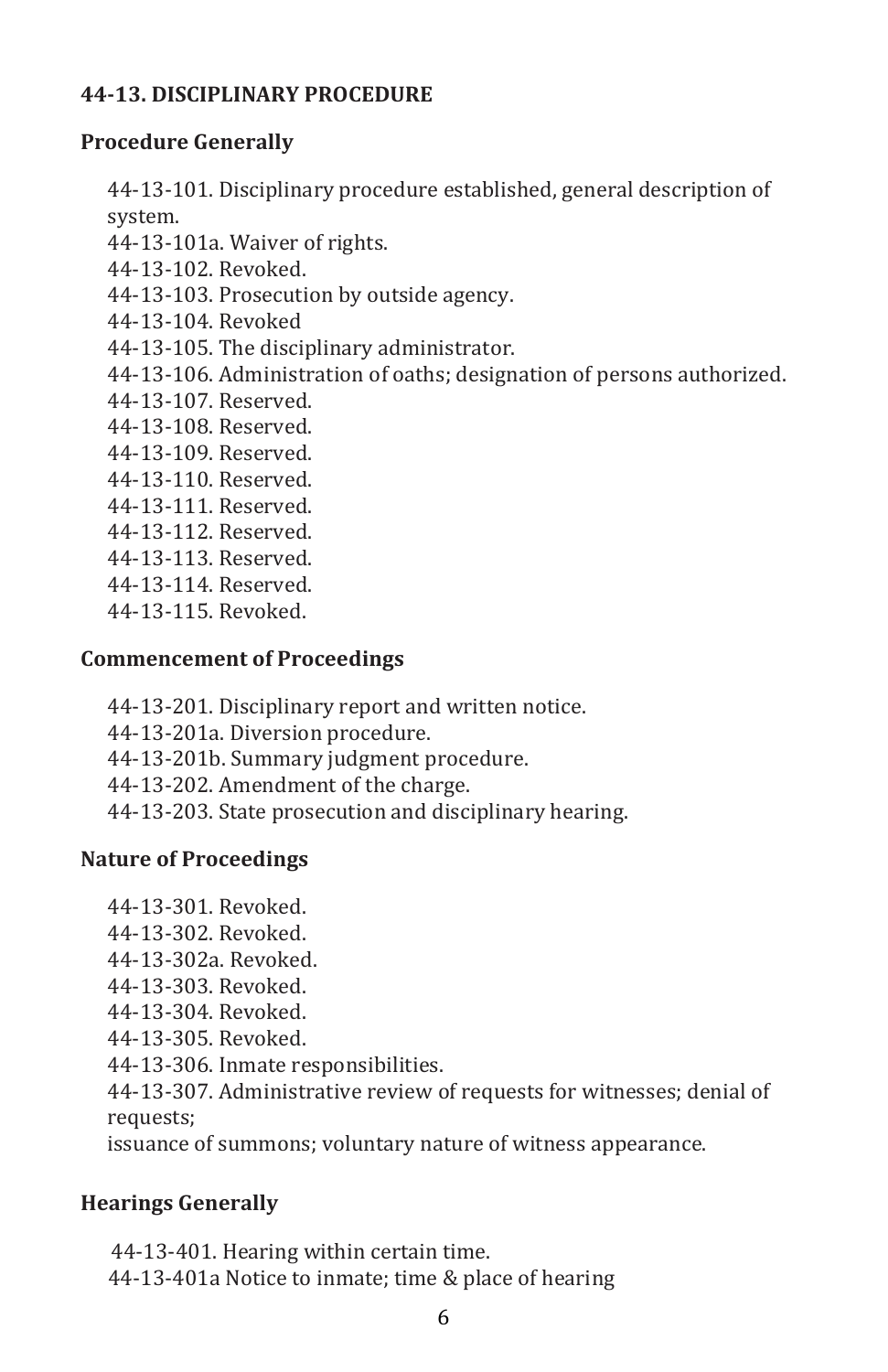44-13-402. Continuing the hearing; recesses; time limits; extensions.

44-13-403. Conducting the disciplinary hearing.

 44-13-404. Presence of inmate, and presence of charging officer at disciplinary hearings;

officer statements in lieu of testimony.

44-13-405. Revoked.

44-13-405a. Calling witnesses.

- 44-13-406. Disposition.
- 44-13-407. Revoked
- 44-13-408. Assistance from staff.
- 44-13-409. Standard of proof.

## **Reports and Records**

- 44-13-501. Preservation of all reports.
- 44-13-502. Revoked.
- 44-13-502a. Hearing record.
- 44-13-503. Revoked.
- 44-13-504. Revoked.
- 44-13-505. Copy to the inmate.
- 44-13-506. Preparation of the record in seven days.
- 44-13-507. Docket.
- 44-13-508. Disciplinary reports in file.
- 44-13-509. Disciplinary case log.

## **Sentences**

- 44-13-601. Serving sentence.
- 44-13-602. Time not credited for administrative segregation.
- 44-13-603. Absence from facility.
- 44-13-604. Reserved
- 44-13-605. Reserved
- 44-13-606. Reserved
- 44-13-607. Reserved
- 44-13-608. Reserved
- 44-13-609. Reserved
- 44-13-610. Collection of fines.

# **Appeals**

- 44-13-701. Administrative review.
- 44-13-702. Appeal on the record to the principal administrator of the institution or
- facility in class III offense cases.
- 44-13-703. Appeal on the record to secretary of corrections in class I and II offense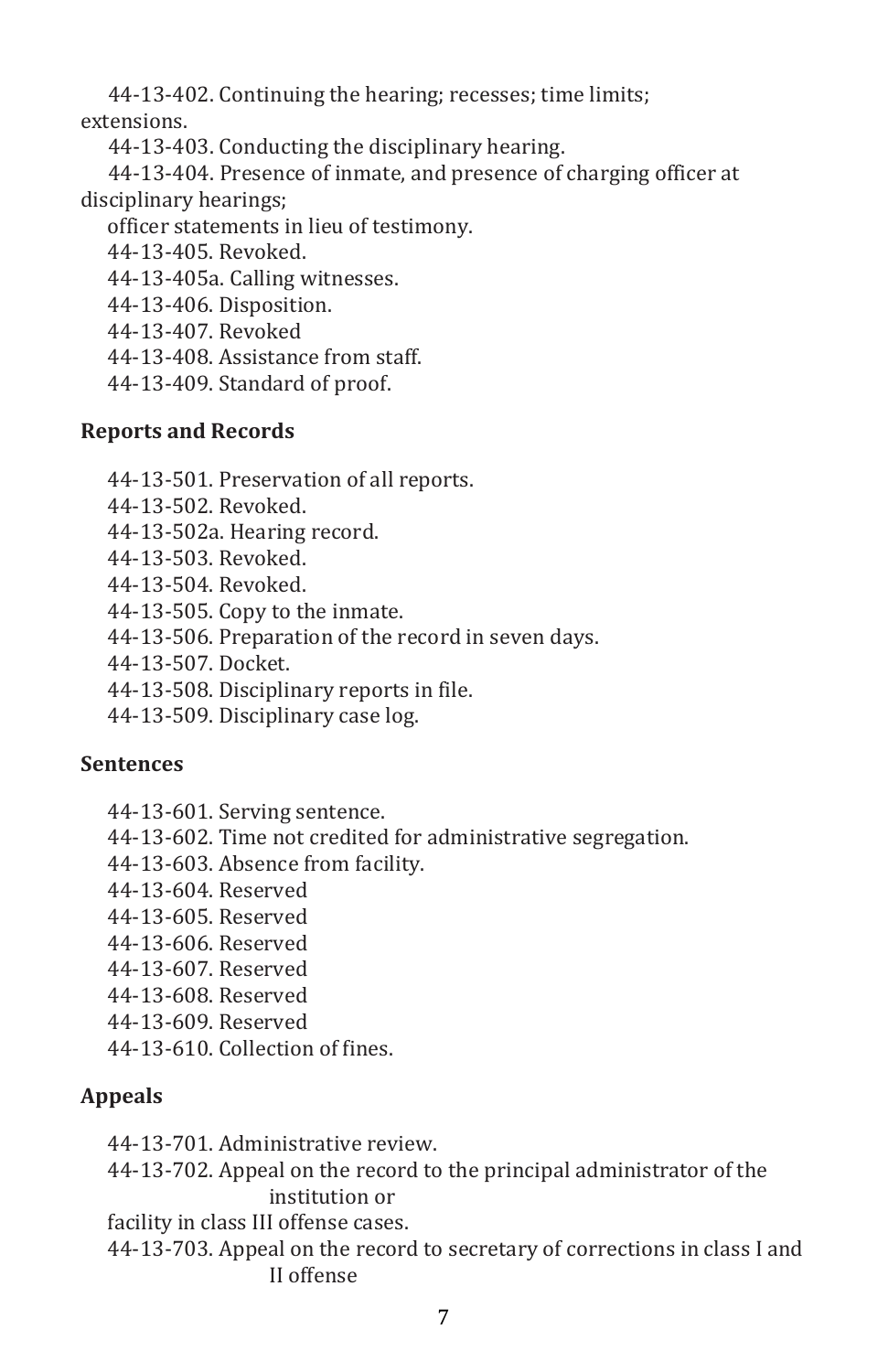cases only. 44-13-704. Secretary of corrections' final review on appeal.

#### **44-14. ADMINISTRATIVE AND DISCIPLINARY SEGREGATION**

#### **Segregation Generally**

44-14-101. Revoked. 44-14-102. Revoked.

#### **Disciplinary Segregation**

44-14-201. Revoked. 44-14-202. Revoked.

#### **Administrative Segregation**

44-14-301. Revoked. 44-14-302. Revoked. 44-14-303. Revoked. 44-14-304. Revoked. 44-14-305. Revoked. 44-14-305a. Revoked. 44-14-306. Revoked. 44-14-307. Revoked. 44-14-308. Revoked. 44-14-309. Revoked. 44-14-310. Revoked. 44-14-311. Revoked. 44-14-312. Revoked. 44-14-313. Revoked. 44-14-314. Revoked. 44-14-315. Revoked. 44-14-316. Revoked. 44-14-317. Revoked. 44-14-318. Revoked.

#### **44-15. GRIEVANCE PROCEDURE FOR INMATES AND PAROLEES**

#### **Procedures Generally**

44-15-101. Inmate or parolee grievance procedure; informal resolution; formal levels.

## 44-15-101a. Grievance procedure distribution; orientation; applicability; remedies;

advisory committee; investigation.

44-15-101b. Time limit for filing grievance.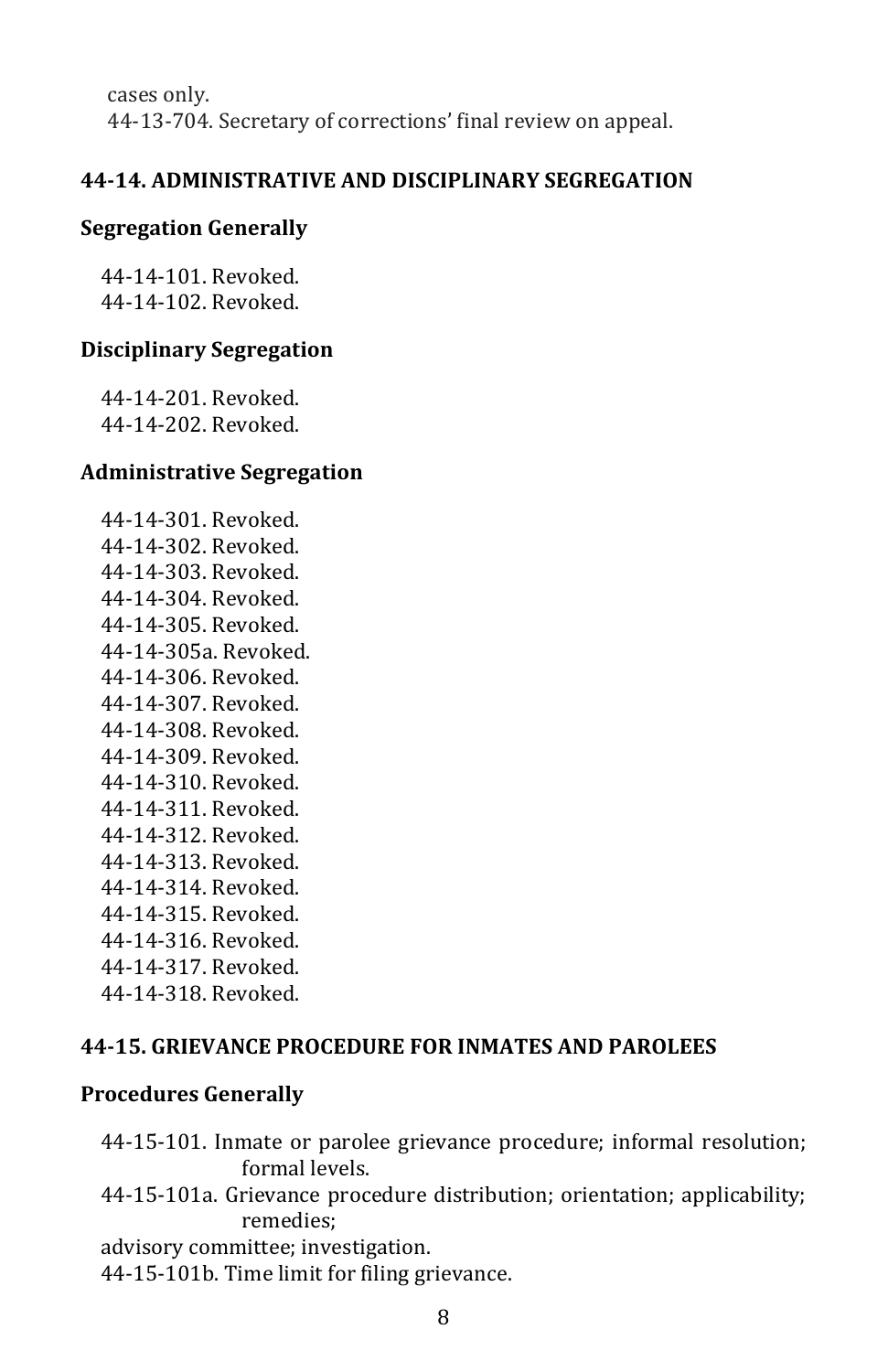44-15-102. Procedure. 44-15-103. Reserved. 44-15-104. Reprisals prohibited. 44-15-105. Records. 44-15-105a. Annual review.

44-15-106. Emergency procedure.

## **Special Procedures**

44-15-201. Special kinds of problems.

44-15-202. Revoked.

44-15-203. Ombudsman.

44-15-204. Special procedure for sexual abuse grievances; sexual harassment

Grievances and grievances alleging retaliation for filing same; reports of sexual

Abuse or sexual harassment submitted by third parties.

44-16-101. Reserved

44-16-102. Reporting loss or damage to property.

44-16-103. Revoked.

44-16-104. Revoked.

# **44-16. REPORTING AND CLAIMS PROCEDURE FOR LOST OR DAMAGED PROPERTY OR FOR PERSONAL INJURY**

44-16-104a. Inmate claims for personal injury.

44-16-105. Property at own risk.

44-16-106. Revoked.

44-16-107. Revoked.

44-16-108. Revoked.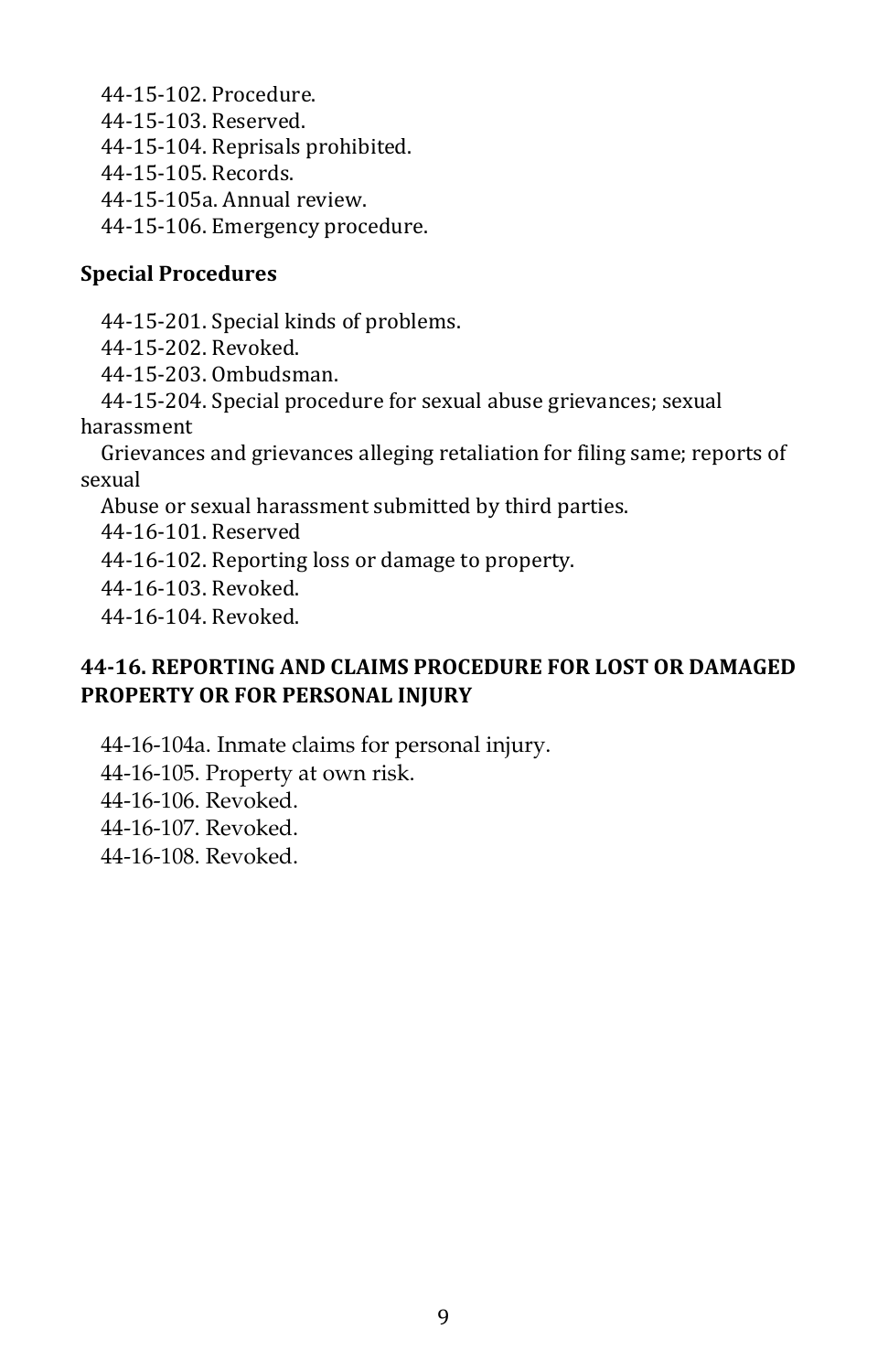# **Article 12.—CONDUCT AND PENALTIES**

## **CLOTHING, HYGIENE, SAFETY, APPEARANCE AND LIVING QUARTERS**

**44-12-101. Inmate clothing.** (a) Turn-in and issuance. Inmates shall turn in all personal clothing upon admission to a facility. Clothing furnished by the state facility shall be worn by all inmates unless exception is granted by the principal administrator with the approval of the secretary of corrections. Inmates shall not wear or have in their possession any other clothing, or clothing in excess of the authorized issue, unless specifically authorized by principal administrator's orders.

(b) Principal administrator's orders. Inmates shall follow the principal administrator's orders in regard to the clothing, care, and handling procedure.

(c) No inmate clothing will be given special treatment at the laundry, clothing distribution room, or elsewhere. Exchange of clothing shall be made according to established schedules and procedures. Inmates shall keep their clothing as neat and clean as conditions permit. Violation of this rule shall be a class III offense. (Authorized by and implementing

K.S.A. 1991 Supp. 75-5210; effective May 1, 1980; amended April 20, 1992.)

**44-12-102. Personal cleanliness.** Inmates shall shower or bathe a minimum of once a week. Inmates shall brush their teeth a minimum of once a day. Violation of this rule shall be a class III offense. (Authorized by and implementing K.S.A. 1991 Supp. 75-5210; effective May 1, 1980; amended April 20, 1992.)

**44-12-103. Tattoos, body piercing, and body markings.** (a) Inmates shall not place on or remove from or allow to be placed on or removed from their body any tattoo or body marking, nor shall they place on or remove from the body of another inmate any tattoo or body marking. Removal or alteration of tattoos or body markings shall be performed by a medical officer after written approval has been given by the warden.

(b) Inmates shall not pierce their own bodies or the body of another inmate. Inmates shall not allow their bodies to be pierced by another inmate. Any cosmetic piercing of an inmate's body shall be performed by a physician, dentist, or other medical personnel exempted from licensure requirements according to K.S.A. 65-1941 and amendment thereto, after written approval has been given by the warden. Cosmetic piercing shall be permitted only upon a showing of medical necessity certified by a physician or dentist. (c) Inmates shall not maintain an existing body piercing hole or opening. (d) Violation of this regulation shall be a class II offense. (Authorized by and implementing K.S.A. 2005 Supp. 75-5210; effective May 1, 1980; amended Feb.15, 2002; amended July 13, 2007.)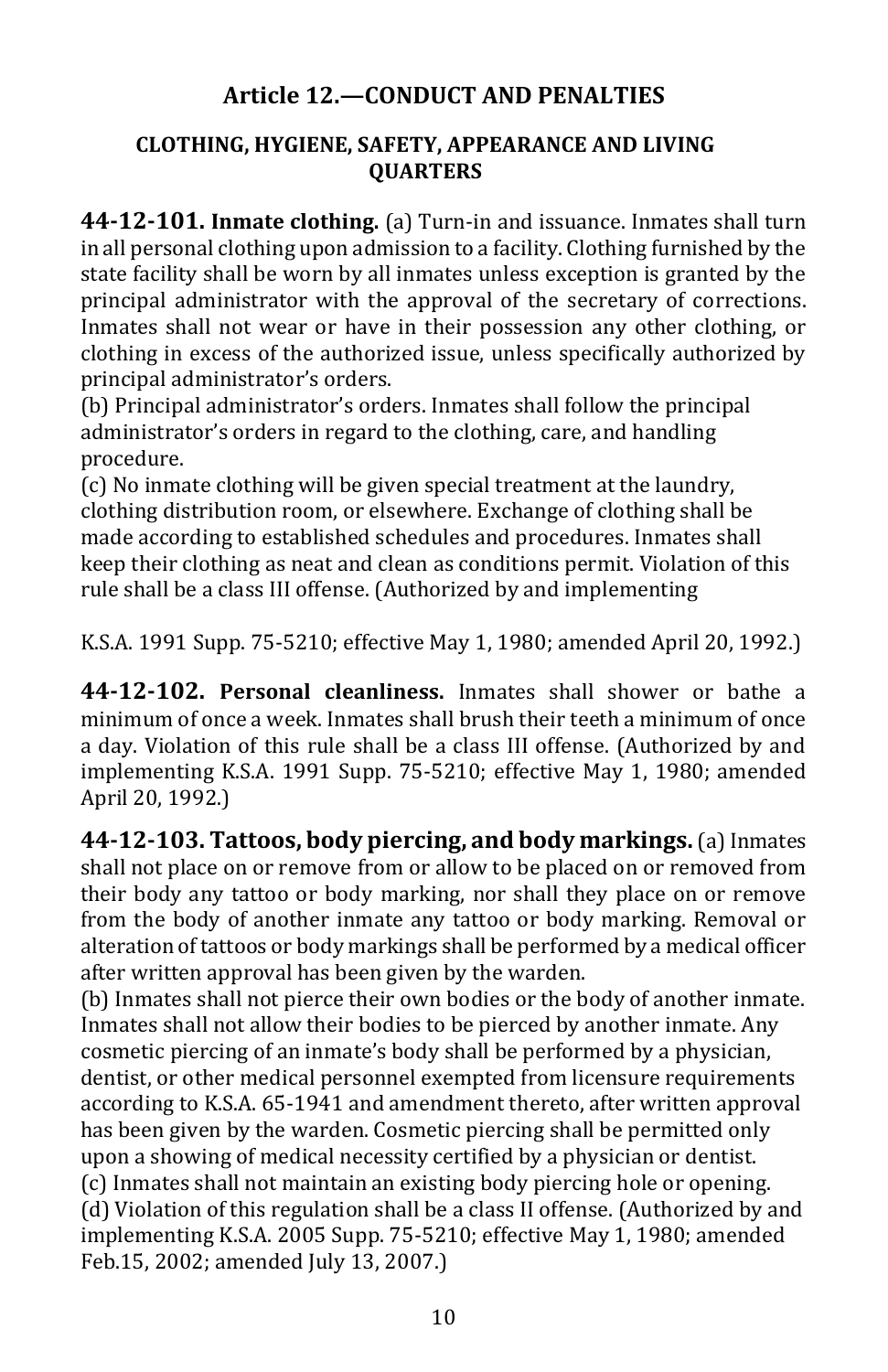**44-12-104. Care of living quarters.** Every inmate shall keep his or her living quarters in a neat, clean and sanitary condition. Clothing shall be neatly hung or stored in designated places. Beds shall be made at all times when not in use. Linens shall be exchanged in accordance with the established facility procedures. Wash basins and toilet bowls shall be kept clean. No alteration, painting of, or addition to any assigned quarters or its equipment shall be made without approval according to the orders of the institution or facility. Violation of this rule shall be a class III offense. (Authorized by and implementing K.S.A. 1991 Supp. 75-5210; effective May 1, 1980; amended April 20, 1992.)

**44-12-105. Unsanitary practices.** (a) No inmate shall throw trash of any kind upon the floors, sidewalks, or grounds of any facility. All rubbish shall be placed in the containers provided for that purpose. No inmate shall spit upon the floors, sidewalks, and grounds or within any facility building. Violation of this subsection shall be a class III offense.

(b) No inmate shall collect, smear, or throw body wastes. No inmate shall urinate or defecate upon the floors, sidewalks, or grounds of any facility. Violation of this subsection shall be a class I offense.

(c) Alternatively, violation of this regulation may be handled according to the summary disposition procedure set forth in K.A.R. 44-13-201b*.*  (Authorized by and implementing K.S.A. 2006 Supp. 75-5210; effective May 1, 1980; amended April 20, 1992; amended Feb. 15, 2002; amended July 13, 2007.)

**44-12-106. Hair standards and appearance.** (a) Each inmate shall keep the inmate's hair neat and clean and follow reasonable health and safety standards. When working in food services, each inmate shall wear a cook's hat, or net, or both for sanitary purposes. Inmates working in food services shall not have facial hair in excess of one inch in length or shall wear beard nets, and shall keep this hair neat and clean.

(b) Violation of this regulation shall be a class III offense. (Authorized by and implementing K.S.A. 2006 Supp. 75-5210; effective May 1, 1980; amended May 1, 1987; amended Feb. 15, 2002; amended July 13, 2007.)

**44-12-107. Use of safety devices.** Each inmate shall use safety devices provided in accordance with the orders of the warden. Violation of this regulation shall be a class II offense. Alternatively, violation of this regulation may be handled according to the summary disposition procedure set forth in K.A.R. 44-13-201b. (Authorized by and implementing K.S.A. 2006 Supp. 75- 5210; effective May 1, 1980; amended Feb. 15, 2002; amended July 13, 2007.)

# **PROPERTY AND MONEY: OWNERSHIP, POSSESSION, REGISTRATION, CARE AND USE**

**44-12-201**. **Registration and use of personal property.** (a) It shall be the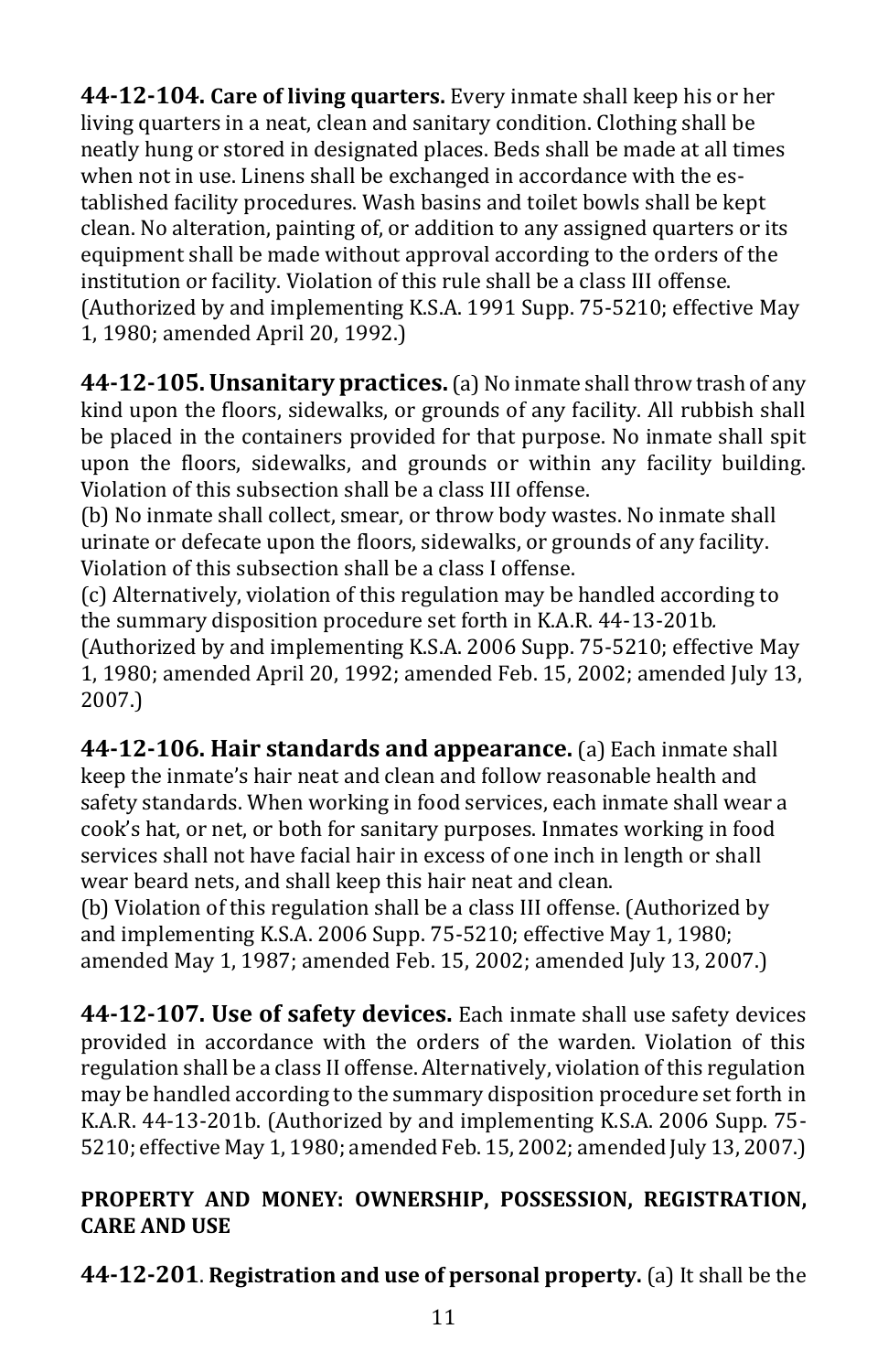responsibility of each inmate to make certain that any items of personal property in the inmate's possession as designated by department of corrections internal management policy and procedure or orders of the warden are properly registered. Each inmate shall be required, upon demand, to produce any personal property registered in the inmate's name or issued to the inmate, unless previously reported lost according to proper procedure.

(b) Violation of this regulation shall be a class II offense.

This amendment shall be effective on and after February 15, 2002. (Authorized by and implementing K.S.A. 75-5210; effective May 1, 1980; amended May 1, 1981; amended April 20, 1992; amended February 15, 2002.)

**44-12-202**. **Radios, televisions, musical instruments, and other sound equipment.** (a) All personal radios, televisions, and other electronic sound equipment shall be played only in accordance with the orders of the warden. The size, type, and capacity of this equipment shall be limited by internal management policies and procedures issued by the secretary of corrections. All such equipment, including all musical instruments, shall be possessed and

used in accordance with the orders of the warden.

(b) Violation of this regulation shall be a class III offense.

This amendment shall be effective on and after February 15, 2002. (Authorized by and implementing 75-5210; effective May 1, 1980; amended May 1, 1981; amended May 1, 1985; amended April 20, 1992; amended February 15, 2002.)

**44-12-203**. **Theft.** (a) Theft shall include any of the following acts done with intent to deprive the owner permanently of the possession, use, or benefit of the owner's property or services:

(1) Obtaining or exerting unauthorized control over property or services;

(2) obtaining, by deception, control over property or services;

(3) obtaining, by threat, control over property or services; or

(4) obtaining control over stolen property or services and knowing the property or services to have been stolen by another.

(b) Violation of this regulation shall be a class I offense.

This amendment shall be effective on and after February 15, 2002. (Authorized by and implementing K.S.A. 75-5210; effective May 1, 1980; amended February 15, 2002.)

**44-12-204**. **Taking without permission.** (a) No inmate shall take without permission, regardless of the intent, articles of any kind from any other person or place, nor shall the inmate obtain these articles by fraud or dishonesty.

(b) Violation of this regulation shall be a class II offense. Alternatively, violation of this regulation may be handled according to the summary disposition procedure set forth in K.A.R. 44-13-201b.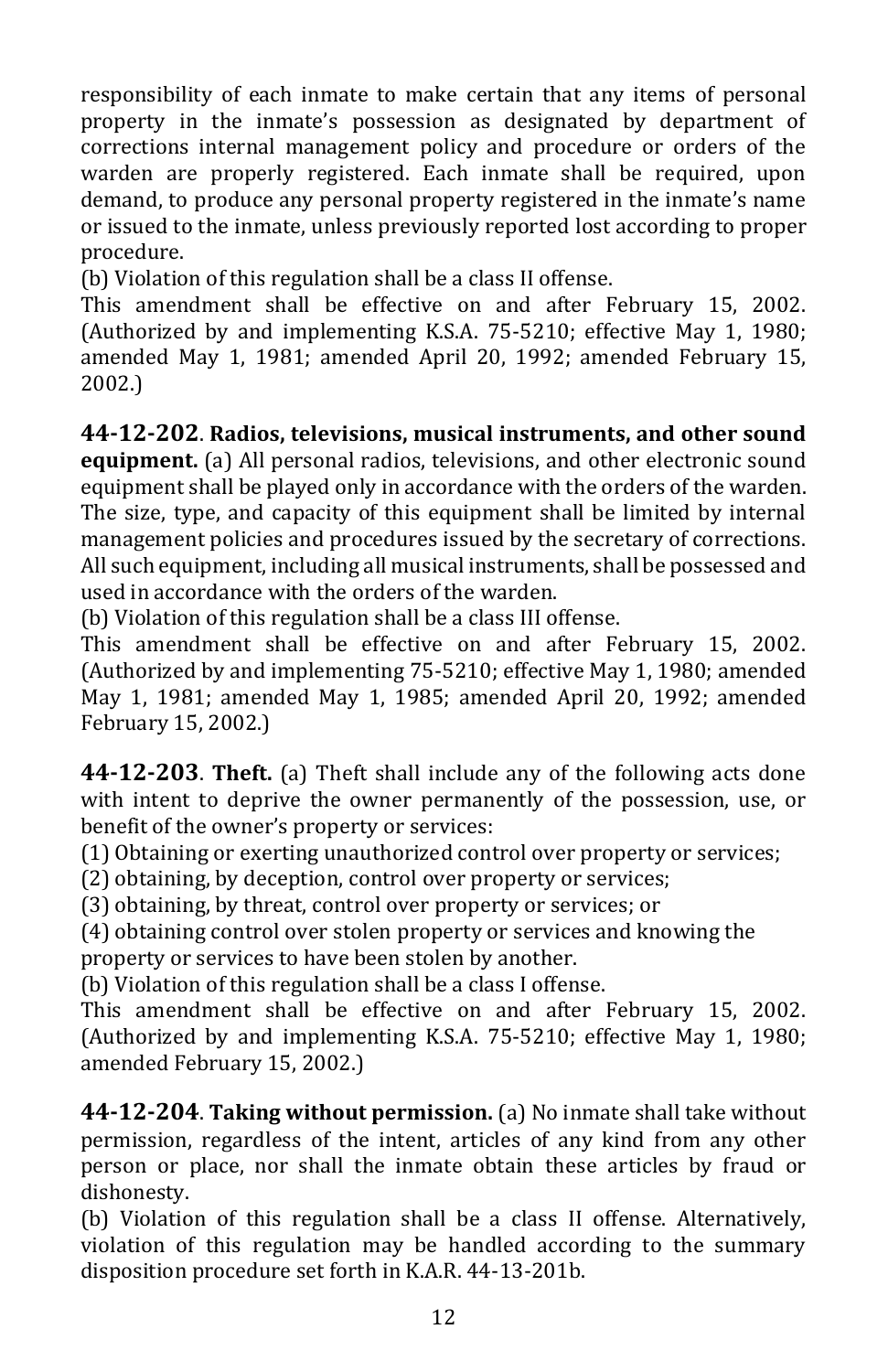This amendment shall be effective on and after February 15, 2002. (Authorized by and implementing K.S.A. 75-5210; effective May 1, 1980; amended April 20, 1992; amended February 15, 2002.)

**44-12-205**. **Unauthorized dealing and trading.** (a) Trading, borrowing, loaning, giving, receiving, selling, and buying goods, services, or any item with economic value between or among inmates without written permission of the warden or designee shall be prohibited.

(b) Violation of this regulation shall be a class II offense. Alternatively, violation of this regulation may be handled according to the summary disposition procedure set forth in K.A.R. 44-13-201b.

This amendment shall be effective on and after February 15, 2002. (Authorized by and implementing K.S.A. 75-5210; effective May 1, 1980; amended May 1, 1988; amended April 20, 1992; amended February 15, 2002.)

**44-12-206. Debt adjustment or collection prohibited.** All debt adjustment or collection among inmates is strictly prohibited. Violation of this rule shall be a class II offense. (Authorized by and implementing K.S.A. 1979 Supp. 75-5210(f); effective May 1, 1980.)

**44-12-207. Gambling and bookmaking.** An inmate shall not make any bet, operate or bank any gambling pool or game, keep book, or engage in any form of gambling. An inmate shall not possess, transfer, sell, distribute, nor obtain dice or other gambling paraphernalia. An inmate shall not receive, possess, distribute, sell, nor transfer lottery tickets. Violation of this rule shall be a class II offense. (Authorized by and implementing K.S.A. 75-5210; effective May 1, 1980; amended May 1, 1988.)

**44-12-208. Misuse of state property.** No inmate shall destroy, damage, deface, alter, misuse, or fail to return when due any article of property owned by the state, whether issued by the department of corrections or another state agency, including clothing and shoes. Normal wear and tear to clothing and shoes shall be excepted from this regulation. Violation of this regulation shall be a class II offense. (Authorized by and implementing K.S.A. 2005 Supp. 755210; effective May 1, 1980; amended April 20, 1992; amended July 13, 2007.)

**44-12-209.Entering into contracts, incurring financial obligations.** No inmate shall enter into a contract, or incur any financial obligation, including orders by mail, without the principal administrator's approval. Violation of this rule shall be a class III offense. (Authorized by and implementing K.S.A. 1991 Supp. 75-5210; effective May 1, 1980; amended May 1, 1981; amended April 20, 1992.)

**44-12-210. Accounts.** No inmate shall establish or have access to any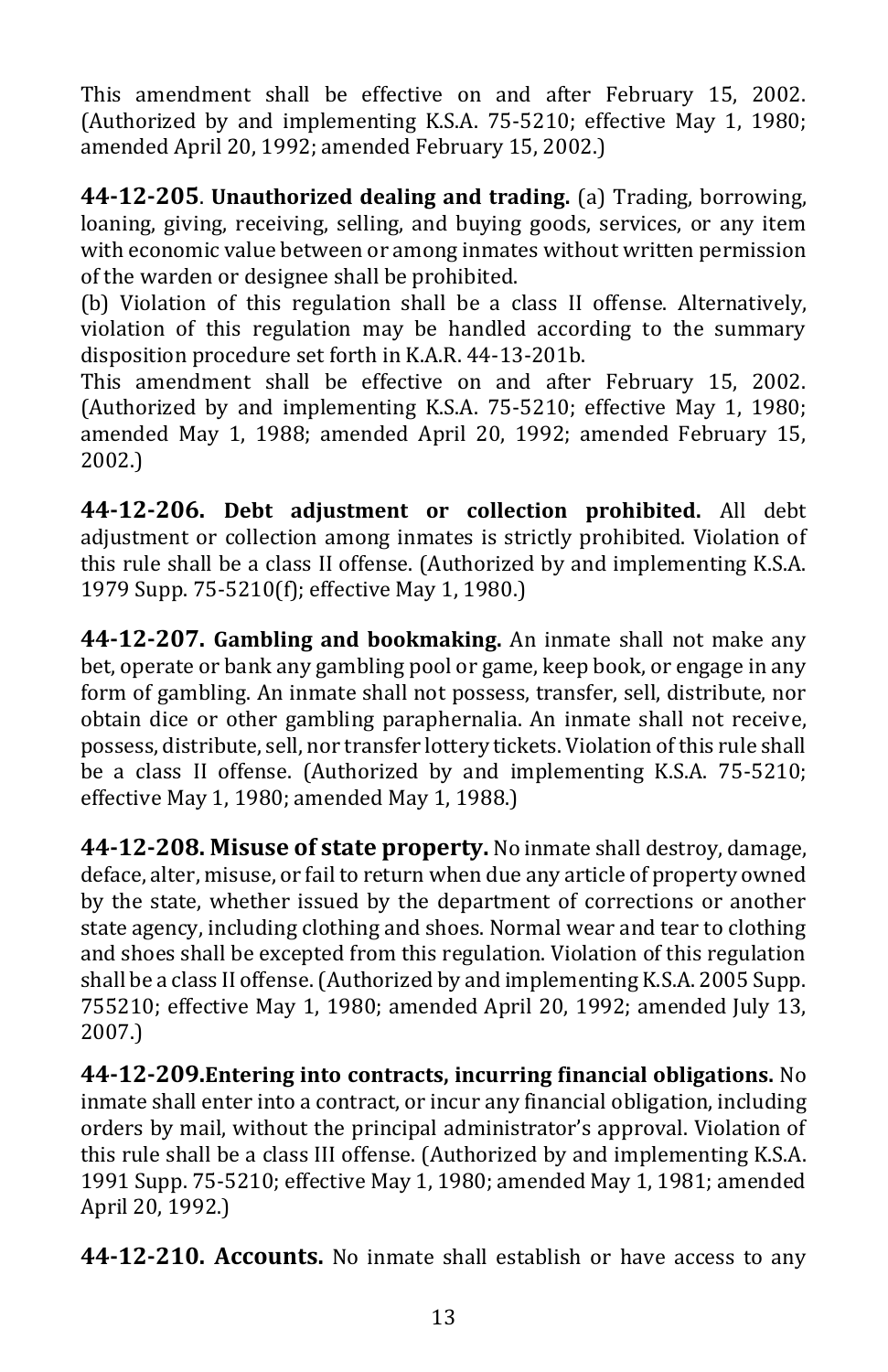checking or savings account outside the trust fund while confined in a correctional facility. Violation of this regulation shall be a class II offense. (Authorized by K.S.A. 2005 Supp. 75-5210; implementing K.S.A. 2006 Supp. 75-5210, K.S.A.75-5251; effective May 1, 1980; amended May 1, 1981; amended February 15, 2002; amended July 13, 2007.)

**44-12-211. Telephones or other communication devices.** (a) When using any authorized inmate telephone, no inmate shall perform or engage in any of the following:

(1) Use another inmate's personalized identification number (PIN) or permit another inmate to use the inmate's PIN;

(2) be a party to call forwarding;

(3) call any telephone number not listed on the inmate's authorized calling list;

(4) participate in any call involving a party at a phone number other than that originally called, including receiving information relayed by an intermediary, and either relaying or receiving information over any telephone service other than that authorized by the secretary of corrections for inmate usage;

(5) initiate any call to a party on the inmate's authorized calling list and then permit the telephone to be used by another inmate, whether in speaking to the authorized party or to another party;

(6) use the telephone in furtherance of any illegal activity; or

(7) use the telephone to communicate or attempt to communicate with a minor, unless correspondence with the minor is authorized by K.A.R. 44-12- 601.

(b) Except as specified in subsection (a), the use or possession of any telephone or any communication device by an inmate without the permission of the warden or warden's designee shall be prohibited.

(c) For purposes of this regulation, "minor" shall mean a person under the age of 18.

(d) Violation of this regulation shall be a class I offense. (Authorized by and implementing K.S.A. 2013 Supp. 75-5210; effective July 13, 2007; amended June 20, 2014.)

# **44-12-212. Accessing unauthorized computer-based information.** (a) No inmate shall perform any of the following:

(1) Access, or attempt to access, any information, data, images, or other material residing on or stored in any computer or available through any computer network, unless the information, data, images, or other material has been authorized for inmate access by the secretary of corrections and established and maintained by the information technology division of the department of corrections for that purpose;

(2) communicate or attempt to communicate with a minor through any computer or computer network, unless correspondence with the minor is authorized by K.A.R. 44-12-601; or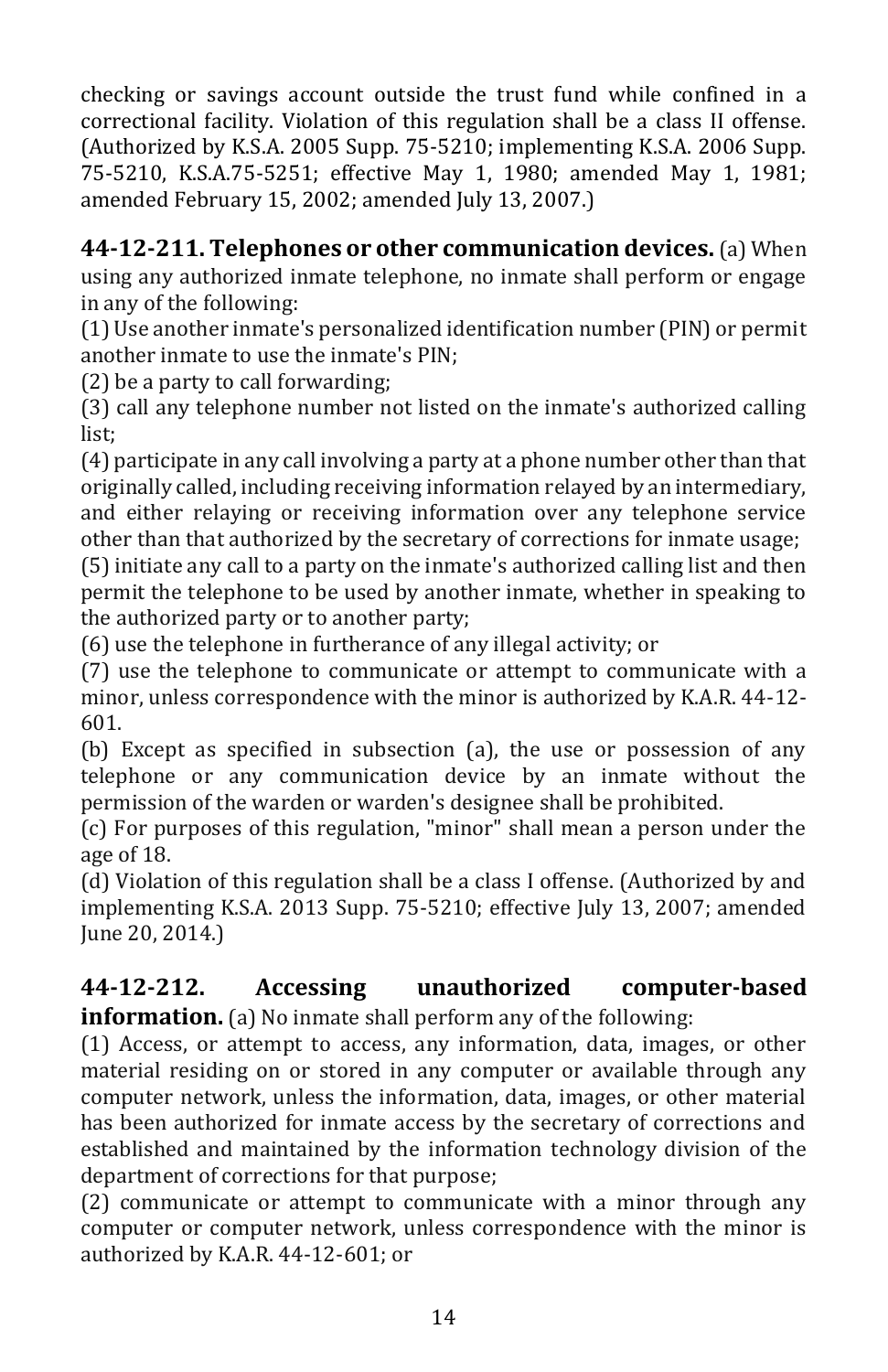(3) communicate or attempt to communicate with any person through use of another inmate's authorized electronic mail account.

(b) For purposes of this regulation, "minor" shall mean a person under the age of 18.

(c) Violation of this regulation shall be a class I offense. (Authorized by and implementing K.S.A. 2013 Supp. 75-5210; effective July 13, 2007; amended June 20, 2014.)

# **DEPORTMENT, VIOLENCE, DISRUPTIVE BEHAVIOR AND RIOT**

**44-12-301. Fighting.** (a) Fighting or any other activity that constitutes violence or is likely to lead to violence shall be prohibited.

(b) It shall be an affirmative defense, for which the offender shall bear the sole burden of proof, if the offender is engaged in self-defense.

(c) Violation of this regulation shall be a class I offense. (Authorized by and implementing K.S.A. 2015 Supp. 75-5210; effective May 1, 1980; amended April 20, 1992; amended, T-44-8-16-16, Aug. 16, 2016; amended Nov. 4, 2016.)

**44-12-302. Noise.** Inappropriate booing, whistling, shouting, or other loud and disturbing noises are not permitted. Violation of this rule shall be a class III offense. (Authorized by K.S.A. 1979 Supp. 75-5210, 75-5210(f); effective May 1, 1980.)

**44-12-303**. **Lying.** (a) Every inmate shall speak the truth. No inmate shall lie, misrepresent the facts, mislead, or give false or misleading information to an officer, employee, or any other person assigned to supervise inmates or others having a right to know. No inmate shall make any false allegations against any officer, employee, inmate, or other person.

(b) Violation of this regulation shall be a class II offense. Alternatively, violation of this regulation may be handled according to the summary disposition procedure set forth in K.A.R. 44-13-201b.

This amendment shall be effective on and after February 15, 2002. (Authorized by and implementing K.S.A. 75-5210; effective May 1, 1980; amended February 15, 2002.)

**44-12-304. Disobeying orders.** (a) Each inmate shall promptly and respectfully obey any order, directive, or instruction given to the inmate by any employee of the facility, or by an employee of any other agency or of an organization or firm in charge of the inmate. In case of conflicting orders, the last order shall be obeyed.

(b) If an order is violated, the specific circumstances surrounding the violation charge shall be included in the following:

(1) The disciplinary report bringing the charge;

(2) the investigation report, if any; and

(3) if used, the report writer's written statement in lieu of testimony.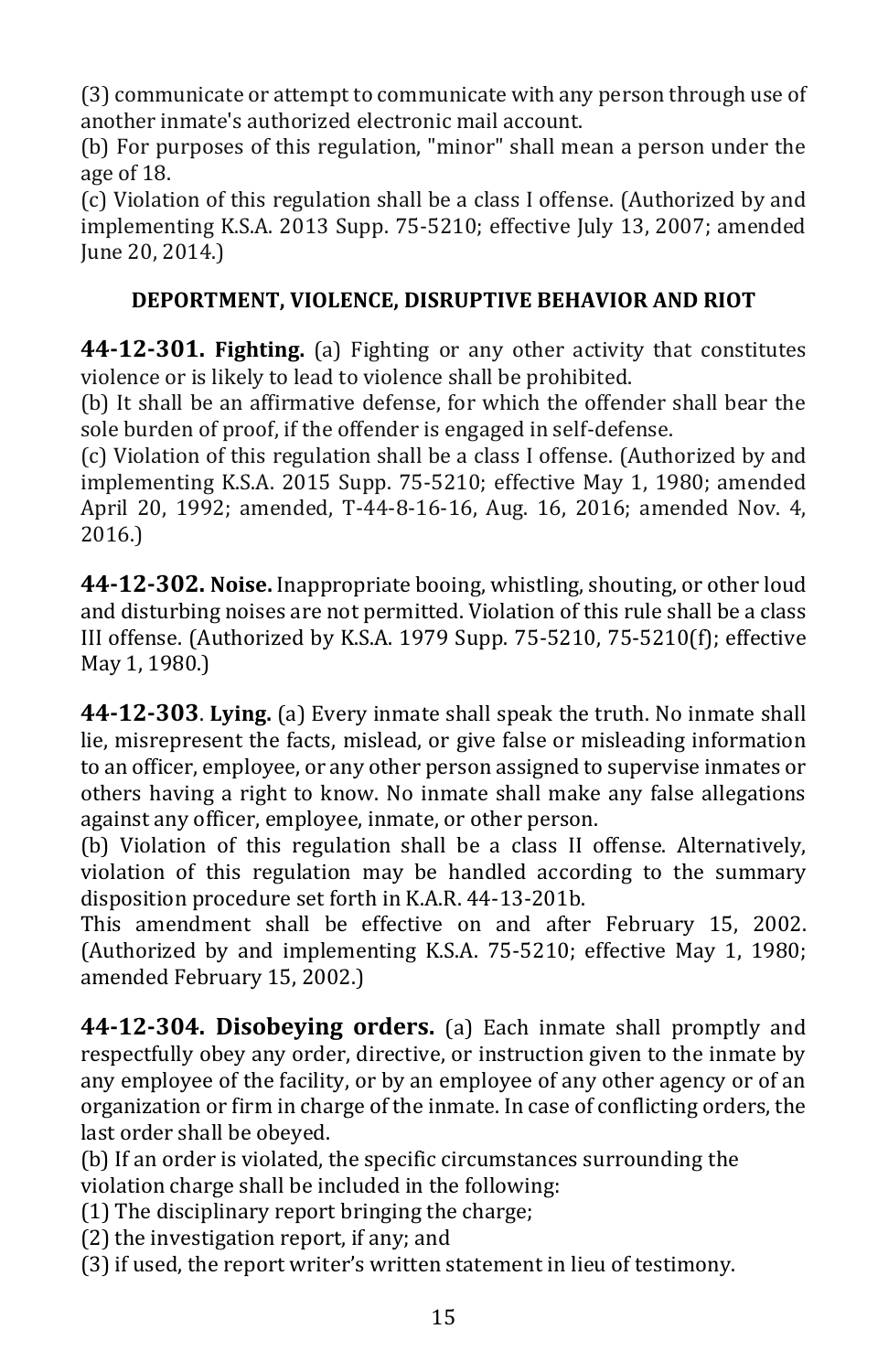(c) Violation of this regulation shall be a class I offense. (Authorized by and implementing K.S.A. 2005 Supp. 75-5210; effective, May 1, 1980; amended, T-83-23, Aug. 11, 1982; amended, T-84-1, Jan. 5, 1983; amended May 1, 1984; amended May 1, 1987; amended July 13, 2007.)

# **44-12-305**. **Insubordination or disrespect to officers or other**

**employees.** (a) Each inmate shall be attentive and respectful towards employees, visitors, and officials. The showing of disrespect, directly or indirectly, or being argumentative in any manner shall be considered insubordination. This regulation shall exclude an initial exchange or discussion in a civilized tone for the purpose of clarification of the order if the exchange or discussion is not disrespectful or argumentative. (b) Violation of this regulation shall be a class II offense. Alternatively, violation of this regulation may be handled according to the summary disposition procedure set forth in K.A.R. 44-13-201b.

This amendment shall be effective on and after February 15, 2002. (Authorized by and implementing K.S.A. 75-5210; effective May 1, 1980; amended February 15, 2002.)

**44-12-306. Threatening or intimidating any person.** (a) An inmate shall not threaten or intimidate, either directly or indirectly, any person or organization. This regulation shall specifically prohibit conditional threats or intimidation. Violation of this subsection shall be a class I offense.

(b) A civilized warning by the inmate that the inmate may properly use legal process to enforce rights or redress wrongs, including use of the inmate grievance procedure, shall not be considered a violation of this regulation.

(c) The subjective impression of the target of the alleged threat or intimidation shall not be a factor in proving a violation of subsection (a). (Authorized by and implementing K.S.A. 2006 Supp. 75-5210; effective May 1, 1980; amended May 1, 1984; amended May 1, 1986; amended Feb. 15, 2002; amended July 13, 2007.)

**44-12-307**. **Avoiding an officer.** No inmate shall run from or deliberately avoid any officer, supervisor, or employee if required, ordered, or requested to be present to talk with, be accounted for, be searched, or be questioned by the officer, supervisor, or employee. Violation of this regulation shall be a class I offense.

This amendment shall be effective on and after February 15, 2002. (Authorized by and implementing K.S.A. 75-5210; effective May 1, 1980; amended April 20, 1992; amended February 15, 2002.)

**44-12-308. Improper use of prepared or served food.** No inmate shall accept more prepared or served food or drink than the inmate will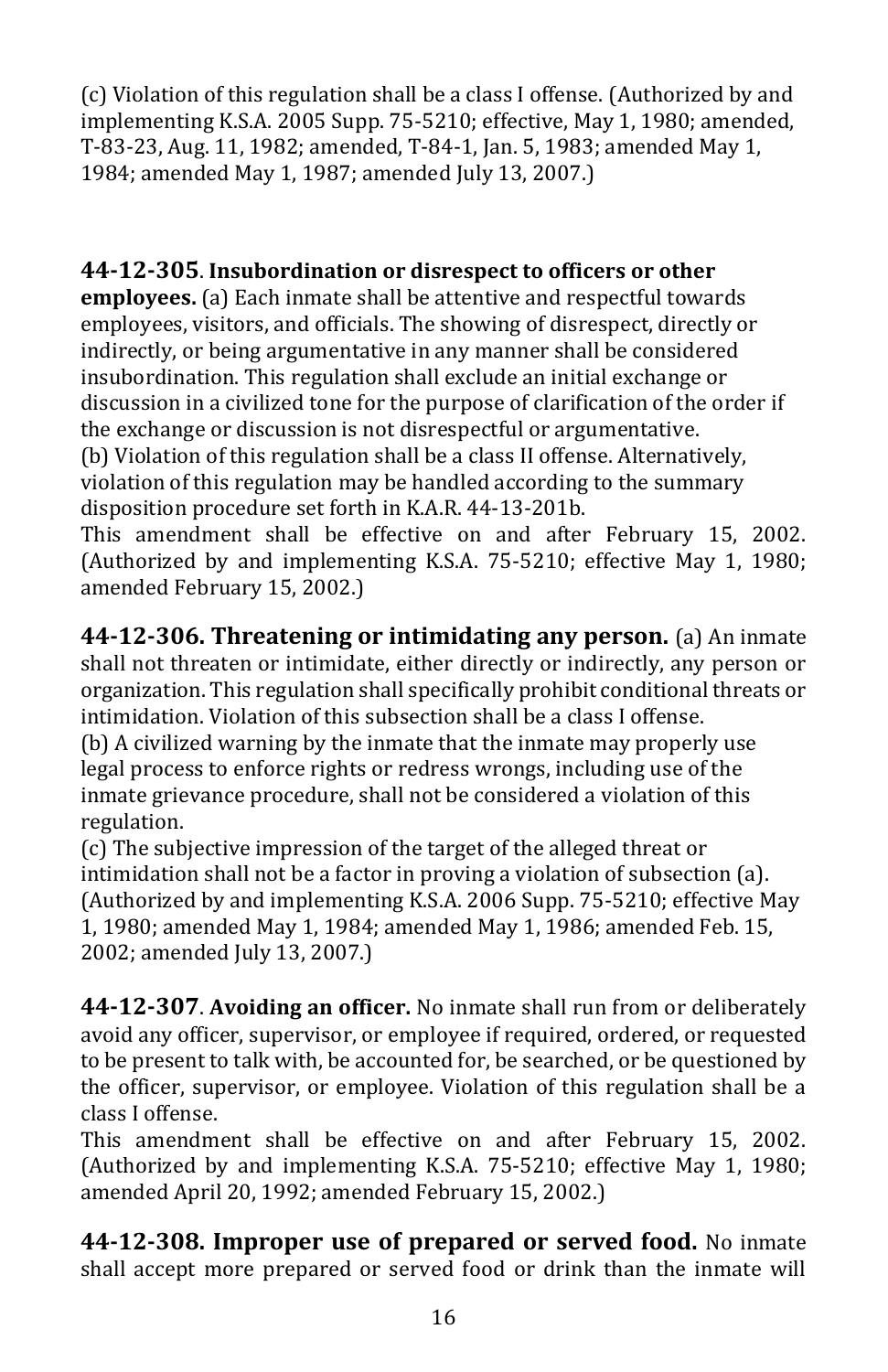consume. No inmate shall wastefully and deliberately destroy prepared or served food. Inmates shall not carry any prepared or served food or drink from the dining area, except as allowed under the facility orders. Violation of this regulation shall be a class III offense.

(Authorized by and implementing K.S.A. 2006 Supp. 75-5210; effective May 1, 1980; amended April 20, 1992; amended July 13, 2007.)

**44-12-309**.**Kitchen utensils and shop tools.** (a) No inmate shall remove or have in possession any eating or cooking utensils or tools without proper authorization.

(b) Violation of this regulation shall be a class II offense. However, possession of utensils or tools may be considered possession of dangerous contraband and punishable as a class I offense. Alternatively, violation of this regulation may be handled according to the summary disposition procedure set forth in K.A.R. 44-13-201b. This amendment shall be effective on and after February 15, 2002. (Authorized by and implementing K.S.A. 75-5210; effective May 1, 1980; amended April 20, 1992; amended February 15, 2002.)

**44-12-310**. **Misconduct in dining room.** (a) All inmates shall enter and leave the dining room in accordance with the established procedure at each facility and shall conduct themselves in an orderly manner while in the dining room.

(b) Violation of this regulation shall be a class II offense. Alternatively, violation of this regulation may be handled according to the summary disposition procedure set forth in K.A.R. 44-13-201b.

This amendment shall be effective on and after February 15, 2002. (Authorized by K.S.A. 75-5210; implementing K.S.A. 75-5210, 75-5251; effective May 1, 1980; amended February 15, 2002.)

**44-12-311. Being in a condition of drunkenness, intoxication, state of altered consciousness.** No inmate shall at any time be drunk, intoxicated, or be in a chemically induced state of altered consciousness. Violation of this rule shall be a class I offense. (Authorized by K.S.A. 1979 Supp. 755210, 75- 5210(f); effective May 1, 1980.)

**44-12-312. Use of stimulants, sedatives, unauthorized drugs, or narcotics, or the misuse or hoarding of authorized or prescribed medication.** (a) No inmate shall take into the bodily system any kind of substance that is capable of producing intoxication, hallucination, stimulation, depression, dizziness, or other alteration of the inmate's state of consciousness or feeling, except approved foods, including coffee and tea, and legal drugs, including medication properly and legally prescribed or authorized for a specific inmate by an authorized licensed physician. Alcohol in any form shall be specifically declared not to be an approved food or drink unless it is a component of authorized or prescribed medication.

(b) Misusing, hoarding, tampering with, or defacing any authorized or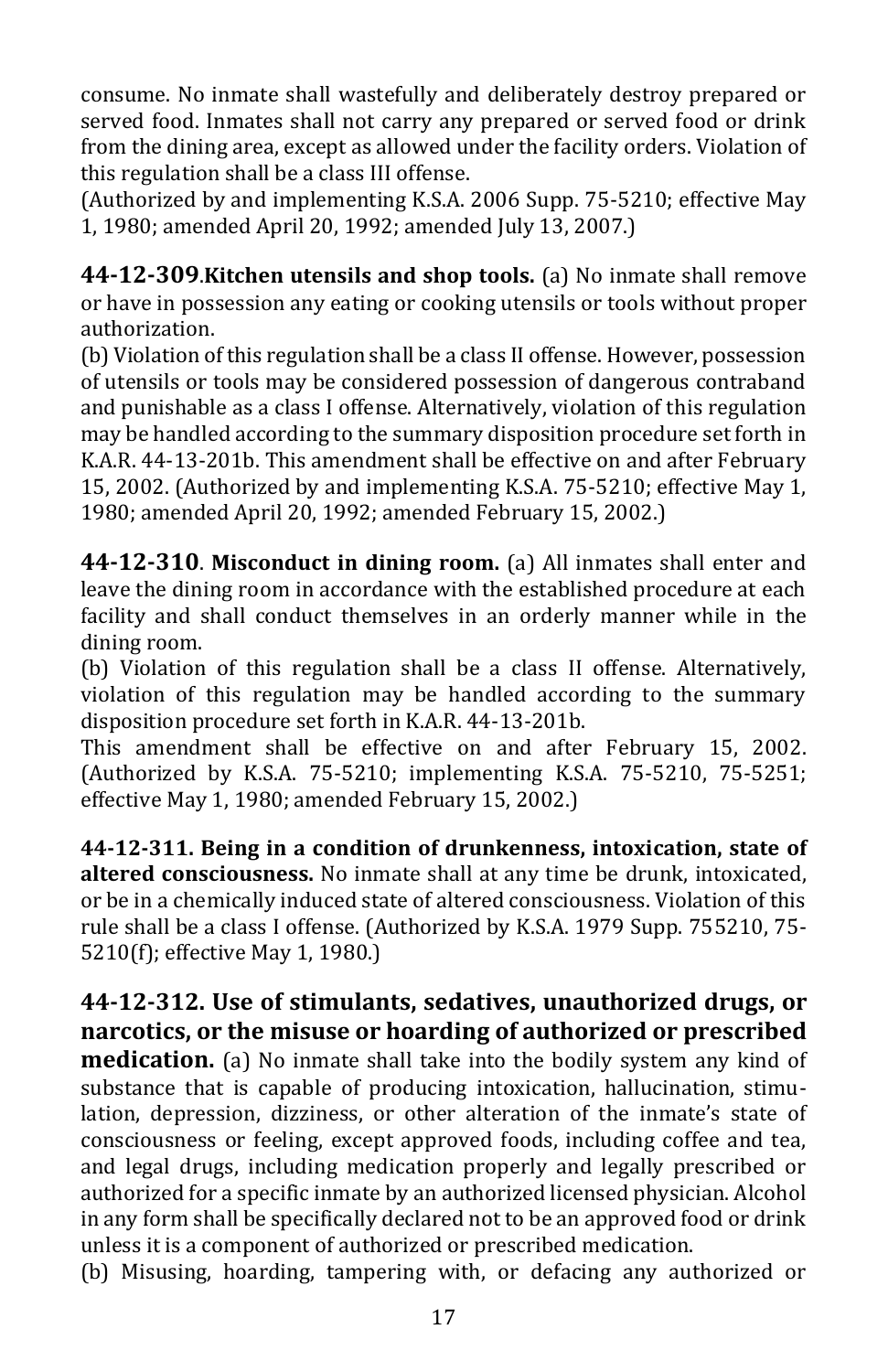prescribed medication shall be prohibited.

(1) "Misusing" medication shall mean using any medication for a purpose other than that for which the medication was specifically authorized or prescribed. This shall include either of the following:

(A) Keeping the medication beyond the stop date, as designated by the health care provider; or

(B) dealing and trading prescribed medications within the meaning of K.A.R. 44-12-205.

(2) "Hoarding" medication shall mean having possession or control of or holding any quantity of authorized or prescribed medication greater than an amount or dosage that has been issued to the inmate by medical staff, or greater than the amount that should be remaining if the inmate has taken the medication in accordance with the prescription and instructions from medical staff. Approved over-the-counter medications shall be purchased and possessed only in reasonably consumable quantities.

(3) "Tampering with or defacing" shall mean altering or disfiguring the original packaging of a medication, or removing the medication from the original packaging to any other bottle or container.

(c) No inmate shall leave the infirmary or any area where medication is issued while in possession or control of any medication unless removal of the medication from this area has been authorized by medical staff.

(d) Each of the following by an inmate shall create a presumption that the inmate has used a substance prohibited for consumption by this regulation and shall constitute a violation of this regulation:

(1) Refusal to provide a urine sample or other sample of bodily fluid or tissue pursuant to an authorized alternate substance abuse testing method; (2) failure to provide a urine sample or other sample of bodily fluid or tissue of sufficient quantity; or

(3) failure to provide any sample of urine, bodily fluid, or tissue within two and one-half hours. A bona fide medical or psychological condition verified by a duly licensed practitioner that prevents or hampers the provision of any sample within a period of two and one-half hours shall constitute a defense to this charge.

(e) Violation of this regulation shall be a class I offense. (Authorized by and implementing K.S.A. 2006 Supp. 75-5210; effective May 1, 1980; amended April 20, 1992; amended Feb. 15, 2002; amended July 13, 2007.)

**44-12-313**. **Sexually explicit materials**. (a) No inmate shall have in possession or under control any sexually explicit materials, including drawings, paintings, writing, pictures, items, and devices.

(b) The material shall be considered sexually explicit if the purpose of the material is sexual arousal or gratification and the material meets either of the following conditions:

(1) Contains nudity, which shall be defined as the depiction or display of any state of undress in which the human genitals, pubic region, buttock, or female breast at a point below the top of the areola is less than completely and opaquely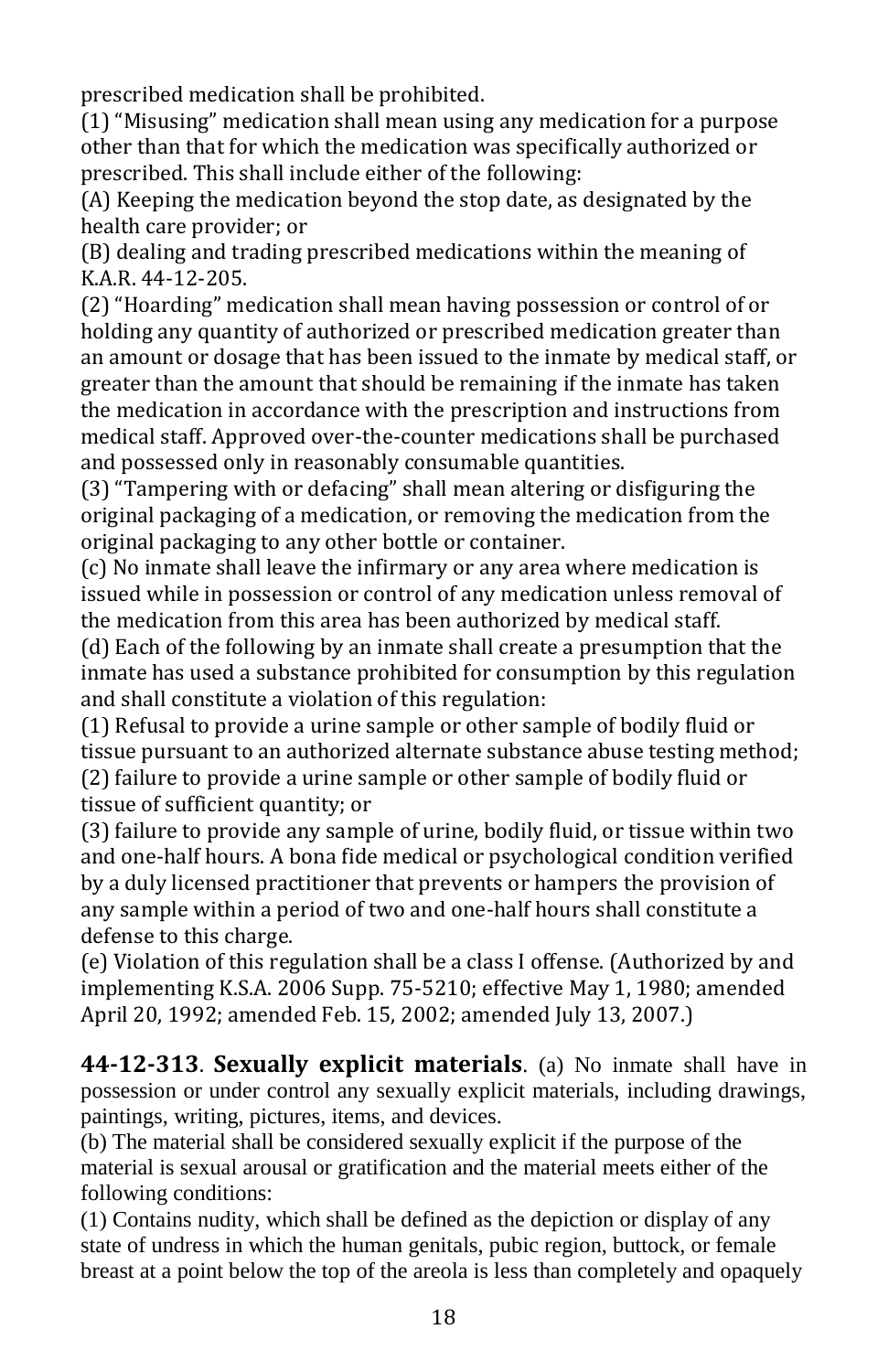covered; or

(2) contains any display, actual or simulated, or description of any of the following:

(A) Sexual intercourse or sodomy, including genital-genital, oral-genital, analgenital, and anal-oral contact, whether between persons of the same or differing gender;

(B) masturbation;

(C) bestiality; or

(D) sadomasochistic abuse.

(c) Each violation of this regulation by inmates classified as sex offenders shall be a class I violation.

(d) Each violation of this regulation by inmates not classified as sex offenders shall be a class II violation.

(e) Each violation of this regulation by any inmate if the sexually explicit material depicts, describes, or exploits any child under the age of 18 years shall be a class I offense. (Authorized by and implementing K.S.A. 2003 Supp. 75- 5210; effective May 1, 1980; amended April 20, 1992; amended Feb. 15, 2002; amended, T-443-19-04, March 19, 2004; amended July 2, 2004.)

# **44-12-314**. **Sexual activity; aggravated sexual activity; sodomy;**

**aggravated sodomy.**(a) No inmate shall commit or induce others to commit an act of sexual intercourse or sodomy even with the consent of both parties. Participation in such an act shall be prohibited.

(b) No inmate shall force or intimidate another person to engage in sexual intercourse or sodomy. No inmate shall solicitor arrange for the application of force or intimidation by another person in order to engage in sexual intercourse or sodomy with another person. No inmate shall participate in any scheme or arrangement to force or intimidate another person to engage in sexual intercourse or sodomy.

(c) (1) Sexual intercourse shall mean any penetration of the female sex organ by a finger, the male sex organ, or any object. Any penetration, however slight, shall be deemed sufficient to constitute sexual intercourse.

(2) Sodomy shall be defined as any of the following:

(A) Oral contact with or oral penetration of the female genitalia or oral contact with the male genitalia;

(B) anal penetration, however slight, of a male or female by any body part or object; or

(C) oral or anal copulation or sexual intercourse between a person and an animal.

(d) Violation of this regulation shall be a class I offense.

This amendment shall be effective on and after February 15, 2002. (Authorized by and implementing K.S.A. 75-5210,75-5251; effective May 1, 1980; amended May 1, 1984; amended April 20, 1992; amended February 15, 2002.)

**44-12-315. Lewd acts.** (a) No inmate shall engage in a lewd or lascivious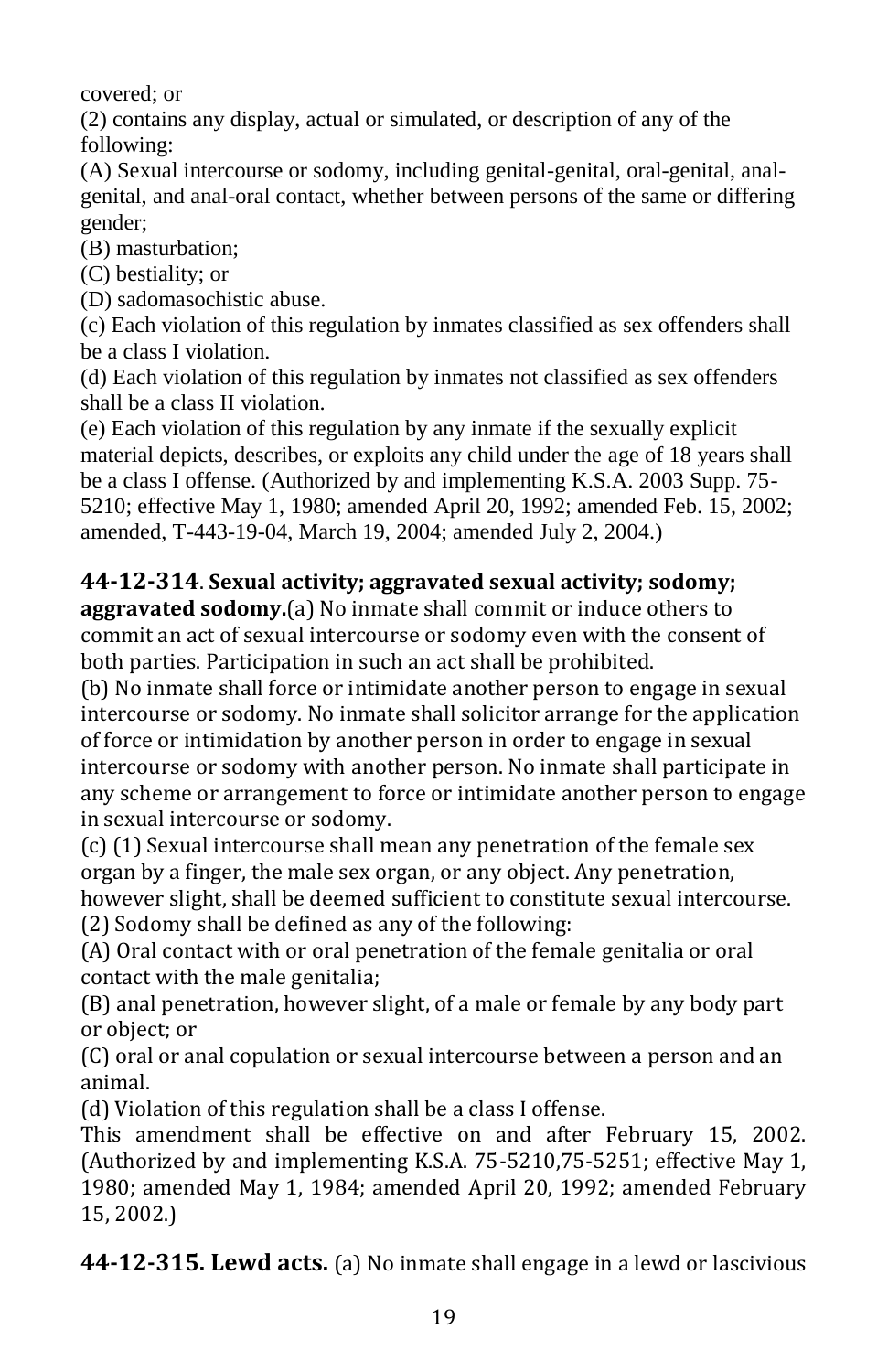manner in any act of kissing, fondling, touching, or embracing, whether with a person of the same or opposite sex.

(b) An inmate shall not intentionally expose or manipulate a sex organ with the knowledge or reasonable anticipation that the inmate will be viewed by others or with the intent to arouse or gratify the sexual desires of the inmate or another. A violation of this regulation shall be a class I offense. (Authorized by and implementing

K.S.A. 2006 Supp. 75-5210; effective May 1, 1980; amended May1, 1981; amended April 20, 1992; amended July 13, 2007.)

**44-12-316.** (Authorized by and implementing K.S.A. 1982 Supp. 75-5210; effective May 1, 1980; amended May 1, 1984; revoked April 20, 1992.)

**44-12-317. Falsifying documents.** No inmate shall falsify any document. Violation of this rule shall be a class II offense. (Authorized by and implementing K.S.A. 1991 Supp. 75-5210; effective May 1, 1980; amended April 20, 1992.)

# **44-12-318**. **Disruptive behavior.**

(a) No inmate shall start or get others to start, or perform or participate in, or help others to perform or participate in any disruptive behavior.

(b) Violation of this regulation shall be a class II offense. Alternatively, violation of this regulation may be handled according to the summary disposition procedure set forth in K.A.R. 4413-201b.

This amendment shall be effective on and after February 15, 2002. (Authorized by K.S.A. 75-5210; implementing K.S.A. 75-5210, 75-5251; effective May 1, 1980; amended February 15, 2002.)

**44-12-319. Riot or incitement to riot.** (a) Riot is any use of force or violence by three or more persons acting together and without the authority of law which produces a breach of the peace on the premises of a correctional facility whether within or without the security perimeter itself, or any threat to use such force or violence against any person or property, if accompanied by power or apparent power of immediate execution.

(b) Incitement to riot is urging others by words or conduct to engage in riot under circumstances which produce a clear and present danger of injury to persons or property, or a breach of the peace. Violation of this rule shall be a class I offense. (Authorized by and implementing K.S.A. 1991 Supp. 75-5210; effective May 1, 1980; amended April 20, 1992.)

**44-12-320a. Interfering with official duties.** No inmate shall intentionally disrupt, sabotage, impede, or interfere with the performance of official duties by any officer, employee, or contract employee. Violation of this regulation shall be a class I offense*.* 

(Authorized by a implementing K.S.A. 2006 Supp. 75-5210; effective July 13, 2007.)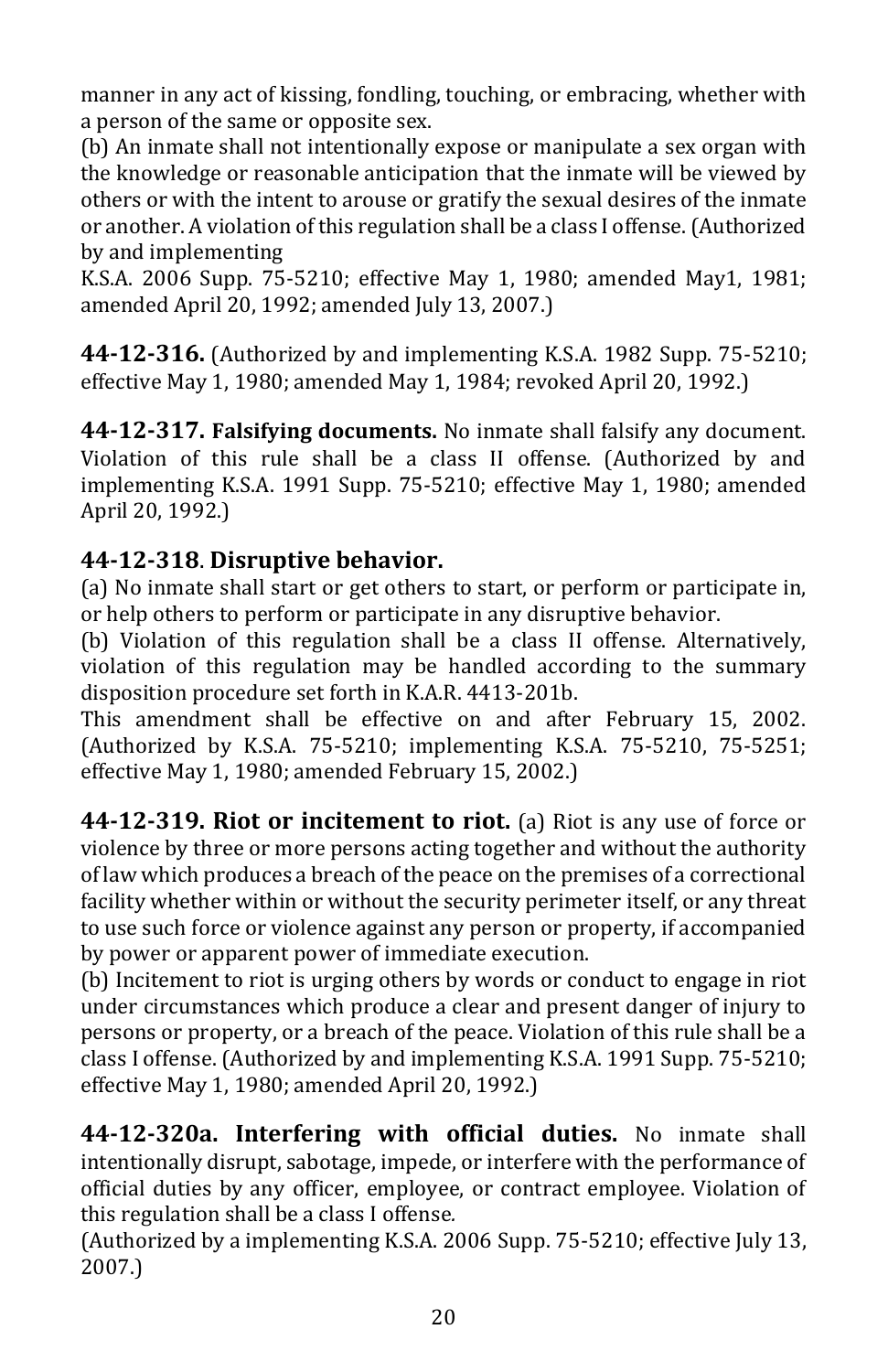**44-12-321**. **Conduct regarding visitors or the public.** (a) Each inmate shall treat visitors and members of the public in a respectful and helpful manner. Each inmate shall comply with the orders of the warden regarding contact with visitors and the public and shall maintain a dignified and respectful demeanor while in the presence of these individuals.

(b) Violation of this regulation shall be a class II offense.

This amendment shall be effective on and after February 15, 2002. (Authorized by and implementing K.S.A. 75-5210; effective May 1, 1980; amended April 20, 1992; amended February 15, 2002.)

**44-12-322. Arson.** Arson is knowingly, by means of fire or explosive, damaging any property. Violation of this rule shall be a class I offense. (Authorized by K.S.A. 1979 Supp. 75-5210, 75-5210(f); effective May 1, 1980.)

**44-12-323. Assault.** An assault is an intentional threat or attempt to do bodily harm to another, coupled with apparent or recognizable ability to carry out the threat or attempt, and resulting in immediate apprehension or fear of bodily harm. No bodily contact is necessary. Violation shall be a class I offense. (Authorized by and implementing K.S.A. 1991 Supp. 75-5210; effective May 1, 1980; amended April 20, 1992.)

**44-12-324. Battery.** Battery is the unlawful or unauthorized, intentional touching or application of force to the person of another, when done in a rude, insolent, or angry manner. Violation of this rule shall be a class I offense. (Authorized by and implementing K.S.A. 1991 Supp. 75-5210; effective May 1, 1980; amended April 20, 1992.)

**44-12-325. Security threat groups; inmate activity; limitations.**  (a) No proselytizing of religious faiths or beliefs shall be allowed in the facilities. "Proselytizing" shall be defined as an active effort to persuade a person to convert to a religious belief without the person's prior consent. However, nothing in this regulation shall prohibit one-to-one conversation about religious matters. Violation of this subsection shall be a class III offense.

(b) Inmates shall not serve in the capacity of clergy or religious instructors at any time except for purposes of K.A.R. 44-7-113, on recommendation of chaplain and the approval of the warden. Violation of this subsection shall be a class III offense.

(c) Inmates shall not develop, organize, promote, or assist any security threat group and shall not engage in any activity calculated to incite a demonstration by any security threat group. Inmates shall not possess any item, whether in its original condition or in an altered state, associated or identified with any security threat group. "Security threat group" shall mean any ongoing formal or informal organization, association, or group of three or more persons with a common name or identifying sign or symbol,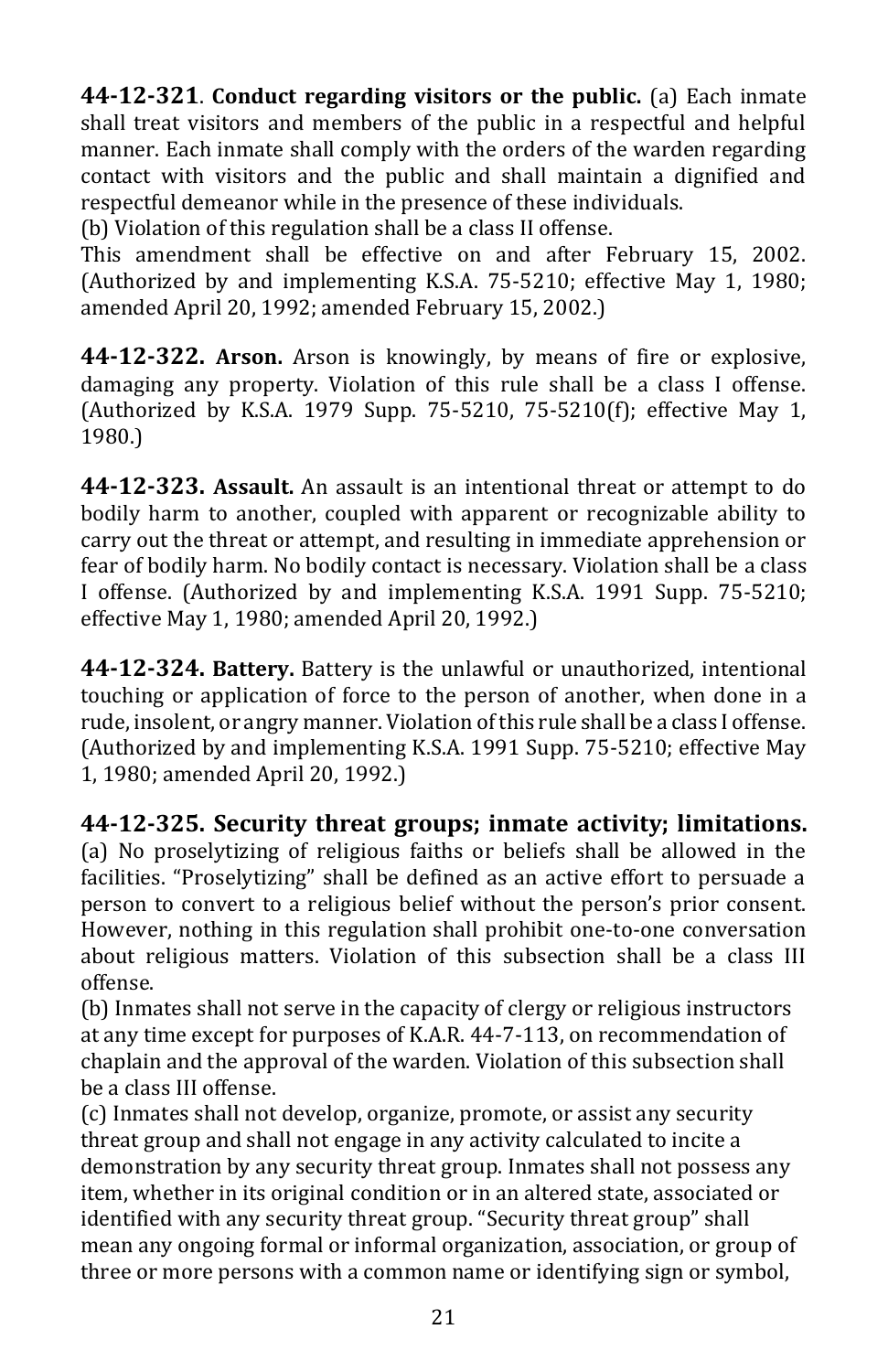but without specific approval by the warden. Violation of this subsection shall be a class I offense. (Authorized by and implementing K.S.A. 2005 Supp. 75-5210; effective May 1, 1980; amended May 1, 1981; amended April 20, 1992; amended Feb. 15, 2002; amended July 13, 2007.)

**44-12-326**. This revocation shall be effective on and after February 15, 2002. (Authorized by and implementing K.S.A. 1990 Supp. 75-5210; effective, T-84-32, Nov. 23, 1983; effective May 1, 1984; amended April 20, 1992; revoked February 15, 2002.)

**44-12-327**. **Interference with restraints.** (a) No inmate shall interfere with or assist other inmates in interfering in any way with handcuffs or other restraints that have been, or are being, applied to the inmate by an officer or employee. An inmate shall not remove or attempt to remove that inmate or another inmate from handcuffs or other restraints without approval of an officer or employee.

(b) Violation of this regulation shall be a class I offense. This amendment shall be effective on and after February 15, 2002. (Authorized by and implementing K.S.A. 75-5210; effective May 1, 1988; amended February 15, 2002.)

**44-12-328**. **Undue familiarity.** (a) No inmate shall solicit, encourage, establish, or participate in any type of personal relationship with any staff member, contract personnel, volunteer, or employee of any other organization in charge of the inmate. A personal relationship shall be defined as any relationship involving unnecessary familiarity by the inmate toward any such individual. Any contact between an inmate and staff member other than a polite exchange of remarks or casual conversation shall be limited to that contact necessary to allow any such individual to carry out official duties and provide authorized assistance to the inmate in a professional manner.

(b) Violation of this regulation shall be a class I offense. This amendment shall be effective on and after February 15, 2002. (Authorized by and implementing K.S.A. 75-5210; effective April 20, 1992; amended February 15, 2002.)

# **ASSIGNMENTS TO AND PERFORMANCE OF WORK, EDUCATION, TRAINING, OR OTHER DUTY**

**44-12-401**. **Work performance.**(a) No inmate shall intentionally interfere with, delay, or disrupt work in progress, or sabotage the work, machinery, systems, or products, nor shall any inmate assist or participate in these actions. Violation of this subsection shall be a class I offense.

(b) Each inmate shall perform work assigned in the manner prescribed and according to the directives of the inmate's supervisor or other authorized official. Intentional failure to report to or depart from work at the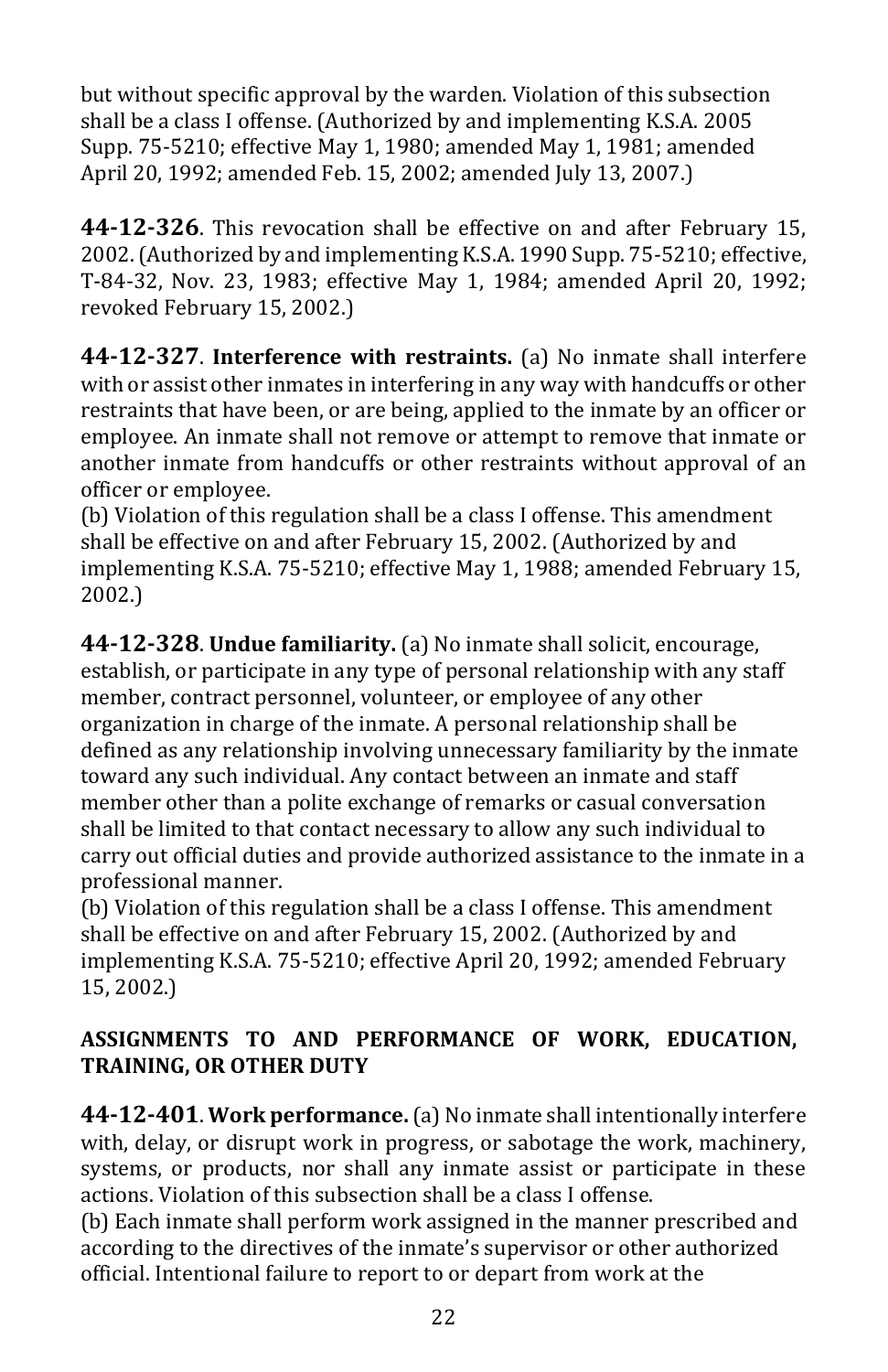prescribed time and without unnecessary delay en route shall be prohibited. Violation of this subsection shall be a class II offense. Alternatively, violation of this subsection may be handled according to the summary disposition procedure set forth in K.A.R. 44-13-201b. (c) No inmate shall slow the work progress through carelessness or neglect.

Violation of this subsection shall be a class II offense. Alternatively, violation of this subsection may be handled according to the summary disposition procedure set forth in K.A.R. 44-13-201b.

(d) No inmate shall be tardy for work. Violation of this subsection shall be a class III offense.

(e) "Work," as used in this regulation, shall include any work assignment, educational, vocational, treatment, or training program to which an inmate has been assigned. This amendment shall be effective on and after February 15, 2002. (Authorized by and implementing K.S.A. 75-5210; effective May 1, 1980; amended May 1, 1988; amended April 20, 1992; amended February 15, 2002.)

# **BEING PRESENT AND ACCOUNTED FOR**

**44-12-501**. Answering calls or passes.

(a) Each inmate shall respond promptly to all calls made for the inmate and shall move from place to place as required by the orders of the facility. No inmate shall destroy a pass issued to that inmate. Each inmate shall present a pass to the proper person at the time and place indicated on the pass.

(b) Violation of this regulation shall be a class III offense.

This amendment shall be effective on and after February 15, 2002. (Authorized by and implementing K.S.A. 75-5210; effective May 1, 1980; amended April 20, 1992; amended February 15, 2002.)

**44-12-502. Responsibility for counts.** Every inmate shall be present at the proper time and place of counts, in accordance with the orders of the principal administrator. Causing a delay that renders the count inaccurate or more difficult, or failure to be present during the count process shall be considered as fouling count. Violation of this rule shall be a class I offense. (Authorized by and implementing K.S.A. 1991 Supp. 75-5210; effective May 1, 1980; amended April 20, 1992.)

**44-12-503**. **Restricted area and unauthorized presence or out-of-place in assigned domicile.** (a) Restricted area. Each inmate shall be aware of all restricted areas. No inmate shall enter a restricted area without a direct order by a correctional employee authorized to render this order or unless expressly permitted in writing by the warden, Violation of this subsection shall be a class II offense. Alternatively, violation of this subsection may be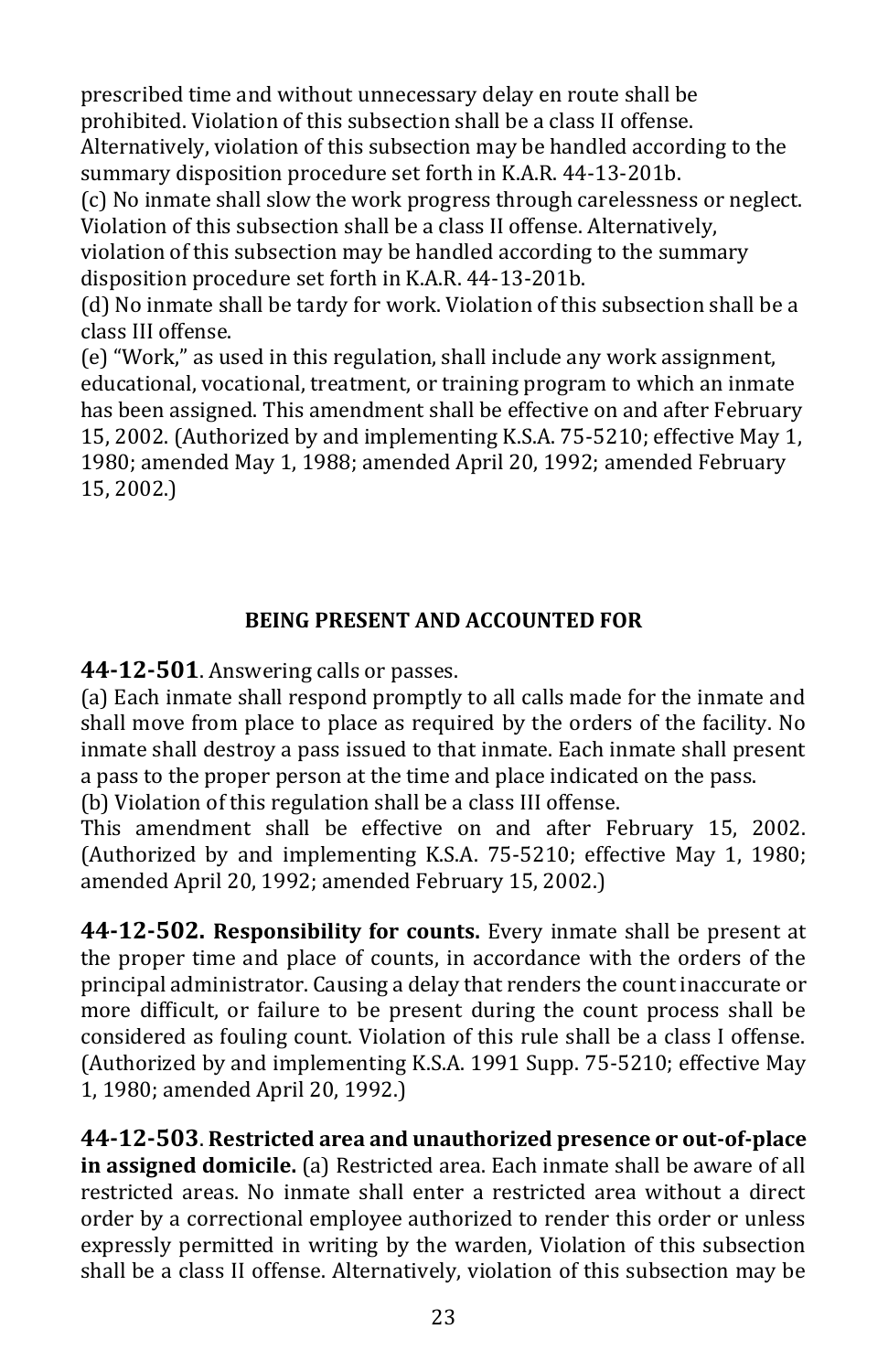handled according to the summary disposition procedure set forth in K.A.R. 44-13-201b.

(b) Unauthorized presence. No inmate shall be present in any area without authorization. If a pass is required, the inmate shall show the pass when required to do so. Specific permission or authorization, whether verbal or written, shall be required for an inmate to be present at any location at any time. Violation of this subsection shall be a class III offense.

(c) Out-of-place in assigned domicile. An inmate shall not roam about in the housing unit and shall not be any place in the housing unit without permission of the unit team. This subsection shall apply to conditions where the inmate's presence generally in the living unit itself is otherwise authorized. Violation of this subsection shall be a class III offense. This amendment shall be effective on and after February 15, 2002. (Authorized by and implementing K.S.A. 75-5210; effective May 1, 1980; amended April 20, 1992; amended February 15, 2002.)

**44-12-504**. **Interference with cell operation and visibility.** (a) No inmate shall block or otherwise interfere with the operation of the cell opening and closing mechanism in any way including food passage ports or slots. No inmate shall cover the inmate's cell, including food passage ports or slots, so as to block visibility into the cell, except as allowed by the warden's orders.

(b) Violation of this regulation shall be a class I offense.

This amendment shall be effective on and after February 15, 2002. (Authorized by and implementing K.S.A. 75-5210; effective May 1, 1980; amended May 1, 1987; amended February 15, 2002.)

**44-12-505. Restriction.** No inmate shall avoid, break or violate the terms of a restriction which has been imposed upon him or her. Violation of this rule shall be a class II offense. (Authorized by K.S.A. 1979 Supp. 75-5210, 75- 5210(f); effective May 1, 1980.)

**44-12-505b**. **Medical restriction.** In order not to aggravate any injury, illness, or other medical condition, no inmate shall participate in any work or recreational activities, or partake of food items, in violation of a documented medical restriction that the inmate has received. Violation of this regulation shall be a class III offense.

This amendment shall be effective on and after February 15, 2002. (Authorized by and implementing K.S.A. 75-5210; effective April 20, 1992; amended February 15, 2002.)

**44-12-506. Change of name as it appears on journal entry of sentence, convictions.** In all matters an inmate shall respond to officials when addressed by the name under which he or she was committed to the custody of the secretary of corrections until discharged from sentence. An inmate shall be referred to in all official transactions, and all correspondence to and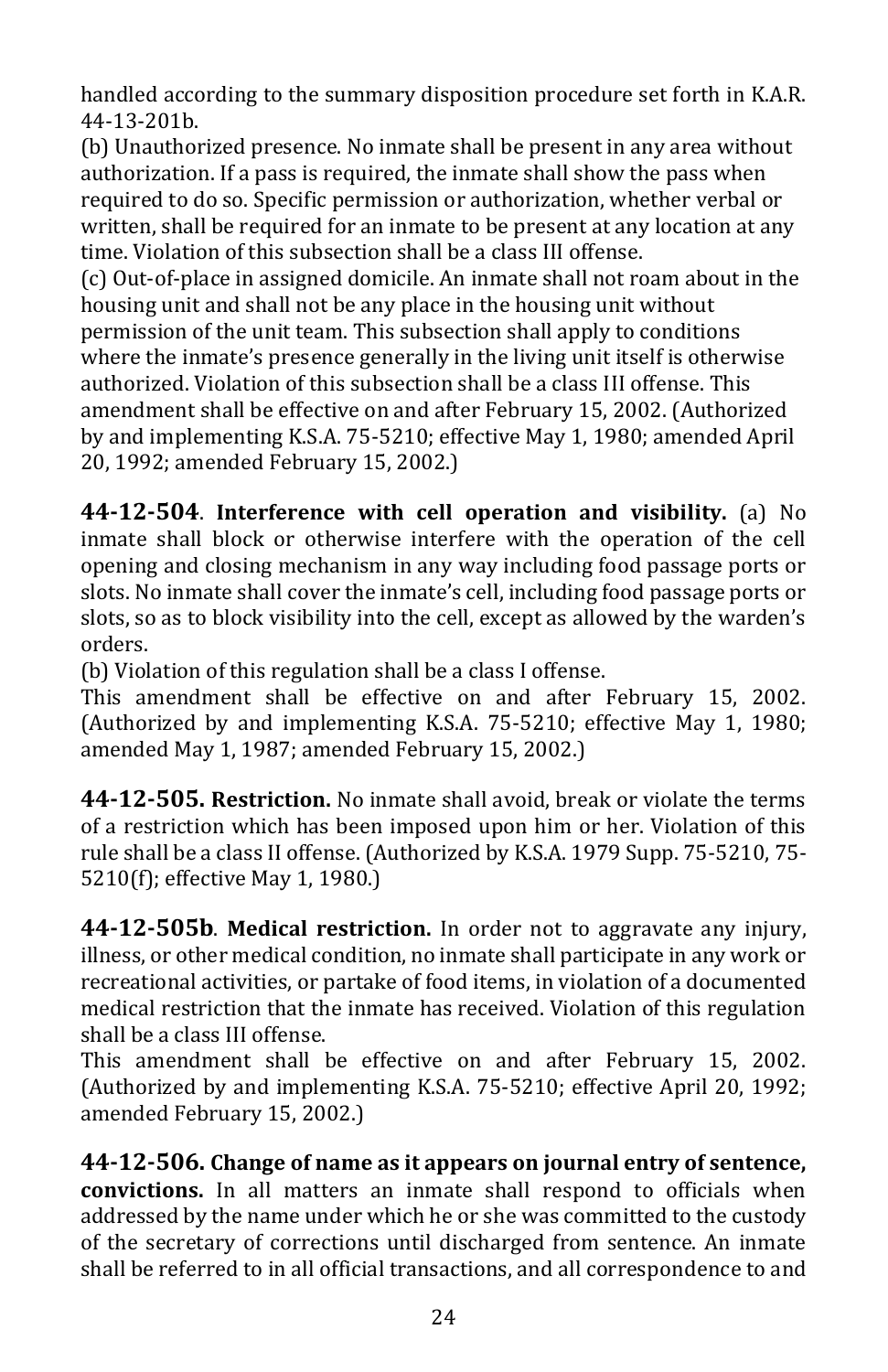from the inmate, under the name used in the journal entry of convictions and commitment throughout his or her period of incarceration. In the event of a legal name change, the records may reflect the new name as an alias and the inmate may use the alias name in parentheses after the conviction name. All directives to, references to, or orders to an inmate by his or her convicted name shall be complied with regardless of the fact that he or she may have changed his or her name. No charge shall be made against any inmate under this rule because the inmate is the addressee of any mail, phone call, document or other communication under the non-conviction name unless it is alleged and proven that the inmate was knowing and willing conspirator or instigator of such use of non-conviction name. Violation of this rule shall be a class II offense. (Authorized by K.S.A. 1979 Supp. 75-5210, 75-5210(f); effective May 1, 1980.)

## **INMATE WRITING AND OTHER INMATE COMMUNICATIONS OR PUBLICATIONS**

# **44-12-601. Mail.** (a) Definitions.

(1)(A) "Legal mail" means mail affecting the inmate's right of access to the courts or legal counsel. This term shall be limited to letters between the inmate and any lawyer, a judge, a clerk of a court, or any intern or employee of a lawyer or law firm, legal clinic, or legal services organization, including legal services for prisoners.

(B) "Official mail" means any mail between an inmate and an official of the state or federal government who has authority to control, or to obtain or conduct an investigation of, the custody or conditions of confinement of the inmate.

(C) "Privileged mail" means any mail between the inmate and the inmate's physician, psychiatrist, psychologist, or other licensed mental health therapist.

(2)(A) "Censor" means to remove or change any part or all of the correspondence or literature.

(B) "Inspect" means to open, shake out, look through, feel, or otherwise check for contraband without reading or censoring. This term shall include any cursory reading necessary to verify that mail is legal or official in nature as permitted by paragraph (f)(3).

(C) "Read" means to read the contents of correspondence or literature to ascertain the content.

(3) "Minor" means a person under the age of 18.

(4) "Bodily substance" means blood, fecal matter, nasal or sinus mucous or secretions, perspiration, saliva, semen, skin or other tissue, sputum, tears, urine, or vaginal secretions.

(b) General provisions.

(1) Each inmate shall comply with the mail procedures and restrictions established by the order of the warden of the facility. Failure to comply with mail procedures or restrictions, or circumventing or attempting to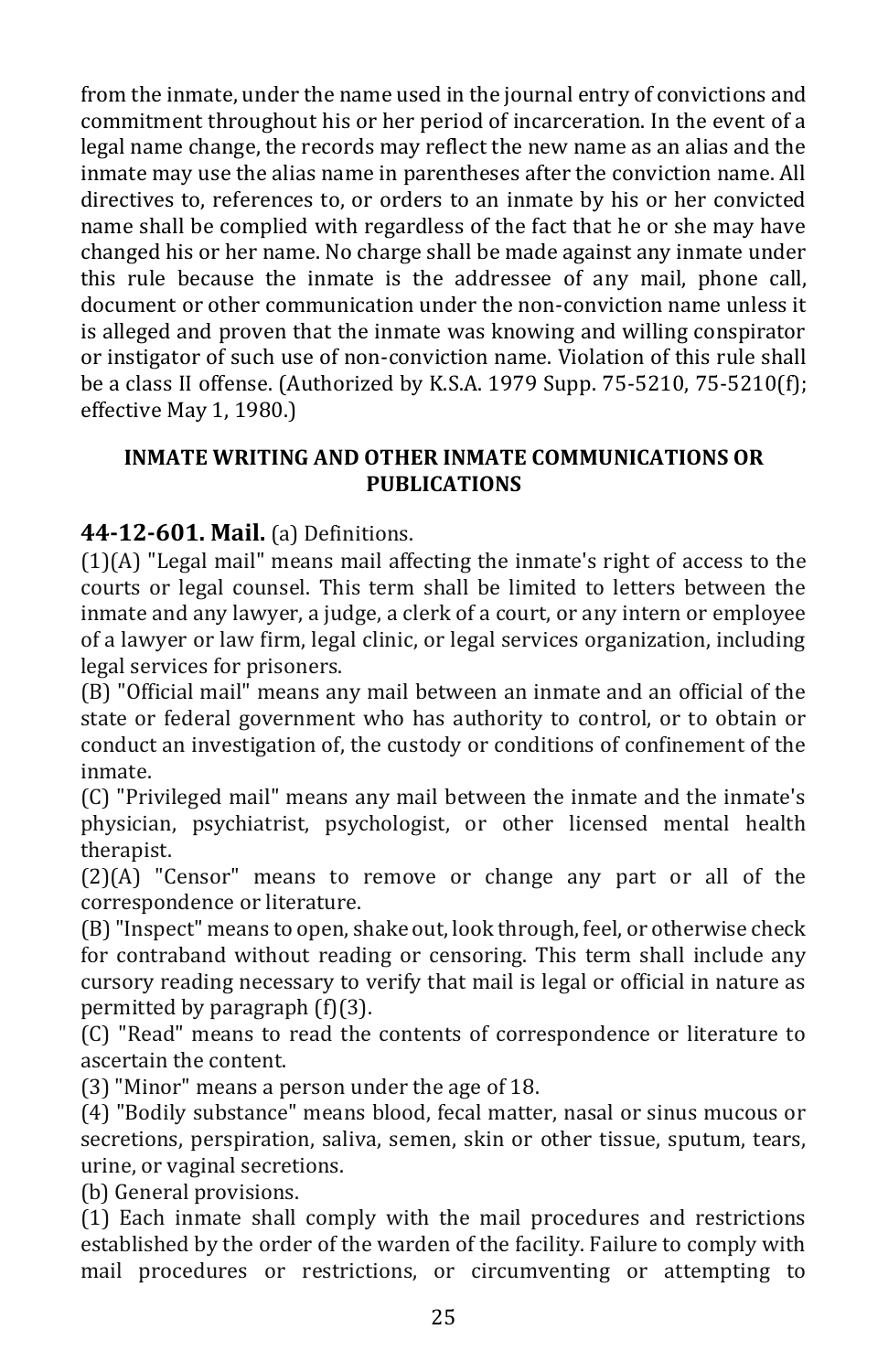circumvent mail procedures or restrictions by any means, shall be prohibited. The delivery of mail through an employee, volunteer, teacher, or any other person who is not authorized to perform functions related to the established mail-handling system shall be prohibited.

(2) Contraband. Items identified as contraband shall be dealt with as provided in subsection (d) and then either returned to the sender at the inmate's expense or destroyed, at the inmate's option. Items illegal under Kansas or U.S. federal law shall be seized and held as evidence for other law enforcement officers.

(3) All incoming mail shall identify the inmate recipient by name and inmate identification number.

(4) Violation of mail regulations of the department of corrections, orders of the warden, or the laws of Kansas or the United States may result in additional mail restrictions upon the offender that are sufficient to prevent the continuation or reoccurrence of the violation.

(5) All funds sent for deposit to an inmate's trust account shall be in the form of an electronic funds transfer sent through an entity under contract with the department of corrections to conduct those transactions. These funds shall be sent to the centralized banking location or individual work release location designated by the secretary. All other funds sent for deposit to an inmate's trust account, other than governmental checks, warrants, and worker's compensation benefit checks, shall be returned immediately to the sender, and the intended inmate recipient shall be so notified in writing, without need of formal censorship. Except for correspondence qualifying as legal mail in which funds are enclosed in an envelope clearly marked as such, correspondence or other material sent with funds shall not be forwarded and shall be discarded.

(6) Any incoming or outgoing mail other than legal, official, or privileged mail may be inspected or read at any time.

(7) Incoming mail addressed solely to a specific inmate and not otherwise subject to censorship shall be delivered regardless of whether the mail is sent free of charge or at a reduced rate. All incoming mail shall nonetheless bear the sender's name and address on the envelope, or this mail shall not be delivered and shall be immediately destroyed.

(8) Any outgoing first-class letters may be sent to as many people and to whomever the inmate chooses, subject to the restrictions in this regulation.

(9) Outgoing inmate mail shall bear the full conviction name, inmate number, and address of the sender, and the name and address of the intended recipient. No other words, drawings, or messages shall be placed on the outside of the envelope or package by an inmate except words describing the mail as being legal, official, privileged, or intended to aid postal officials in delivery of the item. Outgoing inmate mail shall be stamped by the facility to indicate that it was mailed from a facility operated by the department of corrections and that it has not been censored.

(10) Inmates shall not correspond with any person, either directly or through third parties, who has filed a written objection to the correspondence with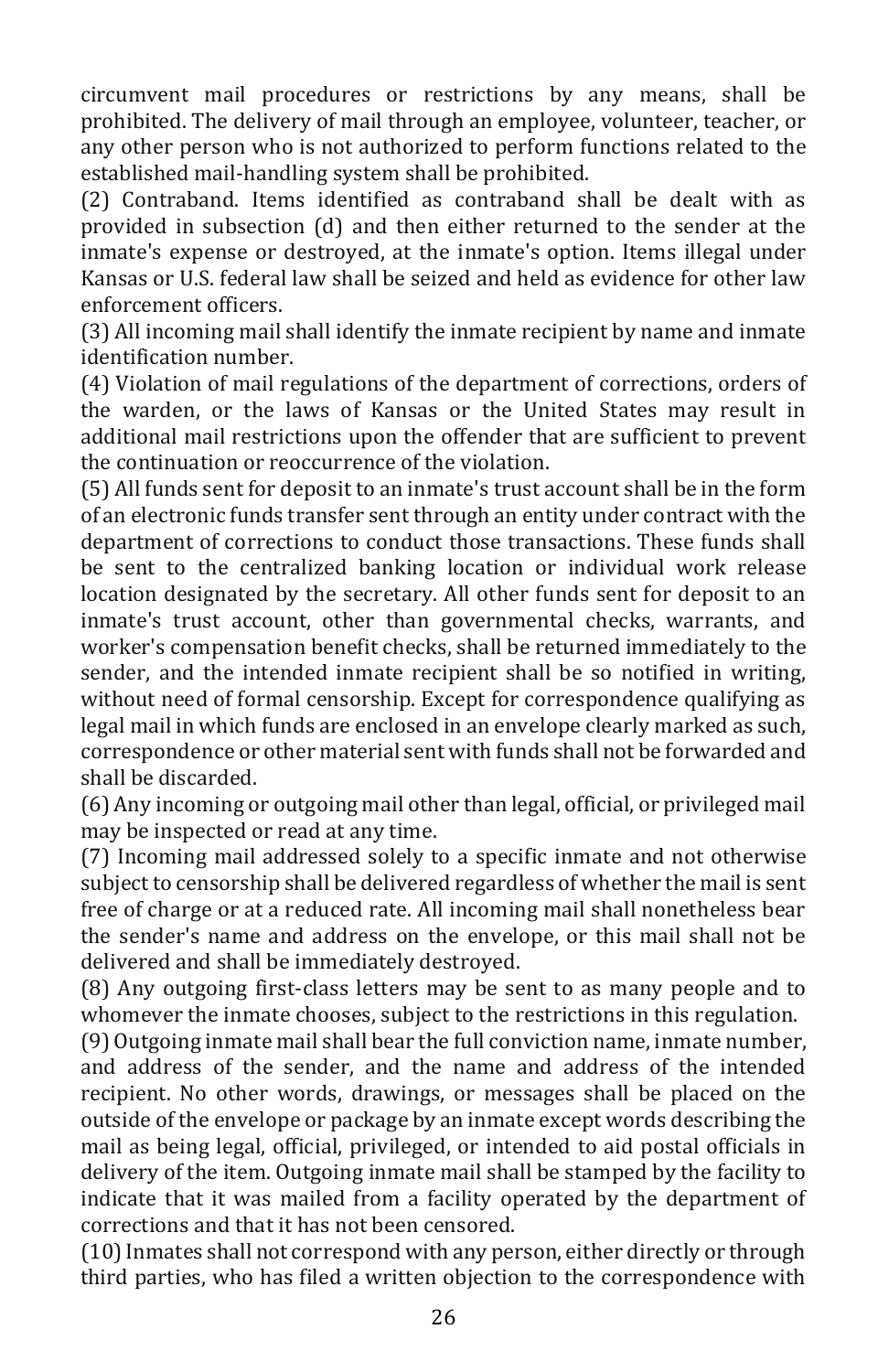the director of victim services in the department of corrections central office. The director of victim services in the department of corrections central office shall notify the warden of the facility where the offender is incarcerated of any written objections to correspondence sent by the offender within three business days of its receipt.

(A) The inmate shall be notified of the objection in writing when it is received, but shall not be required to be informed of the exact contents of the objection.

(B) Orders shall be developed by the warden of each facility to prevent further correspondence from being sent to those who have filed an objection. (C) This regulation shall not prevent an inmate from writing to the inmate's natural or adoptive child, unless the child was the victim of the crime for which the inmate is incarcerated, the person having legal custody of the child files a written objection with the director of victim services in the department of corrections central office, and the inmate has not obtained a court order permitting this written communication with the child. The director of victim services in the department of corrections shall inform the warden of the facility where the inmate is assigned of any objection from the person having legal custody of the child within three business days of its receipt.

(11)(A) No inmate shall correspond with a minor, either directly or through any third party, unless one of the following conditions is met:

(i) A parent or legal guardian of the minor has filed written authorization for the correspondence between the inmate and the minor with the director of victim services in the department of corrections central office.

(ii) If the minor is the inmate's natural or adoptive child, the correspondence is authorized pursuant to paragraph  $(b)(10)(C)$ , and the inmate has registered the child by providing the name, date of birth, and address of the natural or adoptive child to the director of victim services.

(B) The director of victim services shall notify the warden of the facility where the inmate is incarcerated of any written authorization for correspondence with a minor who is not the natural or adoptive child of the inmate, as well as the registration information of the inmate's natural or adoptive child.

(12) An inmate shall not mail or attempt to mail any of the following:

(A) Any bodily substance;

(B) a substance represented by the inmate as being a bodily substance; or

(C) a substance that a reasonable person would conclude is a bodily substance.

(c) Legal, official, and privileged mail.

(1) Subject to the provisions of paragraph (f)(3), outgoing privileged, official, or legal mail sent by any inmate shall be opened and read only upon authorization of the warden for good cause shown. However, if any inmate threatens or terrorizes any person through this mail, any subsequent mail, including official or legal mail, from the inmate to the person threatened or terrorized may, at the request of that person, be read and censored for a time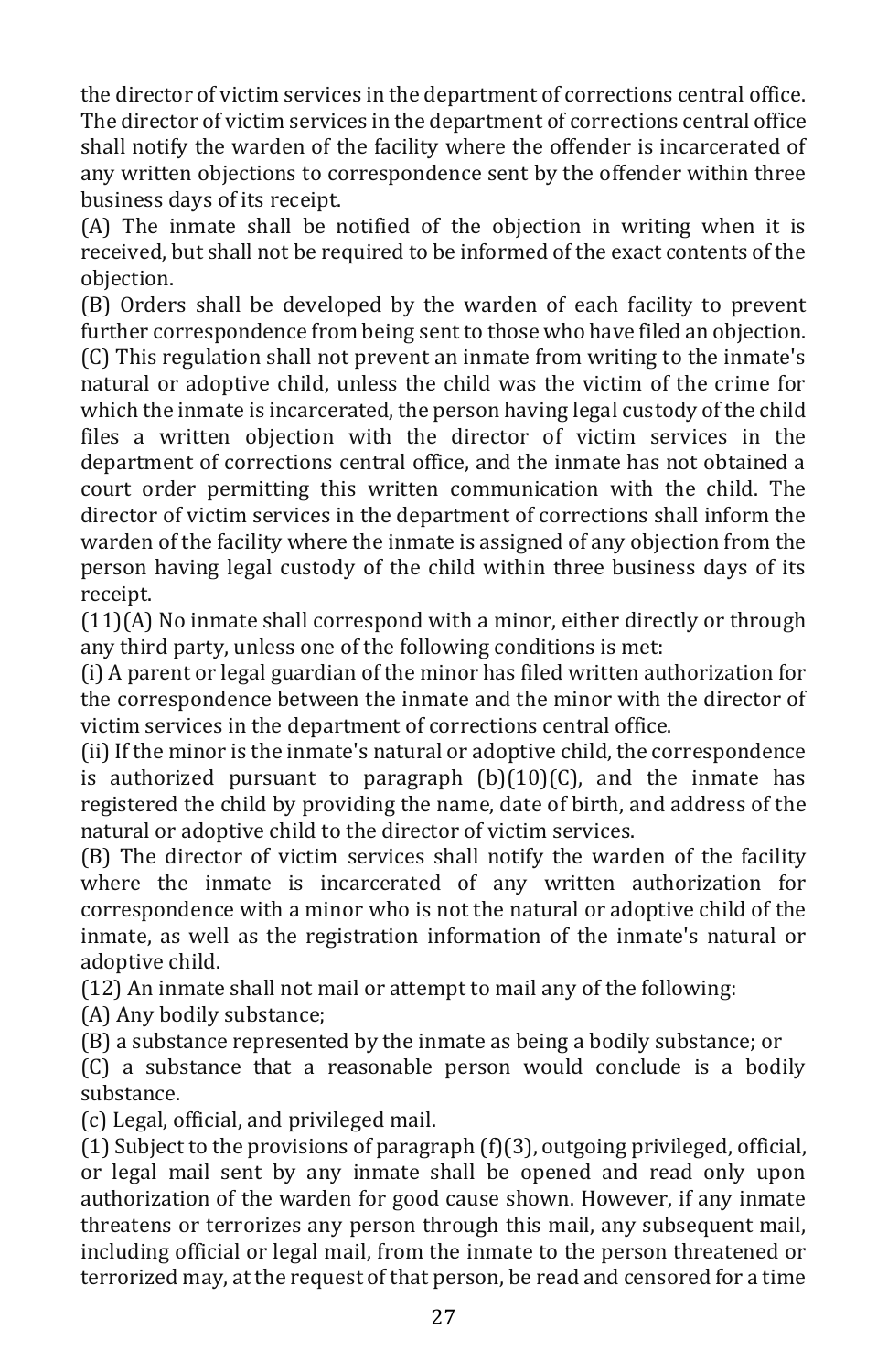period and to the extent necessary to remedy the abuse.

(2) Incoming mail clearly identified as legal, official, or privileged mail shall be opened only in the inmate's presence. This mail shall be inspected for contraband but shall not be read or censored, unless authorized by the warden based upon a documented previous abuse of the right or other good cause.

(3) All legal mail and official mail shall be indefinitely forwarded to the inmate's last known address. If any mail is returned to a facility as undeliverable when sent to the inmate's last known address, the mail shall be returned to the sender with a notice that the mail was forwarded unsuccessfully and is now returned to the sender for further disposition.

(d) Censorship grounds and procedures.

(1) Incoming or outgoing mail, other than legal, official, or privileged mail, may be censored only when there is reasonable belief in any of the following: (A) There is a threat to institutional safety, order, or security.

(B) There is a threat to the safety and security of public officials or the general public.

(C) The mail is being used in furtherance of illegal activities.

(D) The mail is correspondence between offenders, including any former inmate regardless of current custodial status, that has not been authorized according to subsection (e). Correspondence between offenders may be inspected or read at any time.

(E) The mail contains sexually explicit material, as defined and proscribed by K.A.R. 44-12-313.

(2) If any communication to or from an inmate is censored, all of the following requirements shall be met:

(A) Each inmate shall be given a written notice of the censorship and the reason for the censorship, without disclosing the censored material.

(B) Each inmate shall be given the name and address of the sender of incoming mail, if known, or the addressee of outgoing mail and the date the item was received in the mail room. Notice of the censorship of correspondence by the facility shall be provided to the sender, if known, by staff in the facility's mail room within three business days of the decision to censor.

(C) The author or addressee of the censored correspondence shall have 15 business days from the date of the notice of censorship to protest that decision.

(D) All protests shall be forwarded to the secretary of corrections or the secretary's designee for final review and disposition.

(E) Each inmate shall have the option of having censored correspondence or other materials in their entirety either mailed out at the expense of the inmate or discarded.

(e) Offender correspondence with other offenders.

Offenders sentenced to the custody of the Kansas department of corrections shall not correspond with any person who is in the custody of or under the supervision of any state, federal, county, community corrections, or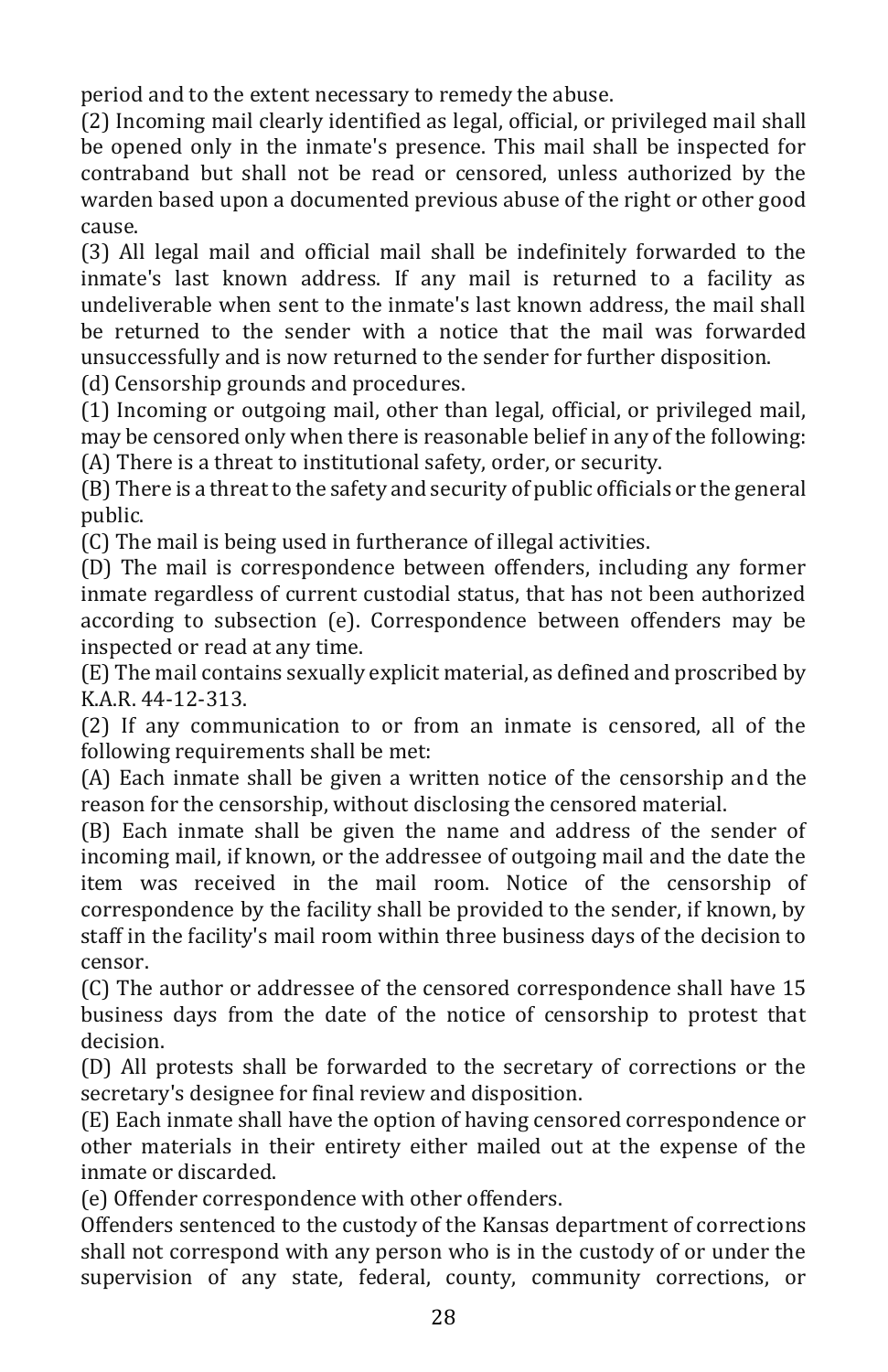municipal law enforcement agency, or with any former inmate regardless of current custodial status, unless either of the following conditions is met:

(1) The proposed correspondents are members of the same immediate family or are parties in the same legal action, or one of the persons is a party and the other person is a witness in the same legal action.

(2) Permission for correspondence is granted due to exceptional circumstances. Verification and approval of offender correspondence shall be conducted pursuant to the internal policies and procedures of the department of corrections.

(f) Writing supplies and postage.

(1) Stationery and stamps shall be available for purchase from the inmate canteen.

(2) Indigent inmates, as defined by the internal management policies and procedures of the department of corrections, shall receive reasonable amounts of free writing paper, envelopes, and postage for first-class domestic mail weighing one ounce or less, not to exceed four letters per month.

(3) All postage for legal and official mail shall be paid by the inmate, unless the inmate is indigent, as defined by the internal management policies and procedures of the department of corrections. The cost of postage for legal or official mail paid by the facility on behalf of an indigent inmate shall be deducted from the inmate's funds, if available. Credit for postage for legal and official mail shall be extended to indigent inmates under the terms and conditions of the internal management policies and procedures of the department of corrections. Outgoing legal or official mail sent with postage provided on credit shall be subject to inspection and a cursory reading in the presence of the inmate for the purpose of ascertaining that the mail is indeed legal or official mail, and the inmate shall then be permitted to seal the envelope containing the mail.

(4) The facility shall not pay postage for inmate groups or organizations.

(5) The mailing of postage stamps by an offender shall be prohibited.

(g) Publications.

(1) Inmates may receive books, newspapers, and periodicals as permitted by the internal management policies and procedures of the department of corrections. All books, newspapers, and periodicals shall be purchased through account withdrawal requests. Only books, newspapers, and periodicals received directly from a publisher or a vendor shall be accepted. However, an inmate shall be permitted to receive printed material, including newspaper and magazine clippings, if the material is included as part of a first-class letter that does not exceed one ounce in total weight.

(2) The procedures for censorship of mail listed in subsection (d) shall be used for censorship of publications.

(3) No publication that meets either of the following conditions shall be allowed into the facility:

(A) Contains sexually explicit material, as described in K.A.R. 44-12-313, or is otherwise illegal, in whole or in part; or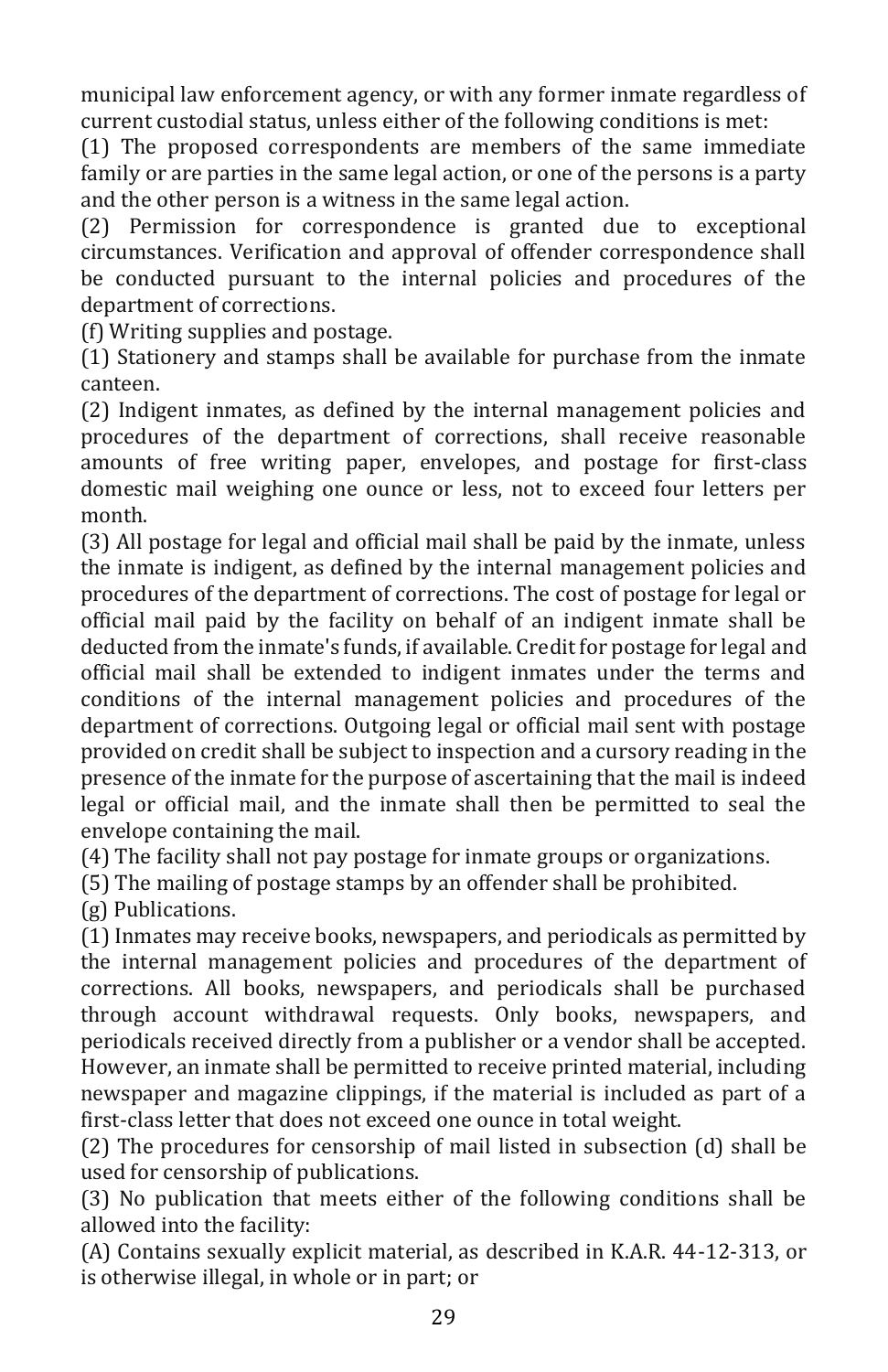(B) meets, in whole or in part, the test for censorship of mail in subsection (d).

(4) Inmates shall have the option of having censored publications in their entirety either mailed out of the facility at their own expense or discarded.

(5) Before transferring between facilities, the inmate shall arrange for a change of address for the inmate's mail, including newspapers and periodicals. Mail, with the exception of legal mail or official mail, shall not be forwarded for more than 30 days after the date of transfer.

(h) Regulation violation. Each violation of this regulation shall be a class I offense. (Authorized by K.S.A. 2013 Supp. 75-5210, K.S.A. 2013 Supp. 75- 5251; implementing K.S.A. 2013 Supp. 75-5210, K.S.A. 2013 Supp. 75-5251, and K.S.A. 75-5256; effective May 1, 1980; amended May 1, 1981; amended May 1, 1984; amended May 1, 1986; amended May 1, 1988; amended April 20, 1992; amended Jan. 3, 1995; amended April 17, 1998; amended Feb. 15, 2002; amended, T-44-3-19-04, March 19, 2004; amended July 2, 2004; amended July 13, 2007; amended June 20, 2014.)

**44-12-602**.**Posting notices.** No inmate may post or distribute any written communications without the written approval of the warden or designee. Violation of this regulation shall be a class II offense. This amendment shall be effective on and after February 15, 2002. (Authorized by and implementing K.S.A. 75-5210; effective May 1, 1980; amended April 20, 1992; amended February 15, 2002.)

## **LEGAL WORK; LAW LIBRARY, LEGAL ASSISTANCE**

**44-12-701.** (Authorized by K.S.A. 1979 Supp. 75-5210, 75-5210(f); effective May 1, 1980; revoked April 20, 1992.)

**44-12-702**. **Legal assistance by inmates.** In accordance with applicable rules of the facility, an inmate may give, but shall not charge for, assistance in legal matters to another inmate if the assistance is requested by the other inmate. Violation of this regulation shall be a class II offense. This amendment shall be effective on and after February 15, 2002. (Authorized by K.S.A. 75-5210; implementing K.S.A. 75-5210, 75-5251; effective May 1, 1980; amended February 15, 2002.)

## **ADMINISTRATION PUBLICATIONS AND POSTINGS**

**44-12-801**. **Bulletin boards.**(a) No inmate shall remove any item from any bulletin board. Each inmate shall be held responsible for compliance with orders published by posting on the bulletin boards. Bulletin boards shall be used by and shall be under the exclusive control of the warden or designee. (b) Violation of this regulation shall be a class II offense.

This amendment shall be effective on and after February 15, 2002.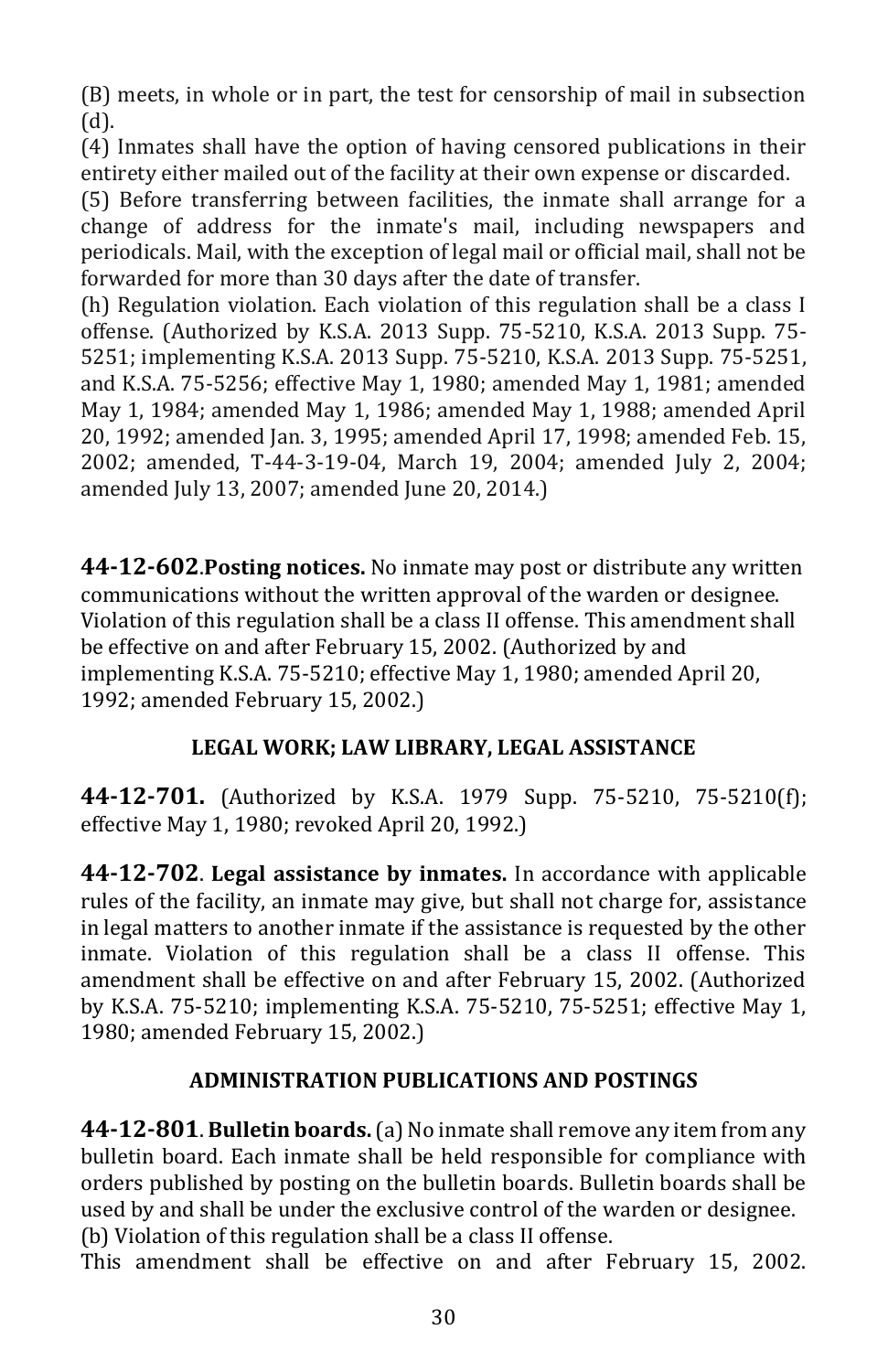(Authorized by K.S.A. 75-5210; implementing K.S.A. 75-5210, 75-5251; effective May 1, 1980; amended February 15, 2002.)

# **CONTRABAND**

**44-12-901. Dangerous contraband.** (a) Dangerous contraband shall be defined as any of the following:

(1) Any item, or any ingredient or part of or instructions on the creation of an item, that is inherently capable of causing damage or injury to persons or property, or is capable or likely to produce or precipitate dangerous situations or conflict, and that is not issued by the department of corrections or the facilities, sold through the canteen, or specifically authorized or permitted by order of the secretary of corrections or warden for use or possession in designated areas of the facility;

(2) any item that can be the basis for a charge of felony for its possession under the laws of Kansas or the United States; or

(3) any item that, although authorized, is misused if the item in its misused form has the characteristics of being able to cause damage or injury to persons or property or being likely to precipitate dangerous situations or conflicts.

(b) All contraband shall be confiscated and shall be ordered forfeited by the inmate.

(c) No inmate shall possess, hold, sell, transfer, receive, control, or distribute any dangerous contraband.

Violation of this regulation shall be a class I offense. (Authorized by and implementing K.S.A. 2006 Supp*.* 75-5210; effective May 1, 1980; amended May 1, 1981; amended April 20, 1992; amended July 13, 2007.)

**44-12-902. Contraband.** (a) Contraband shall be defined as either of the following:

(1) Any item, or any ingredient or part of or instructions for the creation of the item, that is not issued by the department of corrections, sold through the facility canteen, or specifically authorized or permitted by order of the secretary of corrections or warden for use or possession in designated areas of the facility; or

(2) any item that, although authorized, is misused in a way that causes some danger or injury to persons or property.

(b) All contraband shall be confiscated and shall be ordered forfeited by the inmate.

(c) No inmate shall possess, hold, sell, transfer, receive, control, or distribute any type of contraband. Violation of this subsection shall be a class II offense.

(d) No inmate shall possess papers, bottles, containers, trash, or any other items in excess of those limits established by regulation, internal management policies and procedures, and facility general orders. The possession of excess items described in this subsection shall be considered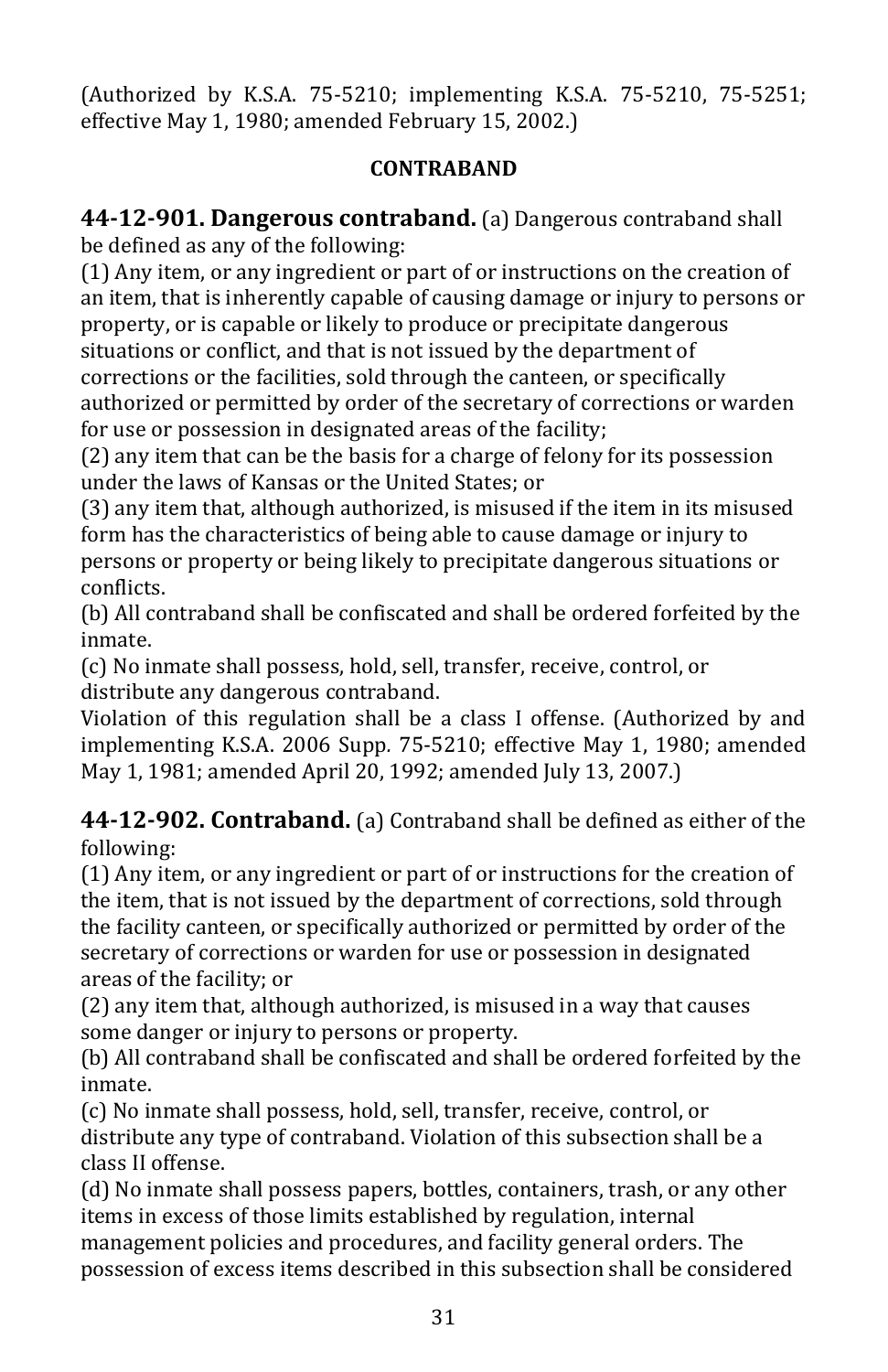nuisance contraband and shall be a class III offense.

(e) Alternatively, violation of this regulation may be handled according to the summary disposition procedure set forth in K.A.R. 44-13-201b. (Authorized by and implementing K.S.A. 2006 Supp. 75-5210, K.S.A. 75- 5251; effective May 1, 1980; amended April 20, 1992; amended Feb. 15, 2002; amended July 13, 2007.)

**44-12-903. Tobacco contraband.** (a) For the purposes of this regulation, each of the following terms shall have the meaning specified in this subsection:

(1) "Tobacco products" means cigarettes, cigars, pipe tobacco, loose-leaf tobacco, chewing tobacco, and smokeless tobacco. This term shall not include pharmacological aids for smoking cessation approved by the food and drug administration.

(2) "Tobacco substitutes" means any substance ingested by smoking, and any herbal or leaf-based replacements for chewing tobacco. This term shall not include any controlled substance, as defined by K.S.A. 65-4101(e) and amendments thereto.

(3) "Smoking paraphernalia" means pipes, lighters, matches, altered batteries, cigarette papers, rolling machines, and all other items fabricated, developed, or processed for the primary purpose of facilitating the use or possession of tobacco products or tobacco substitutes.

(b) No inmate shall possess, hold, sell, transfer, receive, control, or distribute tobacco products, tobacco substitutes, or smoking paraphernalia, except as specified in subsection (d).

(c) No inmate shall possess, hold, sell, transfer, receive, or control tobacco products, tobacco substitutes, or smoking paraphernalia that is intended to be introduced or distributed upon the grounds of a correctional facility.

(d) Inmates may engage in bona fide religious activities sanctioned by the warden of the facility involving the use and possession of tobacco products, tobacco substitutes, and smoking paraphernalia as permitted by and in accordance with the terms of internal management policies and procedures of the secretary.

(e) Violation of this regulation shall be a class I offense. (Authorized by and implementing K.S.A. 2006 Supp. 75-5210; effective July 13, 2007.)

# **VIOLATION OF STATUTES, REGULATIONS AND ORDERS**

**44-12-1001. Violation of statutes, other regulations, or orders.** (a) Unless otherwise designated in this rule book, violation of state or federal statutes shall be a class I offense if the statute is a felony crime. A violation shall be a class II offense if the statute designates a misdemeanor criminal offense.

(b) Unless otherwise designated in this rule book, violation of any civil penalty statute or any regulation shall be a class III offense. (Authorized by and implementing K.S.A. 1991 Supp. 75-5210; effective May 1, 1980;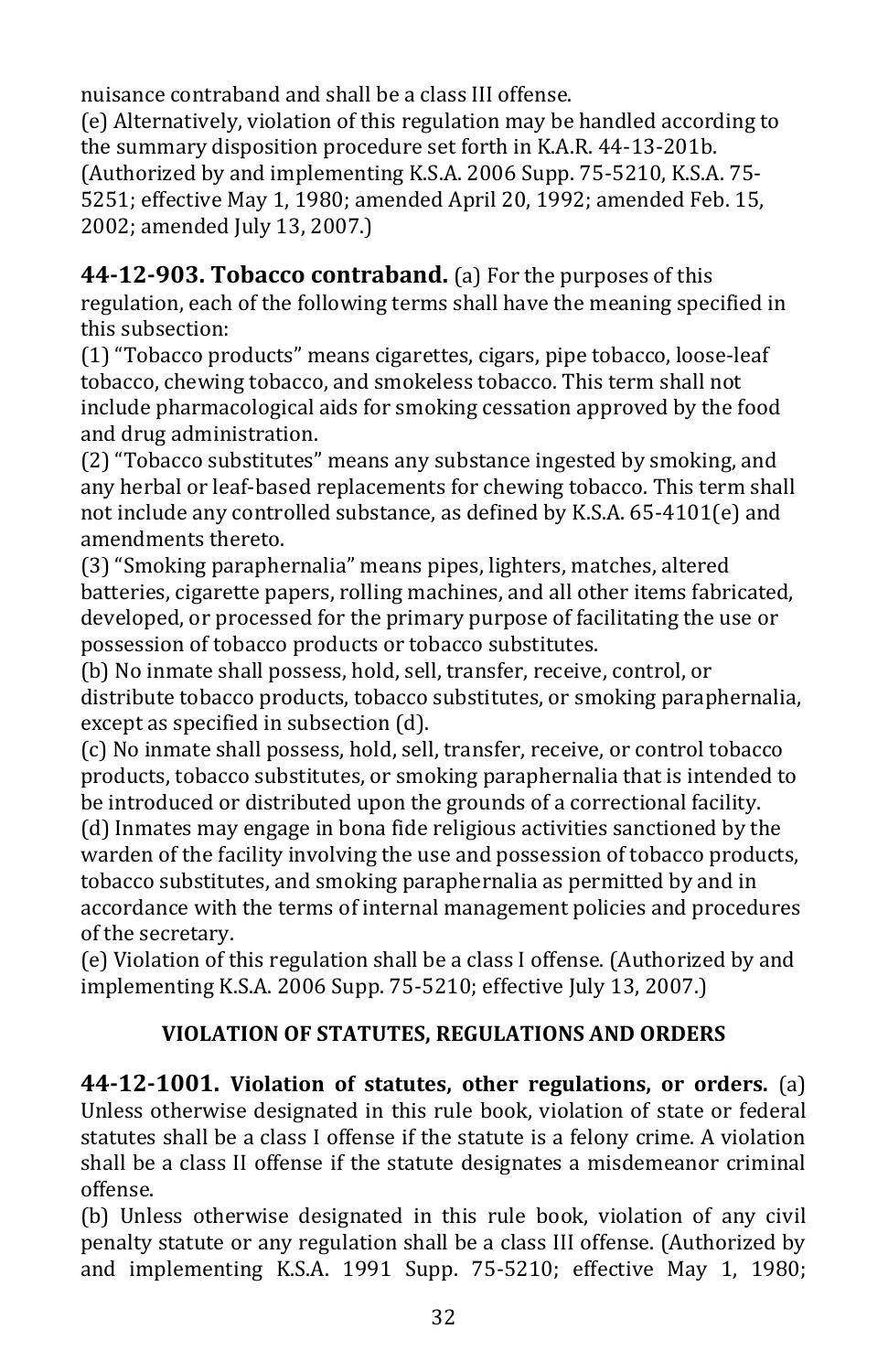amended May 1, 1981; amended April 20, 1992.)

**44-12-1002**. **Violation of published internal management policies and procedures or of published orders.** Each violation of any published internal management policies and procedures of the secretary of corrections or any published orders of the warden of the facility shall be an offense of the class stated in the internal management policy and procedure or in the order itself. If no class is stated, the violation shall be a class III offense. Each violation of any internal management policy and procedure shall be subject to the penalties that are prescribed in the internal management policy and procedure. If no penalty is prescribed, then the violation shall be subject to the penalties provided in this article of regulations.

(Authorized by and implementing K.S.A. 2002 Supp. 755210, K.S.A. 75-5251; effective May 1, 1980; amended May 1, 1981; effective April 20, 1992; amended July 11, 1994; amended February 15, 2002; amended T-44-3-11- 03, March 11, 2003; amended July 25, 2003.)

# **ATTEMPT, CONSPIRACY AND ACCESSORY TO COMMISSION OF OFFENSE**

**44-12-1101. Attempt, conspiracy, accessory, solicitation; liability for offenses of another.** Each attempt or conspiracy to violate any regulation, or acting as an accessory for any offense, or soliciting another or other persons to commit any offense, shall carry the same penalty as that for the offense itself. The specific regulation that is the basis of the attempt, conspiracy, accessory, or solicitation shall be stated and described in the disciplinary report.

(a) Attempt.

(1) An attempt shall mean any overt, or clearly evident, act toward the perpetration of an offense by an inmate who intends to commit the offense but fails in the perpetration of the offense or is prevented from or intercepted in executing that offense.

(2) It shall not be a defense to a charge of attempt that the circumstances under which the act was performed, the means employed, or the act itself was such that the commission of the offense was not possible. (b) Conspiracy.

(1) A conspiracy shall mean an agreement with another person to commit an offense or to assist in committing an offense. No inmate may be convicted of a conspiracy unless an overt act furthering that conspiracy is alleged and proved to have been committed by the inmate or by a coconspirator.

(2) It shall be a defense to a charge of conspiracy that the accused voluntarily and in good faith withdrew from the conspiracy and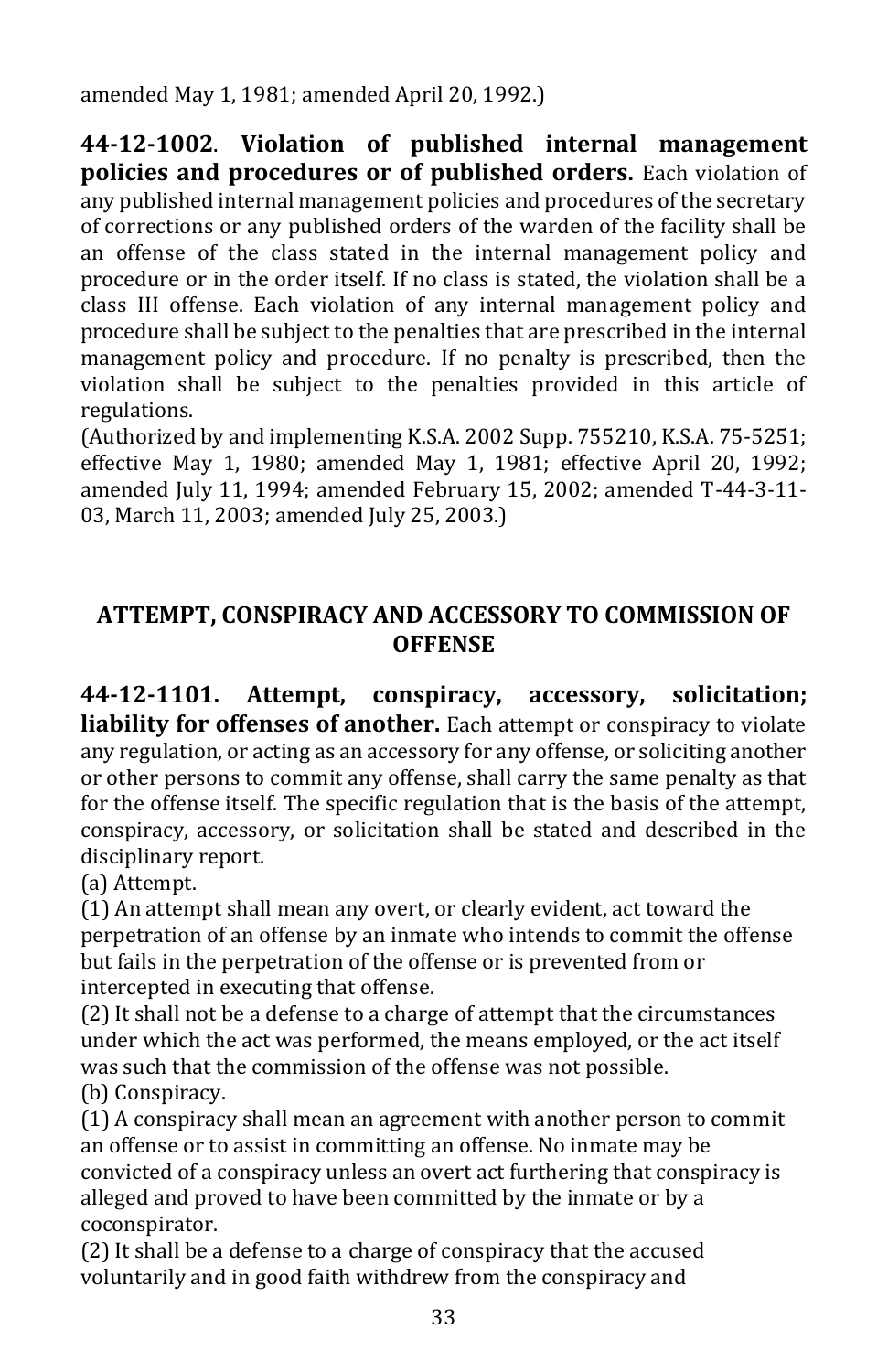communicated the fact of this withdrawal to one or more of the accused conspirators, before any overt act furthering the conspiracy was committed by the accused or by a coconspirator.

(c) Accessory to an offense. Aiding an offender or one charged with an offense shall mean knowingly harboring, concealing, or aiding any inmate who has committed an offense, or one who has been charged with an offense, with intent that the inmate will avoid or escape from apprehension, disciplinary hearing conviction, or punishment for the offense. (d) Solicitation. Solicitation shall mean commanding, encouraging, or requesting another person to commit an offense, attempt to commit an offense, or aid and abet in the commission or attempted commission of an offense for the purpose of promoting or facilitating the offense. It shall not be a defense to a charge of solicitation that the inmate failed to communicate with the person solicited to commit the offense if the inmate's conduct was designed to effect a communication. It shall be a defense to a charge of solicitation that the inmate, after soliciting another person to commit an offense, persuaded that person not to do so or otherwise prevented the commission of the offense, under circumstances manifesting a complete and voluntary renunciation of the inmate's prohibited purposes. (e) Liability for the offenses of another. An inmate shall be responsible for an offense committed by another if the inmate intentionally aids, abets, advises, hires, counsels, or procures the other to commit the offense. The specific underlying regulation violation committed by the other inmate that is the subject of the activity of aiding, abetting, advising, hiring, counseling, or procuring shall be stated and described in the disciplinary report. (Authorized by and implementing K.S.A. 2006 Supp. 75-5210; effective, E-79-37, Jan. 1, 1979; effective May 1, 1980; amended, T-83-23, Aug. 11, 1982; amended, T-846, May 1, 1983; amended May 1, 1984; amended April 20, 1992; amended July 13, 2007.)

# **INCREASED PENALTIES**

# **44-12-1201. Increased penalty for involving or victimizing an**

**inmate under 18.** (a) If any inmate who is 18 years of age or older involves, induces, or solicits an inmate who is less than 18 to commit an offense, or if the victim of an offense committed by the older inmate is an inmate who is less than 18, the older inmate may be subject to a penalty that is double the penalty established for the offense under these regulations. One of the following findings shall be necessary to invoke this increased penalty:

(1) The older inmate is guilty of the same offense as that committed by the younger inmate.

(2) The older inmate is guilty of a violation of K.A.R. 44-121101 with respect to that offense.

(3)The older inmate is guilty of an offense involving the victimization of the younger inmate.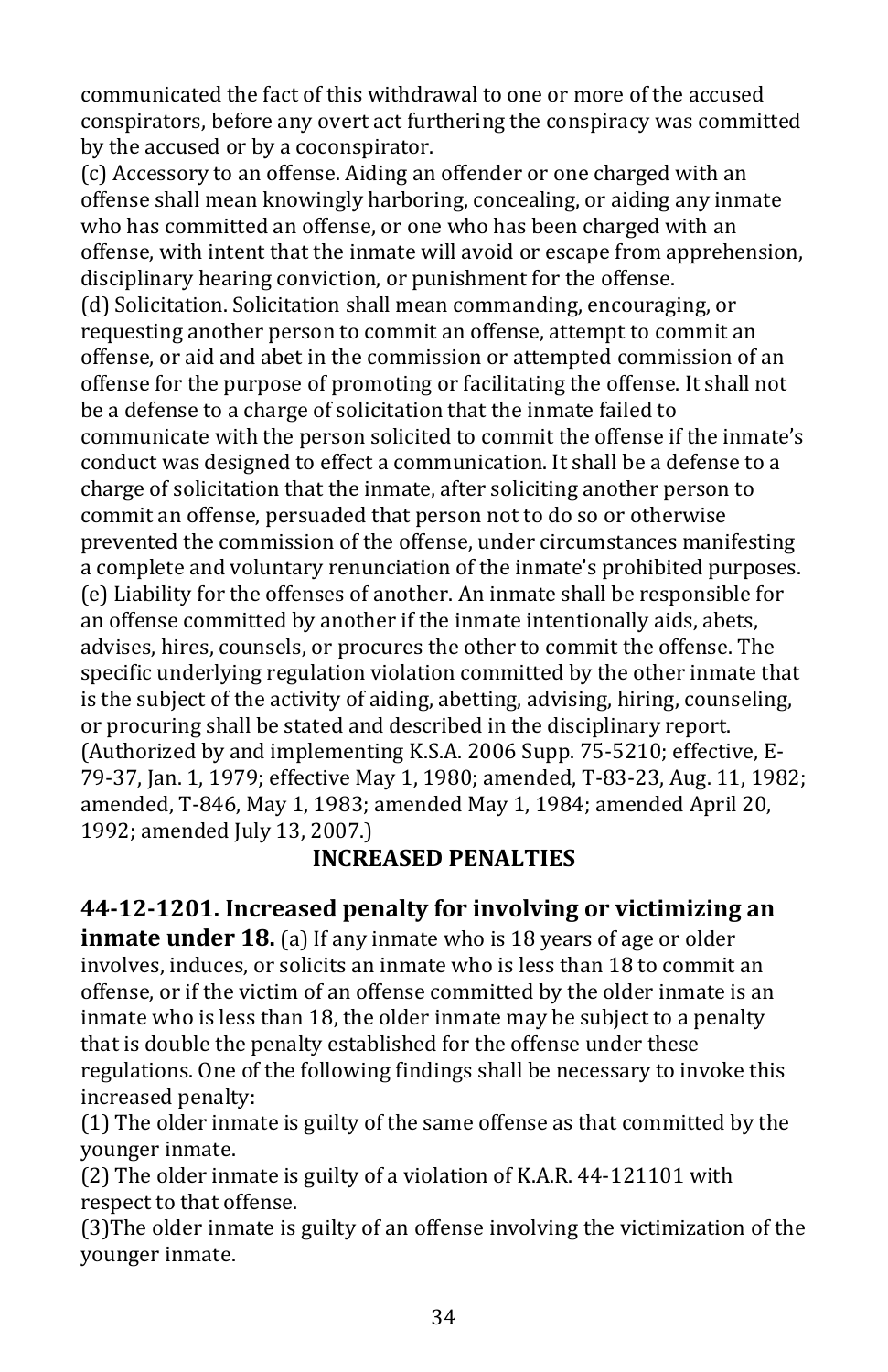(b) The limitations of K.A.R. 44-12-1308 regarding sentences of disciplinary segregation shall be construed, within the context of K.A.R. 44-12-1201, to mean that the total length of a sentence of disciplinary segregation for all charges arising from a single incident shall not exceed 120 days. (Authorized by and implementing

K.S.A. 2005 Supp. 75-5210; effective May 1, 1980; amended May 1, 1981; amended May 1, 1984; amended April 20, 1992; amended Jan. 3, 1995; amended July 13, 2007.)

**44-12-1202. Conviction of four offenses in six months.** Subject to the limitations contained in K.A.R. 44-12-1308, upon conviction of the fourth offense of the same class within the immediate prior six month period, the hearing officer may impose a sentence for such fourth offense not greater than twice the maximum that can be imposed for an offense of that class. (Authorized by and implementing K.S.A. 1991 Supp. 75-5210; effective May 1, 1980; amended April 20, 1992.)

# **CLASSIFICATION OF OFFENSES AND PENALTIES**

**44-12-1301. Class I offenses.** (a) Class I offenses shall be any of the following:

(1) Those violations of a very serious nature that are designated in this article as class I offenses, whether or not the offense is also a violation of law;

(2) those violations of law designated by the laws of the state of Kansas as felonies; or

(3) those violations of law designated by the laws of the United States as felonies.

(b) The penalty for a class I offense may be any one or all, or any combination of the following, unless prohibited in this subsection:

(1) Disciplinary segregation, not to exceed 45 days;

(2) loss of "good time credits," not to exceed six months;

(3) extra work without incentive pay for not more than two hours each day, not to exceed 30 days;

(4) work without incentive pay, not to exceed five days. This penalty shall not include a fine and shall apply only to ordinary inmate work assignments;

(5) restriction to inmate's own cell, not to exceed 10 days;

(6) restriction from privileges, not to exceed 60 days;

(7) a fine of not more than \$20.00, unless prohibited by paragraph  $(b)(4)$ ;

(8) restitution of at least \$3.00; or

(9) an oral or written reprimand. (Authorized by and implementing

K.S.A. 2006 Supp. 75-5210; effective May 1, 1980; amended May 1, 1981; amended, T-83-23, Aug. 11, 1982; amended, T-84-6, May 1, 1983; amended May 1, 1984; amended May 1, 1985; amended April 20, 1992; amended July 13, 2007.)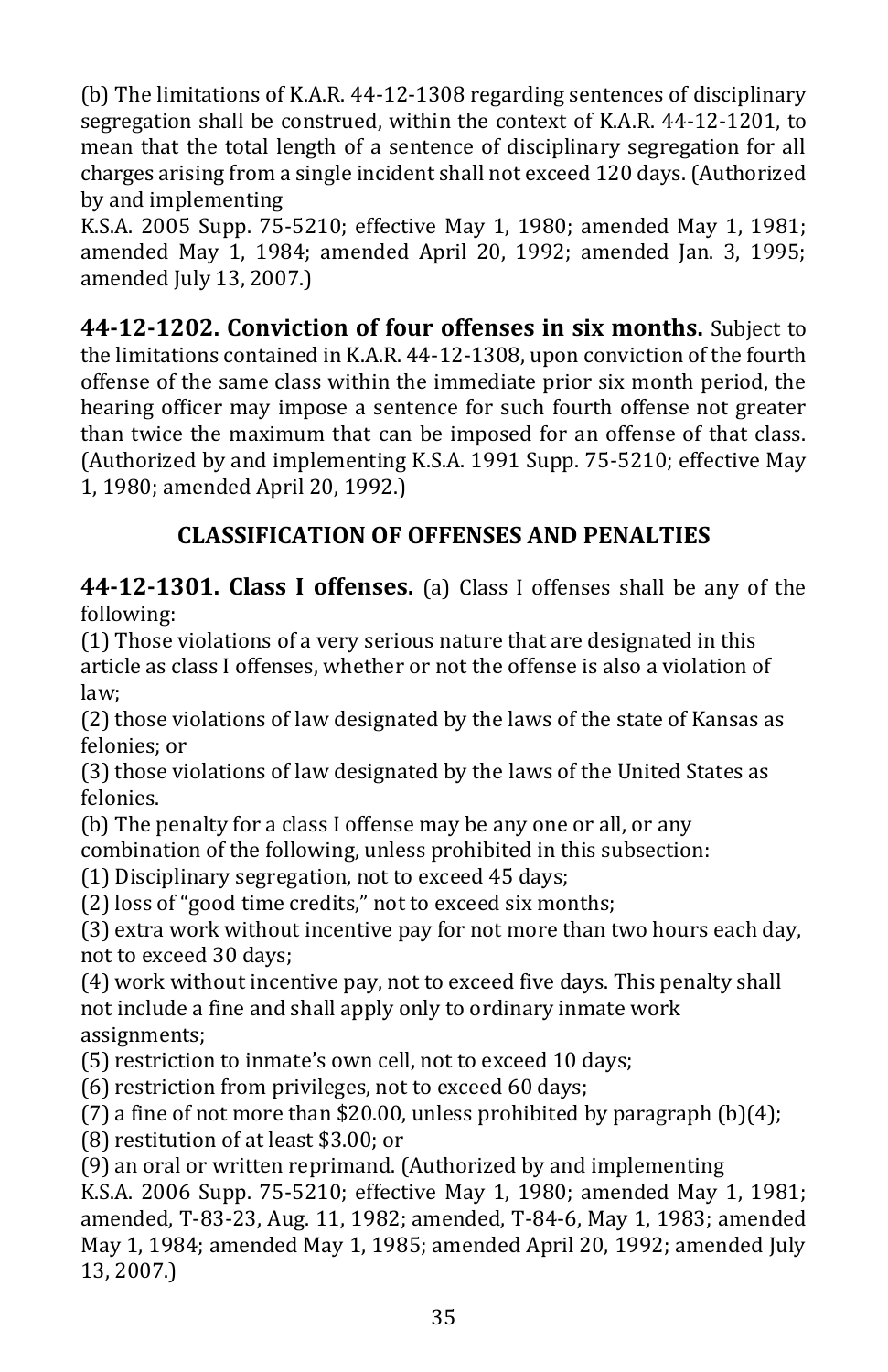**44-12-1302. Class II offenses.** (a) Class II offenses shall be any of the following:

(1) Those offenses of moderate seriousness that are designated in this article as class II offenses, whether or not the offenses are also violations of the law;

(2) those violations of law designated by the laws of the state of Kansas as misdemeanors; or

(3) those violations of law designated by the laws of the United States as misdemeanors.

(b) The penalty for a class II offense may be any one or any combination of the following, unless prohibited in this subsection:

(1) Disciplinary segregation, not to exceed 15 days;

(2) loss of good time credits, not to exceed three months;

(3) extra work without incentive pay for not more than two hours each day, not to exceed 20 days;

(4) work without incentive pay, not to exceed five days. This penalty shall not include a fine and shall apply only to ordinary inmate work assignments;

(5) restriction to inmate's own cell for a period, not to exceed seven days;

(6) restriction from privileges, not to exceed 30 days;

(7) a fine not more than \$15.00, unless prohibited by paragraph  $(b)(4)$ ;

(8) restitution of at least \$3.00; or

(9) an oral or written reprimand. (Authorized by and implementing

K.S.A. 2006 Supp. 75-5210; effective May 1, 1980; amended May 1, 1981; amended, T-83-23, Aug. 11, 1982; amended, T-84-6, May 1, 1983; amended May 1, 1984; amended April 20, 1992; amended July 13, 2007.)

**44-12-1303. Class III offenses.** (a) Class III offenses shall be those offenses of a less serious nature that are designated in this article as class III offenses, whether or not the offense is also a violation of law. Each violation of any published secretary of corrections' regulation or order of the warden that is not otherwise designated in these regulations or warden's orders as a class I or class II offense shall be a class III offense.

(b) The penalty for a class III offense may be any one or any combination of the following, unless prohibited in this subsection:

(1) Restriction to inmate's own cell for not more than three days;

(2) restriction from privileges for not more than 20 days;

(3) extra work without incentive pay for not more than two hours each day for a period not to exceed 10 days;

(4) work without incentive pay, not to exceed five days. This penalty shall not include a fine and shall apply only to ordinary inmate work assignments;

(5) a fine of not more than \$10.00, unless prohibited by paragraph  $(b)(4)$ ; (6) restitution of at least \$3.00; or

(7) an oral or written reprimand. (Authorized by and implementing K.S.A 2006 Supp*.* 75-5210; effective May 1, 1980; amended May 1, 1981;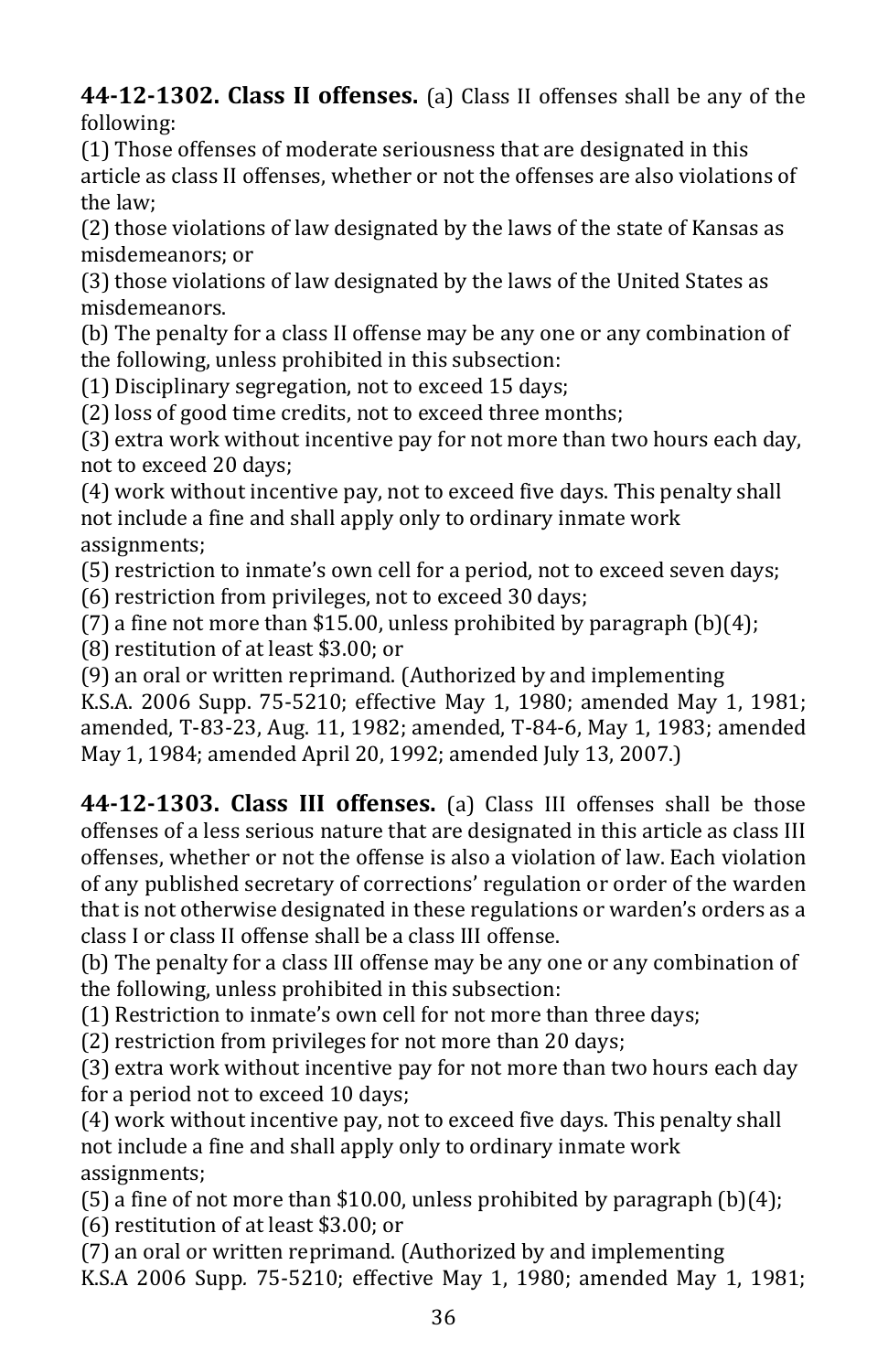amended, T-83-23, Aug. 11, 1982; amended, T-84-6, May 1, 1983; amended May 1, 1984; amended May 1, 1985; amended April 20, 1992; amended July 13, 2007.)

**44-12-1304.**(Authorized by and implementing K.S.A. 1983 Supp. 75-5210; effective May 1, 1980; amended May, 1 1981; amended, T-83-23, Aug. 11, 1982; amended, T-84-6, May 1, 1983; amended May 1, 1984; revoked April 20, 1992.)

**44-12-1305. Use of fines.** Fines shall be deposited in the inmate benefit fund. (Authorized by K.S.A. 1979 Supp. 75-5210, 75-5210(f); effective May 1, 1980.)

**44-12-1306**. **Use of restitution.** (a) When restitution is used in the disciplinary process, the following requirements and limitations shall apply: (1) The amount of and manner of payment of restitution imposed may be appealed in the same manner and to the same extent as those for any other appeal of sentence in the disciplinary process.

(2) The appropriateness and amount of restitution ordered shall be determined by consideration of the factors set forth in K.A.R. 44-12-1307. (3) No inmate shall be required to continue payment on any restitution imposed under these regulations while released from incarceration. Upon any subsequent readmission of the inmate to a facility, any restitution owed may be collected. No portion of the inmate's gate money gratuity as authorized by K.S.A. 75-5211, and amendments thereto, shall be used toward the payment of this restitution.

(4) Restitution shall continue to be paid out of money earned by the inmate in the work release program, the private non-prison employment program, or any other gainful employment industries program. Restitution payment shall be limited to a reasonable amount and, if appropriate, shall be made in installments.

(5) The inmate shall be given notice in the disciplinary report or, if necessary, in an amended disciplinary report served upon the inmate no later than 24 hours before the hearing of the amount and basis for seeking restitution. The inmate shall be given an opportunity at the sentencing phase of the hearing to present evidence regarding the appropriate amount of restitution. The hearing officer shall limit the evidence to a reasonable amount and extent that is appropriate to the nature of the administrative hearing, the level of the offense, and the extent of possible impact on the inmate's resources.

(b) If restitution is to be made to an entity, whether or not the entity is a governmental agency or unit, then the money satisfying the order of restitution shall be delivered to that entity. If restitution is paid to an inmate, the money shall be transferred by the clerk from the account of the inmate payer to the account of the inmate payee after the conclusion of the entire disciplinary process, including any appeal. If restitution is paid to any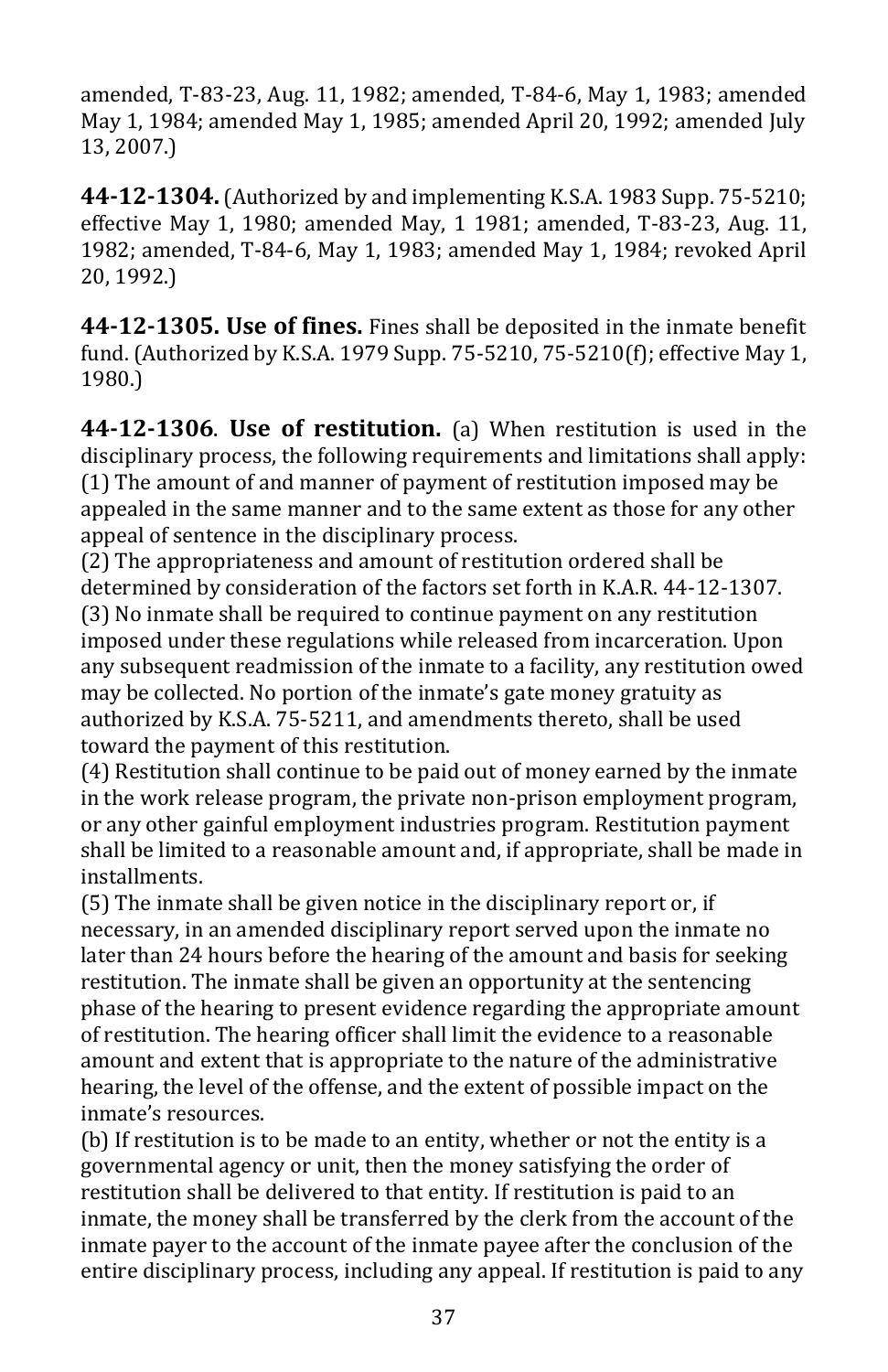other person, the hearing officer shall determine how payment is to be made, and the warden, or designee shall review the payment arrangements for approval, conferring with the facility business manager if appropriate. (Authorized by and implementing K.S.A. 2005 Supp. 75-5210, K.S.A. 75- 5251; effective May 1, 1981; amended May 1, 1987; amended April 20, 1992; amended Feb. 15, 2002; amended July 13, 2007.)

# **44-12-1307**. **Fines and restitution, imposition and collection;**

**limits.** Fines shall be fairly and appropriately used. Fines shall not be used in a way that disrupts family support payments, tax payments, or courtordered restitution payments. This amendment shall be effective on and after February 15, 2002. (Authorized by and implementing K.S.A. 75-5210, 755251; effective May 1, 1984; amended May 1, 1985; amended April 20, 1992; amended February 15, 2002.)

**44-12-1308. Disciplinary segregation; limits.** (a) The maximum sentence of disciplinary segregation for all violations arising out of one incident shall not exceed 60 days.

(b) Continuous confinement in disciplinary segregation for more than 30 days shall require the review and approval of the warden. (Authorized by and implementing K.S.A. 2006 Supp.75-5210; effective May 1, 1985; amended Jan. 3, 1995; amended July 13, 2007.)

### **Article 13.—DISCIPLINARY PROCEDURE PROCEDURE GENERALLY**

## **44-13-101**. **Disciplinary procedure established, general**

**description of system.** (a) A disciplinary procedure in accordance with these regulations shall be implemented by the warden of each facility. The term "warden," as used throughout this article, shall include the warden's designee.

(b) Prosecution by criminal justice agencies in the community shall be deemed a separate process from this disciplinary procedure, and both prosecution and disciplinary procedures may be conducted on matters relating to the same factual situations.

(c) Subject to the limitations and guidelines set out in these regulations and subject to the control of the hearing officer exercised within the parameters of the law and these regulations, the inmate shall be entitled to the following:

(1) To receive advance written notice of the charge and a fair hearing by an impartial hearing officer;

(2) to be present at the hearing;

(3) to present documentary evidence;

(4) to testify on the inmate's own behalf;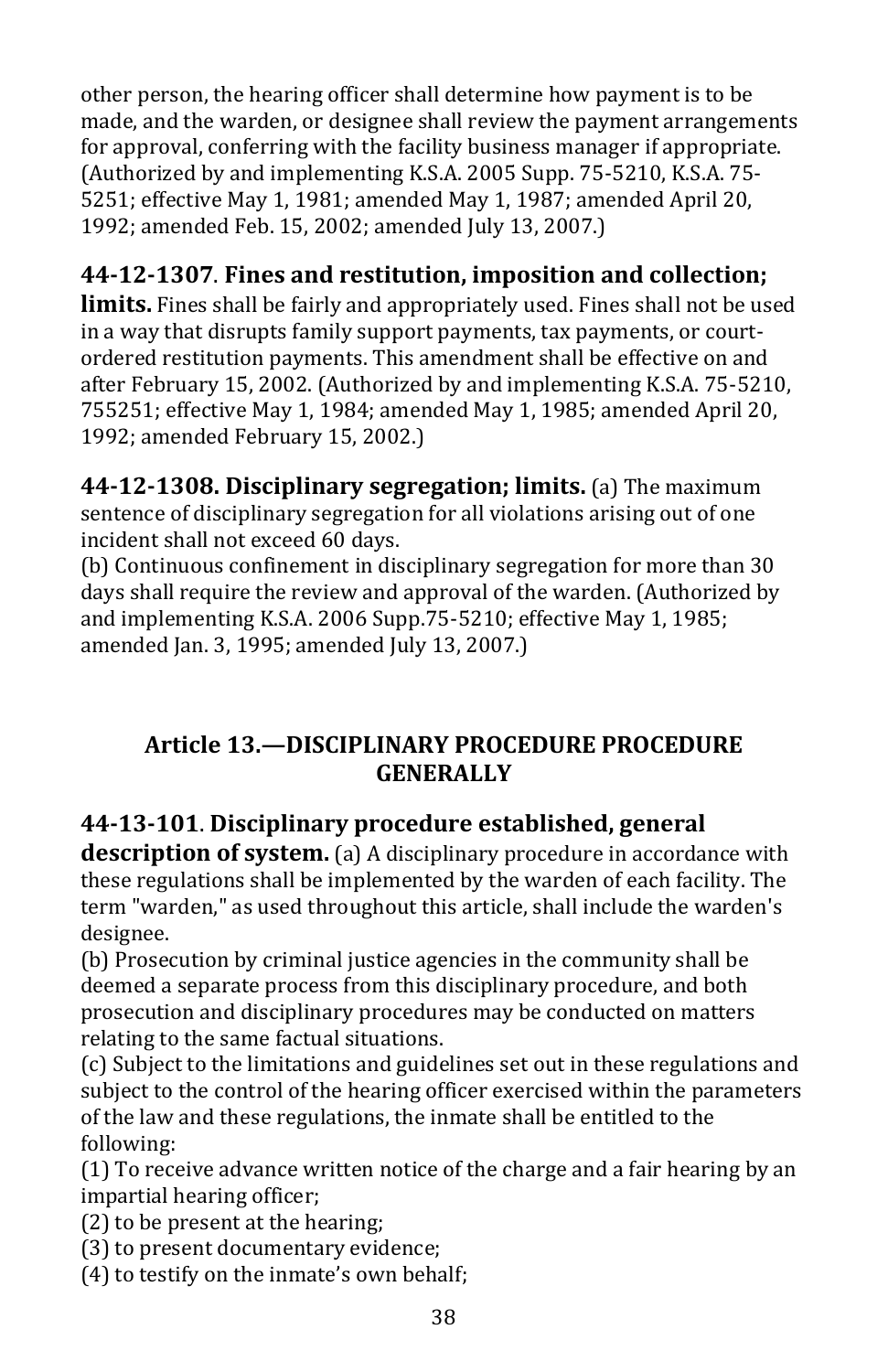(5) to have witnesses called to testify on the inmate's behalf;

(6) to confront and cross-examine witnesses against the inmate; and

(7) to be furnished with staff assistance according to K.A.R. 44-13-408.

(d) The charge may be amended according to the provisions of these regulations.

(e) If an inmate allegedly commits an act covered by criminal law, the case shall be referred to the appropriate law enforcement or prosecutorial agency as provided in K.A.R. 44-13 103.

(f) There shall be three classes of offenses, which shall be processed according to the provisions of these regulations.

(g) The disciplinary hearing process shall be structured as specified in K.A.R. 44-13-403, 44-13-404, and 44-13-405a.

(h) All stages of the disciplinary hearing shall be conducted by a hearing officer appointed by the warden according to K.A.R. 44-13-105.

(i) A complete log of the disciplinary process shall be maintained as specified in K.A.R. 44-13-509.

(j) The disciplinary hearing shall be conducted within a certain time following notice of the charge as established by these regulations. Continuances and recesses of the hearing may be granted. Generally, the inmate shall be permitted to be present at all stages of the hearing, except as provided by these regulations.

(k) Staff assistance, shall be permitted only under limited conditions established in K.A.R. 44-13-408.

(1) A summary record shall be made of all stages of the hearing.

(m) In class I and II offense cases, following an administrative review of the record and any needed adjustments of the disposition by the warden, the inmate may appeal the case to the secretary of corrections on the record. In class III offense cases, an appeal may be made to the warden on the record following an initial review of the record by some person within the facility other than the warden. No appeal to the secretary of corrections shall be permitted.

(n) Nothing in these regulations shall prohibit the assignment or delegation of the disciplinary hearing and review process or any portion of it to the warden of another Kansas state correctional facility if good cause is shown and if justice and fairness will not thereby be infringed. An assignment or delegation shall not be made except by the secretary of corrections or designee, or by the warden with the secretary of corrections' written approval. This restriction shall not prohibit the holding of hearings at a receiving facility following a transfer based on a classification decision in the sending facility where the offense occurred in the sending facility. (o) This regulation shall summarize the disciplinary procedure and shall not be construed or interpreted as establishing any rights or procedures that are not specifically set forth in article 13.

This amendment shall be effective on and after February 15, 2002. (Authorized by and implementing K.S.A. 75-5210, 75-5251; effective May 1, 1980; amended, T-83-23, Aug. 11, 1982; amended, T-84-6, May 1, 1983;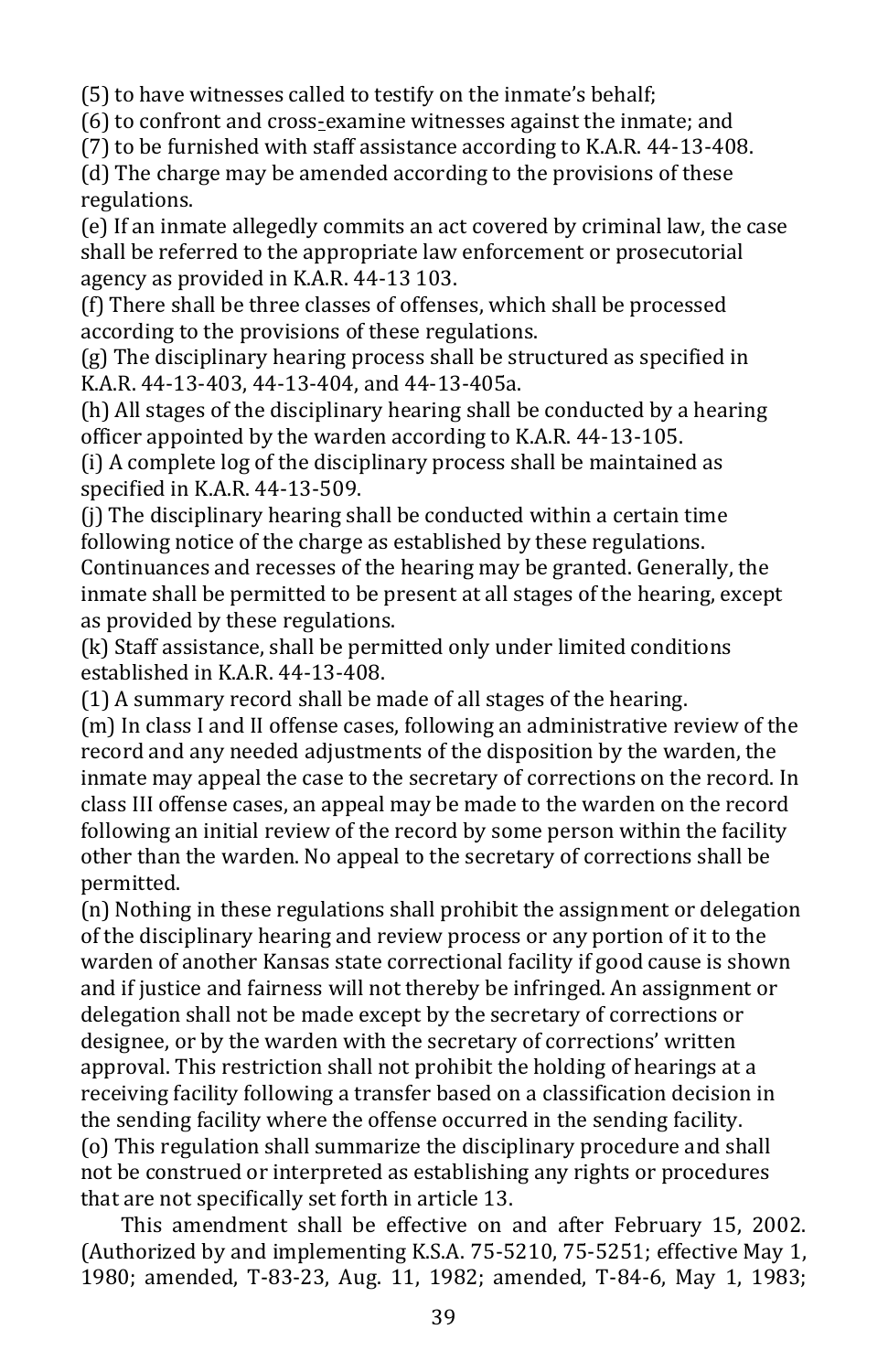amended May 1, 1984; amended, T-85-37, Dec. 19, 1984; amended May 1, 1985; amended May 1, 1987; amended April 20, 1992; amended February 15, 2002.)

**44-13-101a. Waiver of rights.** (a) Each inmate shall be permitted to voluntarily waive the right to any time limit or process afforded by the disciplinary procedure regulations in this article. The waiver shall be in writing and shall state with specificity the particular time limit or process being waived. The waiver shall be made in the form and manner approved or prescribed by the secretary of corrections. The waiver shall be signed by the inmate and the hearing officer unless the inmate is waiving the right to the disciplinary hearing process by accepting a summary judgment citation as defined in K.A.R. 44-13-201b.

(b) The inmate shall be informed of the nature of the time limit or process being waived and of the impact and consequence of the waiver.

(c) Unless the inmate is waiving the right to the disciplinary hearing process by accepting a summary judgment citation as defined in K.A.R. 44- 13-201b, the inmate shall be questioned by the hearing officer before accepting the waiver to determine if it is knowingly and voluntarily made. (Authorized by and implementing K.S.A. 2006 Supp*.* 75-5210; effective May 1, 1984; amended May 1, 1985; amended April 20, 1992; amended July 13, 2007.)

**44-13-102.** (Authorized by K.S.A. 1980 Supp. 75-5210; effective, May 1, 1980; amended, May 1, 1981; revoked, T83-23, Aug. 11, 1982; revoked, T-84-6, May 1, 1983; revoked, May 1, 1984.)

**44-13-103. Prosecution by outside agency.** (a) When an inmate allegedly commits an act covered by criminal law, the case shall be referred to the appropriate law enforcement or prosecutorial agency for consideration for prosecution unless the prosecutor provides a written statement requesting that certain types or classes of crimes not be reported, or requesting that no report be made.

(b) Notification for prosecution by outside agency shall not preclude a disciplinary charge and proceeding by the correctional facility for the rule infraction arising from the same facts. The hearing officer may proceed or continue the case to await the outcome of the prosecution by the law enforcement agency. (Authorized by and implementing K.S.A. 1991 Supp. 75- 5210; effective May 1, 1980; amended May 1, 1984; amended April 20, 1992.)

**44-13-104**. This revocation shall be effective on and after February 15, 2002. (Authorized by and implementing K.S.A. 1990 Supp. 75-5210; effective May 1, 1980; amended May 1, 1981; amended May 1, 1984; amended April 20, 1992; revoked February 15, 2002.)

### **44-13-105. The disciplinary administrator and hearing officers.**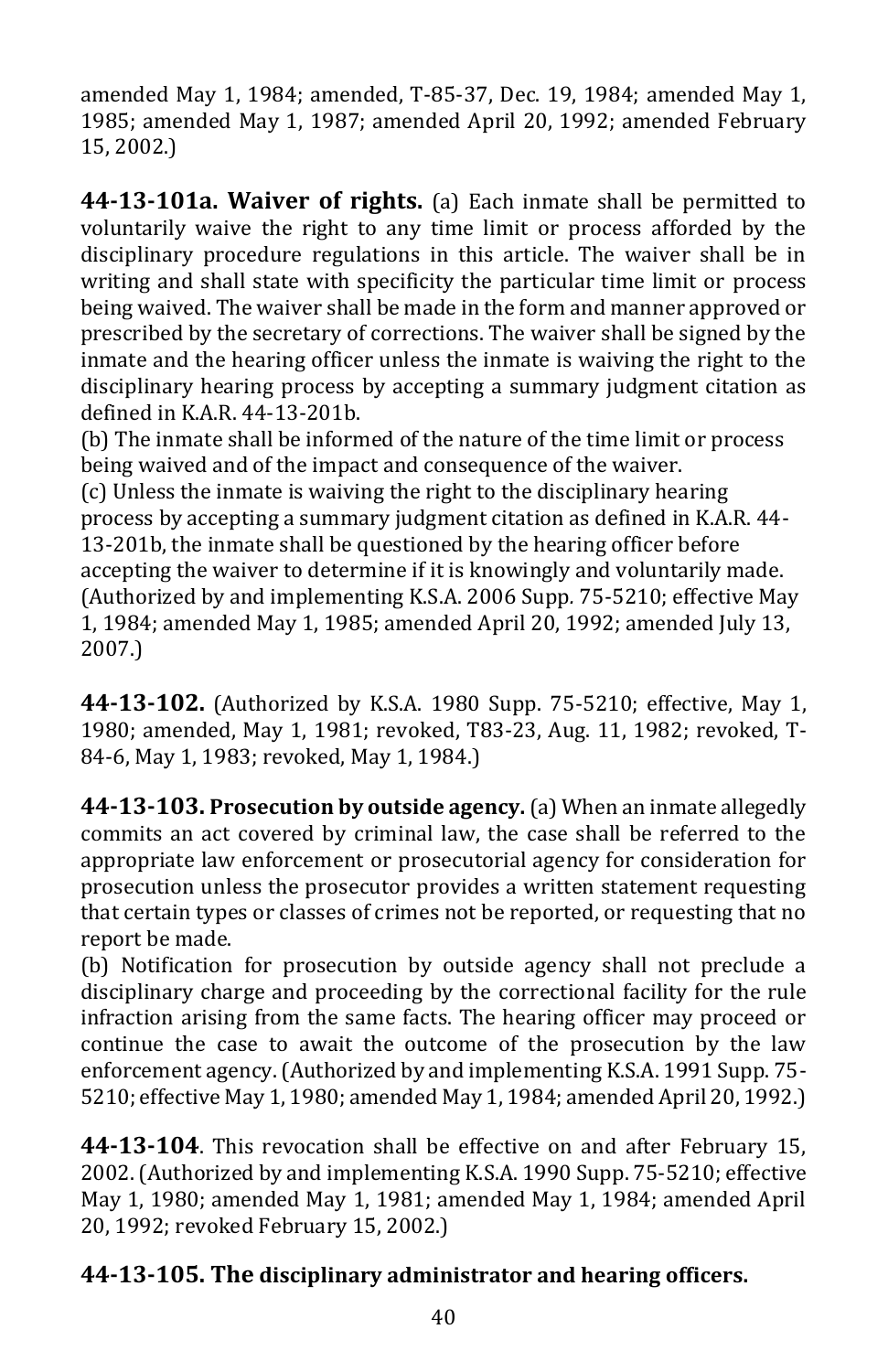(a) A disciplinary administrator shall be appointed by the warden of each facility to manage the disciplinary process for the entire facility. Any suitable employee may be designated by the warden to carry out this task on a continuing basis.

(b) One or more impartial hearing officers shall be appointed by the warden to conduct disciplinary hearings at each department-operated facility.

(1) The minimum qualification for hearing officers shall be satisfactory completion of required training.

(2) A person who is the reporting officer, investigator, or a witness in a case shall not be the hearing officer in that case.

This amendment shall be effective on and after February 15, 2002. (Authorized by and implementing K.S.A. 75-5210, 75-5251; effective, T-83- 23, Aug. 11, 1982; effective, T-846, May 1, 1983; effective May 1, 1984; amended February 15, 2002.)

**44-13-106. Administration of oaths; designation of persons authorized.** (a) The warden, a deputy warden, the disciplinary administrator appointed pursuant to K.A.R. 44-13-105, and those persons serving as hearing officers at the facility disciplinary hearings shall be authorized to administer oaths to witnesses in those proceedings.

(b) Oaths shall be administered in a form and a manner that are in accordance with K.S.A. 54-101 et seq., and amendments thereto.

(Authorized by and implementing K.S.A. 2006 Supp. 75-5210,

K.S.A. 75-5251; effective, T-85-37, Dec. 19, 1984; effective May 1, 1985; amended April 20, 1992; amended Feb. 15, 2002; amended July 13, 2007.)

### **44-13-107 through 114 inclusive. Reserved.**

**44-13-115.** (Authorized by and implementing K.S.A. 1990 Supp. 75-5210; effective May 1, 1984; amended May 1, 1987; revoked April 20, 1992.)

### **COMMENCEMENT OF PROCEEDINGS**

**44-13-201. Disciplinary report and written notice.** (a) A disciplinary proceeding shall be commenced upon the making of a charge by a disciplinary report.

(1) The inmate shall be notified in writing by personal service of a copy of the report upon the inmate within 48 hours after the issuance of the disciplinary report, excluding Saturdays, Sundays, and holidays.

(2) The report shall be served upon the inmate by an officer or unit team manager. The report shall not be served upon the inmate by the same person who brought the charge against the inmate.

(3) The officer serving the report shall inform the inmate that the inmate may enter a plea of guilty or no contest to the charge at the time of service of the report.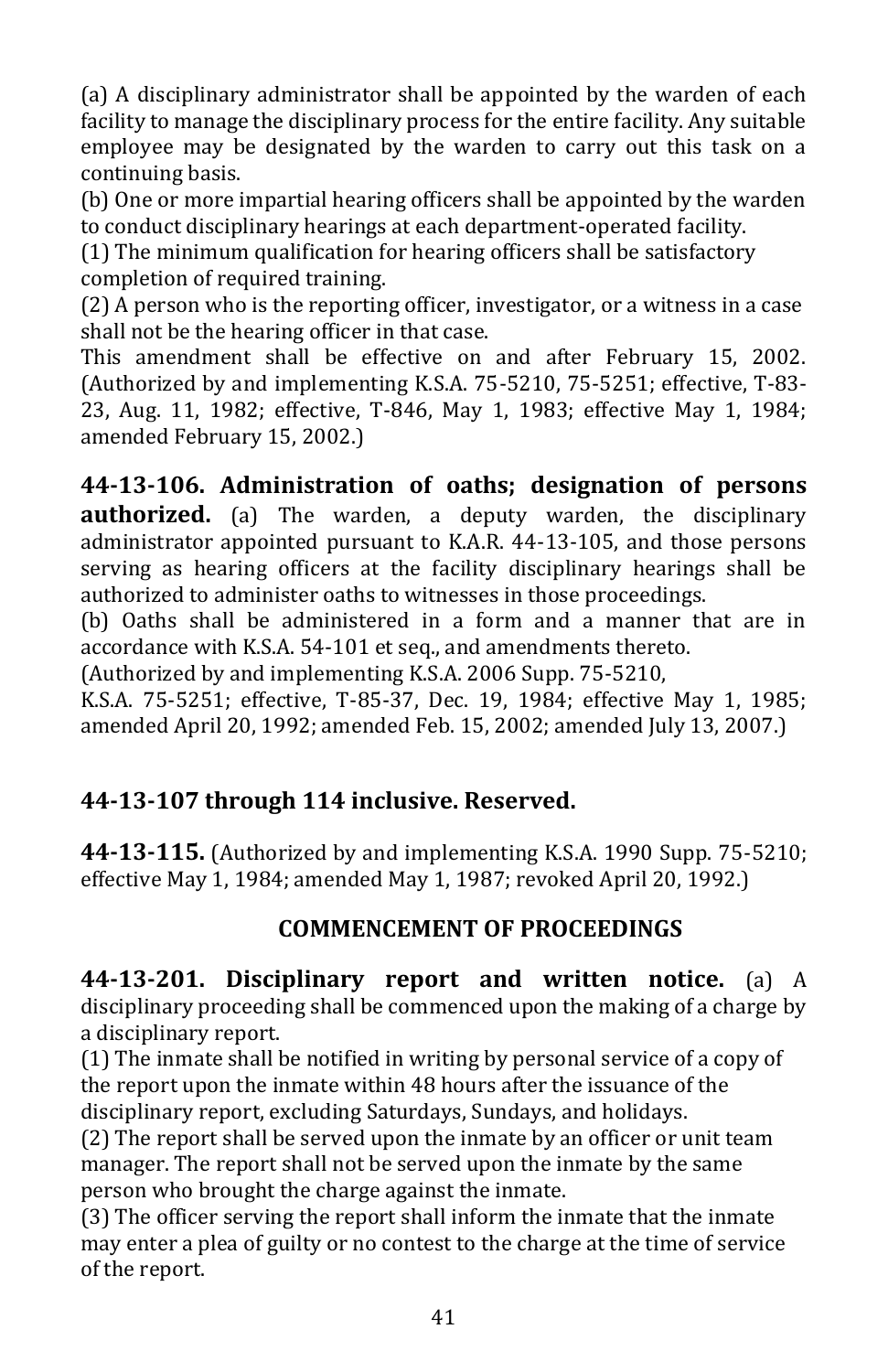(A) If the officer serving the report has been appointed as a hearing officer by the warden according to K.A.R. 44-13-105, that officer may immediately, or as soon as possible, accept the inmate's plea of guilty or no contest, conduct a sentencing hearing, and

(B) If the officer serving the report has not been appointed as a hearing officer by the warden according to K.A.R. 44-13-105, or wishes to refer the case to another hearing officer, then the inmate desiring to plead guilty or no contest to the charge at the time of service of the report shall be brought immediately, or as soon as possible, before a hearing officer, who shall accept the inmate's plea of guilty or no contest, conduct a sentencing hearing, and impose sentence by following the procedures established in K.A.R. 44-13 403.

(4) If necessary, the hearing officer may accept the inmate's plea of guilty or no contest immediately, or as soon as possible, after service of the report, but may delay the sentencing hearing and imposition of sentence for not more than six working days.

(5) When the unit team manager serves the report, or at any time before the scheduled hearing, the unit team manager may implement one of the following options:

(A) Offer the inmate diversion of the charge or charges in accordance with K.A.R. 44-13-201a;

(B) offer the inmate summary judgment in accordance with K.A.R. 44-13- 201b; or

(C) inform the inmate that the inmate may enter a plea of guilty or no contest to the charge at the time of service of the report and, acting as a hearing officer, accept the inmate's plea of guilty or no contest, conduct a sentencing hearing, and impose sentence by following the procedures established in K.A.R. 44-13-403. If the inmate accepts this option, the unit team manager shall forward to the disciplinary administrator the guilty or no contest plea waiver form and disposition and hearing record.

(b) If the inmate is transferred to another facility before the arrival of the disciplinary report at the receiving facility, service of the report upon the inmate shall be made within 48 hours after arrival of the report, excluding Saturdays, Sundays, and holidays, in the same manner as that specified in subsection (a).

(c) The disciplinary report shall be written within 48 hours of the offense, the discovery of the offense, or the determination following an investigation that the inmate is the suspect in the case and is to be named as defendant. (1) If an alleged violation is based upon uncertain facts, an appropriate investigation shall be initiated within 24 hours of the time the allegation is made and shall be completed without unreasonable delay. The investigation shall determine if a disciplinary action should be initiated or continued by determining whether the allegation is soundly based on reasonably reliable facts. The investigator shall be a staff member, and, if practical, shall be a staff member other than the person making the allegation. If an inmate is making the allegation, the officer who is receiving the allegation and is in a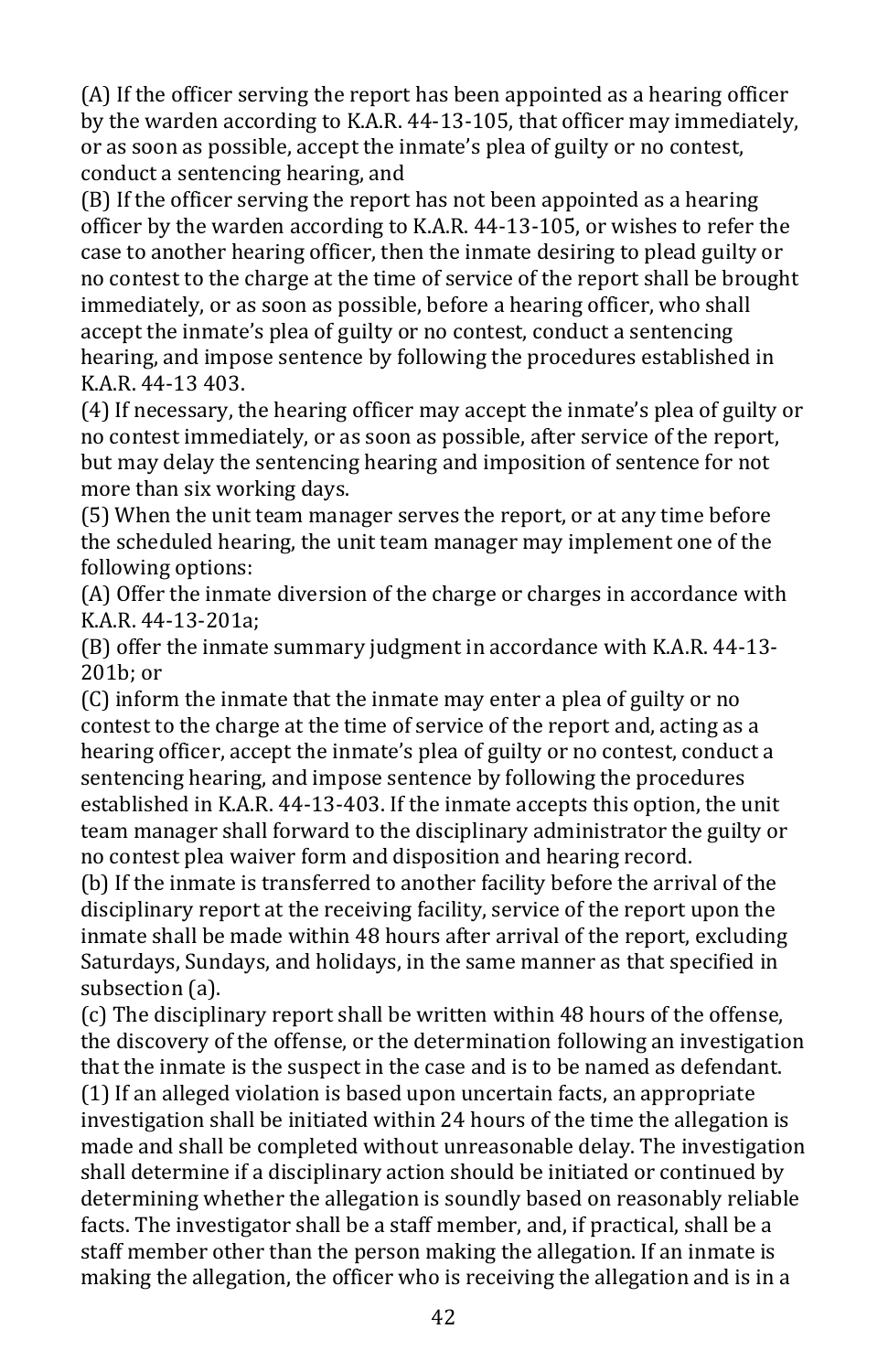position to write the report may also be the investigator.

(2) The investigation report may be adopted by the charging officer both as the charge itself, and as the officer's sworn statement in lieu of testimony in any case, in accordance with the regulations. If necessary, pending completion of the investigation, the inmate may be held in administrative segregation for a certain period according to K.A.R. 44-14-302(b).

(3) The report shall be reviewed and either approved or disapproved by the shift supervisor or unit team manager based on whether or not the report is sound and adequate and is made in proper manner and form.

(4) The shift supervisor or unit team manager shall assure that all necessary elements of the alleged violation are contained in the written report of the facts of the incident and that the report does not represent an abuse of the disciplinary process. The shift supervisor or unit team manager shall also make or direct appropriate amendments to the report, including use of the summary judgment procedure under K.A.R. 44-13-201b*.* 

(5) If the charge is dismissed or the report is otherwise rejected by the shift supervisor or unit team manager, a written explanation shall be made in the record and filed with the report, with a copy given to the officer. The report shall not be destroyed.

(d) The disciplinary report shall constitute a formal statement of the charge, shall be in a form prescribed by the secretary, and shall include the following:

(1) The name and number of the inmate;

(2) the institution;

(3) the signature and title of the writing officer;

(4) the date and time of the alleged offense;

(5) the date and time the report is written;

(6) the nature of the alleged offense;

(7) the class, title, and number of the rule or regulation violated, including citation to any underlying statute, regulation, internal management policy and procedure, or published order allegedly violated;

(8) the specific regulation that is the basis of an attempt, conspiracy, accessory, solicitation, or liability for the offenses of another under K.A.R. 44-12-1101;

(9) the names of known staff witnesses;

(10) a brief description of the circumstances and facts of the violation if, in cases in which the violation is based upon information supplied by a confidential witness or informant, the identity of the witness or informant is not disclosed, nor is any reference or factual detail likely to reveal the identity of the witness or informant;

(11) any unusual inmate behavior;

(12) the disposition of any physical evidence;

(13) any immediate action taken, including the use of force; and

(14) the factual basis for and the amount of any restitution sought for any injury, damage, or other loss caused by or resulting from the violation charged.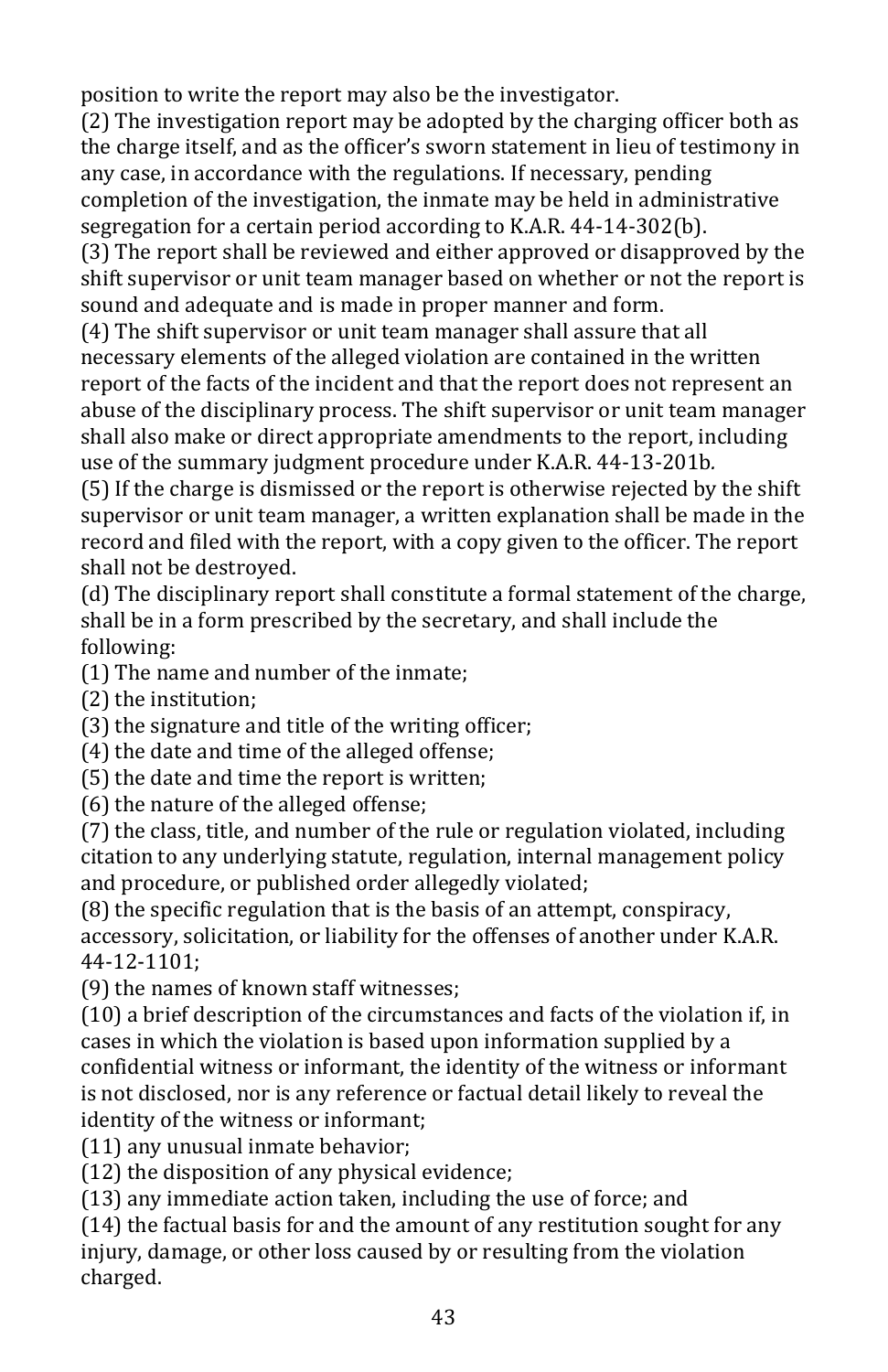(e) An inmate shall not be charged unless the regulation or law has been made in writing and published.

(f) The officer may orally warn or reprimand the inmate instead of writing a report or otherwise documenting the incident. (Authorized by and implementing K.S.A. 2006 Supp. 75-5210, K.S.A. 75-5251; effective May 1, 1980; amended, T-83-23, Aug. 11, 1982; amended, T-84-6, May 1, 1983; amended May 1, 1984; amended May 1, 1987; amended April 20, 1992; amended July 11, 1994; amended Feb. 15, 2002; amended July 13, 2007.)

**44-13-201a. Diversion procedure.** (a) In any case involving one or more alleged class I or class II offenses, the charged inmate's unit team manager may initiate, or a member of the inmate's unit team in the inmate's assigned housing unit may request, consideration of diversion of the pending charges from prosecution, in connection with the formation and implementation of an intervention plan intended to address each behavioral issue presented in the incident in question. If a request is made by a unit team member other than the unit team manager, the request shall be submitted in writing and addressed to the unit team manager, who may decline further action or who may proceed further with the request. The unit team manager's decision about the request shall be final and shall not be subject to hearing or appeal under these regulations or to review pursuant to the inmate grievance procedure or any other administrative remedial procedure.

(b) The unit team manager may formulate the intervention plan or may assign the diversion request to the inmate's assigned correctional counselor for review and recommendation as to the nature and components of the intervention plan. The unit team manager shall apply for a continuance of the case pursuant to K.A.R. 44-13-402 if necessary, in order to complete consideration and formulation of the intervention plan.

(c) Upon formulation of the intervention plan, the unit team manager shall confer with the reporting officer or supervisor and the inmate. If both parties consent to the diversion, the unit team manager shall present to the inmate for the inmate's execution a written request for continuance of the disciplinary case for the length of time required to carry out the plan, which shall not exceed 180 days, and shall also present the written intervention plan to the inmate and the reporting officer or supervisor. This plan shall be in the form of an agreement to be signed by both parties and the unit team manager. If either party fails to consent, then the case shall proceed for prosecution. If a continuance has been secured by the unit team manager, then the unit team manager shall notify the disciplinary administrator in writing of the failure to agree to diversion.

(d) As a condition of the agreement specified in subsection (c), the inmate shall waive any right or claim to have the disciplinary case heard and determined within ordinary time limits. The inmate shall also agree and acknowledge that the determination as to whether the inmate has successfully completed the plan is that of the unit team manager, whose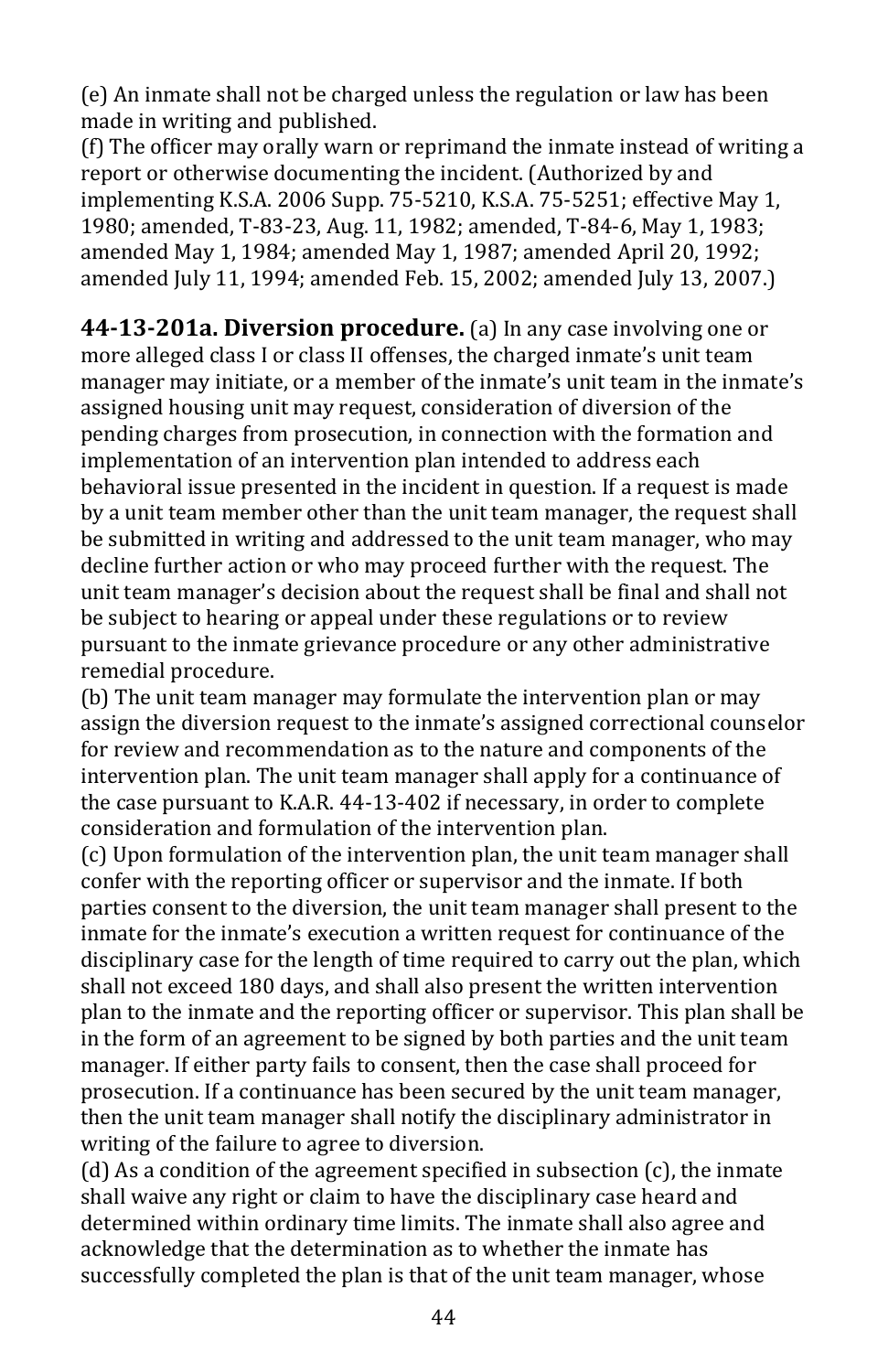decision in that regard shall not be subject to hearing or appeal under these regulations or to review under the inmate grievance procedure or any other administrative remedial procedure.

(e) The request for continuance specified in subsection (c) shall then be forwarded to the facility disciplinary administrator, who shall proceed to grant the continuance, duly note the length of the continuance specified in the request on the case continuance log, and further note the diversion of prosecution of the charge or charges under the assigned case number. (f) If the inmate fails to successfully complete the intervention plan or receives another disciplinary report for any class of offense during the term of the plan, the diversion of the charge or charges from prosecution shall immediately terminate. Upon receipt of written notification of the termination from the inmate's unit team manager, the disciplinary administrator shall proceed to docket the case for hearing, notify the parties, and process the case according to the ordinary procedures set forth in these regulations.

(g) If the inmate successfully completes the intervention plan, the reporting officer or supervisor or, in that person's absence, the unit team manager shall submit a written request for dismissal of the case to the disciplinary administrator, who shall cause the case to be shown as dismissed in the records of the administrator's office. The existence of the case and its charge or charges shall not be part of the inmate's master file or any other file subject to review by the Kansas parole board or to disclosure to the public. (Authorized by and implementing K.S.A. 2006 Supp. 75-5210; effective July 13, 2007.)

**44-13-201b. Summary judgment procedure.** (a) In any case involving one or more alleged class II or class III offenses, the reporting officer may offer the inmate the option of resolving the matter through the summary judgment procedure as an alternative to writing a disciplinary report that leads to initiation of the formal disciplinary hearing process. (b) Officers shall carry with them or have immediate access to summary judgment citation forms.

(c) If an officer observes an inmate in the act of committing one or more offenses designated as eligible for summary judgment procedures that the officer believes require more than an undocumented, on-the-spot verbal reprimand, the officer may file a formal disciplinary report against the inmate or offer the inmate summary judgment by issuing a summary judgment citation. If summary judgment is offered to the inmate by the officer, the offer shall not be withdrawn without the commission of additional alleged disciplinary offenses by the inmate.

(1) The summary judgment citation shall be written, verified pursuant to K.S.A. 53-601 and amendments thereto, and served on the inmate by the reporting officer within 24 hours of the alleged incident, or within 48 hours if directed by the shift supervisor or unit team manager under paragraph (c)(3)(B), and shall include the following: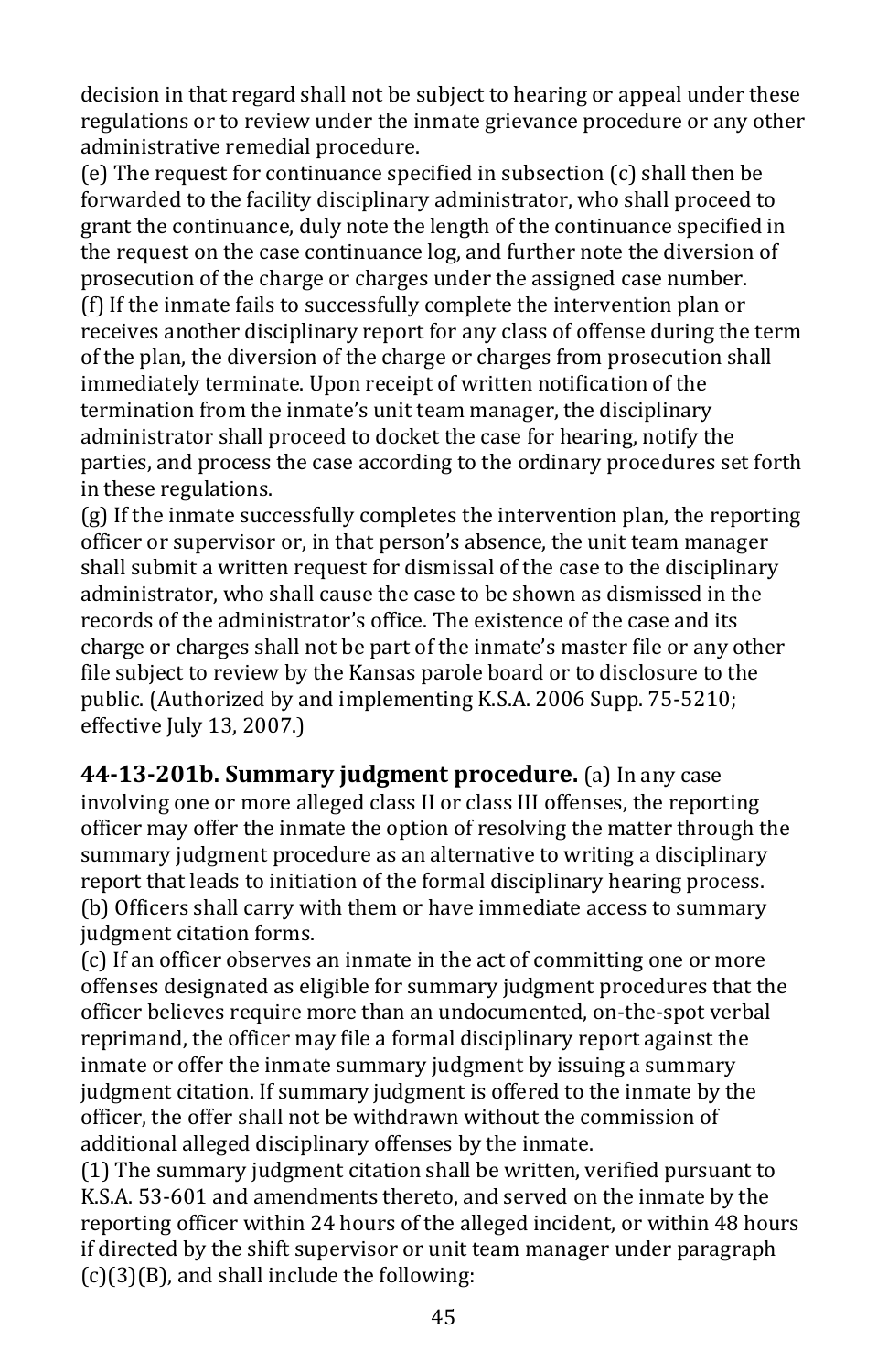(A) The date and time of each alleged offense;

(B) the date and time the citation is written;

(C) the name and rule number of each alleged offense;

(D) a statement of the facts of the alleged incident, including names of witnesses;

(E) the date and time that the citation is served on the inmate;

(F) the summary judgment sanction; and

(G) the signature of the inmate indicating acceptance or refusal of the summary judgment.

(2) The officer may impose only one of the following summary judgment sanctions regardless of the number of offenses cited:

(A) Restriction from privileges for not more than 10 days;

(B) a fine not to exceed \$10.00;

(C) extra work without incentive pay for not more than two hours each day, not to exceed five days;

(D) work without incentive pay not to exceed five days, which shall apply only to ordinary inmate work assignments; or

(E) restitution of not less than \$3.00 and not more than \$10.00.

(3) The inmate may choose whether to accept the summary judgment or to reject it in favor of the formal disciplinary hearing process. This decision shall be made within one hour of the inmate's receipt of the citation, or it shall be assumed that the inmate refused the summary judgment. The officer may choose to impose a different summary judgment sanction after discussion of the incident with the inmate, and this fact shall be documented on the summary judgment citation if the inmate then accepts the summary judgment.

(A) If the inmate accepts the summary judgment offered, this acceptance shall constitute a waiver of the inmate's right to the benefits of the formal disciplinary hearing process. The waiver of rights established according to K.A.R. 44-13-101a shall be executed by the inmate. Upon the inmate's acceptance of the summary judgment, the sanction shall be immediately imposed, and the shift supervisor or unit team manager shall be notified. (B) If the inmate refuses the summary judgment offered, the inmate shall receive the applicable hearing process. The summary judgment citation shall be marked and signed by the officer and the inmate to indicate the inmate's refusal. The citation may then be used in lieu of the more formal disciplinary report to initiate the formal disciplinary hearing process. The citation shall then be submitted to the shift supervisor or unit team manager for review and appropriate disposition, including any amendments that the reviewer may direct, pursuant to K.A.R. 44-13-  $201(c)(3)$  and (4). The citation shall subsequently be served upon the inmate in the manner and using procedures that apply to ordinary disciplinary reports.

(C) If an inmate refuses the summary judgment offered, the inmate shall not be charged with a more serious offense or combination of offenses than was alleged in the summary judgment citation.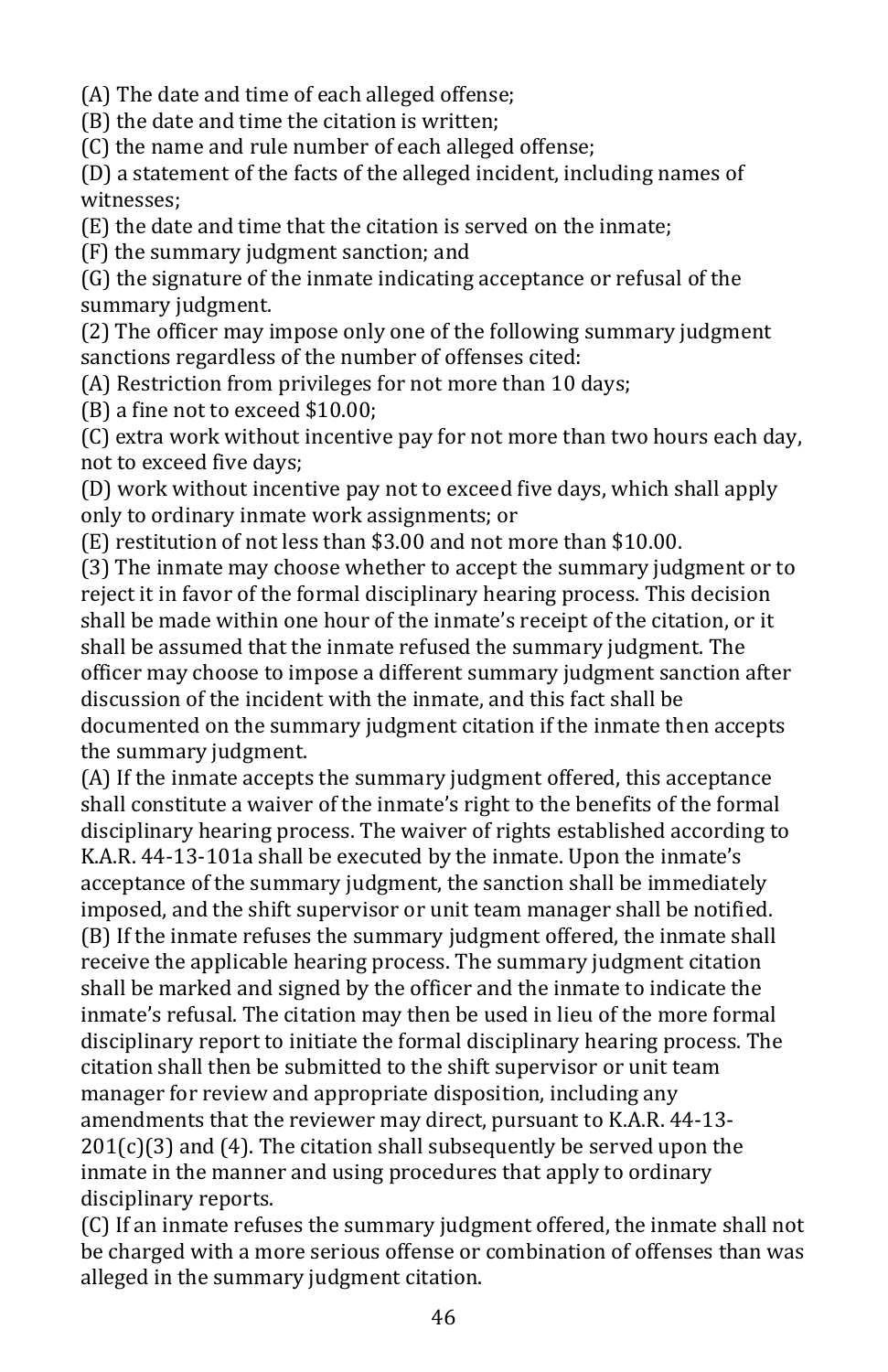(D) All evidence shall be confiscated or seized in connection with the issuance of a summary judgment citation and shall be disposed of in accordance with K.A.R. 44-5-111.

(4) All summary judgment citations accepted by the inmate shall be documented in the inmate's file. (Authorized by and implementing K.S.A. 2006 Supp*.* 75-5210, K.S.A. 75-5251; effective April 20, 1992; amended July 11, 1994; amended Feb. 15, 2002; amended, T-44-3-11-03, March 11, 2003; amended July 25, 2003; amended July 13, 2007.)

**44-13-202. Amendment of the charge.** (a) If, in the judgment of the disciplinary administrator, hearing officer, or warden during administrative review, the charge is incorrect or a language change would change the substance of the charge or adversely affect the defense, the charge shall be amended and notice given to the inmate. After this notice is given, the inmate shall have the same period of time between notice and hearing to prepare a defense as would have been permitted when the charge was originally made.

(b) The same charge shall not be brought twice on same facts under any circumstance if a factual finding of guilt or innocence has been made. If a case has been dismissed without a factual finding of guilt or innocence, upon administrative review pursuant to K.A.R. 44-13-701, the reviewing authority may either reinstate the charge or amend the charge as deemed appropriate, and remand the case for hearing.

(c) After the hearing officer has begun to hear evidence in the case, the hearing officer may permit amendment at any time before a factual finding of guilt or innocence has been made if no additional or different offense is charged and if substantial rights of the defendant are not prejudiced. (d) The hearing officer shall ask the inmate which option the inmate chooses:

(1) Continue the case for hearing on a different date to prepare a defense to the additional or different offense resulting from amendment of the original charge or charges; or

(2) waive any time period allowed to prepare to defend against any additional or different offense resulting from amendment of the original charge or charges and hold the hearing on the charges at the time of amendment of the disciplinary charge.

(Authorized by and implementing K.S.A. 2006 Supp. 75-5210, K.S.A. 75-5251; effective May 1, 1980, amended April 20, 1992, amended July 11, 1994; amended February 15, 2002; amended July 13, 2007.)

**44-13-203. State prosecution and disciplinary hearing.** (a) If the inmate has been charged, convicted, or acquitted in a criminal court of a charge or for a crime arising from the same facts, the disciplinary hearing may be conducted or continued at the hearing officer's discretion.

(b) Where the inmate has been convicted or acquitted in criminal court for a crime arising from the same facts, the hearing officer may rely on the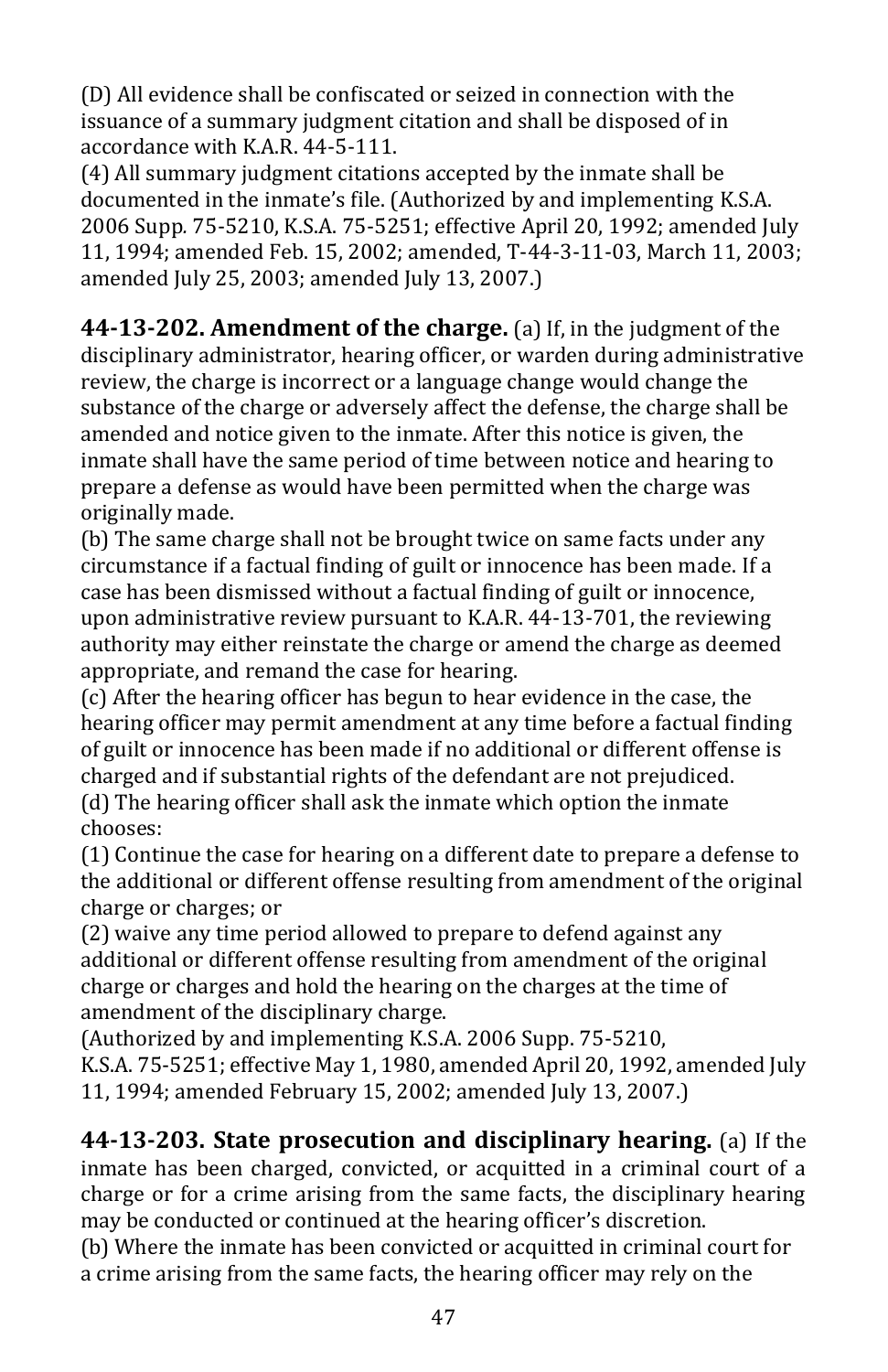finding made by the jury or judge in conducting or dismissing the disciplinary hearing.

(c) If the disciplinary hearing is conducted while the criminal court case is pending, and the court later renders a decision different from the decision of the hearing officer, the decision of the hearing officer shall remain unaffected unless upon motion to the hearing officer there is a showing that the hearing officer's decision is based on an obviously erroneous fact which affects the substantial rights of the inmate, in which case the hearing officer shall correct its decision on the record. The hearing officer may not change his or her decision in order to convict an inmate following a conviction by the court if the hearing officer acquitted the inmate before the court made its finding, or otherwise change his or her decision to adversely affect the inmate. (Authorized by and implementing K.S.A. 1991 Supp. 75-5210; effective May 1, 1980; amended April 20, 1992.)

## **NATURE OF PROCEEDINGS**

**44-13-301.** (Authorized by and implementing K.S.A. 1983 Supp. 75-5210; effective May 1, 1980; amended May 1, 1981; amended, T-83-23, Aug 11, 1982; amended, T-84-6, May 1, 1983; amended May 1, 1984; amended May 1, 1985; revoked April 20, 1992.)

**44-13-302.** (Authorized by and implementing K.S.A. 1983 Supp. 75-5210; effective May 1, 1980; amended T-83-23, Aug 11, 1982 amended, T-84-6, May 1, 1983; amended May 1, 1984; amended May 1, 1985; revoked April 20, 1992.)

**44-13-302a**. This revocation shall be effective on and after February 15, 2002. (Authorized by and implementing

K.S.A. 1990 Supp. 75-5210; effective April 20, 1992; revoked February 15, 2002.)

**44-13-303.** (Authorized by and implementing K.S.A. 755210; effective May 1, 1980; amended May 1, 1981; amended T-83-23, Aug 11, 1982; amended, T-84-6, May 1, 1983; amended May 1, 1984; amended May 1, 1986; revoked April 20, 1992.)

**44-13-304**. This revocation shall be effective on and after February 15, 2002. (Authorized by and implementing K.S.A. 1990 Supp. 75-5210; effective May 1, 1980; amended, T-8323, Aug. 11, 1982; amended, T-84-6, May 1, 1983; amended May 1, 1984; amended April 20, 1992; revoked February 15, 2002.)

**44-13-305.** (Authorized by K.S.A. 1979 Supp. 75-5210; effective May 1, 1980; revoked, May 1, 1984.)

**44-13-306**. **Inmate responsibilities.** It shall be the responsibility of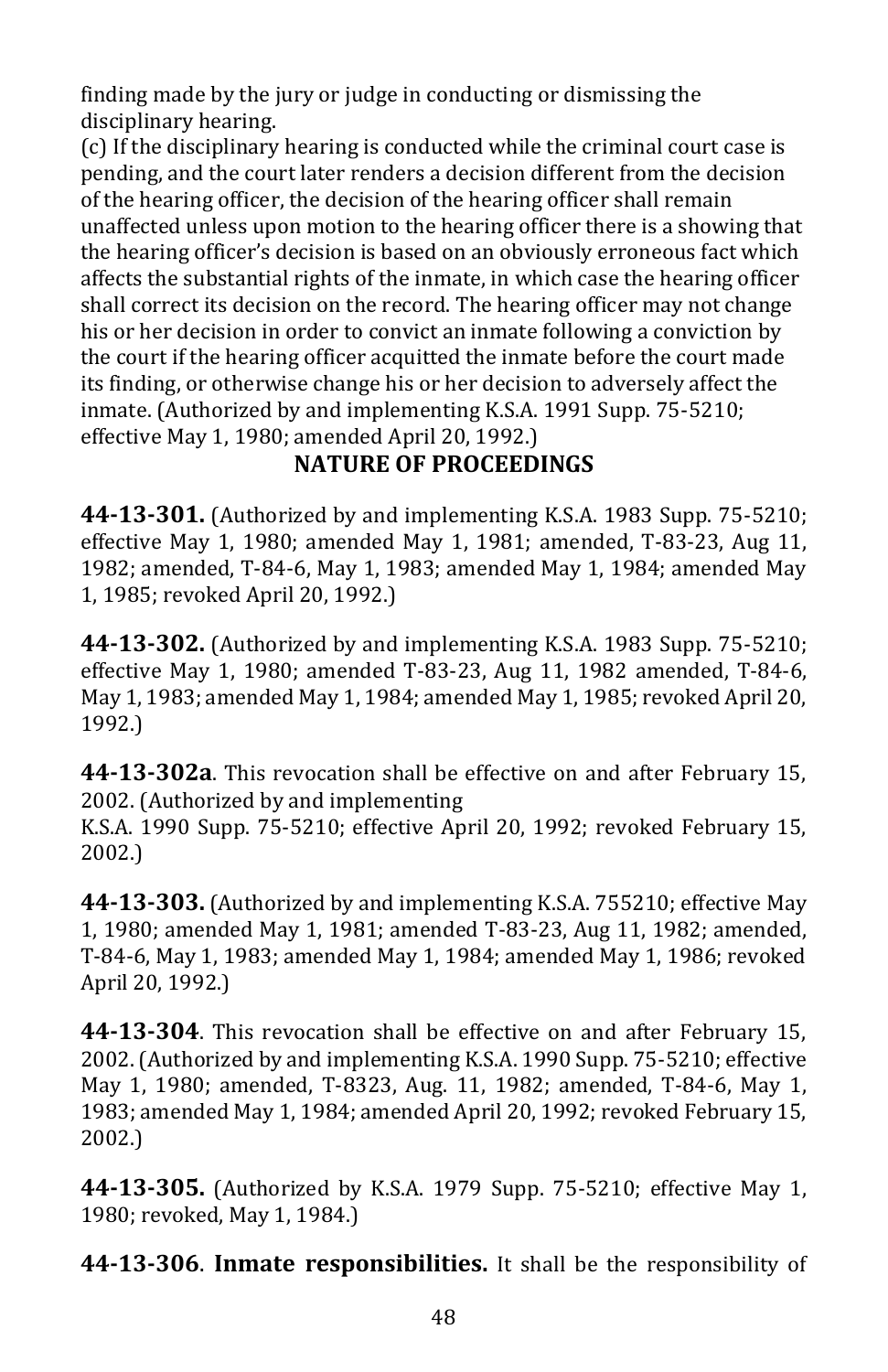each inmate being served to read the disciplinary report and any associated documentation, or to notify the serving staff that the inmate is illiterate or otherwise unable to read and understand the documents presented and request that the notice and associated documents be read to the inmate. Within 48 hours of service of the report, the inmate shall complete and submit the authorized form for witnesses to the disciplinary administrator. If one or more witnesses are requested, the inmate shall indicate on the form the testimony expected from each witness. The inmate may use the form to waive the inmate's right to call witnesses. An illiterate inmate shall receive assistance from the inmate's unit team correctional counselor for the purpose of completing the witness form, including any waiver of the right to call witnesses.

This regulation shall be effective on and after February 15, 2002. (Authorized by and implementing K.S.A. 75-5210 and 75-5251; effective February 15, 2002.)

#### **44-13-307. Administrative review of requests for witnesses; denial of requests; issuance of summons; voluntary nature of witness appearance.** (a) The disciplinary administrator or hearing officer assigned to hear the charges shall review any written requests for witnesses submitted by the accused inmate according to K.A.R. 44-13-306.

(b) The disciplinary administrator or hearing officer performing a review of a written request for witnesses may deny the request if, in the judgment of the reviewer, the testimonies proffered on the request form meet any of the following criteria:

(1) Are clearly irrelevant or immaterial;

(2) are repetitious of other proffered testimony; or

(3) are properly excluded for reasons specified in K.A.R. 4413-405a. The truth of the proffered testimony shall be presumed in making this decision. (c) Each denial of a request for witnesses shall be documented, including the reason or reasons for the denial, either on the request form or in the disciplinary case record.

(d) If practicable in the judgment of the reviewer, the inmate shall be informed, in writing and in advance of the hearing, of any denials of requested witnesses and of the reason or reasons for the denials. If informing the inmate is determined not to be practicable, the inmate shall be informed of any denials and reasons for any denials by the hearing officer at the beginning of the hearing.

(e) If no reason appears from a review of the written proffer of testimony for denial of the request for witnesses, then the disciplinary administrator shall issue a written summons for the appearance of the witness. The appearance of a witness requested by either the reporting officer or the accused inmate shall be voluntary, and neither the request nor the issuance of summons according to this regulation shall compel an appearance. However, issuance of summons by a hearing officer to an inmate or staff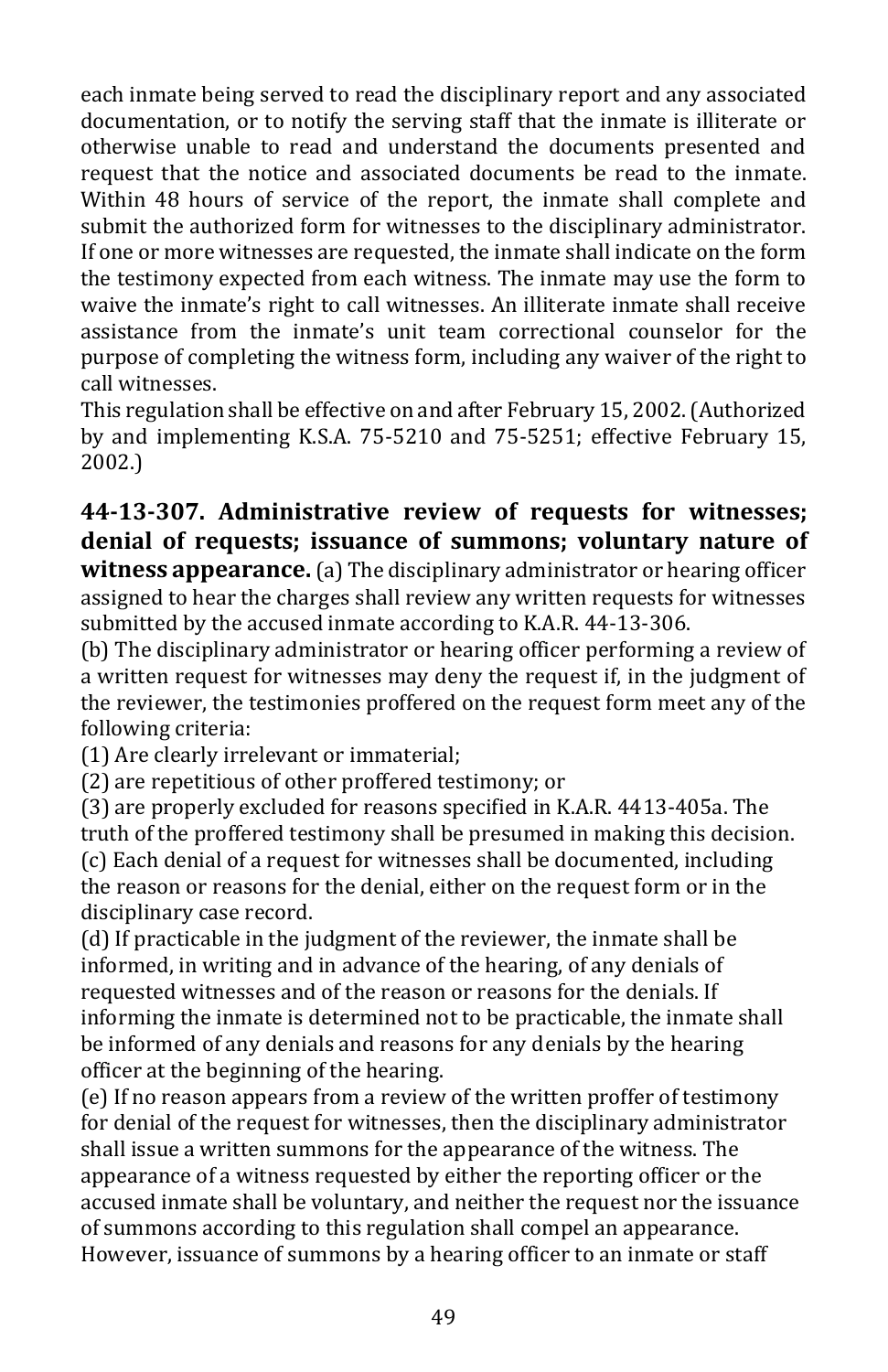member pursuant to K.A.R. 44-13-403 shall compel an appearance. (Authorized by and implementing K.S.A. 2006 Supp. 75-5210 and K.S.A. 75- 5251; effective Feb. 15, 2002; amended July 13, 2007.)

#### **HEARINGS GENERALLY**

**44-13-401**. **Hearing within certain time; notice to inmate; time and place of hearing.** (a) Except as otherwise provided in these regulations, the administrative hearing by a hearing officer of the facility to determine the inmate's guilt or innocence and impose a penalty in the event of a finding of guilt shall be held not less than 24 hours or more than seven working days after the service of notice of charge on the inmate, subject to authorized continuances.

(b) Each inmate charged with an offense shall be given advance written notice of the time and place of the disciplinary hearing. This notice shall be given not less than 24 hours before the hearing. Notice shall be given by the disciplinary administrator or other responsible person designated by the warden. This amendment shall be effective on and after February 15, 2002. (Authorized by and implementing K.S.A. 75-5210, K.S.A. 75-5251; effective May 1, 1980; amended May 1, 1981; amended May 1, 1984; amended May 1, 1985; amended May 1, 1986; amended April 20, 1992; amended February 15, 2002.)

**44-13-401a**. This revocation shall be effective on and after February 15, 2002. (Authorized by and implementing

K.S.A. 1990 Supp. 75-5210; effective May 1, 1984; amended April 20, 1992; revoked February 15, 2002.)

**44-13-402. Continuing the hearing; recesses; time limits; extensions.** (a) The disciplinary administrator or hearing officer may grant one or more continuances or recesses of appropriate and reasonable length upon application of the inmate, reporting officer, the hearing officer, a unit team manager pursuant to K.A.R. 4413-201a, or department of corrections for cause shown.

(b) The hearing officer may also continue the case for a reasonable period, as necessary, subject to the review of the status of the case every 30 days, if any of the following conditions is met:

(1) The inmate or the employee is unable to appear for medical or psychiatric reasons as certified by the facility or other licensed physician or psychiatrist.

(2) There is a delay to await determination of whether the case will go to trial in a court of law or to await the outcome of a trial.

(3) There is an unavoidable delay to await the return of evidence from an analysis laboratory.

(4) The inmate is transferred to or from a facility for diagnostic evaluation, out to court, or to a mental hospital before hearing.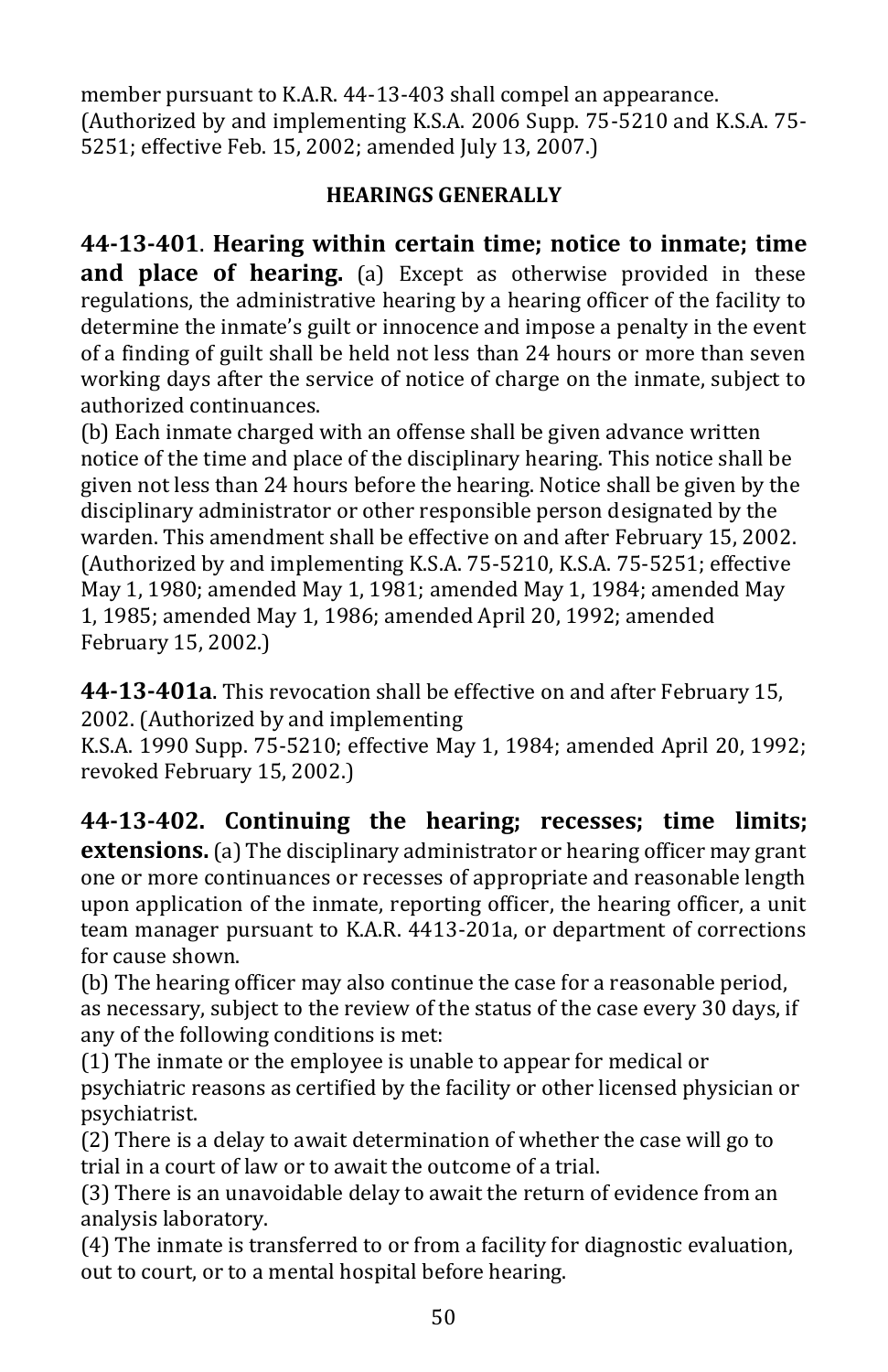(5) The inmate is on "escape" status. At the hearing officer's discretion, the case may be dismissed or heard in absentia on the record, unless the inmate has been apprehended and is available at a known location for return to department of corrections custody for the hearing within six months. (6) The case has been placed upon diversion status pursuant to K.A.R. 44-13-201a.

(c) To obtain a continuance in advance of the hearing, the requesting party shall make the request to the hearing officer or to the disciplinary administrator. If there is a hearing officer appointed for the case, the request shall be forwarded to that officer.

(1) Reasonable extensions may be obtained with the prior approval of the secretary of corrections or the secretary's designee, in the case of a substantial disruption of order in the facility.

(2) If an inmate has been transferred to another facility, it shall be the responsibility of the warden of the sending facility to grant an extension of the disciplinary case, which shall not exceed 10 working days.

(3) At the discretion of the hearing officer, recesses of appropriate and reasonable length may be declared. (Authorized by and implementing K.S.A. 2006 Supp. 75-5210,

K.S.A. 75-5251; effective May 1, 1980; amended, T-83-23, Aug. 11, 1982; amended, T-84-6, May 1, 1983; amended May 1, 1984; amended May 1, 1988; amended April 20, 1992; amended July 11, 1994; amended Feb. 15, 2002; amended July 13, 2007.)

**44-13-403. Conducting the disciplinary hearing.** (a) The disciplinary hearing shall consist of the following procedures:

(1) The hearing officer shall initially inform the inmate of the charges and take the inmate's plea.

(2) Secondly, the hearing officer shall determine guilt or innocence.

(3) Finally, if guilt has been established, the hearing officer shall make a disposition, including the determination and imposition of sentence.

(b) Initially, the hearing officer shall read the disciplinary report to the inmate, including the date, nature of the offense, the reporting officer's name, and a synopsis of the observation. The officer shall ensure that the inmate understands the charges and that a copy of the disciplinary report was received by the inmate. The officer shall also explain the possible penalties. If the hearing officer finds that the inmate is incapable of selfrepresentation, the hearing officer shall continue the hearing as provided in K.A.R. 44-13-402(b)(1), until the inmate regains the ability for selfrepresentation. For purposes of this subsection, "incapable of selfrepresentation" shall mean that the inmate, due to physical or mental disability, whether temporary or permanent, lacks the present ability to assist in the inmate's representation in the case. This term shall not include mere illiteracy.

(c) A staff assistant shall be permitted to be with the inmate at all stages of the disciplinary hearing only as provided in K.A.R. 44-13-408. The hearing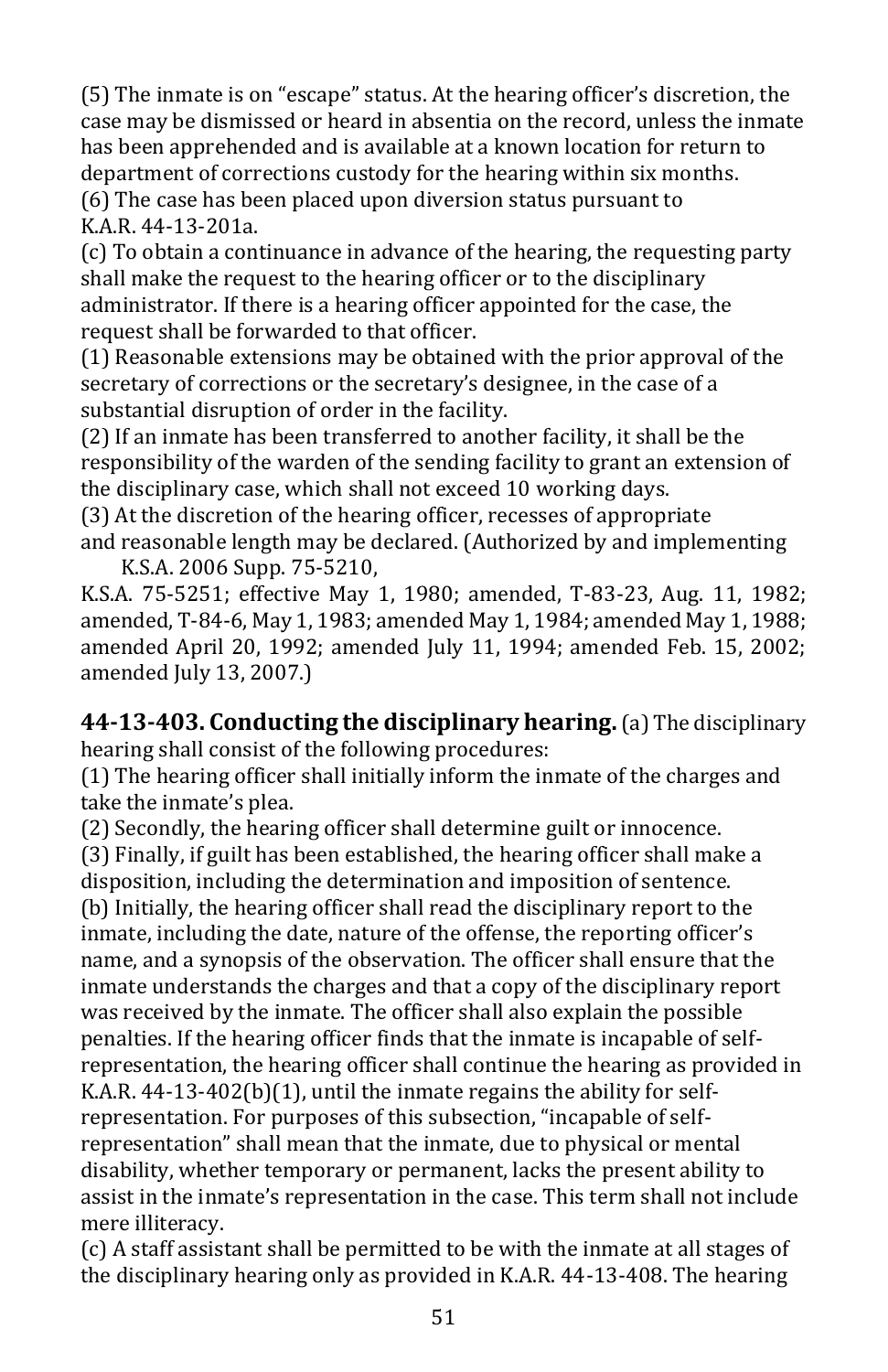officer shall ensure that the inmate has staff assistance when required by KAR 44-13-408

(d) If the inmate is disruptive or refuses to be present, the hearing may proceed in absentia, and the record shall indicate the reason or reasons for the inmate's absence. A staff assistant shall then be assigned and may ask questions of witnesses, present the argument, or otherwise aid the defendant inmate, at the discretion of the staff assistant and subject to rulings of the hearing officer as otherwise provided in this regulation. (e) The hearing officer shall entertain and determine any motion for dismissal or objections to holding the hearing, as well as any motions for additional witnesses beyond those identified already in the witness list previously submitted. Additionally, the hearing officer shall advise the inmate of the inmate's rights to proceed to a determination of guilt or innocence, and if necessary, the application of penalties, and to receive staff assistance in certain cases, according to K.A.R. 44-13-408, and of other procedural due process rights.

(f) The hearing officer shall then ask the inmate to plead guilty, not guilty, or no contest. The plea shall be entered if the presiding officer is assured that the plea is made knowledgeably and without threat or promise of reward to the inmate. If the inmate refuses to plead, the hearing officer shall enter a plea of not guilty. A plea of no contest shall be treated in the same manner as that for a plea of guilty. If the inmate pleads guilty or no contest, the inmate shall waive the right to a determination of guilt or innocence, but shall reserve the right to participate in the penalty phase of the hearing to the extent of offering a brief argument in mitigation of the penalty to be imposed. If the inmate pleads guilty or no contest, the inmate shall not be allowed to introduce evidence regarding the inmate's guilt or innocence of the charge or charges.

(g) The hearing officer shall, upon a plea of guilty or no contest, make a finding of guilt and conduct a sentencing hearing, and may impose a sentence.

(h) If the hearing officer finds that the case shall be dismissed, the officer may dismiss the charge on the officer's own motion or on motion of either party. The hearing officer shall give a brief explanation on the record and provide a copy of the explanation to the reporting officer.

(i) Only the relevant facts shall be employed in any determination of guilt or innocence. In the penalty phase, the inmate's entire facility record and other relevant facts, observations, and opinions may be considered.

(j) The hearing officer shall rule on all matters of evidence. Strict rules of evidence, as used in a court of law, shall not be required, but the hearing officer shall exercise diligence to admit reliable and relevant evidence and to refuse to admit irrelevant or unreliable evidence.

(k) The hearing officer shall rule on all matters of assistance for the accused inmate in accordance with these regulations. If the accused inmate is furnished with staff assistance according to K.A.R. 44-13-408, the staff assistant shall be permitted to fully assist the accused and shall be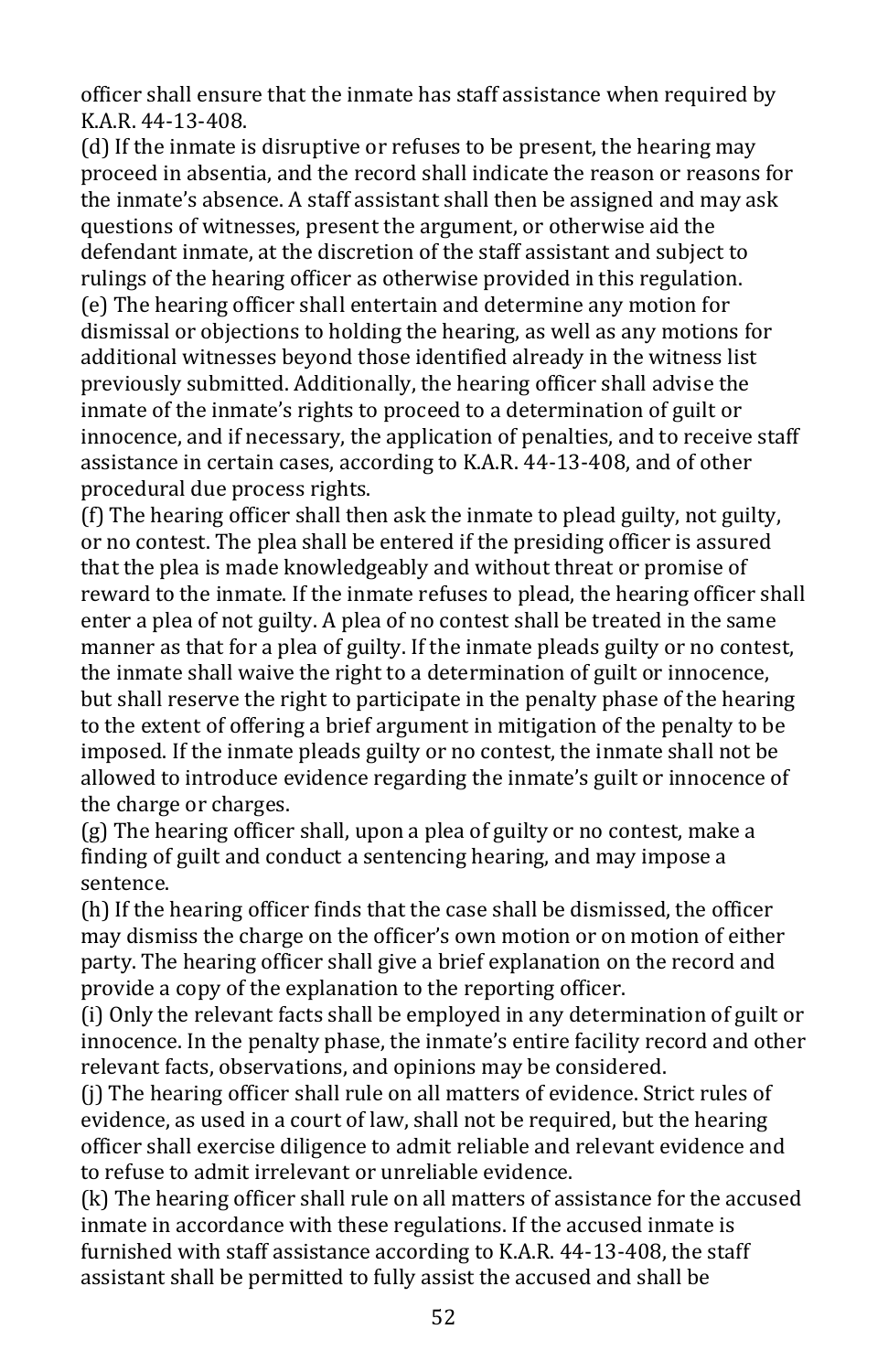permitted to question witnesses and present arguments on behalf of the accused inmate, except as otherwise provided by these regulations. (l) (1) The disciplinary process shall, to the extent possible, discover the truth regarding charges against the inmate. For this purpose, the hearing officer shall be authorized to call and to interrogate any witness, and each inmate, staff member, volunteer, or contract employee called as a witness by the hearing officer shall be compelled to appear. The hearing officer may bring out the facts by direct or cross-examination but shall not act as prosecutor on behalf of the facility or charging officer against the accused inmate, or on behalf of the inmate. Testimony and evidence shall not be received by the hearing officer or introduced outside the presence of the accused inmate, except that the accused inmate shall not be present when the hearing officer reviews any facility security videotape evidence. An inmate shall not be required to be present at the disciplinary hearing as provided in subsections (d), (e), and (m) and K.A.R. 4413-402(b)(5), and as otherwise provided in these regulations.

(2) The hearing shall proceed as follows:

(A) The prosecution shall present its evidence, and the defense shall be permitted to cross-examine, except as otherwise provided by these regulations.

(B) The defense shall present its evidence, and the prosecution shall be permitted to cross-examine.

(C) The prosecution may make a closing argument. The defense may make a closing argument, and then the prosecution may make a short rebuttal. (m) (1) If the hearing officer determines that the testimony of any inmate

will subject that inmate to possible retaliation for having testified, the hearing officer may perform either of the following:

(A) Receive the testimony in confidence without confrontation or crossexamination by the accused inmate, and the witness may be sequestered; or (B) receive testimony from an investigator who interviewed an inmate informant and relied on the confidential information provided.

(2) The testimony of the inmate witness given under oath shall be examined and tested by the hearing officer. The hearing officer shall closely question the testifying inmate to determine the veracity and weight of the testimony offered. The hearing officer shall complete a credibility assessment form, which shall be available for confidential review by the warden and secretary of corrections.

(3) If the informant inmate does not testify, the hearing officer may establish the reliability of the information provided to the testifying investigators by any of the following:

(A) The testimony of the investigator regarding the reliability of the informant in the past, which shall include specific examples of past instances of reliability;

(B) the testimony of the investigator regarding the truthfulness of details that the investigator has been able to verify through investigation; (C) corroborating testimony;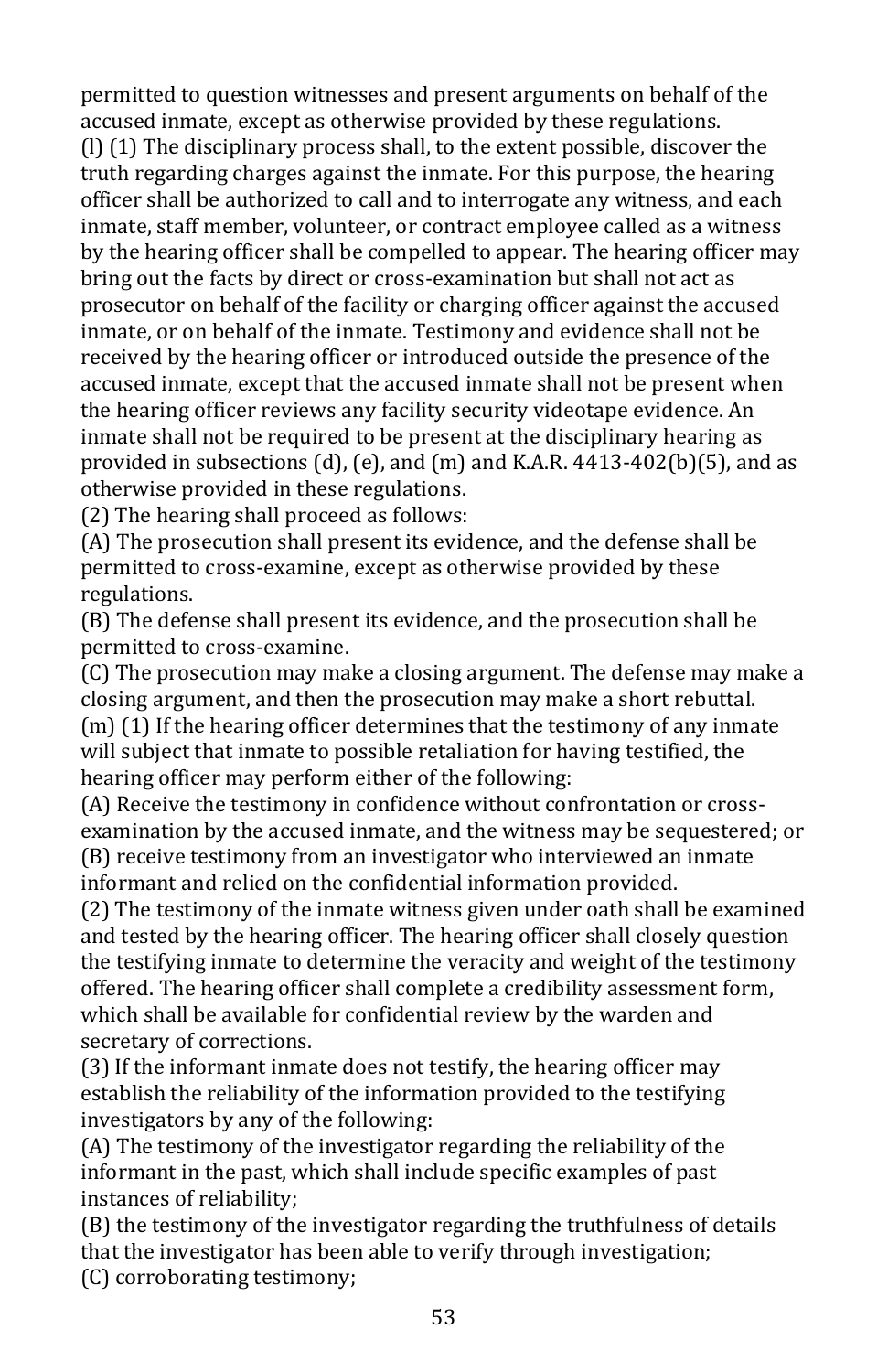(D) a statement on the record by the hearing officer that the hearing officer has firsthand knowledge of the informant and considers the informant to be reliable due to the informant's past record of reliability, which shall include specific examples of past instances of reliability; or

(E) in camera review of material documenting the investigator's assessment of the credibility of the informant.

(4) The accused shall be apprised of the general nature of the confidential testimony, omitting those details that would tend to identify the inmate who gave the confidential testimony or provided confidential information to the testifying investigator. The identity of any confidential witness or of any inmate informant shall not be disclosed to the accused, to any other inmate, or to any staff not required to complete the process. The staff assistant shall be permitted to be present when the board receives testimony from the confidential witness, or investigator, and the staff assistant may ask questions. The inmate's staff assistant shall not disclose the identity of the confidential witness or inmate informant to the accused, to any other inmate, or to any staff not required to complete the hearing process. The testimony shall be recorded for confidential review by the warden and, on appeal, by the secretary of corrections.

(n) The hearing officer may require the accused to explain briefly what the purpose and nature of the testimony of a witness will be. The request to call the witness may be denied or the testimony reasonably and fairly restricted if the testimony meets any of the following criteria:

(1) Relates to something already disposed of;

(2) is clearly irrelevant or immaterial;

(3) is repetitious of other testimony; or

(4) is properly excluded for reasons specified in K.A.R. 44-13405a. The truth of the testimony shall be presumed in making this decision.

(o) A witness request made at the hearing and not previously submitted shall not be permitted unless exceptional circumstances outside the control of the inmate exist and the testimony would most likely affect the outcome of the hearing. The hearing officer shall inform the inmate of any witness deemed waived by the failure to make a timely request.

(p) The hearing officer, in deciding whether or not the inmate is guilty, shall consider only the relevant testimony and report. The accused inmate's correctional and supervision record shall not be considered in determining guilt or innocence. The decision in the hearing shall be based solely on evidence presented as part of the hearing.

(q) Confrontation and cross-examination may be denied by the hearing officer if deemed necessary in any case except class I cases. In class I cases, confrontation and cross-examination may be limited or denied if necessary to protect the safety of an accuser, informant, or witness or if necessary to maintain facility safety, security, and control. Unless there is a security risk endangering some person, the explanation shall be in the record. If there is such a security risk, a written explanation of the reason shall be sent to the warden with a copy to the secretary for confidential review. However, an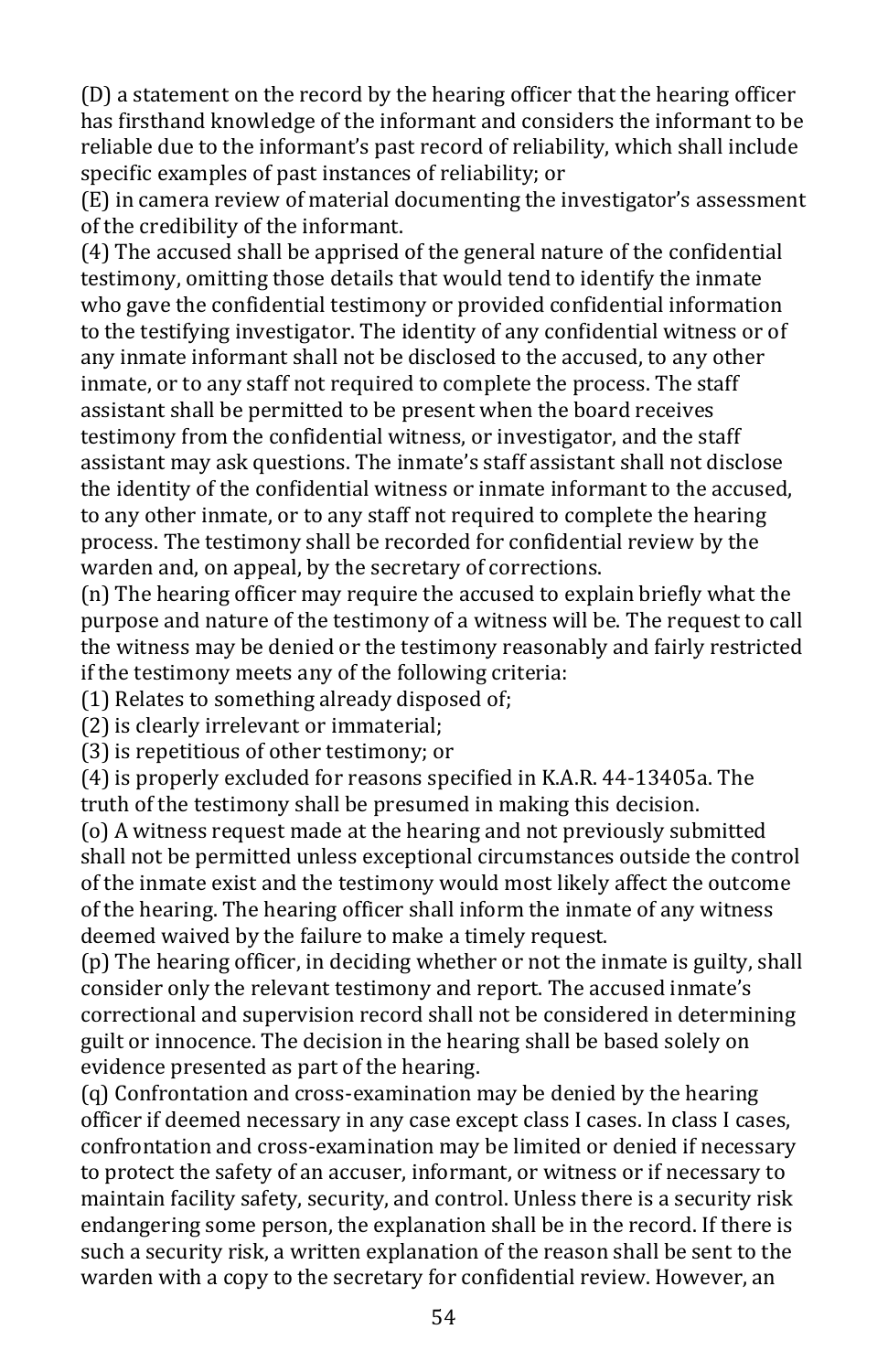inmate held in administrative or disciplinary segregation whose hearing is conducted by telephone, as provided by K.A.R. 44-13-404(e), shall not be permitted to confront any witnesses against the inmate, including the reporting officer.

(r) After the conclusion of the presentation of evidence regarding guilt or innocence or disposition, if the hearing officer needs the charging officer, the accused inmate, or both present to provide further information to clarify facts, both parties shall be present to hear what the other is saying unless exempt under subsection

(m) or (p) above. (Authorized by and implementing K.S.A. 2006 Supp. 75- 5210, K.S.A. 75-5251; effective May 1, 1980; amended May 1, 1981; amended, T-83-23, Aug. 11, 1982; amended, T-84-6, May 1, 1983; amended May 1, 1984; amended May 1,1986; amended April 20, 1992; amended July 11, 1994; amended Feb. 15, 2002; amended July 13, 2007.)

## **44-13-404. Presence of inmate and presence of charging officer at disciplinary hearings; officer statements in lieu of testimony.**

(a) The inmate shall be present at all stages of the disciplinary hearing and disposition except as otherwise provided by these regulations or by law. Subject to the provisions of subsection (e), if the inmate is not present, then a staff assistant shall be assigned in accordance with K.A.R. 44-13-403 and 44-13-408.

(b)(1) In class I cases, the charging officer shall be present in person or by telephone, as determined by the hearing officer, for direct examination and cross-examination, unless excused by the hearing officer or unless the inmate has been transferred to another facility. The hearing officer may excuse the charging officer only if any of the following is determined:

(A) Facility safety or correctional goals would be jeopardized.

(B) The charging officer is absent from duty due to activation for military service.

(C) The charging officer has been separated from employment with the facility for reasons unconnected to investigation of the charges or issuance of the disciplinary report.

(D) The charging officer is otherwise unlikely to be available for testimony within a reasonable time period as determined by the hearing officer, and a continuance pursuant to K.A.R. 44-13-402 either is not applicable or is not appropriate in the judgment of the hearing officer. Facility safety or correctional goals shall not include considerations of mere convenience. If the officer is not present, the officer's report and statement shall be made to the hearing officer in writing under oath. Copies of the report shall be provided to the inmate, and it shall be read aloud at the hearing unless confidentiality is required to protect an inmate accuser, informant, or witness. If the charging officer is excused from appearance, the hearing officer shall document the ground for the excuse and shall likewise document the facts underlying the ground relied upon in the case record. (2) If an inmate has been transferred to another facility after a disciplinary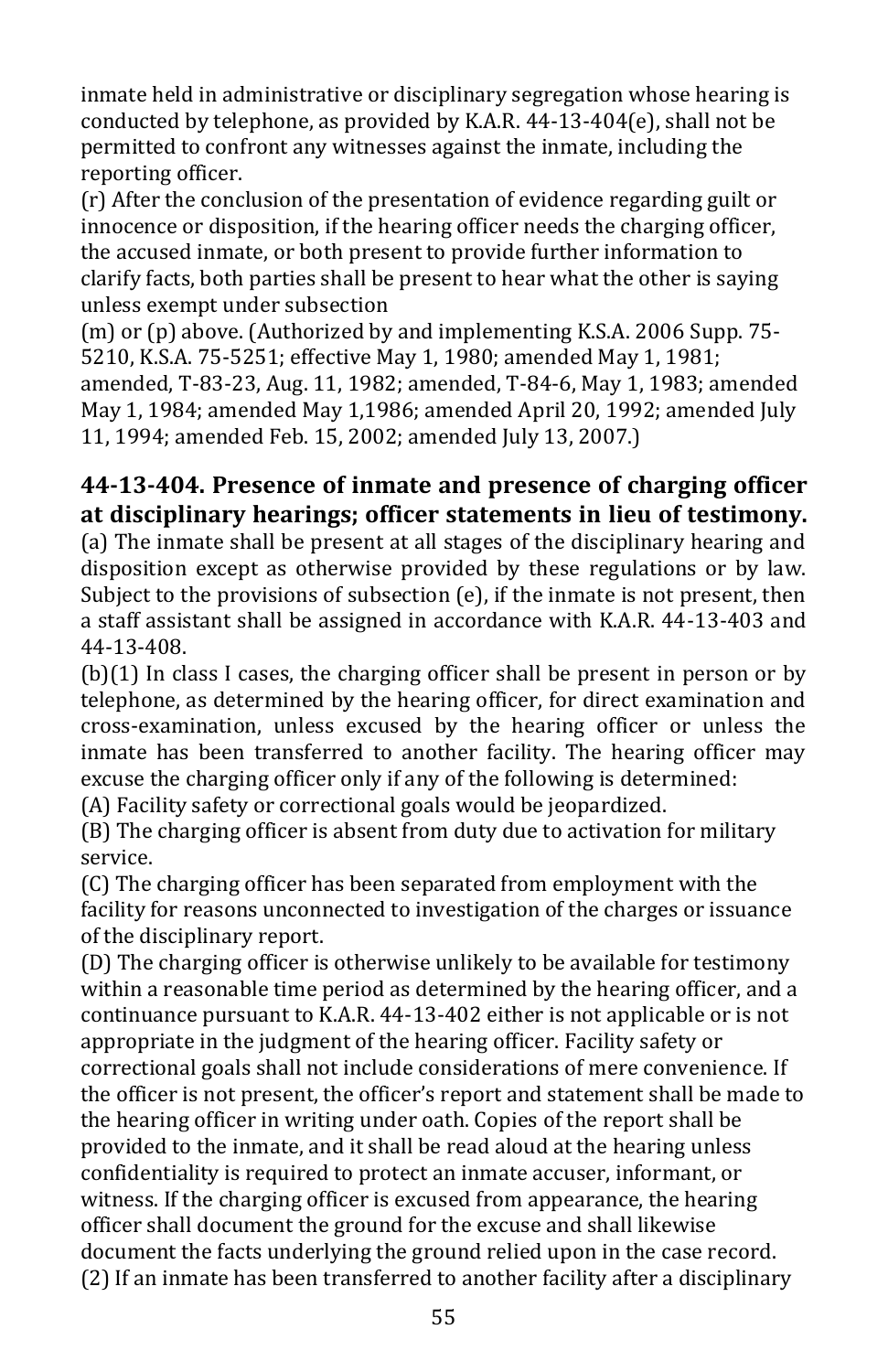report was written in a class I case, the testimony of the charging officer and other witnesses regarding that report may be taken by telephone at the discretion of the hearing officer. Except as provided in K.A.R. 44-13-403(m) and (q), any testimony taken by telephone shall be taken in a manner that can be heard by all those present at the hearing and shall be subject to the same procedures as though the witness were personally present at the hearing. (c)(1) In class II and III cases, the officer's attendance shall not be required unless deemed necessary by the hearing officer. The officer's report and statement shall be submitted to the hearing officer in writing under oath. It shall be read aloud at the hearing, and a copy shall be given to the inmate unless confidentiality is required to protect an inmate accuser, informant, or witness according to K.A.R. 44-13-403(m). If such confidentiality is required, but it is possible to protect the inmate accuser, informant, or witness by editing out certain portions of the report and statement, then those portions shall be edited, and the inmate provided with a copy. The hearing officer may contact the officer, by telephone or radio, to ask questions or clarify the facts while the hearing is being conducted or while the matter is being considered for decision. (2) In all class II and III cases, if the charging officer requests, the hearing officer shall allow the charging officer to be present. In such a case, the officer shall be present throughout and shall be subject to direct examination, confrontation, and cross-examination unless restricted by the hearing officer according to these regulations.

(d) (1) The officer's statement under oath shall consist of the officer's rendition of all the facts of the case resulting from the charging officer's complete fact investigation. To the best of the officer's ability, it shall show all relevant and material facts that might be used to support both the facility's case against the inmate and the inmate's defense. If the officer is uncertain of a fact, the officer shall state that with respect to the fact. The charging officer may either adopt or defer under oath to any official neutral fact investigation report that might be conducted by another person or may submit the charging officer's own statement in addition to the investigation report.

(2) Confidential inmate testimony may be deleted from the statement in lieu of testimony and reported separately. The hearing officer shall receive any confidential inmate testimony in accordance with K.A.R. 44-13-403. (e) Hearings for inmates detained or held in administrative or disciplinary segregation status may be conducted by telephone, with the inmate remaining in the inmate's cell and outside the immediate physical presence of the hearing officer and any witnesses, including the reporting officer, at the discretion of the hearing officer. Except as provided in K.A.R. 44-13- 403(m) and (q), any testimony taken by telephone shall be taken in a manner that allows the testimony to be heard by all those present at the hearing. The testimony taken by telephone shall be subject to the procedures governing the testimony of any witness personally present at a hearing. A staff assistant shall not be required to be appointed to render assistance to the inmate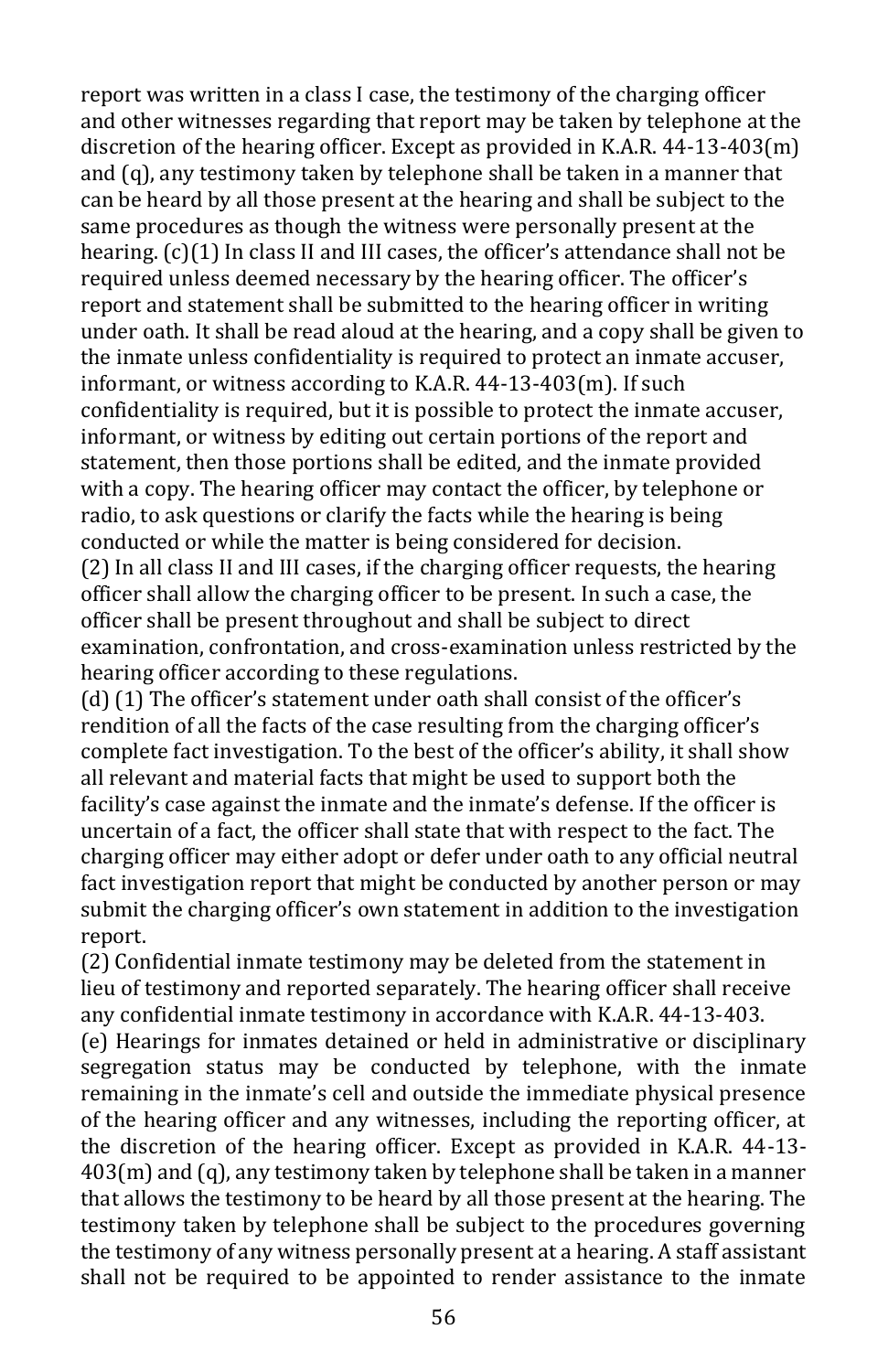unless at least one of the circumstances set forth in K.A.R. 44-13403 or 44- 13-408 is present. The inmate shall be permitted to submit written motions, exhibits, or affidavits on the inmate's behalf to the hearing officer to the extent and under the circumstances applicable to documentary presentations under these regulations.

(Authorized by and implementing K.S.A. 2006 Supp. 75-5210,

K.S.A. 75-5251; effective May 1, 1980; amended, T-83-23, Aug. 11, 1982; amended, T-84-1, Jan. 5, 1983; amended May 1, 1984; amended April 20, 1992; amended Feb. 15, 2002; amended July 13, 2007.)

**44-13-405.** (Authorized by and implementing K.S.A. 1983 Supp. 75-5210; effective May 1, 1980; amended May 1, 1981; amended, T-83-23, Aug. 11, 1982; amended, T-84-6, May 1, 1983; amended May 1, 1984; revoked April 20, 1992.)

**44-13-405a. Calling witnesses**. (a) In determining whether to allow the inmate to call a witness from the facility population or from among facility employees, the hearing officer shall balance the inmate's interest in avoiding loss of good time and assessment of a fine or placement in disciplinary segregation against the needs of the facility. These needs of the facility shall include the following:

(1) The need to keep the hearing within reasonable time limits;

(2) the need to prevent the creation of a risk of retaliation and reprisal;

(3) the need to prevent the undermining of authority;

(4) the need to limit, to a reasonable level, access to other inmates for the purpose of collecting statements or compiling documentary evidence;

(5) the need to prevent disruption;

(6) the need to administer swift punishment;

(7) the need to avoid irrelevant, immaterial, or unnecessary testimony and evidence;

(8) the need to reduce or prevent security hazards that could be presented in individual cases;

(9) the need to use the disciplinary process as a rehabilitative tool to modify inmate behavior;

(10) the need to prevent the creation of undue risk to personal or facility safety;

(11) the need to reduce the chances of seriously inflaming tension, frustration, resentment, and antagonism in the relationship between inmates and facility personnel;

(12) the need to correct the behavior of inmates and develop in them a value system in order to foster their eventual return to the community; and (13) the need for the prompt, efficient, and effective resolution of the disciplinary case with accurate and complete fact-finding consistent with the level of process required by law for facility disciplinary cases.

(b) The hearing officer shall have broad discretion in permitting or denying the witness request. In exercising the discretion, the hearing officer shall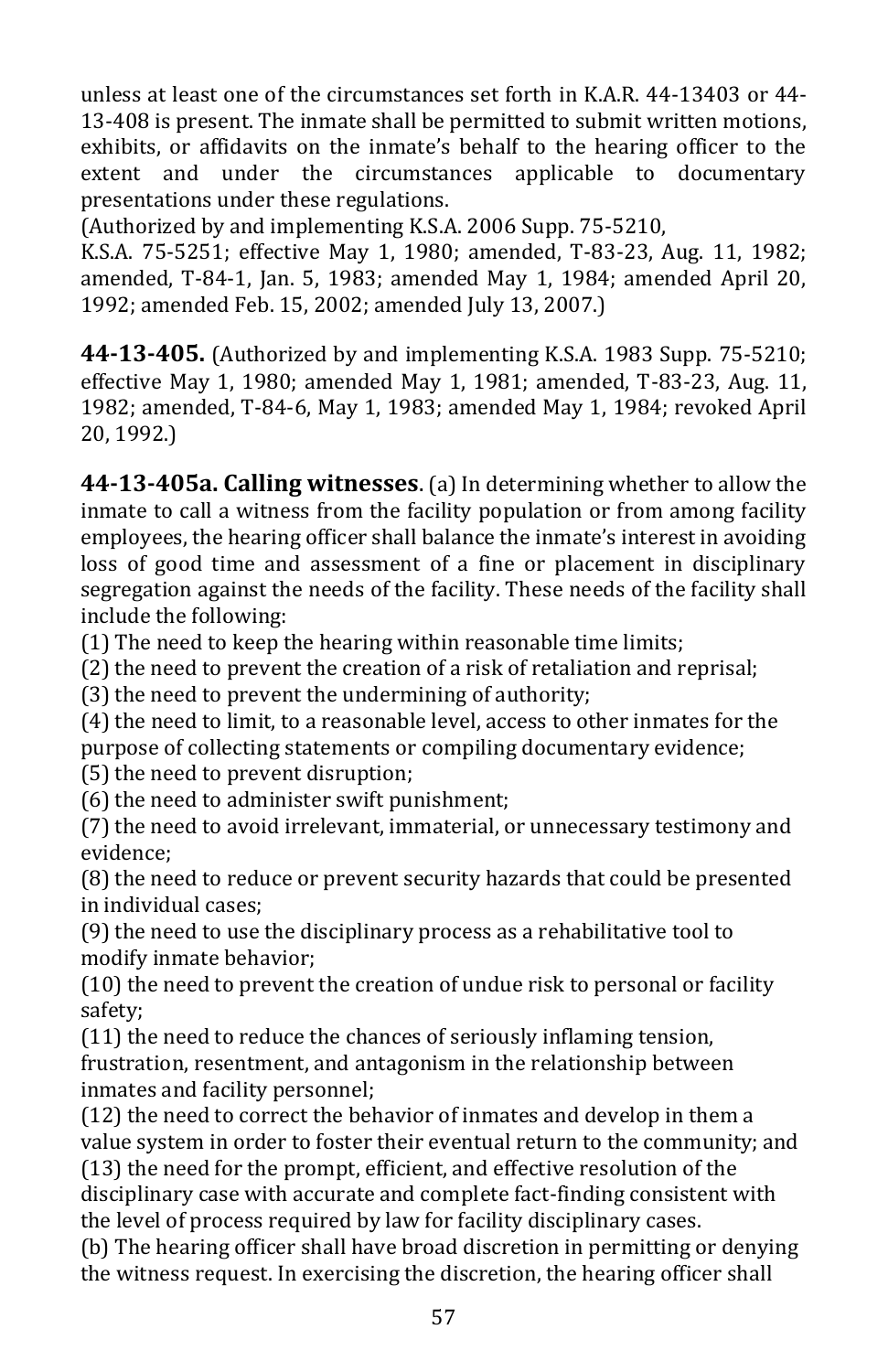balance the inmate's request and wishes against the needs of the facility. The goal of the hearing officer shall be to conduct the fact-finding process in a manner leading to the discovery of the truth.

(c) The hearing officer shall neither abuse the discretion entrusted to that officer nor interfere with the level of process that is reasonably necessary to find the truth.

(d) With the charged inmate's consent, the hearing officer may admit the affidavit of a nonparty witness in lieu of an appearance by the witness. If a witness is denied or cannot attend in a timely manner, the hearing officer may also admit the affidavit of this witness.

(e) If a request to call a witness is denied, a written explanation shall be made on the record unless it would endanger any person. In this case, a written explanation shall be made to the warden with a copy, on appeal, to the secretary of corrections for confidential review. Authorized by and implementing K.S.A. 2006 Supp. 75-5210, K.S.A. 75-5251; effective May 1, 1984; amended May 1, 1987; amended April 20, 1992; amended Feb. 15, 2002; amended July 13, 2007.)

**44-13-406. Disposition.** (a) The disposition shall be rendered by the hearing officer in an official session with the inmate present unless otherwise provided by law or regulation. The disposition shall be made without unreasonable delay following the hearing, preferably at the conclusion of the hearing.

(b) The disciplinary hearing officer shall sentence the inmate by selecting an appropriate disposition, or appropriate combination of dispositions, from the following options:

(1) Impose a penalty or penalties in accordance with the applicable penalty regulation for that class of offense;

(2) In the instance of two or more offenses, including imposition of previously suspended sentences, in which the penalty has a time component, order whether the sentences are to be served concurrently or consecutively. If the hearing officer makes no specific order in this regard, the sentences shall be computed on a concurrent basis;

(3) impose previously suspended sentences; or

(4) suspend all or part of the sentence imposed for a period of not less than 90 and not more than 180 days.

(c) The hearing officer shall make a recommendation regarding disposition of evidence. The warden shall determine final disposition of the evidence, in accordance with K.A.R. 44-5-111, in the warden's administrative review of the disciplinary report pursuant to K.A.R. 44-13-701.

(d) Upon request, the reporting staff person may be notified of the disposition. (Authorized by and implementing K.S.A. 2006 Supp. 75-5210; effective May 1, 1980; amended, T-83-23, Aug. 11, 1982; amended, T-84-6, May 1, 1983; amended May 1, 1984; amended, T-86-4, March 22, 1985; amended May 1, 1986; amended May 1, 1987; amended April 20, 1992; amended Feb. 15, 2002; amended July 13, 2007.)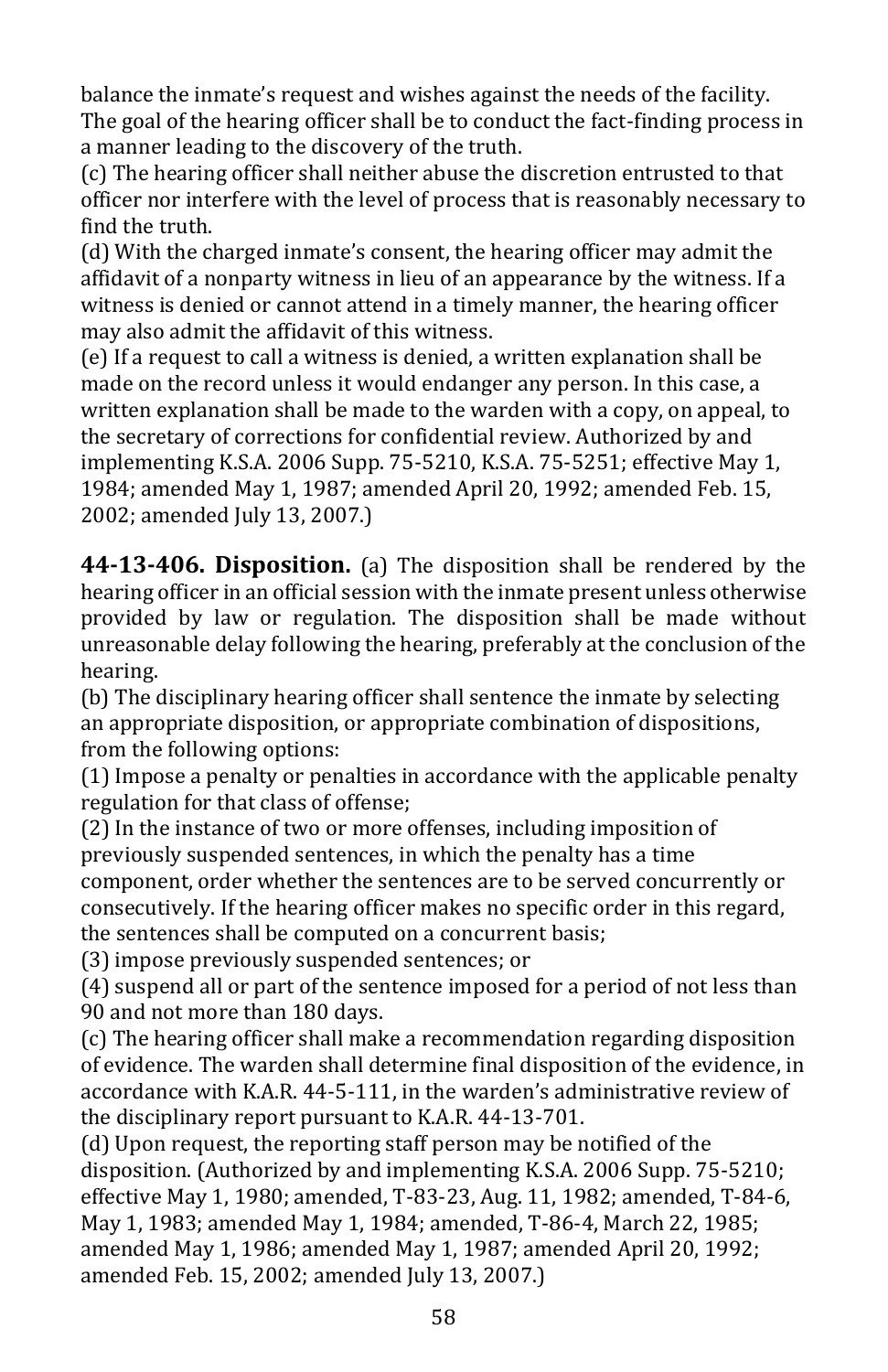**44-13-407.** (Authorized by and implementing K.S.A. 755210; effective May 1, 1980; amended, T-83-23, Aug. 11, 1982; amended, T-84-6, May 1, 1983; amended May 1, 1984; amended May 1, 1985; amended May 1, 1986; revoked April 20, 1992.)

**44-13-408. Assistance from staff.** (a) If the hearing officer finds that at least one of the following conditions is met, the hearing officer shall appoint a staff member from an approved list to act as staff assistant to aid the inmate at the disciplinary hearing and to question relevant witnesses:

(1) The inmate is incapable of self-representation due to physical or mental disability, whether temporary or permanent.

(2) The inmate is illiterate in the English language.

(3) The charge is too complex for the inmate to readily comprehend or defend against.

(4) Testimony or other evidence will be given, either directly or indirectly, by a confidential inmate informant or witness.

(5) The inmate either refuses to attend or has been removed from the hearing.

(6) Any other circumstance exists that, in the judgment of the hearing officer, substantially impairs the inmate's ability to participate meaningfully in the inmate's defense.

(b) A list of staff members to aid the inmate as staff assistants shall be made available to the hearing officer by the warden.

(Authorized by and implementing K.S.A. 2006 Supp. 75-5210; effective May 1, 1980; amended, T-83-23, Aug. 11, 1982; amended, T-84-6, May 1, 1983; amended May 1, 1984; amended May 1, 1986; amended April 20, 1992; amended Jan. 3, 1995; amended Feb. 15, 2002; amended July 13, 2007.)

**44-13-409**. **Standard of proof.** No finding of guilty shall be made in a disciplinary proceeding unless the institution or facility has produced evidence and testimony sufficient to show guilt of the inmate by a preponderance of the evidence. "Preponderance of the evidence" shall be that standard of proof by which a factual proposition is shown to be more likely true than not. This amendment shall be effective on and after February 15, 2002. (Authorized by and implementing K.S.A. 75-5210; effective May 1, 1980; amended February 15, 2002.)

### **REPORTS AND RECORDS**

**44-13-501**. **Preservation of all reports.** No disciplinary reports or summary judgment citations shall be destroyed for any reason. If written in error, or incorrectly written, the report or citation with the case number shall be marked "void" and placed in the disciplinary chronological file at the facility. If the charge was dismissed or a finding of not guilty was made by the disciplinary hearing officer, then the report shall be marked accordingly and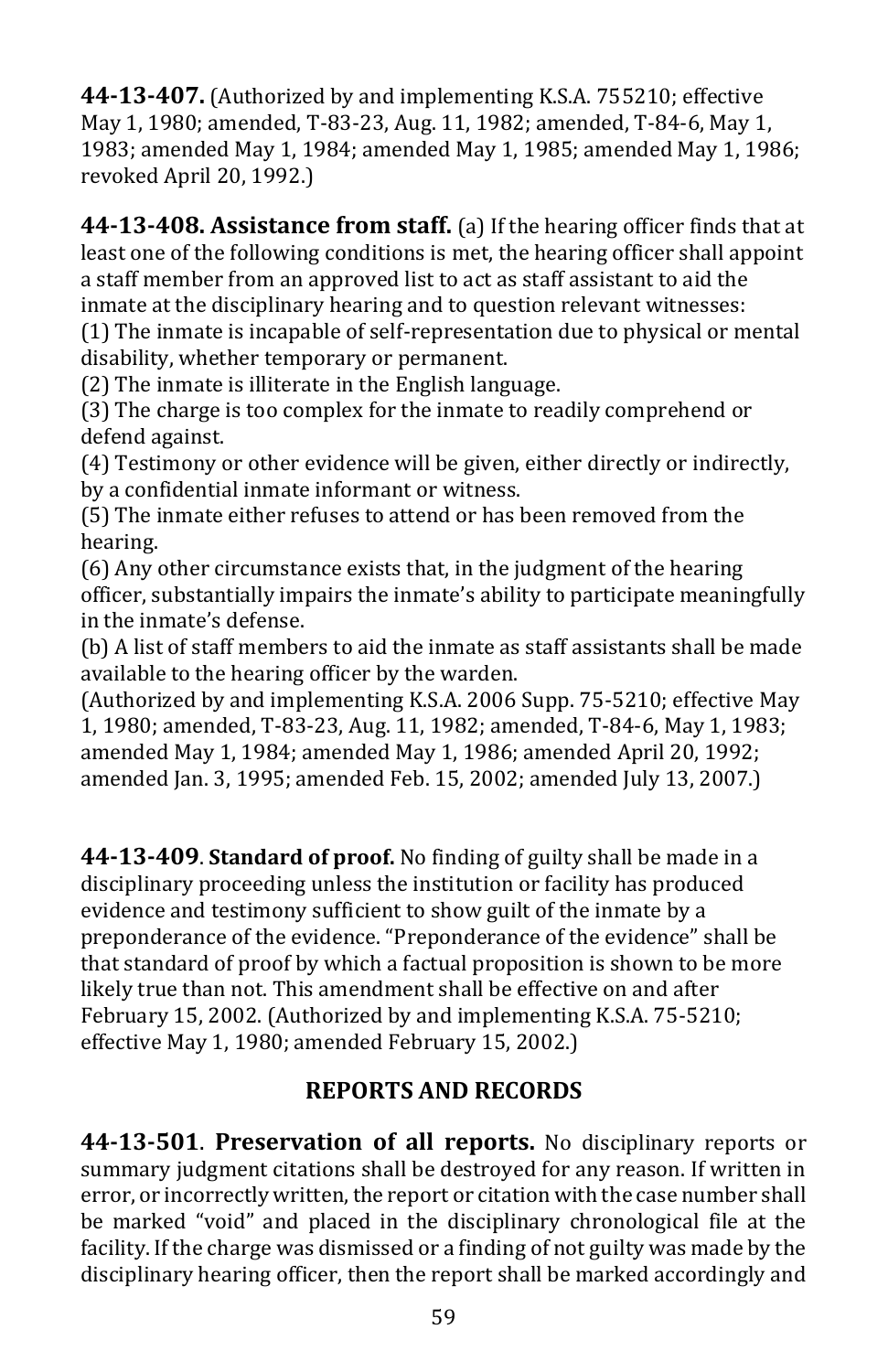placed in the disciplinary chronological file at the facility.

This amendment shall be effective on and after February 15, 2002. (Authorized by and implementing K.S.A. 75-5210; effective May 1, 1980; amended May 1, 1984; amended April 20, 1992; amended February 15, 2002.)

**44-13-502.**(Authorized by K.S.A. 1979 Supp. 75-5210; 75-5210(f) effective May 1, 1980; revoked April 20, 1992.)

**44-13-502a**. **Hearing record.** A complete written record shall be made of the disciplinary hearing by the hearing officer who conducted the hearing. The written record shall include the following information:

(a) A summary of the disciplinary hearing showing compliance with the provisions of K.A.R. 44-13-403, K.A.R. 4413-404, and K.A.R. 44-13-405a; (b) a summary of compliance with the provisions of K.A.R. 44-13-lOla and K.A.R. 44-13-403 if the inmate pleads guilty or no contest, including attachment of the required waiver form and acceptance of the plea by the

hearing officer;

(c) a complete summary of all the evidence and arguments relied on to find the inmate guilty of the charge at the conclusion of the hearing, including the following:

(1) A summary of the testimony or sworn statement of the reporting officer, subject to applicable provisions of K.A.R. 44-13-403;

(2) a summary of the testimony or sworn statements of all other witnesses;

(3) any investigative reports;

(4) a list of all physical evidence;

(5) a list of any witnesses whose testimony was requested and denied and the reasons for that denial;

(6) the reasons for the denial of confrontation and cross-examination of any witness by the inmate; and

(7) the reasons for the denial of any request for assistance by the inmate at any stage of the hearing; and

(d) the disposition of the case provided for in K.A.R. 4413-406, including a summary of the evidence and arguments heard and the reasons for the penalties imposed during the penalty phase of the hearing.

This amendment shall be effective on and after February 15, 2002. (Authorized by and implementing K.S.A. 75-5210, 75-5251; effective April 20, 1992; amended February 15, 2002.)

**44-13-503.** (Authorized by and implementing K.S.A. 755210; effective May 1, 1980; amended May 1, 1984; amended May 1, 1986; amended May 1, 1987; revoked April 20, 1992.)

**44-13-504.**(Authorized by K.S.A. 75-5210; effective May 1, 1980; amended May 1, 1984; amended May 1, 1986; revoked April 20, 1992.)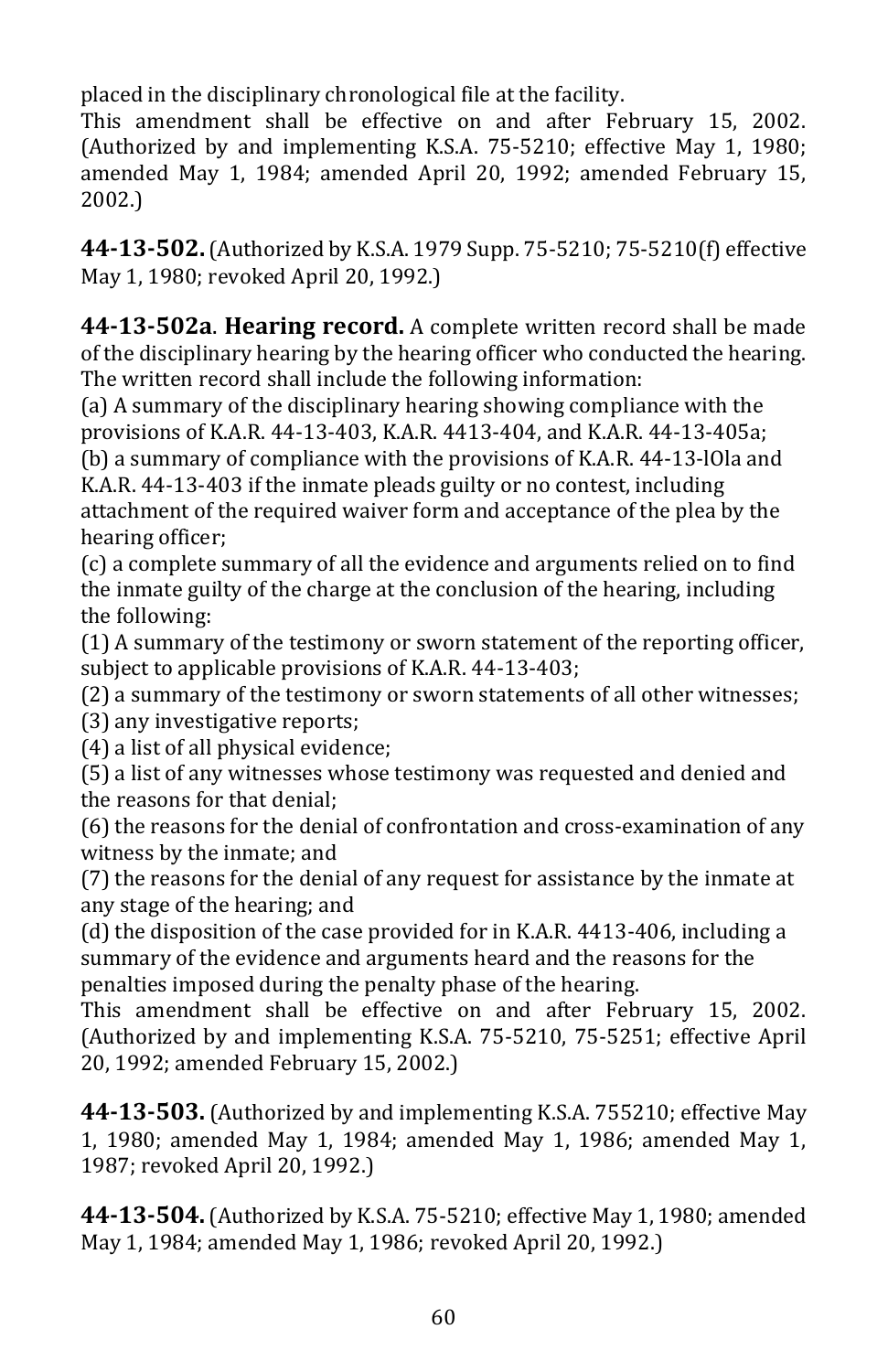**44-13-505. Copy to the inmate.** No charge shall be made for the first single copy of the disciplinary case record provided to an inmate. (Authorized by K.S.A. 1979 Supp. 755210, 75-5210(f); effective May 1, 1980.)

**44-13-506**. **Preparation of the record in 10 working days.** The record of the disciplinary hearing shall be caused by the warden or designee to be prepared within 10 working days after the rendering of the disposition by the hearing officer, unless extenuating circumstances arise. If such circumstances arise, the record shall be prepared as soon as possible, and the reason for the delay shall be attached in writing and delivered to the inmate upon completion of administrative review by the warden.

This amendment shall be effective on and after February 15, 2002. (Authorized by and implementing K.S.A. 75-5210, 75-5251; effective May 1, 1980; amended April 20, 1992; amended February 15, 2002.)

**44-13-507**. **Docket.**(a) A docket of disciplinary cases shall be maintained, showing the following:

- (1) The case number;
- (2) the inmate's name;
- (3) the inmate's number;
- (4) the cell house;
- (5) the offense and its classification; and

(6) the name and title of the reporting officer. Space shall be left on each line on the docket to enter the plea of the inmate, the findings of the hearing officer, and the sentence imposed.

(b) A copy of this docket shall be maintained in the facility.

This amendment shall be effective on and after February 15, 2002. (Authorized by and implementing K.S.A. 75-5210, 75-5251; effective May 1, 1980; amended April 20, 1992; amended February 15, 2002.)

**44-13-508**. **Disciplinary reports in file.** The case disposition report and disciplinary report shall be placed in the inmate's file if there is a finding of guilty. No reference to the case shall be made in the inmate's file if the inmate is not found to be guilty or if the case is dismissed.

This amendment shall be effective on and after February 15, 2002. (Authorized by and implementing K.S.A. 75-5210, 75-5251; effective May 1, 1980; amended May 1, 1984; amended February 15, 2002.)

**44-13-509**. **Disciplinary case log.** The disciplinary administrator shall keep a continuous log of all disciplinary reports. The reports shall be numbered and recorded. If any disciplinary report is voided, dismissed, or otherwise terminated, the log and the report shall reflect that fact. No numbers or entries shall be altered, nor any report destroyed.

This amendment shall be effective on and after February 15, 2002. (Authorized by and implementing K.S.A. 75-5210; effective May 1, 1984; amended February 15, 2002.)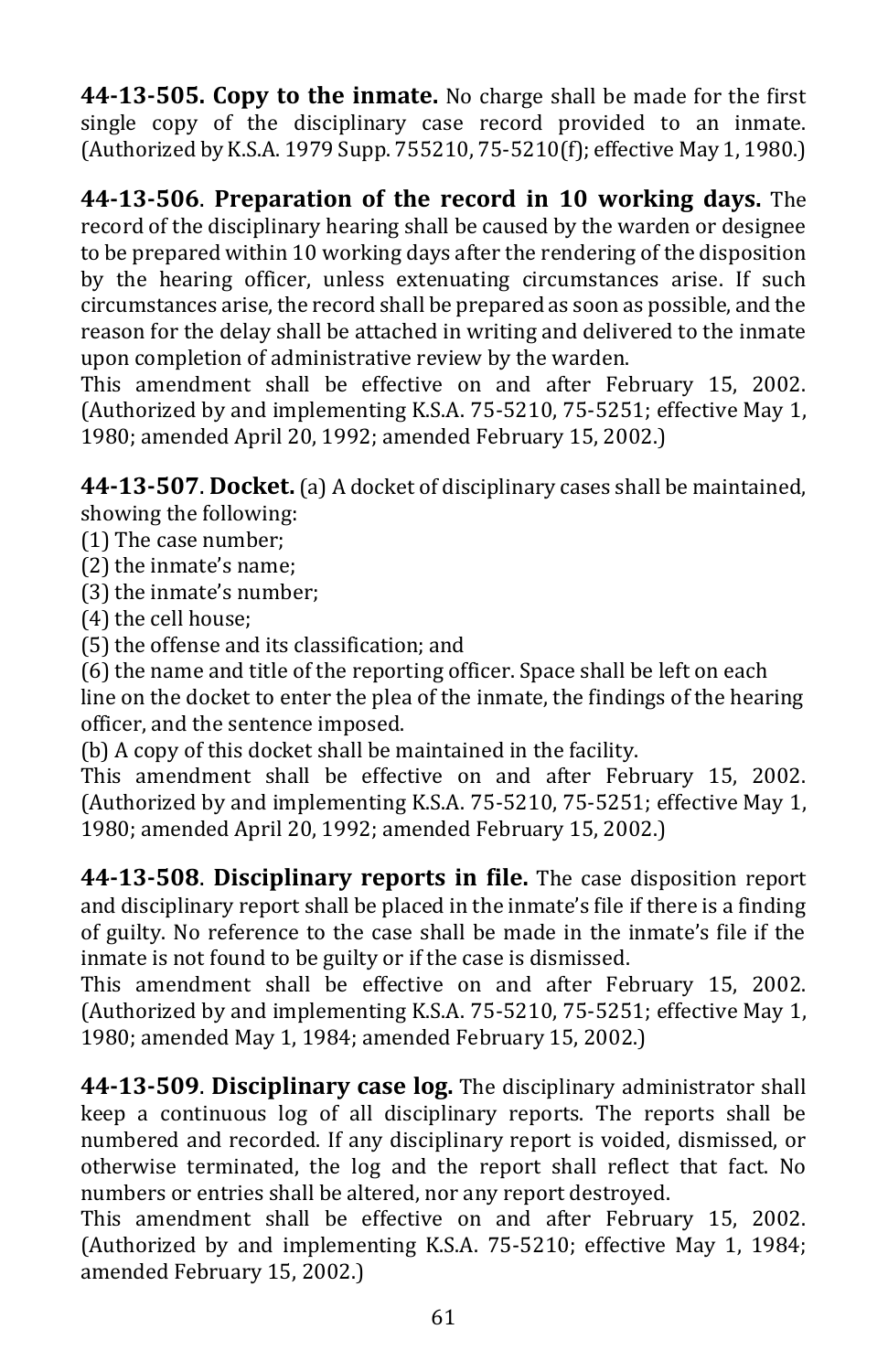#### **SENTENCES**

**44-13-601**. **Serving sentence.** Each inmate shall begin serving the sentence immediately upon imposition of sentence by the hearing officer, unless the warden or designee determines that space in the disciplinary segregation area is not immediately available or that immediate placement of the inmate in segregation is not otherwise feasible. If either determination is made, the sentence shall be served when the space is available or when placement of the inmate in segregation becomes feasible.

This amendment shall be effective on and after February 15, 2002. (Authorized by and implementing K.S.A. 75-5210, 75-5251; effective May 1, 1980; amended, T-83-23, Aug. 11, 1982; amended, T-84-6, May 1, 1983; amended May 1, 1984; amended May 1, 1985; amended May 1, 1987; amended April 20, 1992; amended February 15, 2002.)

**44-13-602. Time not credited for administrative segregation.** If the inmate is held in administrative segregation before the disciplinary hearing for some administrative reason, other than merely to await the disciplinary hearing or for investigation of the offense, then that time spent in administrative segregation shall not be credited against the service of the sentence in disciplinary segregation. However, any time during which the inmate is held pending the hearing, which is solely for the purpose of awaiting the disciplinary hearing or awaiting completion of the investigation, shall be credited and subtracted from the inmate's disciplinary segregation sentence, if such a sentence is rendered on the charge. (Authorized by and implementing K.S.A. 1983 Supp. 75-5210; effective May 1, 1980; amended, T-83-23, Aug. 11, 1982; amended T-846, May 1, 1983; amended May 1, 1984.)

**44-13-603. Absence from facility.** (a) If the inmate is sentenced to disciplinary segregation, restriction to cell, or restriction from privileges and if the inmate is then transferred out to court or to a mental hospital before commencing or completing the sentence, that time spent outside the facility shall not be credited against the service of the sentence. Upon return to the facility, the inmate shall serve the remainder of the sentence, unless the warden determines that the best interests of the inmate or facility warrant that the sentence be suspended. (b) If the inmate is paroled, conditionally released, or released on postrelease supervision before completion of serving the sentence, the inmate may be required to complete serving the sentence upon the inmate's subsequent return to a facility.

(Authorized by and implementing K.S.A. 2006 Supp. 75-5210,

K.S.A. 75-5251; effective May 1, 1986; amended April 20, 1992; amended July 11, 1994; amended Feb. 15, 2002; amended July 13, 2007.)

### **44-13-604. through 44-13-609. Reserved.**

**44-13-610. Collection of fines.** (a) Upon disposition of the case, a fine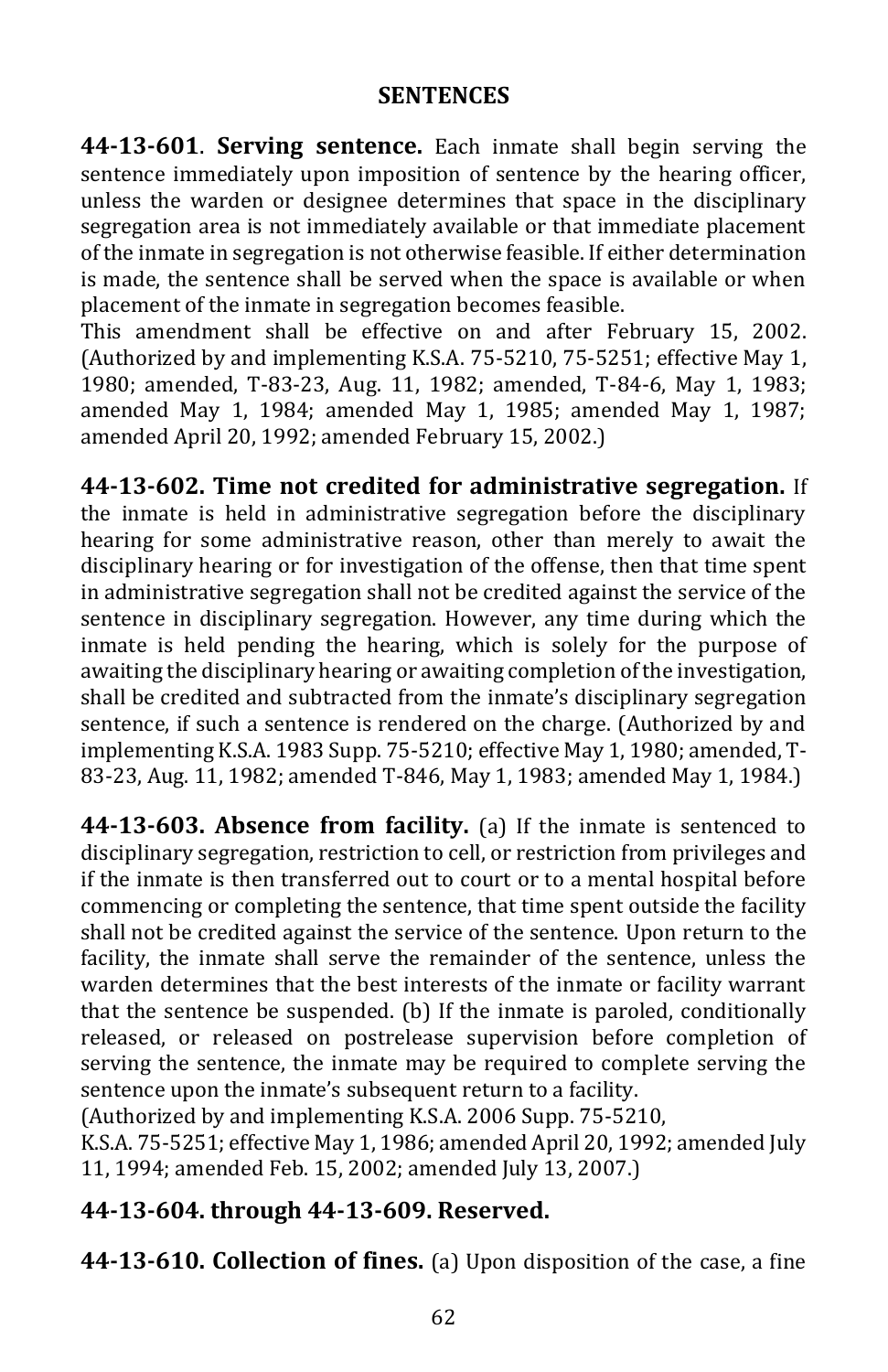may be collected immediately, without further hearing process, from the inmate's trust account. The fine shall be collected only on written order of the disciplinary administrator.

(b) The fine shall be taken from any money that the inmate has credited to the trust account administered by the department of corrections or the contract facility. The fine shall not be deducted or taken from the gratuity, travel, or clothing allowance provided to the inmate upon release.

(c) No inmate, while released from incarceration, shall be required to continue payment on any fine imposed under these regulations. Upon any subsequent admission, the fine may be collected.

(d) If the inmate is transferred to another department of corrections or contract facility before collection, collection may be made by the receiving facility on order of the warden of the sending facility, as approved and confirmed by the warden of the receiving facility*.* The proceeds of the fine shall be deposited to the inmate benefit fund at the facility where the collection is made. (Authorized by and implementing K.S.A. 2006 Supp. 75- 5210,

K.S.A. 75-5251; effective May 1, 1984; amended May 1, 1985; amended April 20, 1992; amended Feb. 15, 2002; amended July 13, 2007.)

#### **APPEALS**

**44-13-701. Administrative review.** (a) In class I and II offense cases, within seven working days after preparation of the record, there shall be a review of the case, without the presentation of further arguments from either side, regarding compliance with the disciplinary procedure. One or more of the following actions may be performed by the warden

(1) Approve the decision;

(2) reinstate a charge that has been dismissed without a factual finding of guilt or innocence and remand the disciplinary case to the disciplinary administrator;

(3) amend the charge in accordance with the provisions of K.A.R. 44-13-202 and remand to the disciplinary administrator;

(4) disapprove the decision and dismiss the case;

(5) reduce the penalty;

(6) suspend all or part of a sentence for a period of at least 90 but not more than 180 days;

(7) remand the case to the disciplinary administrator and order a new hearing;

(8) remand the case to the disciplinary administrator for clarification of the record, and return the case to the warden for further consideration; or

(9) reduce the disciplinary report to a summary judgment and impose one of the following:

(A) Restriction from privileges for not more than 10 days;

(B) a fine not to exceed \$10.00;

(C) extra work without incentive pay for not more than two hours each day,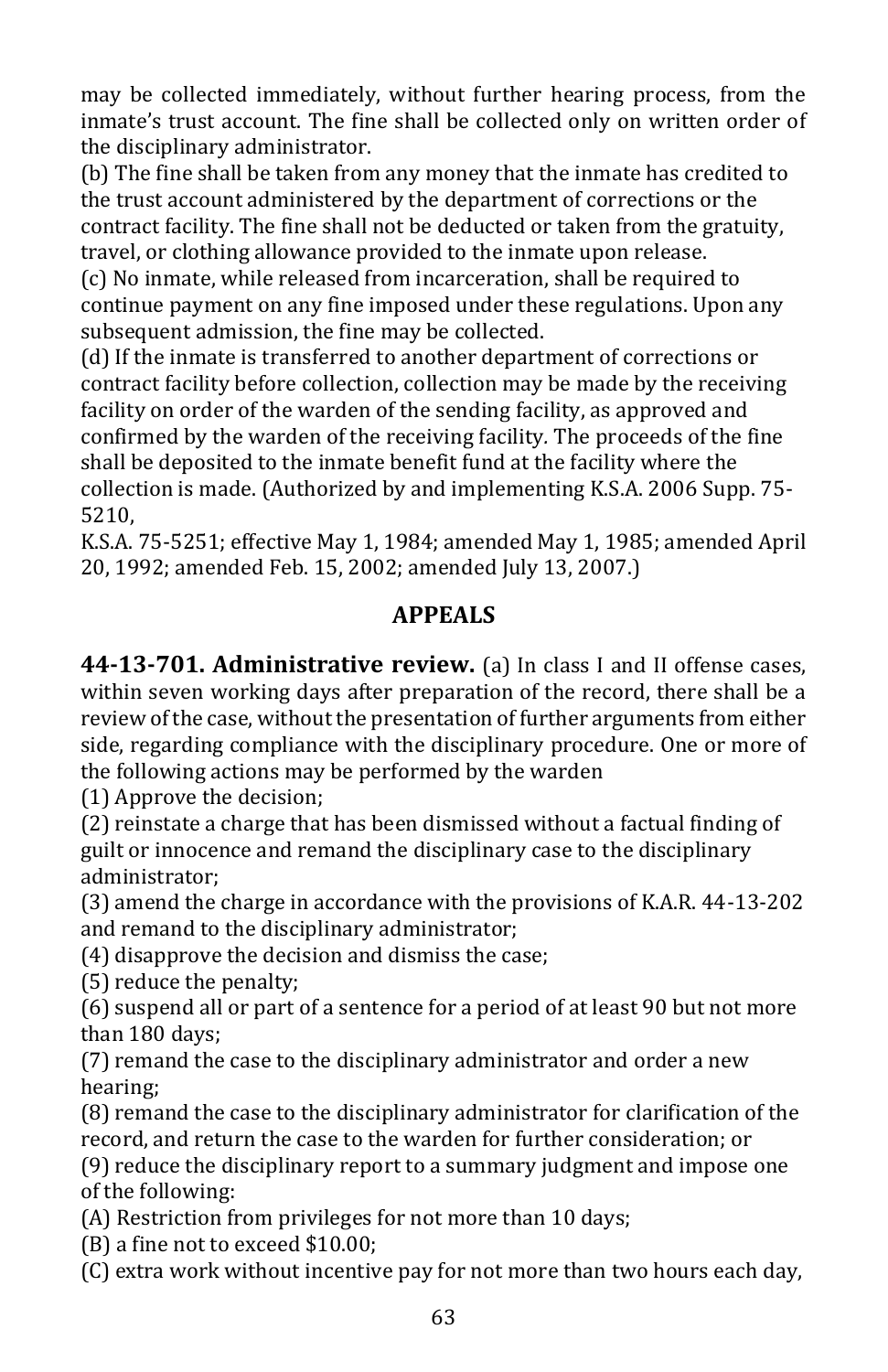not to exceed five days;

(D) work without incentive pay, not to exceed five days. This penalty shall not include a fine and shall apply only to ordinary inmate work assignments; or

(E) restitution of not less than \$3.00 and not more than \$20.00.

(b) Disposition of personal property that has been found to be the subject of a violation of one or more disciplinary regulations shall be provided for by the warden in accordance with K.A.R. 445-111 if the property is the subject matter of the offense.

(c) The inmate shall be notified by the warden of the results of the review by way of service of a copy of the disciplinary case record, without unnecessary delay, but in no case later than seven working days after review of the record. The date of review shall not be counted.

(d) Any mistake of law or other clear error may be corrected by the warden, at any time before a decision is made by the secretary in any ensuing appeal by the inmate, with the appeal permitted to continue as to any other point still unresolved by the warden's action as required by K.A.R. 44-13-703. (e) In class III offense cases that do not include class I or class II offenses, if possible, the reviewer shall not be the warden. An impartial employee of suitable rank and experience shall be designated by the warden to perform the review. A person who was the hearing officer shall not act as reviewing authority, nor shall the reviewer be any person involved in the offense as witness or reporting officer. (Authorized by and implementing K.S.A. 2006 Supp. 75-5210; effective May 1, 1980; amended May 1, 1981; amended, T-84-6, May 1, 1983; amended May 1, 1984; amended May 1, 1987; amended April 20, 1992; amended Feb. 15, 2002; amended July 13, 2007.)

**44-13-702**. **Appeal on the record to the warden of the facility in class III offense cases.** (a) In class III offense cases, the inmate shall have a right of appeal to the warden of the facility and shall not have a right of appeal to the secretary of corrections.

(b) The procedure for appeal to the warden of the facility shall be the same as that for appeal to the secretary of corrections in class I and II offense cases.

(c) The same time to answer the appeal shall be provided to the warden as that provided for the secretary of corrections in class I and II offense cases. This amendment shall be effective on and after February 15, 2002.

(Authorized by and implementing K.S.A. 75-5210; effective May 1, 1980; amended, T-83-23, Aug. 11, 1982; amended, T84-6, May 1, 1983; amended May 1, 1984; amended April 20, 1992; amended February 15, 2002.)

**44-13-703. Appeal on the record to secretary of corrections in class I and II offense cases only.** (a) In class I and II offense cases, the inmate shall have the right to appeal on the record to the secretary of corrections from a final decision made by the disciplinary hearing officer, after review of the decision by the warden. If a class III offense is included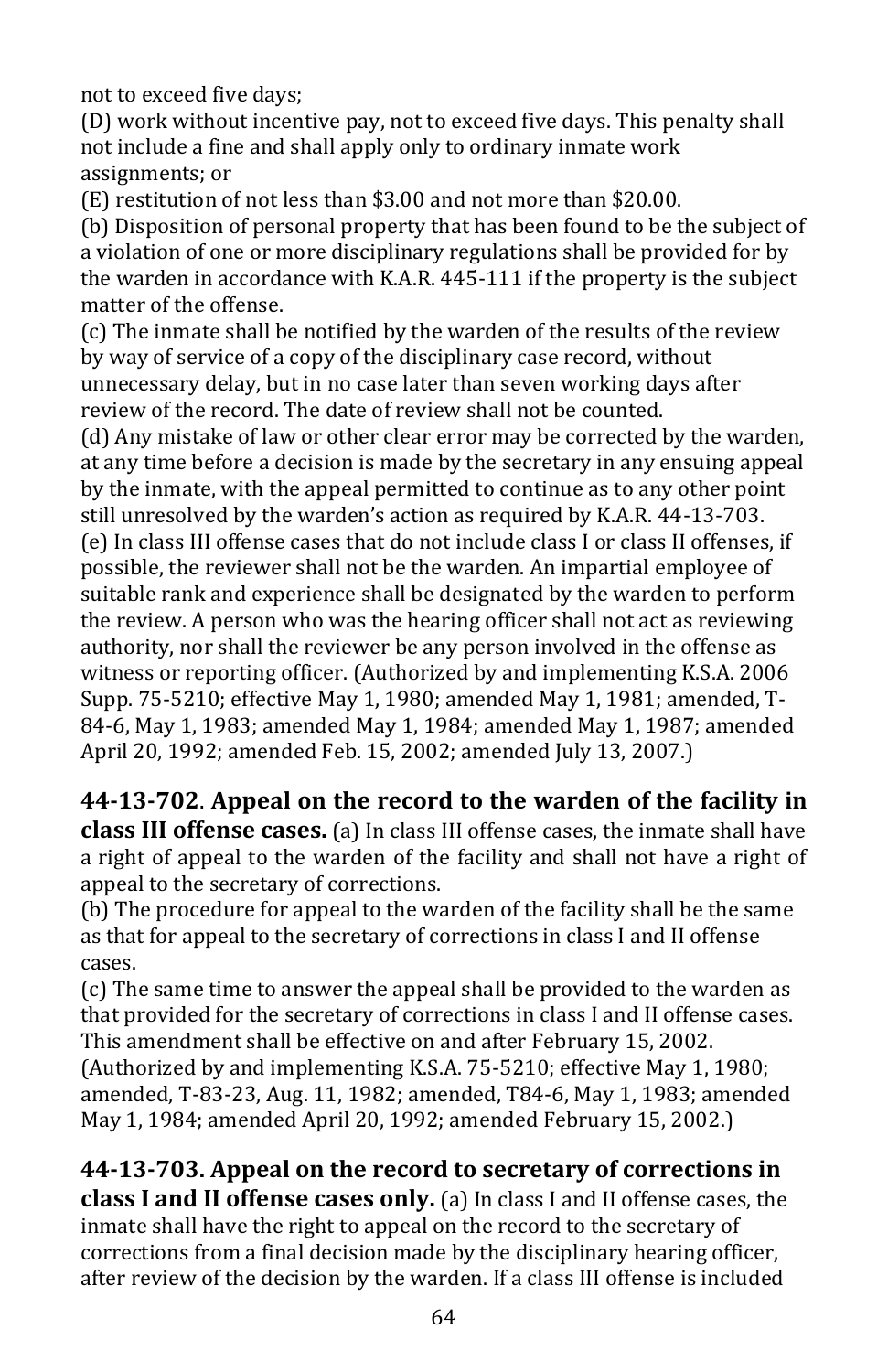among class I or II offenses, the class III offense shall be subject to review by the secretary of corrections. The inmate shall be notified of the right of appeal before or immediately following the warden's review.

(b) The inmate may, on forms provided by the unit team, prepare the inmate's own appeal. The unit team shall ensure that all data necessary to identify and properly log the appeal is provided and forwarded to the disciplinary administrator.

(c) The inmate shall submit the appeal within 15 days of the date of receiving the inmate's copy of the final action.

(d) If the inmate pleads guilty or no contest at the hearing, an appeal of the penalty imposed may be brought, but no appeal of the finding of guilt shall be permitted unless the inmate alleges and shows any of the following:

(1) The inmate was under duress at the time of the plea.

(2) Fraud or substantial error was involved in the inmate's plea of guilty or no contest.

(3) The inmate was not advised of the nature of the hearing and the rights that the inmate would waive by that plea.

(e) The facility's legal counsel may be asked by the secretary to prepare and submit a responsive argument. The responsive argument shall be submitted to the secretary within five calendar days of receipt of the request. The secretary's request for a responsive argument shall not extend the time limits for the secretary's review of the inmate's disciplinary appeal as established in K.A.R. 44-13 704.

(f) Any mistake of law or other clear error may be corrected by the warden at any time before a decision is made by the secretary in any ensuing appeal by the inmate, with the appeal permitted to continue as to any other point still unresolved by the warden's action, as required by K.A.R. 44-13-701.

(Authorized by and implementing K.S.A. 2005 Supp. 75-5210; effective May 1, 1980; amended May 1, 1985; amended May 1, 1987; amended April 20, 1992; amended Feb. 15, 2002; amended July 13, 2007.)

# **44-13-704. Secretary of corrections' final review on appeal.**

(a) Within 15 working days after an appeal is received, all cases appealed to the secretary shall be reviewed by the secretary or designee. Any of the following actions may be taken by the secretary or designee:

(1) Approve the decision;

(2) reinstate a charge that has been dismissed without a factual finding of guilt or innocence and remand the disciplinary case to the disciplinary administrator for a new hearing;

(3) amend the charge in accordance with K.A.R. 44-13- 202 and remand the disciplinary case to the disciplinary administrator for a new hearing;

(4) disapprove the decision and dismiss the case;

(5) reduce the penalty;

(6) suspend all or part of a sentence for at least 90 and not more than 180 days;

(7) remand the case to the disciplinary administrator and order a new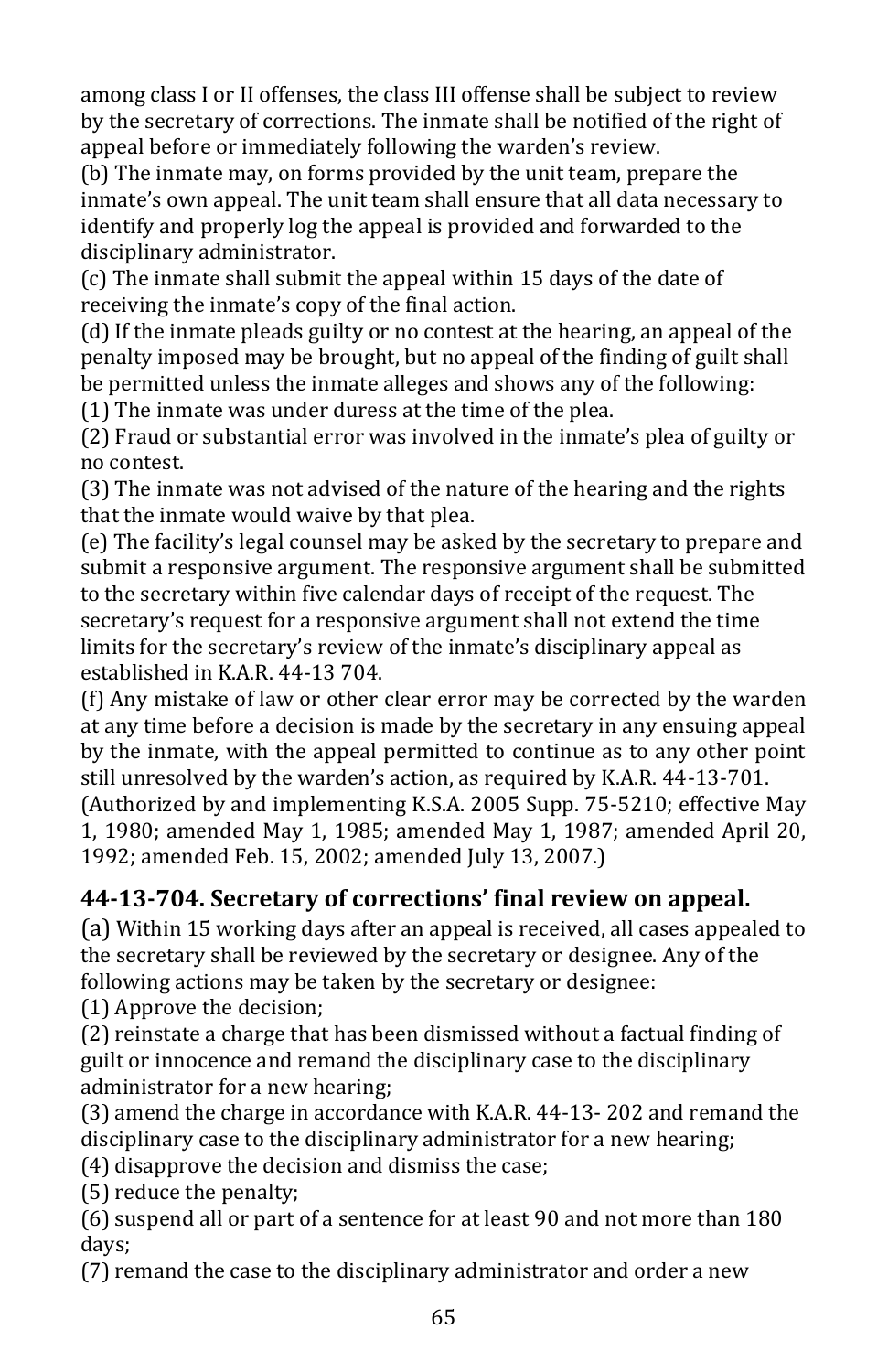hearing;

(8) remand the case to the disciplinary administrator for clarification of the record and return the case to the secretary for further consideration;

(9) reduce the disciplinary report to a summary judgment and impose one of the following:

(A) Restriction from privileges for not more than 10 days;

(B) a fine not to exceed \$10.00;

(C) extra work without incentive pay for not more than two hours each day, not to exceed five days;

(D) work without incentive pay, not to exceed five days. This penalty shall not include a fine and shall apply only to ordinary inmate work assignments; or

(E) restitution of at least \$3.00 and not more than \$20.00; or

(10) remand the case to the disciplinary administrator with any instructions necessary to ensure compliance with the disciplinary procedure and rules of conduct. The date of receipt shall not be counted. The secretary's decision shall be final. A copy of the written appeal decision shall be given to the inmate within 15 working days following the secretary's decision. If the appeal is denied, the reason for that decision shall be included in the written appeal decision.

(b) The secretary's review shall determine the following:

(1) Whether there was substantial compliance with departmental and facility standards and procedures;

(2) whether the hearing officer's decision was based on some evidence; and (3) whether, under the circumstances, the penalty imposed was appropriate and proportionate to the offense. (Authorized by and implementing K.S.A. 2006 Supp. 75-5210; effective May 1, 1980; amended May 1, 1981; amended, T-83-23, Aug. 11, 1982; amended, T-84-6, May 1, 1983; amended May 1, 1984; amended May 1, 1985; amended May 1, 1988; amended April 20, 1992; amended Jan. 3, 1995; amended Feb. 15, 2002; amended July 13, 2007.)

**44-13-705**. This revocation shall be effective on and after February 15, 2002. (Authorized by and implementing

K.S.A. 1990 Supp. 75-5210; effective May 1, 1980; amended April 20, 1992; revoked February 15, 2002.)

**44-13-706**. Administrative review board to review and make recommendations. The administrative segregation review board established under the applicable internal management policy and procedure of the secretary may review the inmates held in disciplinary segregation. This board may, at any time, recommend to the warden or designee that the disciplinary segregation sentence of an inmate be modified to suspend the remaining segregation time based on a finding of the administrative disciplinary segregation review board that the inmate has maintained exceptionally good behavior while in segregation. The remaining segregation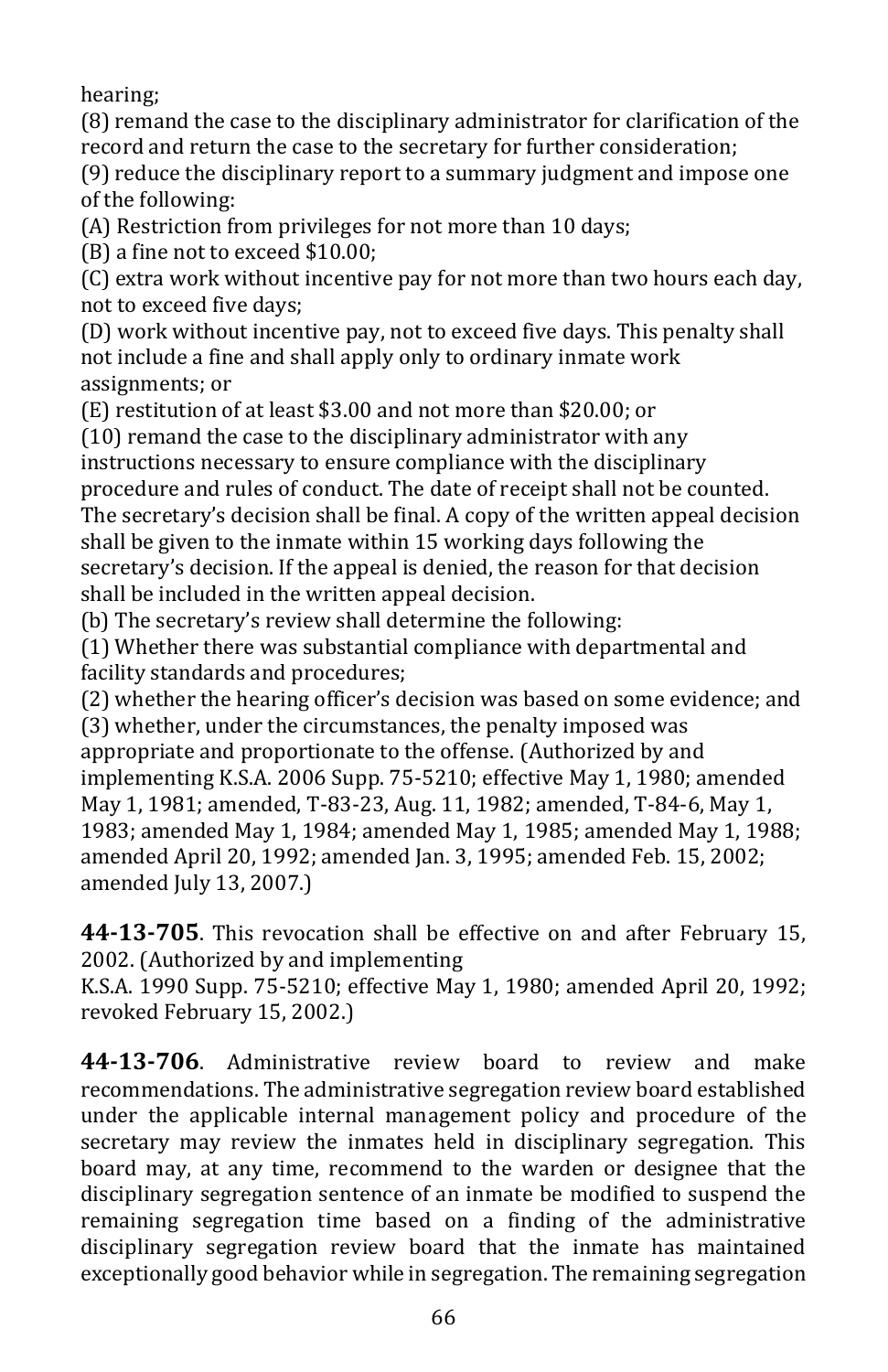time of the inmate's sentence may be suspended by the warden or designee, acting on the recommendation of the administrative segregation review board.

This amendment shall be effective on and after February 15, 2002. (Authorized by and implementing K.S.A. 75-5210, 75-5251; effective May 1, 1980; amended April 20, 1992; amended February 15, 2002.)

**44-13-707**. Harmless error; plain error. None of the following types of errors shall be grounds for granting a new hearing, for setting aside a finding, or for vacating, modifying or otherwise disturbing a disposition or order, unless refusal to take that action appears to the hearing officer or the reviewing authority inconsistent with substantial justice:

(a) An error in either the admission or exclusion of evidence;

(b) an error or defect in any ruling or order;

(c) an error in anything done or omitted by the hearing officer or by any of the facility officials in processing the disciplinary case; or

(d) an error by the inmate in processing the inmate's defense of the case.

Throughout the disciplinary process, the hearing officer or the reviewing authority shall disregard any error or defect in the proceeding that does not affect the substantial rights of the inmate or the facility.

This amendment shall be effective on and after February 15, 2002. (Authorized by and implementing K.S.A. 75-5210, 75-5251; effective, T-83- 23, Aug. 11, 1982; effective, T-846, May 1, 1983; effective May 1, 1984; amended April 20, 1992; amended February 15, 2002.)

## **Article 14.—ADMINISTRATIVE AND DISCIPLINARY SEGREGATION SEGREGATION GENERALLY**

**44-14-101**. This revocation shall be effective on and after February 15, 2002. (Authorized by and implementing K.S.A. 1992 Supp. 75-5210, 75-5251, 75-7552; effective May 1, 1980; amended May 1, 1984; amended Dec. 6, 1993; revoked February 15, 2002.)

**44-14-102**. This revocation shall be effective on and after February 15, 2002. (Authorized by and implementing K.S.A. 1992 Supp. 75-5210, 75-5251, 75-7552; effective May 1, 1980; amended May 1, 1984; amended Dec. 6, 1993; revoked February 15, 2002.)

### **DISCIPLINARY SEGREGATION**

**44-14-201**. This revocation shall be effective on and after February 15, 2002. (Authorized by and implementing K.S.A. 1992 Supp. 75-5251, 75- 5252; effective May 1, 1980; amended May 1, 1981; amended Dec. 6, 1993; revoked February 15, 2002.)

**44-14-202**. This revocation shall be effective on and after February 15,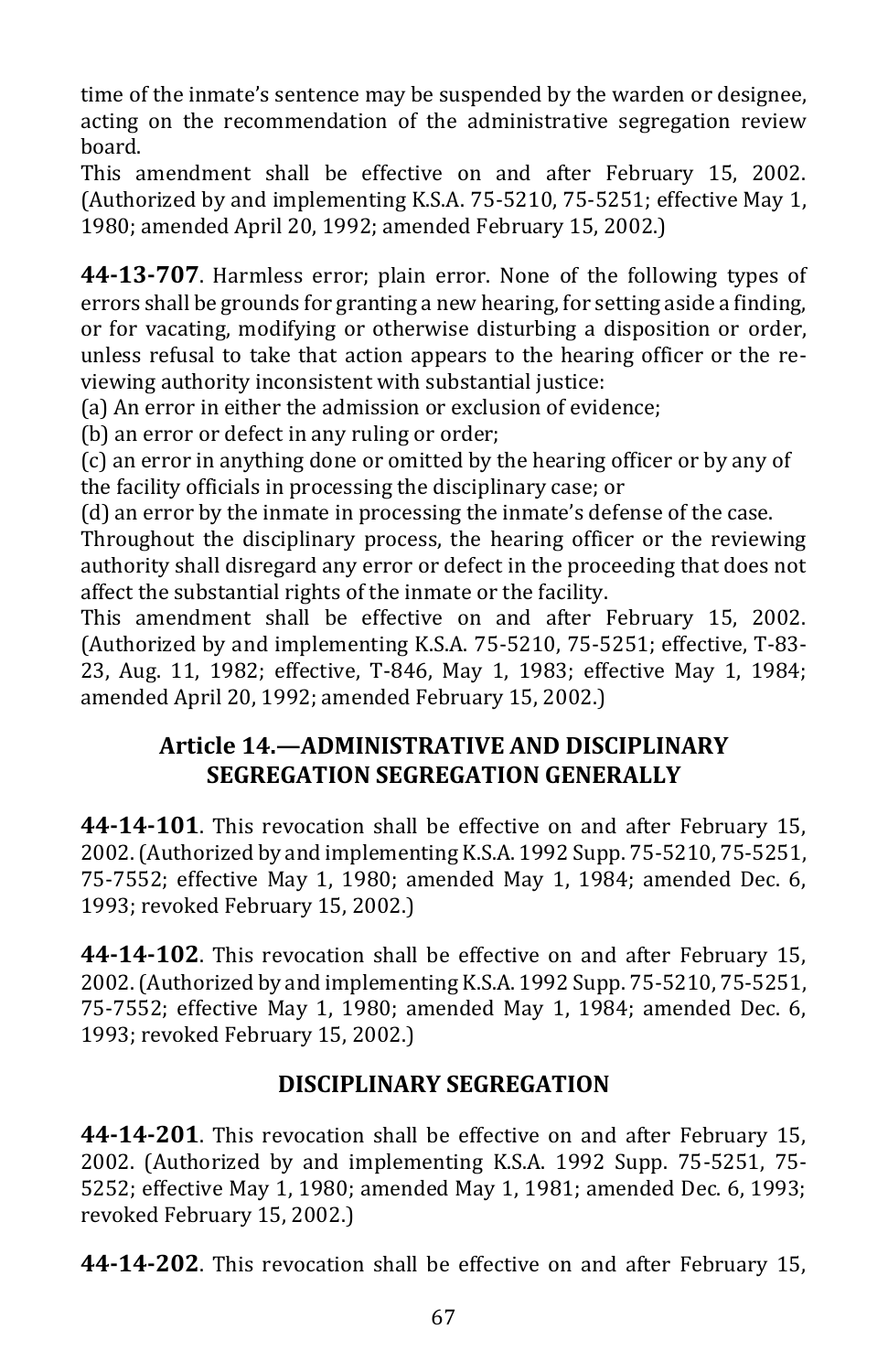2002. (Authorized by K.S.A. 75-5251, K.S.A. 1979 Supp. 75-5252, 75-5252(c); effective May 1, 1980; revoked February 15, 2002.)

#### **ADMINISTRATIVE SEGREGATION**

**44-14-301**. This revocation shall be effective on and after February 15, 2002. (Authorized by and implementing K.S.A. 1992 Supp. 75-5210, 75-5251, 75-5252; effective May 1, 1980; amended May 1, 1981; amended Dec. 6, 1993; revoked February 15, 2002.)

**44-14-302**. This revocation shall be effective on and after February 15, 2002. (Authorized by and implementing K.S.A. 1993 Supp. 75-5210, 75-5251, 75-5252; effective May 1, 1980; amended May 1, 1981; amended, T-83-23, Aug. 11, 1982; amended, T-84-6, May 1, 1983; amended May 1, 1984; amended Dec. 6, 1993; amended July 11, 1994; revoked February 15, 2002.)

**44-14-303**. This revocation shall be effective on and after February 15, 2002. (Authorized by and implementing K.S.A. 1992 Supp. 75-5210, 75-5251, 75-5252; effective May 1, 1980; amended May 1, 1984; amended May 1, 1985; amended Dec. 6, 1993; revoked February 15, 2002.)

**44-14-304**. This revocation shall be effective on and after February 15, 2002. (Authorized by and implementing K.S.A. 75-5251, K.S.A. 1983 Supp. 75-5210, 75-5252; effective May 1,1980; amended May 1, 1984; revoked February 15, 2002.)

**44-14-305**. This revocation shall be effective on and after February 15, 2002. (Authorized by and implementing K.S.A. 1992 Supp. 75-5210, 75-5251, and 75-5252; effective May 1, 1980; amended May 1, 1984; amended Dec. 6, 1993; revoked February 15, 2002.)

**44-14-305a.** (Authorized by and implementing K.S.A. 755210, 75-5251, 75-5252; effective May 1, 1984; amended May 1, 1986; revoked Dec. 6, 1993.)

**44-14-306**. This revocation shall be effective on and after February 15, 2002. (Authorized by and implementing K.S.A. 1992 Supp. 75-5251, 75- 5252; effective May 1, 1980; amended Dec. 6, 1993; revoked February 15, 2002.)

**44-14-307**. This revocation shall be effective on and after February 15, 2002. (Authorized by and implementing K.S.A. 1992 Supp. 75-5251, 75- 5252; effective May 1, 1980; amended May 1, 1987; amended Dec. 6, 1993; revoked February 15, 2002.)

**44-14-308**. This revocation shall be effective on and after February 15, 2002. (Authorized by K.S.A. 75-5251, 75-5252; effective May 1, 1980;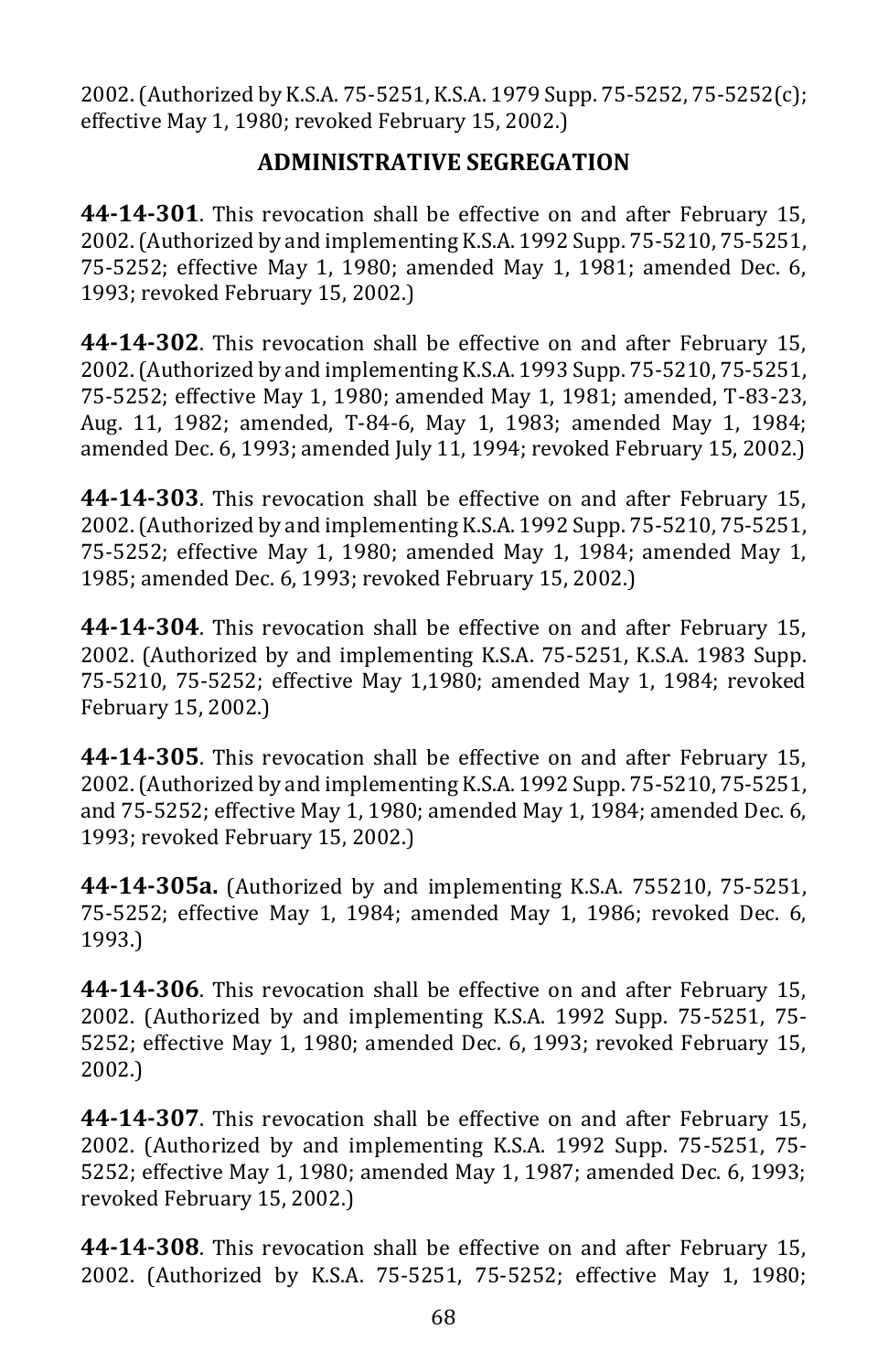amended May 1, 1986; revoked February 15, 2002.)

**44-14-309**. This revocation shall be effective on and after February 15, 2002. (Authorized by and implementing K.S.A. 1992 Supp. 75-5251, 75- 5252; effective May 1, 1980; amended Dec. 6, 1993; amended February 15, 2002.)

**44-14-310**. This revocation shall be effective on and after February 15, 2002. (Authorized by and implementing K.S.A. 1992 Supp. 75-5210, 75-5251, 75-5252; effective May 1, 1980; amended, T-83-23, Aug. 11, 1982; amended, T-84-6, May 1, 1983; amended May 1, 1984; amended Dec. 6, 1993; revoked February 15, 2002.)

**44-14-311**. This revocation shall be effective on and after February 15, 2002. (Authorized by and implementing K.S.A. 1992 Supp. 75-5210, 75-5251, 75-5252; effective May 1, 1980; amended May 1, 1984; amended Dec. 6, 1993; revoked February 15, 2002.)

**44-14-312**. This revocation shall be effective on and after February 15, 2002. (Authorized by and implementing K.S.A. 75-5251, K.S.A. 1983 Supp. 75-5210, 75-5252; effective May 1, 1980; amended May 1, 1984; revoked February 15, 2002.

**44-14-313**. This revocation shall be effective on and after February 15, 2002. (Authorized by and implementing K.S.A. 75-5251, K.S.A. 1983 Supp. 75-5210, 75-5252; effective May 1, 1984; revoked February 15, 2002.)

**44-14-314**. This revocation shall be effective on and after February 15, 2002. (Authorized by and implementing K.S.A. 1992 Supp. 75-5210, 75-5251, and 75-5252; effective May 1, 1984; amended Dec. 6, 1993; revoked February 15, 2002.)

**44-14-315**. This revocation shall be effective on and after February 15, 2002. (Authorized by and implementing K.S.A. 75-5251, K.S.A. 1983 Supp. 75-5210, 75-5252; effective May 1, 1984; revoked February 15, 2002.)

**44-14-316**. This revocation shall be effective on and after February 15, 2002. (Authorized by and implementing K.S.A. 1992 Supp. 75-5210, 75-5251, 75-5252; effective May 1, 1984; amended Dec. 6, 1993; revoked February 15, 2002.)

**44-14-317**. This revocation shall be effective on and after February 15, 2002. (Authorized by and implementing K.S.A. 75-5210, 75-5251, 75-5252; effective May 1, 1987; revoked February 15, 2002.)

**44-14-318**. This revocation shall be effective on and after February 15,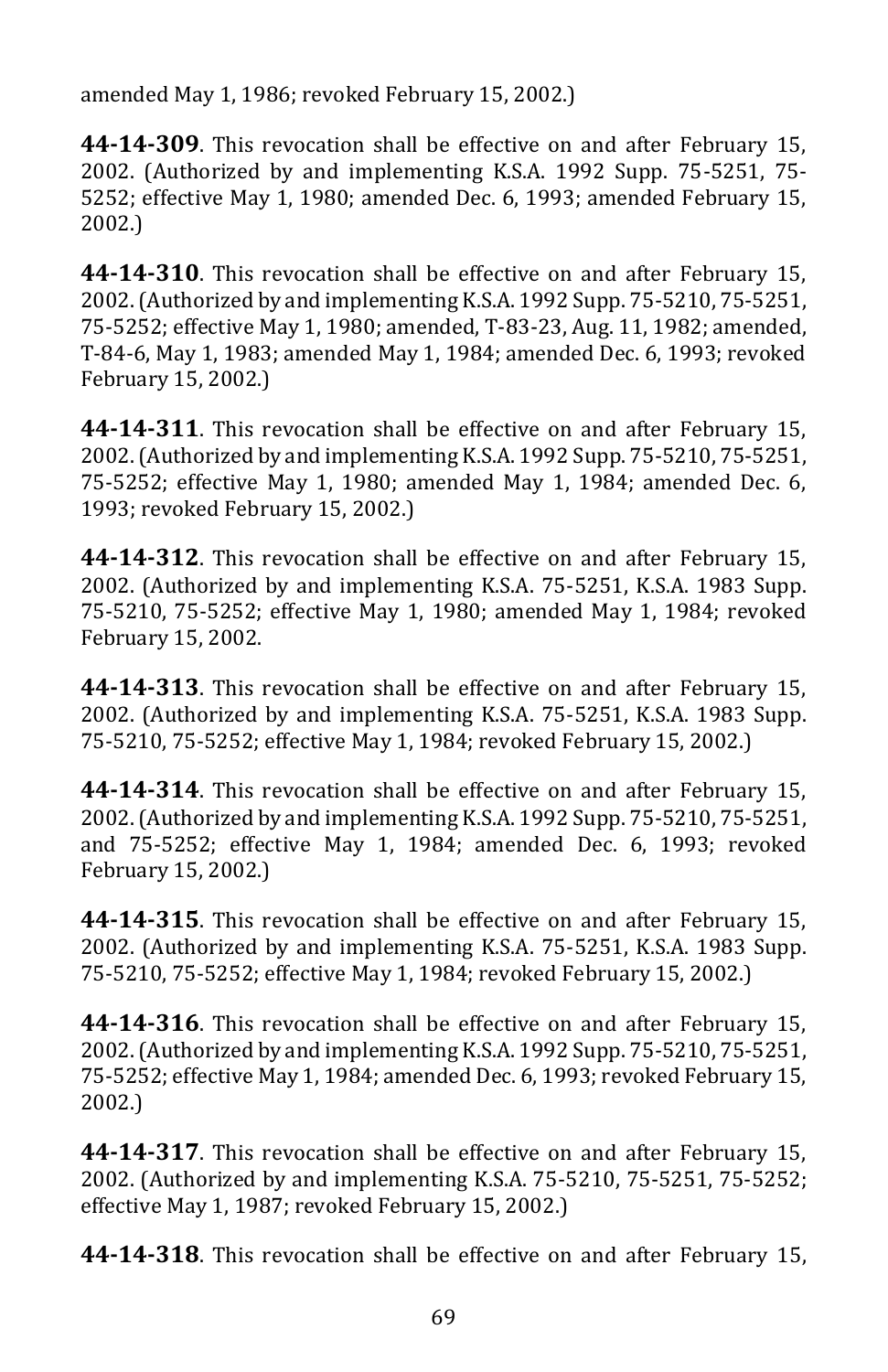2002. (Authorized by and implementing K.S.A. 1992 Supp. 75-5210, 75-5251, 75-5252; effective Dec. 6, 1993; amended February 15, 2002.)

#### **Article 15.—GRIEVANCE PROCEDURE FOR INMATES AND PAROLEES**

#### **PROCEDURES GENERALLY**

**44-15-101**. **Inmate or parolee grievance procedure; informal resolution; formal levels.** (a) Throughout this article comprising the grievance procedure, all references to inmates shall include parolees, offenders, or both, supervised on either conditional release or post release supervision unless the meaning is clearly to the contrary. References to parolees shall include offenders supervised on either conditional or post release supervision. References to the warden shall include the parole director. The unit team equivalent shall be the parole officer.

(b) Before utilizing the grievance procedure, the inmate shall be responsible for attempting to reach an informal resolution of the matter with the personnel who work with the inmate on a direct or daily basis. An inmate in a facility or parole setting shall contact the unit team members for the attempt at informal resolution. That attempt shall be documented. The facility's inmate request forms may be used to document this process. If this informal resolution attempt fails, the grievance system may then be used. If an emergency exists and a resolution could not be obtained by going to the unit team, the inmate may go directly into the grievance process.

(c) At each stage, all grievances shall be answered in as short a time as possible to insure that delay will not impose additional hardship upon the inmate or unnecessarily prolong a misunderstanding. Grievances of inmates who have since been transferred, paroled, or discharged shall be answered to the extent possible.

(d) The grievance procedure shall incorporate several levels of problem solving to assure solution at the lowest administrative level possible.

(1) Level 1. The inmate shall first submit the grievance report form to an appropriate unit team member of the facility. The parolee shall first submit the form to the parole officer.

(2) Level 2. The inmate shall then submit the grievance report form to the warden of the facility. The parolee shall then submit the form to the regional parole director.

(3) Level 3. If not resolved, the grievance may be next submitted to the office of the secretary of corrections. Either a response to the grievance or referral of the matter to a deputy secretary of corrections for additional investigation, if necessary, shall be made by the warden. Grievances of inmates may be referred by the secretary to the deputy secretary of corrections for facility management. Grievances of parolees may be referred by the secretary to the deputy secretary of corrections for community and field services management.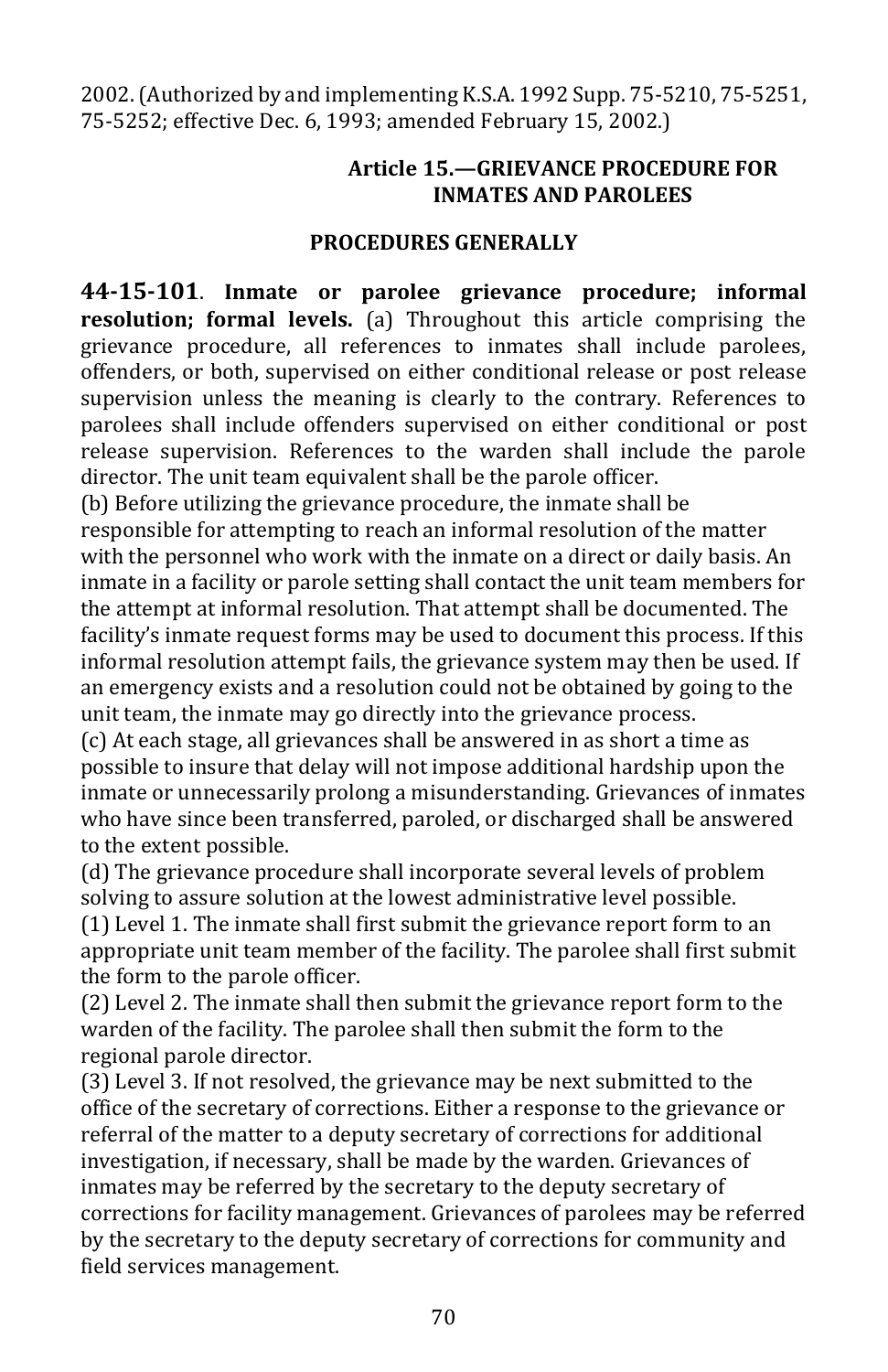(e) Inmate grievance report forms and appeal forms shall be made available to all inmates. Grievance forms and appeal forms shall be provided in containers in each inmate living unit and on each segregation wing or tier. The unit team shall assist the inmate in obtaining copies of supporting material necessary to complete the grievance if the number of photocopies requested by the inmate is reasonable.

(f) No staff member shall refuse to sign, date, and return an inmate request form, an inmate grievance form, or a grievance receipt slip showing that the inmate came to that person for assistance.

(g) Each inmate shall be entitled to invoke the grievance procedure. The procedure shall be made accessible to mentally impaired and physically handicapped inmates by the warden. This amendment shall be effective on and after February 15, 2002. (Authorized by and implementing K.S.A. 75- 5210,

K.S.A. 75-5251; effective May 1, 1980; amended May 1, 1984; amended May 1, 1987; amended April 20, 1992; amended February 15, 2002.)

**44-15-101a. Grievance procedure distribution; orientation; applicability; remedies; advisory committee; investigation.** (a) Grievance procedure regulations shall be distributed or made readily available to all employees and inmates in each correctional facility. (b) Each inmate and employee, upon admittance to or employment by the facility, shall receive an oral explanation of the grievance procedure, including an opportunity to have questions regarding the procedure answered orally. Explanatory materials and the oral presentation shall be available in any language spoken by a significant portion of the facility's population. To the extent feasible, inmates who do not understand English shall receive an explanation of the grievance procedure in a language in which the inmate is fluent. Mentally impaired and physically handicapped inmates shall receive explanations in a manner comprehensible to them. Parole officers shall provide each parolee with a brief grievance procedure orientation that explains the manner in which the system functions for parolees. Following the explanation, each inmate and each parolee shall sign a statement indicating that the required explanation has been given. (c) All employees of the facility who are directly involved in the operation of the grievance procedure shall receive training in the skills necessary to operate, or participate in, the grievance procedure.

(d) (1) The grievance procedure shall be applicable to a broad range of matters that directly affect the inmate, including the following (A) Complaints by inmates regarding policies and conditions within the jurisdiction of the facility or the department of corrections; and (B) actions by employees and inmates, and incidents occurring within the facility.

(2) The grievance procedure shall not be used in any way as a substitute for, or as part of, the inmate disciplinary procedure, the classification decision-making process, or the property loss or personal injury claims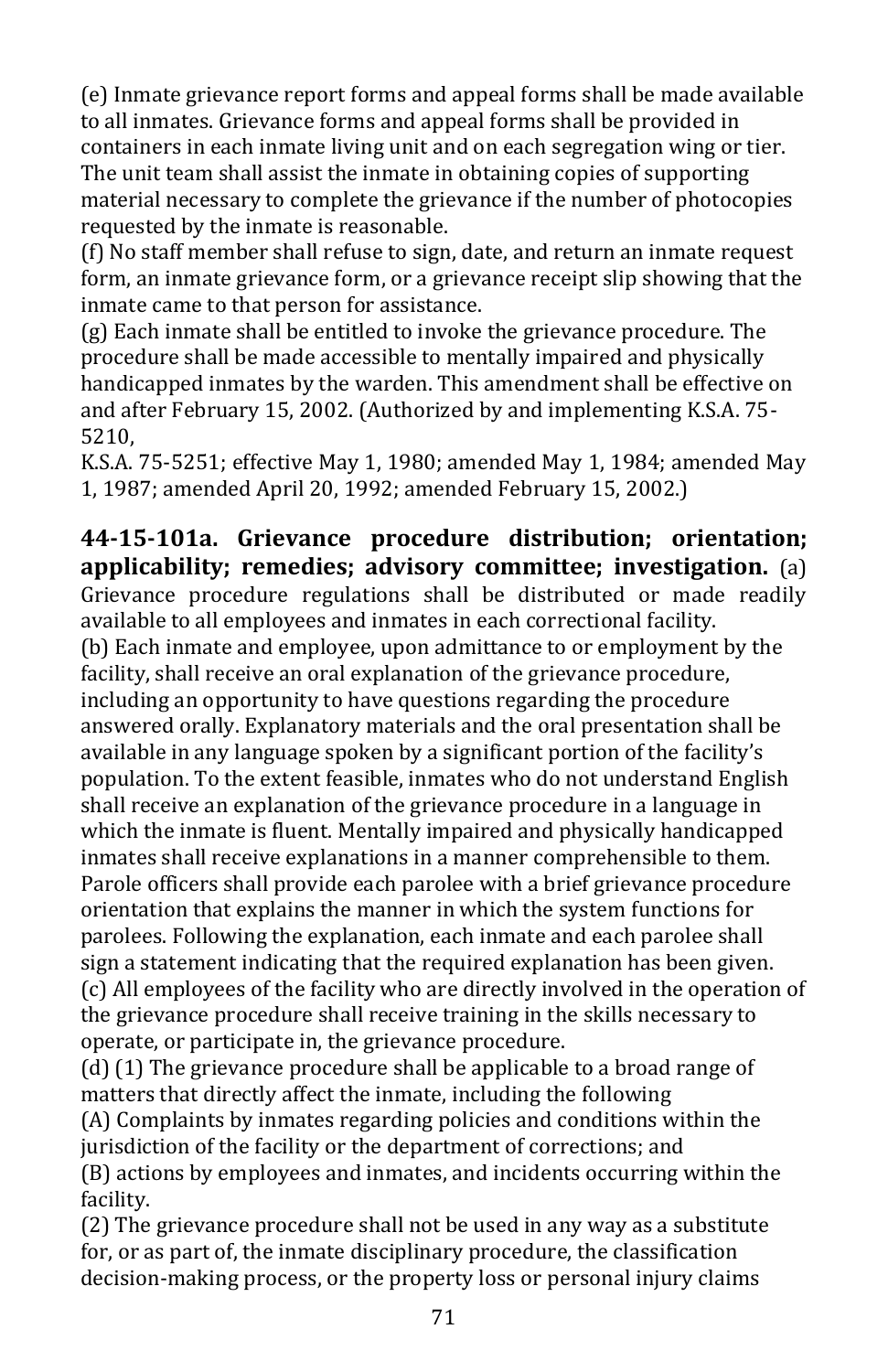procedure, or the procedure for censorship of publications specified in the secretary's internal management policy and procedure.

(e) The remedies available to the inmate may include action by the warden of the facility to correct the problem or action by the secretary of corrections to cause the problem to be corrected. Relief may include an agreement by facility officials to remedy an objectionable condition within a reasonable, specified time, or to change a facility policy or practice.

(f) A procedure shall be established by the warden for investigating the allegations and establishing the facts of each grievance. An inmate or employee who appears to be involved in the matter shall not participate in any capacity in the resolution of the grievance.

(g) A copy of the grievance response at each level shall be delivered to the unit team, to the inmate, and to the warden last responding. (Authorized by and implementing K.S.A. 2005 Supp. 75-5210, K.S.A. 75-5251; effective May 1, 1984; amended May 1, 1985; amended Feb. 15, 2002; amended June 1, 2007.)

**44-15-101b. Time limit for filing grievance.** Grievances shall be filed within 15 days from the date of the discovery of the event giving rise to the grievance, excluding Saturdays, Sundays and holidays. No grievance, regardless of time of discovery, shall be filed later than one year after the event. Any grievance filed later than these deadlines may be returned to the inmate without investigation. The name of the individual returning the grievance, the date of the return, and the reasons for the return shall be noted on the grievance. An inmate may move to the next stage of the grievance procedure if a timely response is not received at any step in the grievance process, unless an extension of time for the response is agreed to in writing by the inmate and staff person answering the grievance. (Authorized by and implementing K.S.A. 75-5210, 75-5251; effective May 1, 1984; amended May 1, 1988.)

**44-15-102. Procedure.** (a) Grievance step one: preliminary requirement; informal resolution and problem solving at unit team level.

(1) Each inmate shall first seek information, advice, or help on any matter from the inmate's unit team, or from a member of the team. If unable to solve the problem, the unit team shall refer the inmate to the proper office or department. The unit team shall assist those inmates who are unable to complete the form themselves.

(2) If an inmate does not receive a response from the unit team within 10 calendar days, a grievance report may be sent to the warden without the unit team signature or signatures. Each grievance report form shall include an explanation of the absence of the signature or signatures.

(b) Grievance step two: complaint to the warden. If any inmate receives a response but does not obtain a satisfactory solution to the problem through the informal resolution process within 10 calendar days, the inmate may fill out an inmate grievance report form and submit it, within three calendar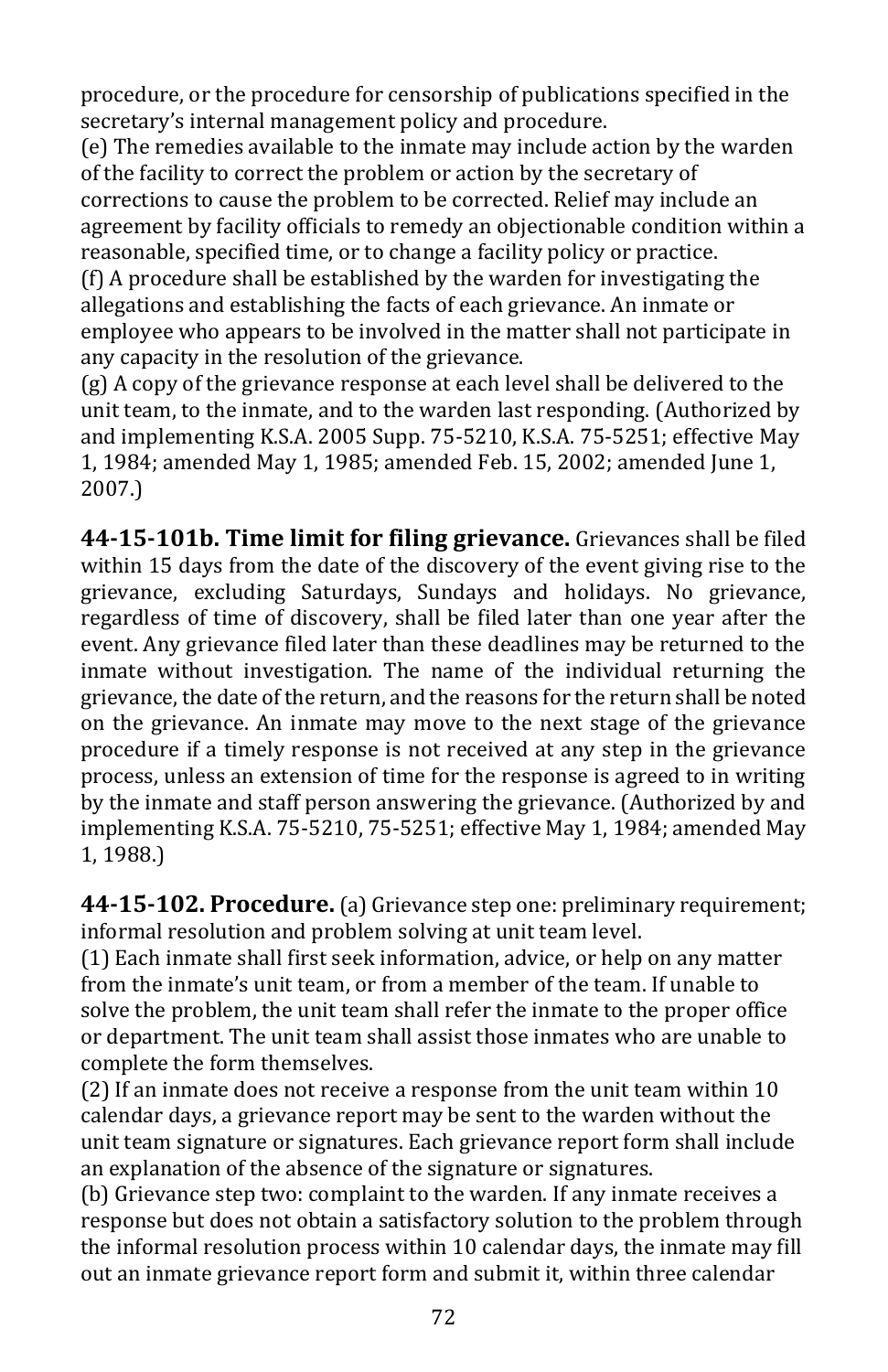days after the deadline for informal resolution, to a staff member for transmittal to the warden.

(1) The inmate shall attach a copy of each inmate request form used to attempt to solve the problem and shall indicate on the inmate grievance report the following information:

(A) A specific complaint that states what or who is the subject of the complaint, related dates and places, and what effect the situation, problem, or person is having on the inmate that makes the complaint necessary;

(B) the title and number, if possible, of any order or regulation that could be the subject of the complaint;

(C) the action that the inmate wants the warden to take to solve the problem;

(D) the name and signature of the responsible institution employee or employees or of the parole officer from whom the inmate sought assistance. This signature shall be on either an inmate request form or the grievance report form. The date on which the help was sought shall be entered by the employee on the form; and

(E) the date on which the completed grievance report was delivered to the staff member for transmittal to the office of the warden.

(2) The staff member shall forward the report to the warden before the end of the next working day and shall give a receipt to the inmate.

(3) Warden's response.

(A) (i) Upon receipt of each grievance report form, a serial number shall be assigned by the warden or designee, and the date of receipt shall be indicated on the form by the warden or designee. The nature of the grievance shall be ascertained by the warden or designee.

(ii) Each inmate grievance shall be returned to the inmate, with an answer, within 10 working days from the date of receipt.

(B) Each answer shall contain findings of fact, conclusions drawn, the reasons for those conclusions, and the action taken by the warden. Each answer shall inform the inmate that the inmate may appeal by submitting the appropriate form to the secretary of corrections.

(C) In all cases, the original and one copy of the grievance report shall be returned by the warden to the inmate. The copy shall be retained by the inmate for the inmate's files. The original may be used for appeal to the secretary if the inmate desires. The necessary copies shall be provided by the warden.

(D) A second copy shall be retained by the warden.

(E) Each facility shall maintain a file on grievance reports indexed by inmate name and subject matter. Grievance report forms shall not be placed in the inmate's institution file.

(F) Any grievance report form may be rejected by the warden if the form does not document any unit team action as required for the preliminary informal resolution process. The grievance report form shall then be sent back to the unit team for an immediate answer to the inmate.

(G) If no response is received from the warden in the time allowed, any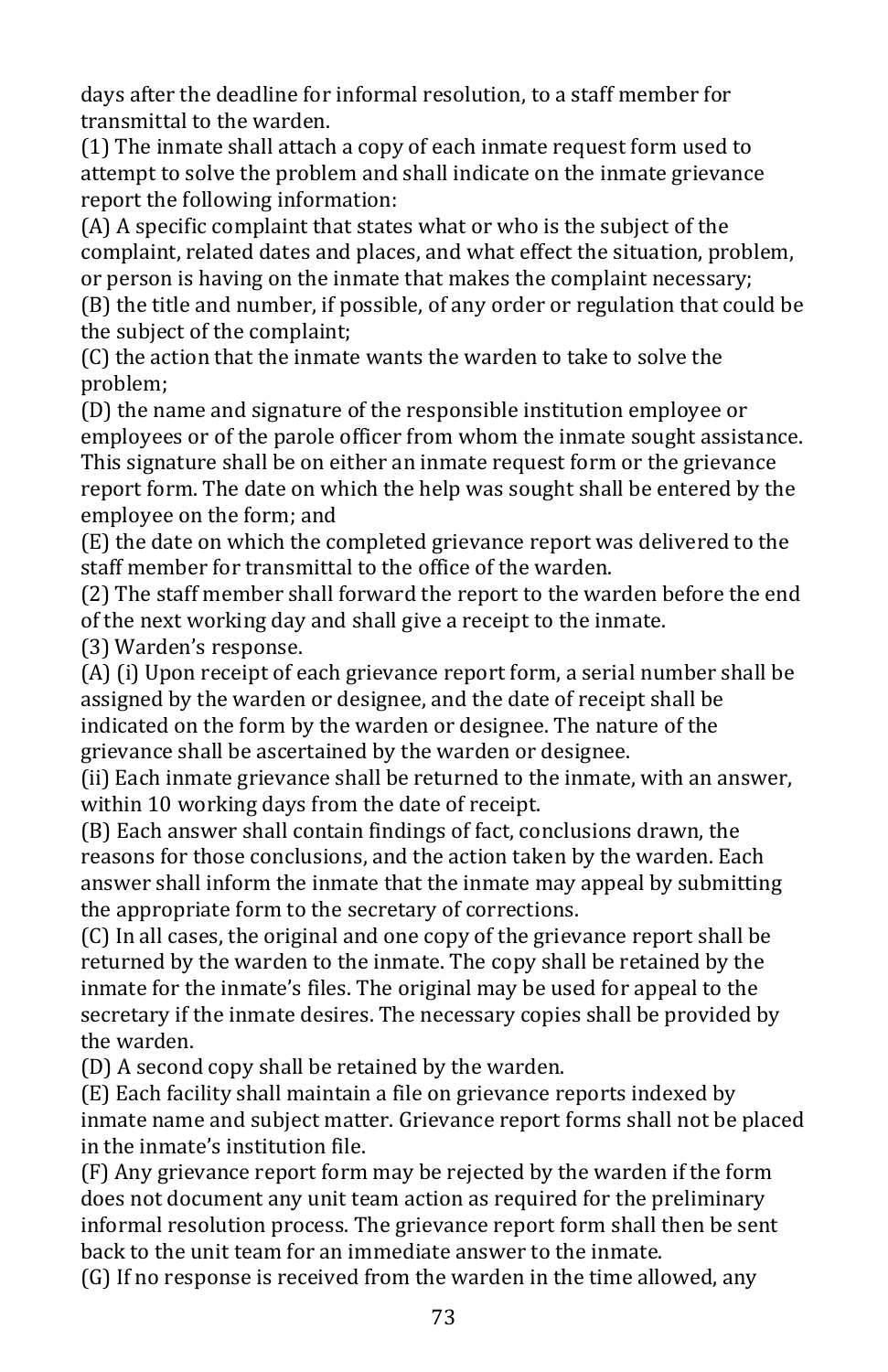grievance may be sent by an inmate to the secretary of corrections with an explanation of the reason for the delay.

(c) Grievance step three: appeal to the secretary of corrections.

(1) If the warden's answer is not satisfactory, the inmate may appeal to the secretary's office by indicating on the grievance appeal form exactly what the inmate is displeased with and what action the inmate believes the secretary should take. The inmate's appeal shall be made within three calendar days of receipt of the warden's decision, or within three calendar days of the deadline for that decision, whichever is earlier.

(2) The appeal shall then be sent directly and promptly by U.S. mail to the department of corrections central office in Topeka.

(3) When an appeal of the warden's decision is made to the secretary, the secretary shall then have 20 working days from receipt to return the grievance report form to the inmate with an answer. The answer shall include findings of fact, conclusions made, and actions taken.

(4) If a grievance report form is submitted to the secretary without prior action by the warden, the form may be returned to the warden. If the warden did not respond in a timely manner, the form shall be accepted by the secretary.

(5) An appropriate official may be designated by the secretary to prepare the answer.

(d) General provisions: page limits; partial responses; repetitive filings.

(1) At each step of the grievance procedure, the total number of pages of inmate grievance text shall not exceed 10 pages. Text appearing on the front and back of a page shall count as two pages. Any page of text beyond 10 pages shall not be considered when determining the merits of the grievance.

(2) Responding to parts of grievances that are procedurally or substantively appropriate shall not constitute a waiver of defects with the remaining parts of the grievance that are not procedurally or substantively appropriate.

(3) No offender shall abuse the grievance system by repeatedly filing the same complaint.

(A) Each offender who has been identified as being abusive of the grievance system by filing the same complaint on more than one occasion shall be notified in writing of this finding by the warden or secretary's designee responsible for responding to inmate grievance appeals who receives the repeated filing.

(i) The notification shall be given at the time of the repeated filing.

(ii) The repeated filing shall be returned to the offender with the notification but without further substantive response.

(iii) The notification shall contain reference to the matter of which the grievance is repetitive.

(B) If, following this notification, an offender continues to file the same complaint, the warden or secretary's designee may make application to the secretary to impose sanctions to remedy the abuse.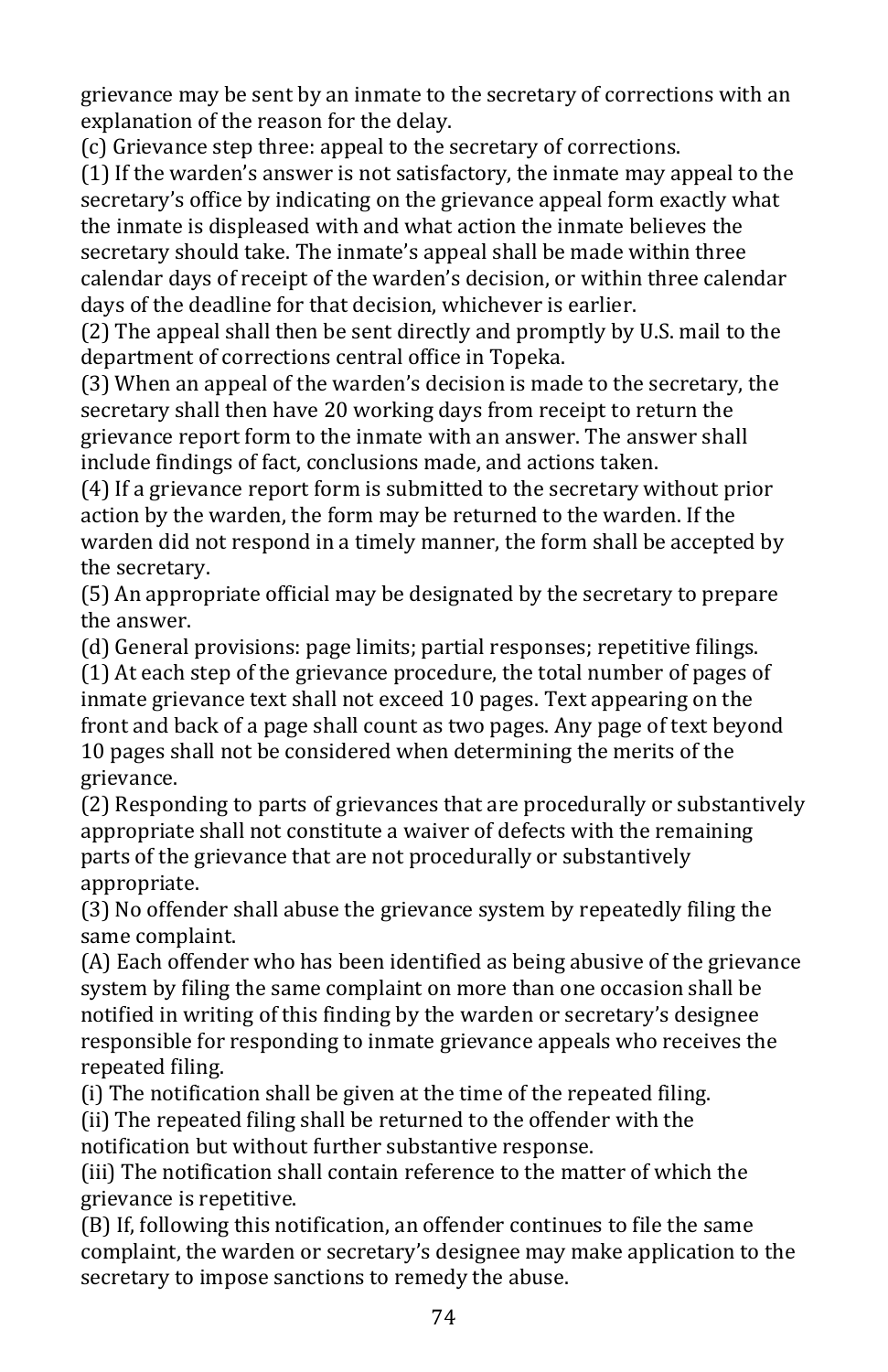(C) Upon the finding by the secretary of an abusive filing, a fee of not more than five dollars may be imposed on the offender.

(D) Any application for sanctions submitted to the secretary by a warden or secretary's designee for consideration may be referred by the secretary to a designee other than a person responsible for responding to grievance or grievance appeals.

(Authorized by and implementing K.S.A. 75-5210, K.S.A. 755251; effective May 1, 1980; amended May 1, 1984; amended May 1, 1985; amended May 1, 1988; amended April 20, 1992; amended Feb. 15, 2002; amended June 1, 2007.)

# **44-15-103. Reserved.**

**44-15-104. Reprisals prohibited**. (a) Inmates. No adverse action shall be taken against any inmate for use of the grievance procedure unless the inmate uses the grievance procedure for any of the following purposes: (1) To communicate a threat to another person or to the security of the facility;

(2) to make a complaint knowing that it is false, malicious, or made in bad faith; or

(3) to commit any unlawful act.

(b) Employees. No adverse action shall be taken against any employee for good faith participation in the grievance procedure. Employees shall be entitled to grieve reprisals for participation in inmate grievance systems by use of the department of corrections' employee grievance system.

(Authorized by and implementing K.S.A. 2005 Supp. 75-5210, K.S.A. 75-5251; effective May 1, 1984; amended June 1, 2007.)

**44-15-105. Records.** (a) Nature. Records regarding the filing and disposition of grievances shall be collected and maintained systematically by the correctional facility. These records shall be preserved for at least three years following final disposition of the grievance. These records shall include aggregate information regarding the numbers, types and dispositions of grievances, as well as individual records of the date of and the reasons for each disposition at each stage of the procedure. The logs and records shall be in a form and manner prescribed by secretary of corrections policy and procedure. (b) Confidentiality. Records regarding the participation of an individual in grievance proceedings shall be considered confidential and shall be handled under the same procedures used to protect other confidential case records. Consistent with ensuring confidentiality, members of the staff who are participating in the disposition of a grievance shall have access to records essential to the resolution of the grievance. This, however, shall not permit review of inmate files by other inmates. Grievance report forms shall not be placed in the inmate's departmental file. (Authorized by and implementing

K.S.A. 75-5251, K.S.A.1983 Supp. 75-5210, 75-5210(F); effective May 1,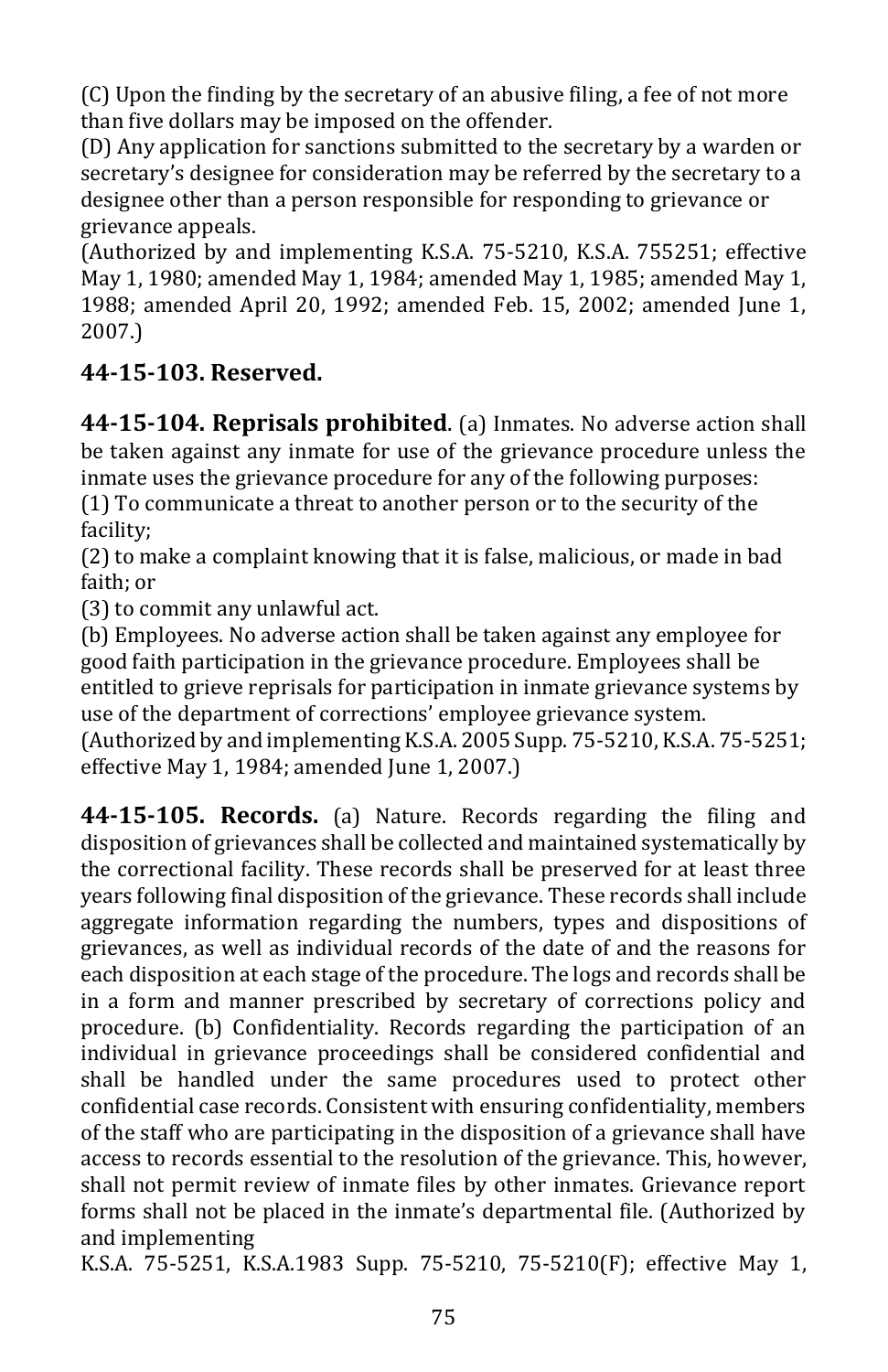1984.)

**44-15-105a. Annual Review.** The records regarding the filing and disposition of grievances shall be reviewed annually by the secretary of corrections to determine the effectiveness and credibility of the grievance process. The review shall include an analysis of the types of grievances received, the types and levels of disposition, and any complaints that have been received about the grievance procedure itself. The review shall also include solicitation and consideration of employee and inmate comments on the effectiveness and credibility of the grievance procedure. The secretary of corrections may designate an appropriate deputy secretary of corrections to conduct the review. (Authorized by and implementing K.S.A. 1991 Supp. 75- 5210, 75-5251; effective April 20, 1992.)

**44-15-106. Emergency procedure.**"Emergency grievances" shall mean those grievances for which disposition according to the regular time limits would subject the inmate to a substantial risk of personal injury, or cause other serious and irreparable harm to the inmate. In emergency situations the inmate may bypass the prerequisite of informal resolution if going to the unit team would not obtain a solution to the problem. The inmate shall indicate on the face of the grievance form the nature of the emergency and shall write the word "emergency" at the top of the grievance report form. Emergency grievances shall be forwarded immediately, without substantive review, to the level at which corrective action can be taken. Emergency grievances shall be expedited at every level. The same external review provisions that apply to regular grievances shall apply to emergency grieva If the person at the corrective action level determines that the grievance is not an emergency, that fact shall be included on the grievance form and the form shall be signed by the person who made that determination. The grievance may then be processed from that point on as a regular grievance. If necessary for a proper response the grievance may be sent for processing at a lower level. (Authorized by and implementing K.S.A. 75-5251, K.S.A.1983 Supp. 75-5210, 75-5210(f); effective May 1, 1984.)

#### **SPECIAL PROCEDURES**

**44-15-201**. **Special kinds of problems.** (a) If an inmate wants to bring a problem to the attention of a higher authority without going through the grievance procedure, the inmate may address as official mail a sealed letter or grievance report form to the warden of the facility, the secretary of corrections, or the state pardon attorney. However, these letters or grievance report forms should be reserved for the most difficult and complex problems. Generally, any matter that can be internally handled under the inmate grievance procedure shall not be considered as appropriate for the use of the official mail correspondence privilege.

(b) Any department of corrections or facility official who receives a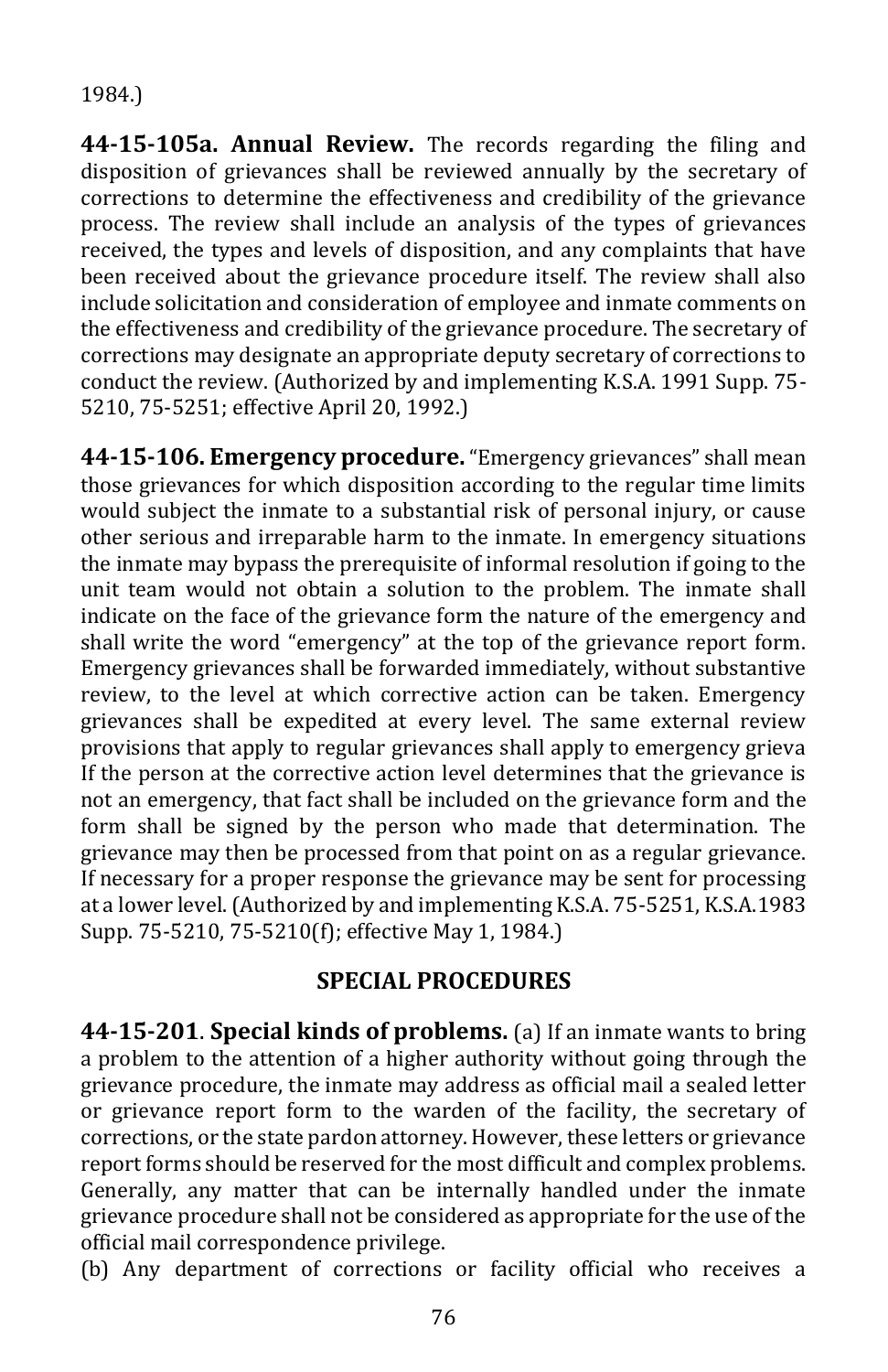complaint letter may return it to the inmate with instructions to the inmate to make use of and follow the proper grievance procedure if; in the opinion of the official, the matter is appropriate for handling through the grievance procedure. This amendment shall be effective on and after February 15, 2002.

(Authorized by and implementing K.S.A. 75-5251, K.S.A. 75-5210; effective May 1, 1980; amended February 15, 2002.)

**44-15-202.** (Authorized by K.S.A. 75-5251, K.S.A.1979 Supp. 75-5210, 75- 5210(f); effective May 1, 1980; revoked May 1, 1984.)

**44-15-203. Ombudsman.** The department of corrections grievance procedure is provided for its inmates and parolees, and shall not in any way replace any other complaint system provided by the state ombudsman for corrections. The functions of the ombudsman for corrections are described in writing and made available to inmates. (Authorized by and implementing K.S.A. 75-5210, 75-5251; effective May 1, 1980; amended May 1, 1987.)

#### **44-15-204. Special procedures for sexual abuse grievances; sexual harassment grievances and grievances alleging retaliation for filing same; reports of sexual abuse or sexual harassment submitted by**

**third parties**. (a) Definitions. For the purpose of this regulation, each of the following terms shall have the meaning specified in this subsection:

(1) "Sexual abuse of an inmate by another inmate" means any of the following acts if the victim does not consent, is coerced into the act by overt or implied threats of violence, or is unable to consent or refuse:

(A) Contact between the penis and the vulva or the penis and the anus, including penetration, however slight;

(B) contact between the mouth and the penis, vulva, or anus;

(C) penetration of the anal or genital opening of another person, however slight, by a hand, finger, or object; or

(D) any other intentional touching, either directly or through the clothing, of the genitalia, anus, groin, breast, inner thigh, or the buttocks of another person, excluding contact incidental to a physical altercation.

(2) "Sexual abuse of an inmate by a staff member, contractor, or volunteer" means any of the following acts, with or without the consent of the inmate: (A) Contact between the penis and the vulva or the penis and the anus, including penetration, however slight;

(B) contact between the mouth and the penis, vulva, or anus;

(C) contact between the mouth and any body part if the staff member, contractor, or volunteer has the intent to abuse, arouse, or gratify sexual desire;

(D) penetration of the anal or genital opening, however slight, by a hand, finger, or object, that is unrelated to official duties or if the staff member, contractor, or volunteer has the intent to abuse, arouse, or gratify sexual desire;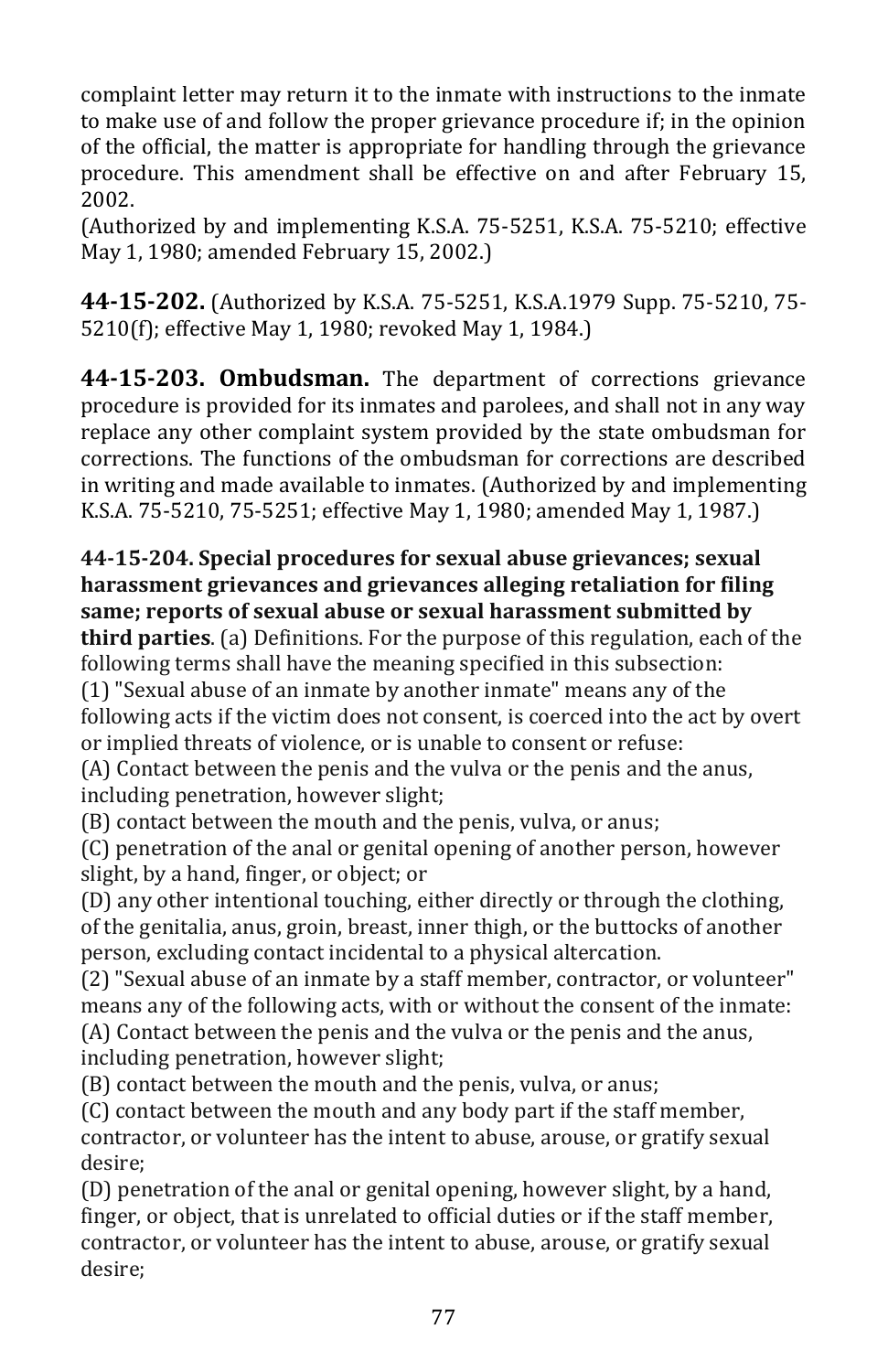(E) any other intentional contact, either directly or through the clothing, of or with the genitalia, anus, groin, breast, inner thigh, or the buttocks, that is unrelated to official duties or if the staff member, contractor, or volunteer has the intent to abuse, arouse, or gratify sexual desire;

(F) any attempt, threat, or request by a staff member, contractor, or volunteer to engage in the acts described in paragraphs  $(a)(2)(A)$ - $(E)$ ; (G) any display by a staff member, contractor, or volunteer of that individual's uncovered genitalia, buttocks, or breast in the presence of an inmate; or

(H) voyeurism by a staff member, contractor, or volunteer.

(3) "Voyeurism by a staff member, contractor, or volunteer" means an invasion of privacy of an inmate by staff for reasons unrelated to official duties, including peering at an inmate who is using a toilet in the inmate's cell to perform bodily functions; requiring an inmate to expose the inmate's buttocks, genitals, or breasts; or taking images of all or part of an inmate's naked body or of an inmate performing bodily functions.

(4) "Sexual harassment" means either of the following:

(A) Repeated and unwelcome sexual advances, requests for sexual favors, or verbal comments, gestures, or actions of a derogatory or offensive sexual nature by one inmate directed to another; or

(B) repeated verbal comments or gestures of a sexual nature to an inmate by a staff member, contractor, or volunteer, including demeaning references to gender, sexually suggestive or derogatory comments about body or clothing, or obscene language or gestures.

(b) Submission of grievances concerning sexual abuse.

(1) Each inmate submitting a grievance concerning sexual abuse alleged to have already occurred shall state that inmate's intentions by writing "Sexual Abuse Grievance" clearly on the grievance form.

(2) Inmates shall not be required to use any informal grievance process, or to otherwise attempt to resolve with staff, an alleged incident of sexual abuse by a staff member, contractor, or volunteer, or a grievance in which it is alleged that sexual abuse by another inmate or by a staff member, contractor, or volunteer was the result of staff neglect or violation of responsibilities.

(3) Any inmate may submit a grievance to security staff, a unit team member, or administrative personnel in person or by utilizing the inmate internal mail system.

(4) Any inmate who alleges sexual abuse may submit a grievance without submitting it to a staff member who is the subject of the complaint. The grievance shall not be referred to a staff member who is the subject of the complaint.

(c) Warden's response.

(1) Upon receipt of each grievance report form alleging sexual abuse, a serial number shall be assigned by the warden or designee, and the date of receipt shall be indicated on the form by the warden or designee.

(2) Each grievance alleging sexual abuse shall be returned to the inmate,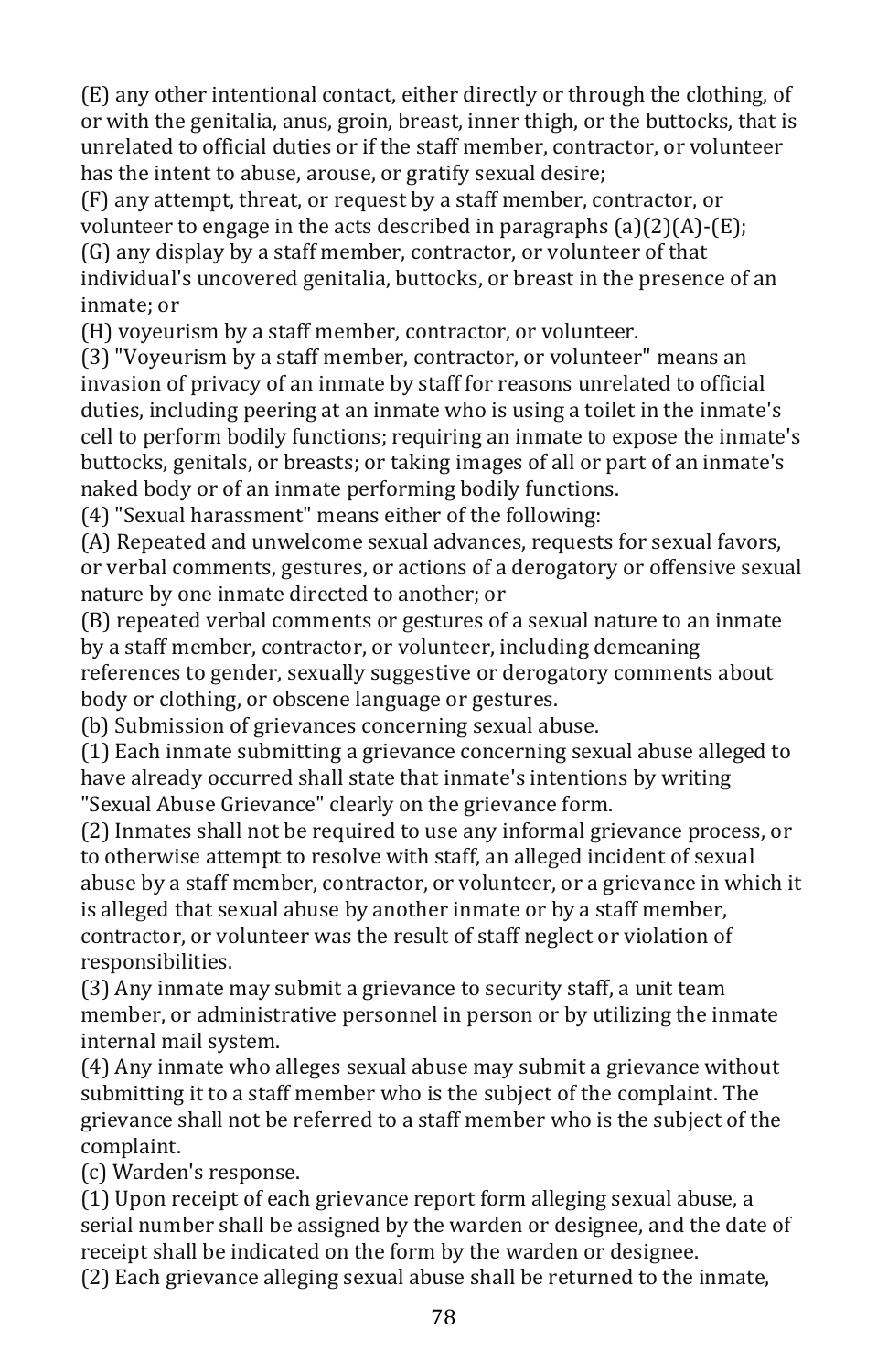with an answer, within 10 working days from the date of receipt.

(3) Each answer shall contain findings of fact, conclusions drawn, the reasons for those conclusions, and the action taken by the warden. Each answer shall inform the inmate that the inmate may appeal by submitting the appropriate form to the secretary of corrections.

(4) In all cases, the original and one copy of the grievance report shall be returned by the warden to the inmate. The copy shall be retained by the inmate for the inmate's files. The original may be used for appeal to the secretary if the inmate desires. The necessary copies shall be provided by the warden.

(5) A second copy shall be retained by the warden.

(6) Each facility shall maintain a file for grievance reports alleging sexual abuse, with each grievance report indexed by inmate name and coded as a sexual abuse complaint. Grievance report forms shall not be placed in the inmate's institution file.

(7) If no response is received from the warden in the time allowed, any grievance may be sent by an inmate to the secretary of corrections with an explanation of the reason for the delay, if known, with a notation that no response from the warden was received.

(d) Appeal to the secretary of corrections.

(1) If the warden's answer is not satisfactory to the inmate, the inmate may appeal to the secretary's office by indicating on the grievance appeal form exactly what the inmate is displeased with and what action the inmate believes the secretary should take.

(2) The inmate shall send the appeal directly and promptly by U.S. mail to the department of corrections' central office in Topeka.

(3) If an appeal of the warden's decision is made to the secretary, the secretary shall have 20 working days from receipt to return the grievance report form to the inmate with an answer. The answer shall include findings of fact, conclusions made, and actions taken.

(4) If a grievance report form is submitted to the secretary without prior action by the warden, the form may be returned to the warden for further action, at the option of the secretary's designee.

(5) In all cases, a final decision on the merits of any portion of a grievance alleging sexual abuse, or an appeal thereof, shall be issued by the secretary within 90 days of the initial filing of the grievance.

(6) Computation of the 90-day time period shall not include time taken by inmates in preparing and submitting any administrative appeal.

(7) At any level of the administrative process, including the final level, if the inmate does not receive a response within the time allotted for reply, including any properly noticed extension, the inmate may consider the absence of a response to be a denial at that level and may proceed to the next level of appeal.

(8) An appropriate official may be designated by the secretary to prepare the answer.

(e) Imminent sexual abuse.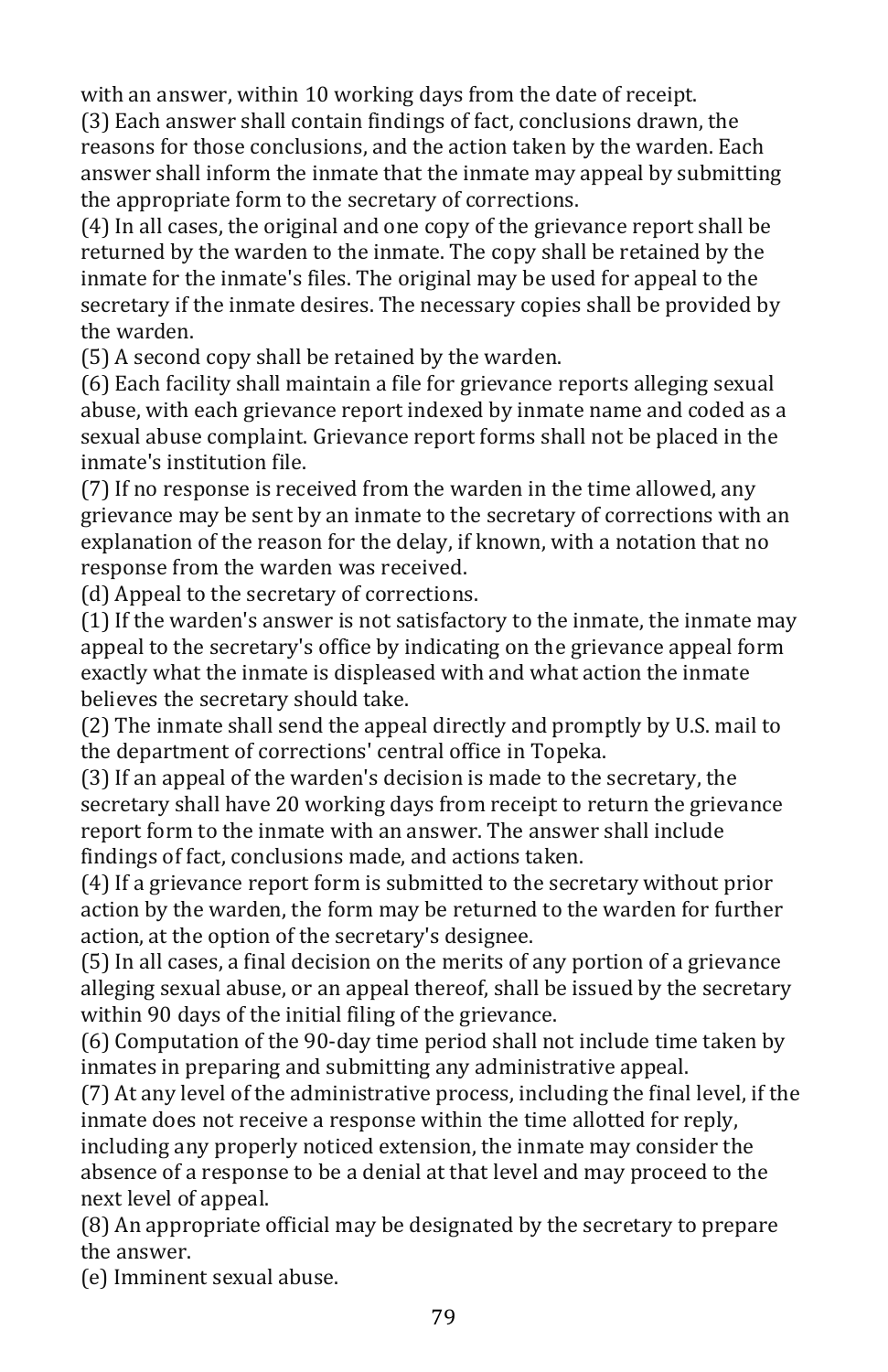(1) Each inmate submitting a grievance concerning imminent sexual abuse shall state that inmate's intentions by writing "Emergency Sexual Abuse Grievance" clearly on the grievance form.

(2) Each grievance alleging that an inmate is subject to a substantial risk of imminent sexual abuse shall be treated as an emergency grievance under K.A.R. 44-15-106.

(3) After receiving an emergency grievance alleging imminent sexual abuse, the warden or designee shall provide an initial response within 48 hours and shall issue a final decision within five calendar days. The initial response and final decision shall document the determination whether the inmate is in substantial risk of imminent sexual abuse and the action taken in response to the emergency grievance.

(f) Submission of grievances concerning sexual harassment or concerning retaliation for submission of a report or grievance concerning sexual abuse or harassment.

(1) Each inmate shall be required to use the informal grievance process specified in K.A.R. 44-15-101 and 44-15-102 for grievances concerning sexual harassment or concerning retaliation for submission of a report or grievance concerning sexual abuse or harassment. These grievances shall otherwise be treated and processed according to the ordinary grievance procedure specified in K.A.R. 44-15-101 and 44-15-102.

(2) Any inmate who alleges sexual harassment or retaliation may submit a grievance without submitting it to a staff member who is the subject of the complaint. The grievance shall not be referred to a staff member who is the subject of the complaint.

(3) Each facility shall maintain a file for grievance reports alleging sexual harassment or retaliation for submission of a report or grievance alleging sexual abuse or harassment, with each grievance report indexed by inmate name and coded accordingly. No grievance report form shall be placed in the inmate's institution file.

(g) Time limits.

(1) There shall be no time limit for submission of a grievance regarding an allegation of sexual abuse.

(2) The time limits for any grievance or portion thereof that does not allege an incident of sexual abuse or imminent sexual abuse shall be the limits specified in K.A.R. 44-15-101b.

(h) Third-party submissions.

(1) Third parties, including fellow inmates, staff members, family members, attorneys, and outside advocates, shall be permitted to assist any inmate in filing requests for administrative remedies relating to allegations of sexual abuse and shall also be permitted to file these requests on behalf of any inmate.

(2) If a third party files such a request on behalf of an inmate, the alleged victim shall agree to have the request filed on behalf of the alleged victim. The alleged victim shall personally pursue any subsequent steps in the administrative remedy process.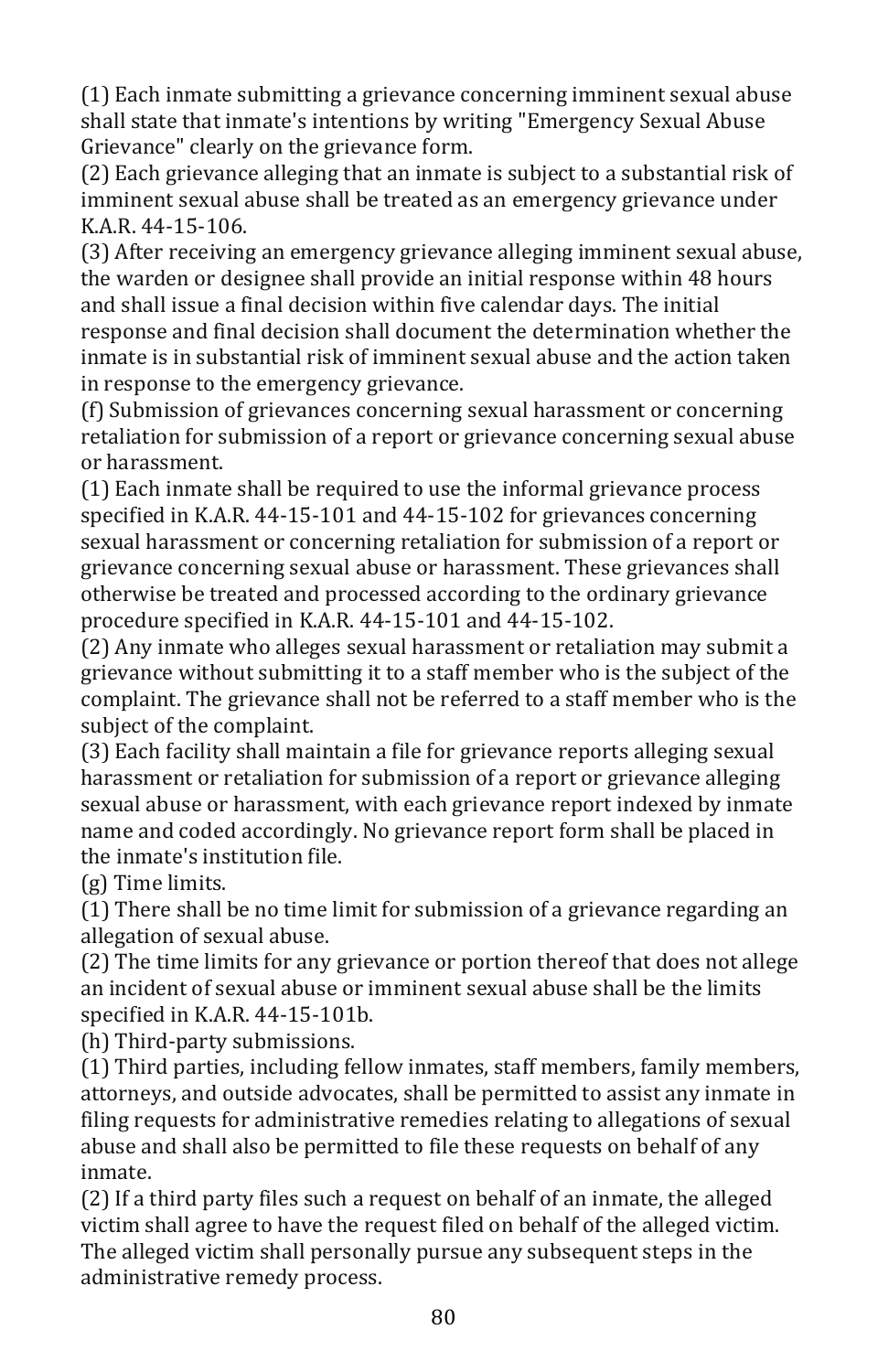(3) If the inmate declines to have the request processed on that individual's behalf, the facility shall document the inmate's decision.

(i) Grievances in bad faith. Any inmate may be disciplined for filing a grievance related to alleged sexual abuse only if it can be demonstrated that the inmate filed the grievance in bad faith. In this instance, a disciplinary report alleging violation of K.A.R. 44-12-303 or 44-12-317, as appropriate, may be issued. (Authorized by and implementing K.S.A. 2012 Supp. 75-5210 and 75-5251; effective, T-44-6-28-13, June 28, 2013; effective Sept. 27, 2013.)

### **Article 16.—REPORTING AND CLAIMS PROCEDURE FOR LOST OR DAMAGED PROPERTY OR FOR PERSONAL INJURY**

# **44-16-101. Reserved.**

# **44-16-102. Reporting loss or damage to property.**

(a) Each inmate shall report every loss of or damage to the inmate's own property immediately. In reporting property damage or loss, inmates shall use applicable avenues of redress as established by internal management policies and procedures. These procedures shall be strictly followed.

(b) The facility warden shall not be required to accept any property loss or damage claim unless it is made within 15 working days of the discovery of the loss. The warden shall not be required to accept any claim at all if both of the following conditions are met:

(1) The claim is submitted later than one year and one day after the date of the loss, regardless of when the loss was discovered.

(2) The inmate could have discovered the loss by exercising reasonable effort to know the status of the inmate's property and money. This amendment shall be effective on and after February 15, 2002. (Authorized by K.S.A. 75-5251; implementing K.S.A. 46-920, 75-5254, 75-5255, 75-5257, 75-5210; effective May 1, 1980; amended May 1, 1984; amended February 15, 2002.)

**44-16-103**. This revocation shall be effective on and after February 15, 2002. (Authorized by and implementing K.S.A. 46-920, as amended by L. 1988,-Ch. 183, Sec. 1, K.S.A. 755210, 75-5251, 75-5254, 75-5257; effective May 1, 1980; amended May 1, 1984; amended, Jan. 2, 1989; revoked February 15, 2002.)

**44-16-104.** This revocation shall be effective on and after February 15, 2002. (Authorized by K.S.A. 1990 Supp. 75-5210,

K.S.A. 75-5251; implementing K.S.A. 1990 Supp. 46-920, 755254, 75-5257; effective May 1, 1980; amended May 1, 1984; amended, Jan. 2, 1989; amended April 20, 1992; revoked February 15, 2002.)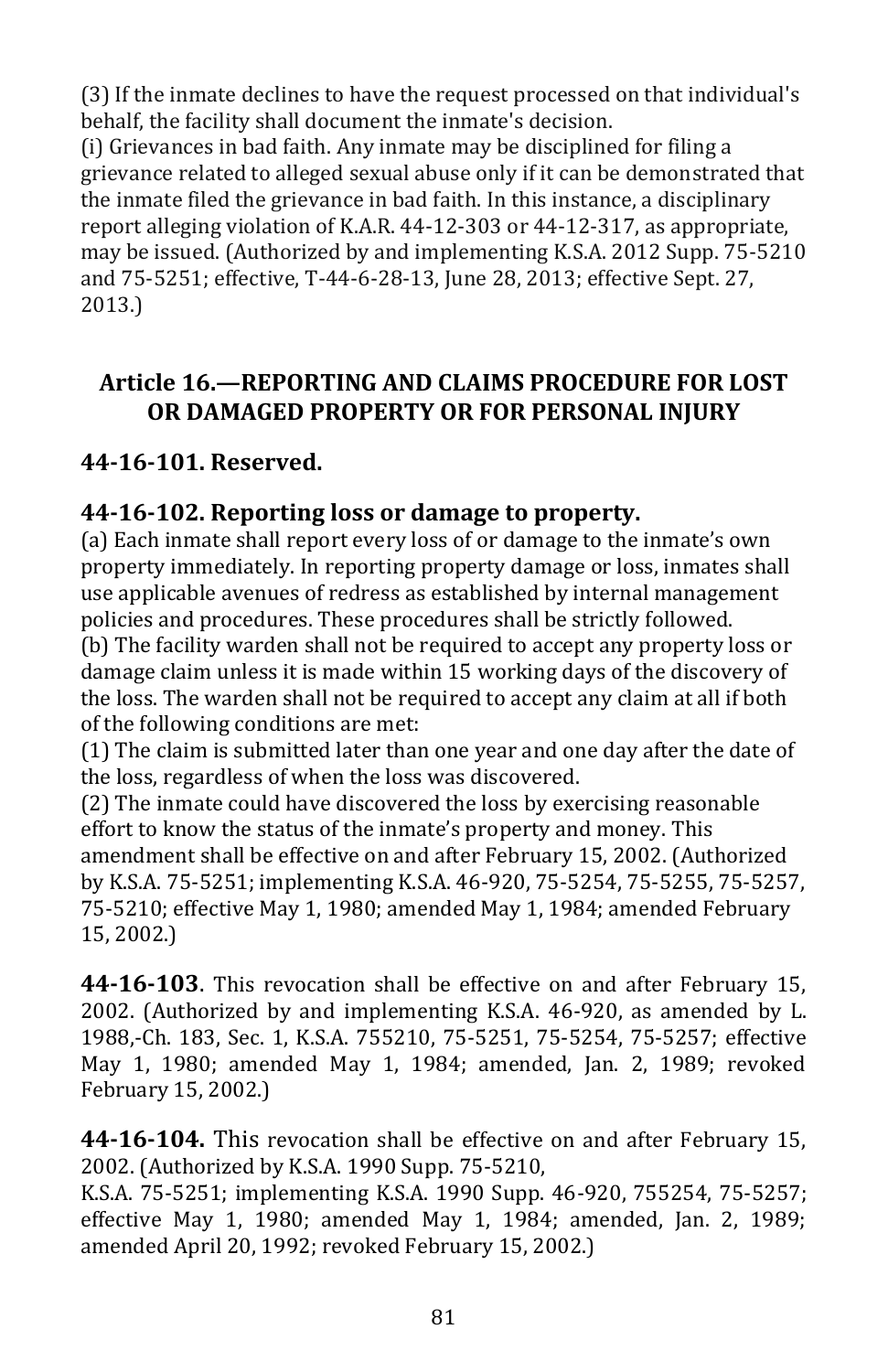**44-16-104a. Inmate claims for personal injury.** (a) Each inmate claim for personal injury shall be submitted to the facility and secretary of corrections within 10 calendar days of the claimed personal injury.

(b) Each claim described in subsection (a) shall be submitted and processed in accord with the department of corrections' internal management policies and procedures.

(c) The requirement that the inmate submit the claim as described in subsection (a) shall apply whether or not the inmate pursues a grievance pursuant to article 15 and whether or not the inmate files a claim with the legislative joint committee on special claims against the state.

(Authorized by K.S.A. 75-5251; implementing K.S.A. 75-52,138; effective June 1, 2007.)

**44-16-105. Property at own risk.** An inmate shall be deemed to own personal property at the inmate's own risk. Loss or damage of personal property shall not provide a basis for recovery on a claim unless the loss or damage directly resulted from the intentional or negligent act or omission of a correctional employee and was reported according to applicable internal management policies and procedures.

This amendment shall be effective on and after February 15, 2002. (Authorized by and implementing K.S.A. 75-5210; effective May 1, 1980; amended May 1, 1984; amended February 15, 2002.)